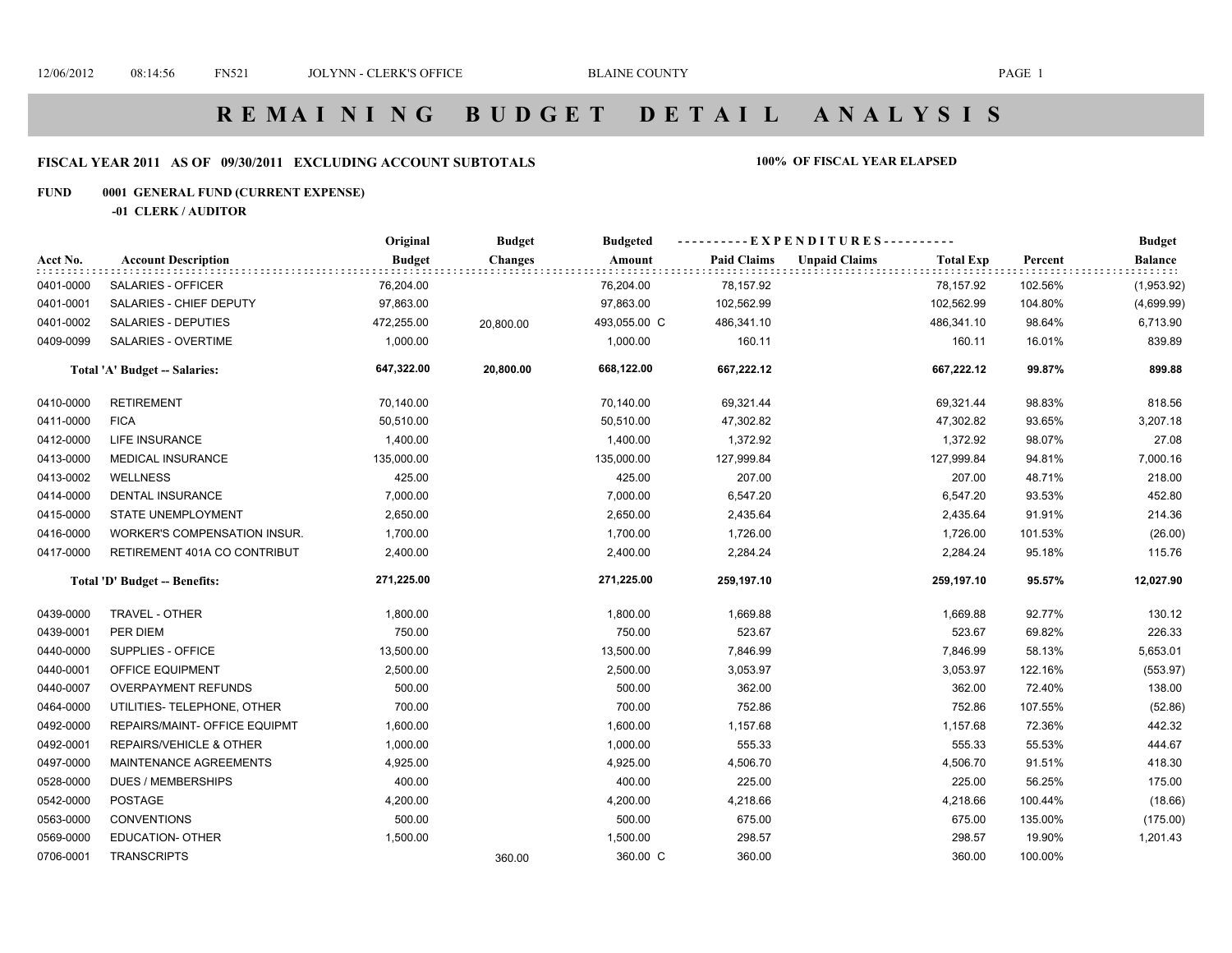### **R E M A I N I N G B U D G E T D E T A I L A N A L Y S I S**

# **FISCAL YEAR 2011 AS OF 09/30/2011 EXCLUDING ACCOUNT SUBTOTALS 100% OF FISCAL YEAR ELAPSED**

# **FUND 0001 GENERAL FUND (CURRENT EXPENSE)**

**-01 CLERK / AUDITOR**

|                                        | Original      | <b>Budget</b><br><b>Changes</b> | <b>Budgeted</b><br>Amount | ----------EXPENDITURES---------- |                      |                  |         | <b>Budget</b>  |
|----------------------------------------|---------------|---------------------------------|---------------------------|----------------------------------|----------------------|------------------|---------|----------------|
| <b>Account Description</b><br>Acct No. | <b>Budget</b> |                                 |                           | <b>Paid Claims</b>               | <b>Unpaid Claims</b> | <b>Total Exp</b> | Percent | <b>Balance</b> |
| Total 'B' Budget -- Expenses:          | 33.875.00     | 360.00                          | 34.235.00                 | 26.206.31                        |                      | 26.206.31        | 76.55%  | 8.028.69       |
| <b>DEPARTMENT TOTALS:</b>              |               |                                 |                           |                                  |                      |                  |         |                |
| Total 'A' Expenses -- Salaries:        | 647.322.00    | 20.800.00                       | 668.122.00                | 667.222.12                       |                      | 667.222.12       | 99.87%  | 899.88         |
| Total 'D' Expenses -- Benefits:        | 271.225.00    |                                 | 271.225.00                | 259.197.10                       |                      | 259.197.10       | 95.57%  | 12.027.90      |
| Total 'B' Expenses -- Expenses:        | 33.875.00     | 360.00                          | 34.235.00                 | 26,206.31                        |                      | 26.206.31        | 76.55%  | 8,028.69       |
| Total 'C' Expenses -- Capital Outlay:  |               |                                 |                           |                                  |                      |                  |         |                |
|                                        | 952.422.00    | 21.160.00                       | 973.582.00                | 952.625.53                       |                      | 952.625.53       | 97.85%  | 20.956.47      |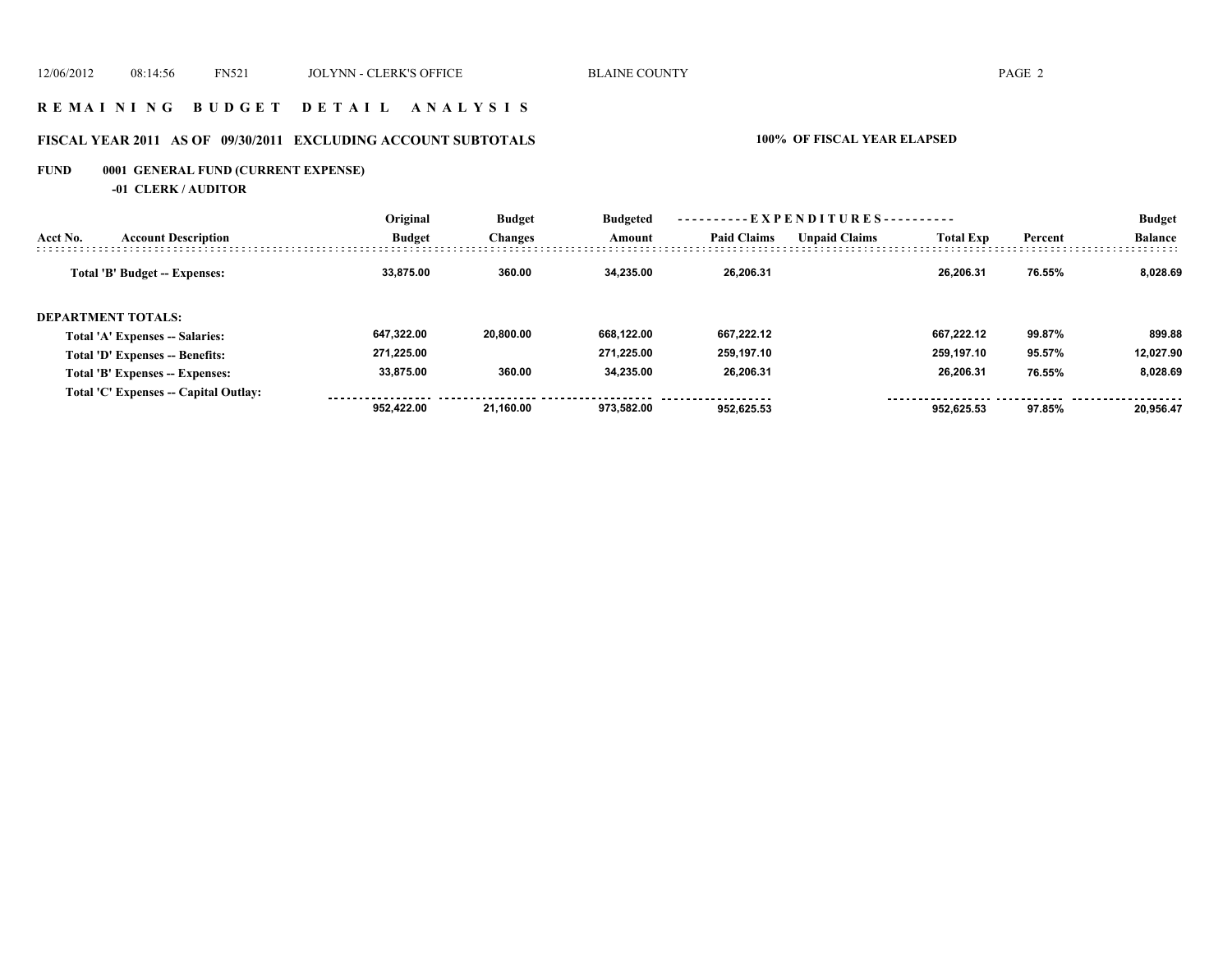### **R E M A I N I N G B U D G E T D E T A I L A N A L Y S I S**

# **FISCAL YEAR 2011 AS OF 09/30/2011 EXCLUDING ACCOUNT SUBTOTALS 100% OF FISCAL YEAR ELAPSED**

# **FUND 0001 GENERAL FUND (CURRENT EXPENSE)**

**-02 ASSESSOR**

|           |                                  | Original      | <b>Budget</b><br><b>Budgeted</b> |                    | ----------EXPENDITURES----------         |          | <b>Budget</b>  |
|-----------|----------------------------------|---------------|----------------------------------|--------------------|------------------------------------------|----------|----------------|
| Acct No.  | <b>Account Description</b>       | <b>Budget</b> | <b>Changes</b><br>Amount         | <b>Paid Claims</b> | <b>Unpaid Claims</b><br><b>Total Exp</b> | Percent  | <b>Balance</b> |
| 0401-0000 | SALARIES - OFFICER               | 76,204.00     | 76,204.00                        | 78,157.88          | 78,157.88                                | 102.56%  | (1,953.88)     |
| 0402-0000 | SALARIES - CHIEF DEPUTIES        | 45,000.00     | 45,000.00                        | 4,886.16           | 4,886.16                                 | 10.86%   | 40,113.84      |
| 0402-0004 | SALARIES - MOTOR VEH. DEPUTIES   | 96,582.00     | 96,582.00                        | 98,881.06          | 98,881.06                                | 102.38%  | (2, 299.06)    |
| 0409-0099 | SALARIES - OVERTIME              | 600.00        | 600.00                           | 292.26             | 292.26                                   | 48.71%   | 307.74         |
|           | Total 'A' Budget -- Salaries:    | 218,386.00    | 218,386.00                       | 182,217.36         | 182,217.36                               | 83.44%   | 36,168.64      |
| 0410-0000 | <b>RETIREMENT</b>                | 24,000.00     | 24,000.00                        | 18,932.28          | 18,932.28                                | 78.88%   | 5,067.72       |
| 0411-0000 | <b>FICA</b>                      | 17,000.00     | 17,000.00                        | 13,366.04          | 13,366.04                                | 78.62%   | 3,633.96       |
| 0412-0000 | <b>LIFE INSURANCE</b>            | 350.00        | 350.00                           | 301.20             | 301.20                                   | 86.06%   | 48.80          |
| 0413-0000 | <b>MEDICAL INSURANCE</b>         | 28,500.00     | 28,500.00                        | 28,584.45          | 28,584.45                                | 100.30%  | (84.45)        |
| 0413-0002 | <b>WELLNESS</b>                  | 100.00        | 100.00                           | 84.00              | 84.00                                    | 84.00%   | 16.00          |
| 0414-0000 | DENTAL INSURANCE                 | 1,700.00      | 1,700.00                         | 1,636.80           | 1,636.80                                 | 96.28%   | 63.20          |
| 0415-0000 | <b>STATE UNEMPLOYMENT</b>        | 650.00        | 650.00                           | 464.31             | 464.31                                   | 71.43%   | 185.69         |
| 0416-0000 | WORKER'S COMPENSATION INSUR.     | 600.00        | 600.00                           | 501.00             | 501.00                                   | 83.50%   | 99.00          |
| 0417-0000 | RETIREMENT 401A CO CONTRIBUT     | 400.00        | 400.00                           |                    |                                          | 0.00%    | 400.00         |
|           | Total 'D' Budget -- Benefits:    | 73,300.00     | 73,300.00                        | 63,870.08          | 63,870.08                                | 87.14%   | 9,429.92       |
| 0426-0000 | <b>ADVERTISING</b>               |               |                                  | 143.04             | 143.04                                   | $0.00\%$ | (143.04)       |
| 0439-0001 | PER DIEM                         | 500.00        | 500.00                           | 561.42             | 561.42                                   | 112.28%  | (61.42)        |
| 0440-0001 | SUPPLIES - ASSESSOR & MTR VEH    | 9,000.00      | 9,000.00                         | 3,626.09           | 3,626.09                                 | 40.29%   | 5,373.91       |
| 0440-0003 | OFFICE EQUIPMENT-DMV/ASSESSOR    |               |                                  | 795.00             | 795.00                                   | 0.00%    | (795.00)       |
| 0464-0000 | UTILITIES - TELEPHONE, OTHER     | 1,500.00      | 1,500.00                         | 1,141.16           | 1,141.16                                 | 76.08%   | 358.84         |
| 0490-0000 | <b>MAINT AGREE &amp; EQUIP</b>   | 2,400.00      | 2,400.00                         | 2,092.20           | 2,092.20                                 | 87.18%   | 307.80         |
| 0492-0001 | REPAIRS DMV/ASSESSOR             | 200.00        | 200.00                           | 247.50             | 247.50                                   | 123.75%  | (47.50)        |
| 0542-0001 | POSTAGE-ASSESSOR/MOTOR VEH       | 12,000.00     | 12,000.00                        | 12,012.78          | 12,012.78                                | 100.11%  | (12.78)        |
| 0542-0003 | POSTAGE - RENEWAL - BOISE        | 5,100.00      | 5,100.00                         | 5,188.59           | 5,188.59                                 | 101.74%  | (88.59)        |
| 0563-0000 | <b>CONVENTIONS</b>               | 800.00        | 800.00                           | 520.00             | 520.00                                   | 65.00%   | 280.00         |
| 0569-0000 | <b>EDUCATION- OTHER</b>          | 500.00        | 500.00                           | 450.00             | 450.00                                   | 90.00%   | 50.00          |
| 0741-0000 | GIS                              | 1,000.00      | 1,000.00                         | 1,292.34           | 1,292.34                                 | 129.23%  | (292.34)       |
| 0783-0002 | <b>CREDIT CARD FEES/EXPENSES</b> |               |                                  | 60.55              | 60.55                                    | 0.00%    | (60.55)        |
|           | Total 'B' Budget -- Expenses:    | 33,000.00     | 33,000.00                        | 28,130.67          | 28,130.67                                | 85.24%   | 4,869.33       |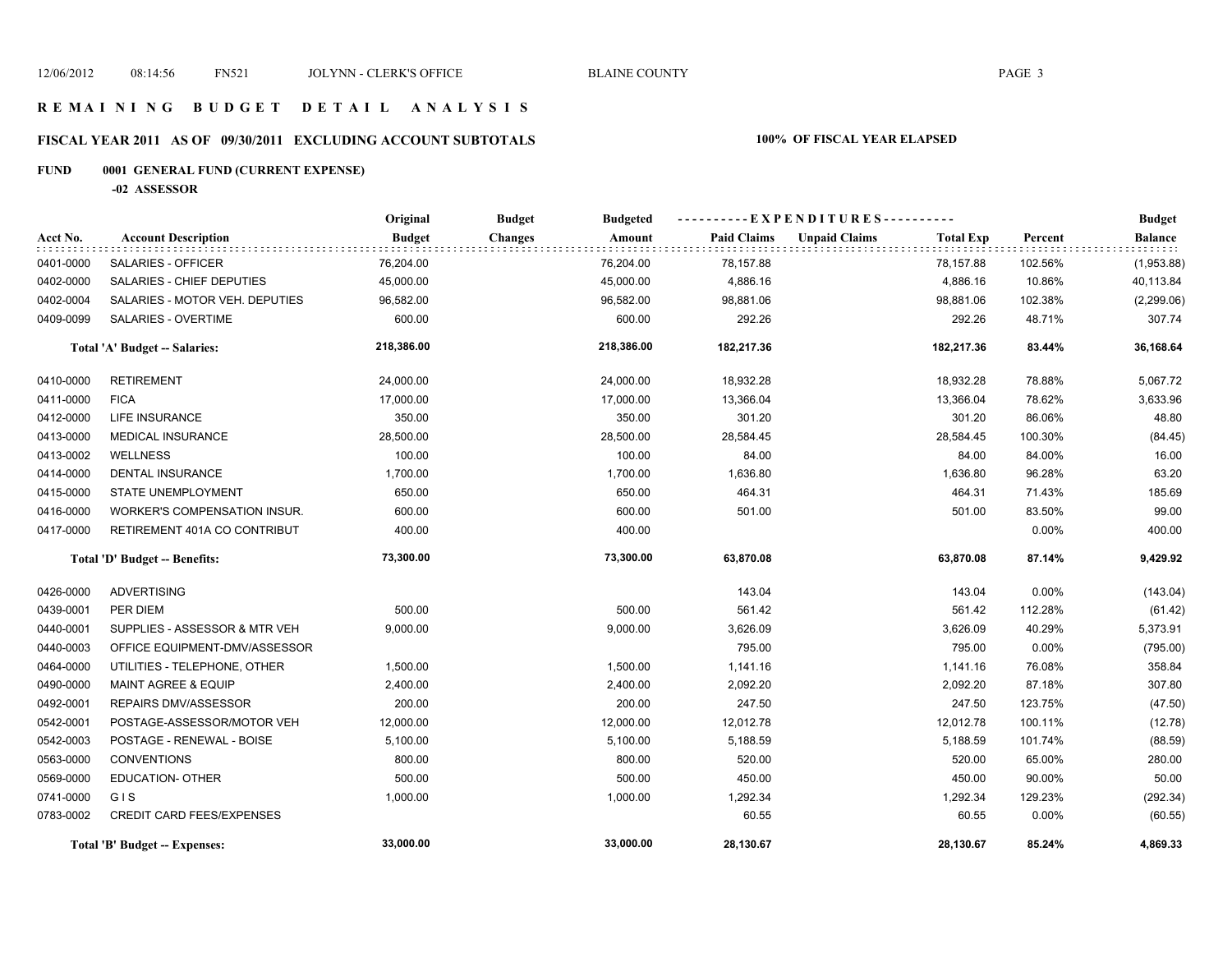### **FISCAL YEAR 2011 AS OF 09/30/2011 EXCLUDING ACCOUNT SUBTOTALS 100% OF FISCAL YEAR ELAPSED**

### **DEPARTMENT TOTALS:**

| <b>Total 'A' Expenses -- Salaries:</b> | 218.386.00        | 218.386.00         | 182.217.36         | 182.217.36 | 83.44% | 36,168.64 |
|----------------------------------------|-------------------|--------------------|--------------------|------------|--------|-----------|
| Total 'D' Expenses -- Benefits:        | 73.300.00         | 73.300.00          | 63,870.08          | 63.870.08  | 87.14% | 9.429.92  |
| Total 'B' Expenses -- Expenses:        | 33,000.00         | 33.000.00          | 28,130.67          | 28.130.67  | 85.24% | 4,869.33  |
| Total 'C' Expenses -- Capital Outlay:  | ----------------- | ------------------ | ------------------ |            |        |           |
|                                        | 324,686.00        | 324.686.00         | 274.218.11         | 274.218.11 | 84.46% | 50,467.89 |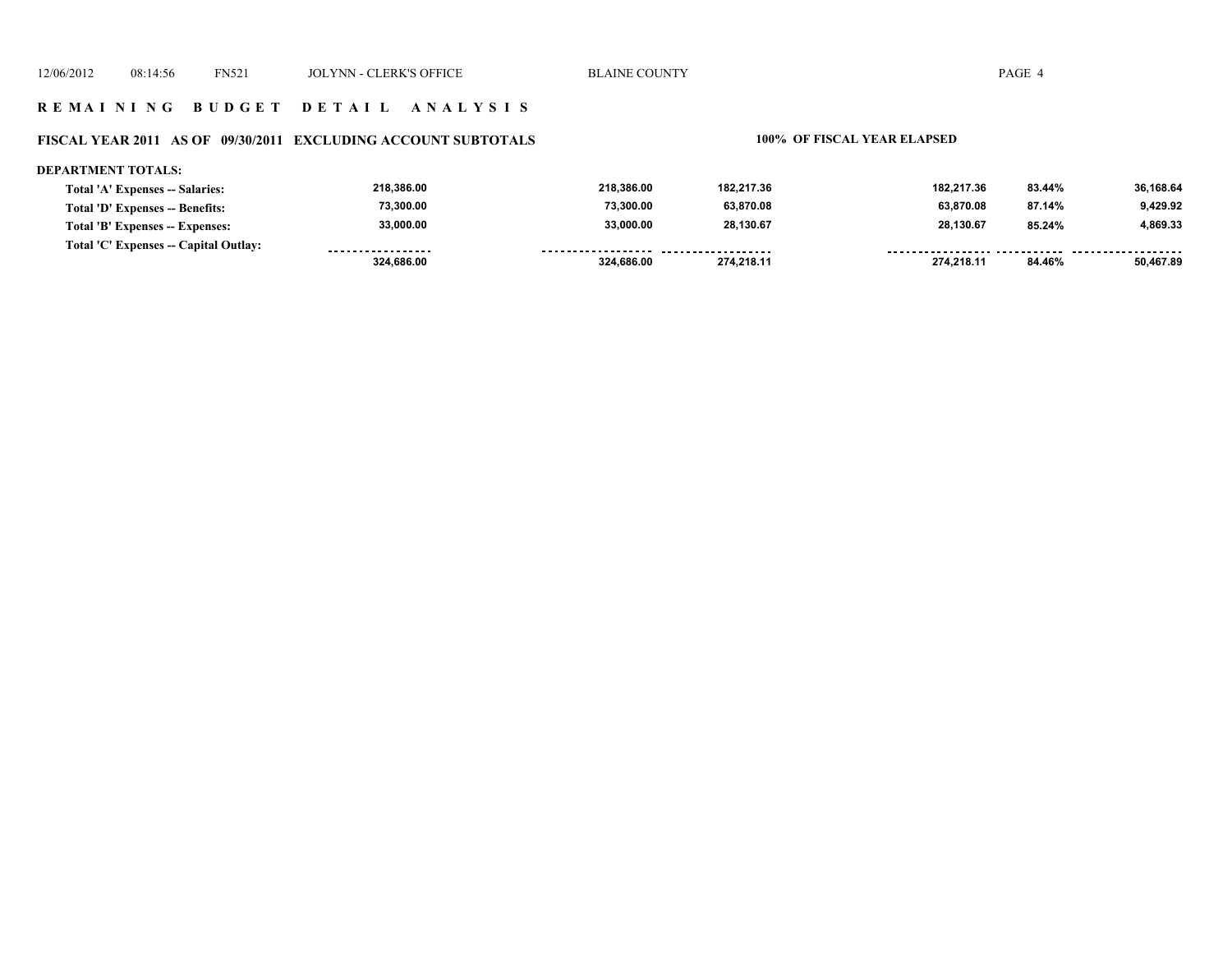# **FISCAL YEAR 2011 AS OF 09/30/2011 EXCLUDING ACCOUNT SUBTOTALS 100% OF FISCAL YEAR ELAPSED**

# **FUND 0001 GENERAL FUND (CURRENT EXPENSE)**

### **-03 TREASURER / TAX COLLECTOR**

|           |                                     | Original<br><b>Budget</b> |                |             | ----------EXPENDITURES---------- |                      |                  |          | <b>Budget</b>               |
|-----------|-------------------------------------|---------------------------|----------------|-------------|----------------------------------|----------------------|------------------|----------|-----------------------------|
| Acct No.  | <b>Account Description</b>          | <b>Budget</b>             | <b>Changes</b> | Amount      | <b>Paid Claims</b>               | <b>Unpaid Claims</b> | <b>Total Exp</b> | Percent  | <b>Balance</b><br>: : : : . |
| 0401-0000 | SALARIES - OFFICER                  | 76,204.00                 |                | 76,204.00   | 78,157.92                        |                      | 78,157.92        | 102.56%  | (1,953.92)                  |
| 0402-0000 | SALARIES - DEPUTIES                 | 32,305.00                 | 4,800.00       | 37,105.00 C | 33,488.36                        |                      | 33,488.36        | 90.25%   | 3,616.64                    |
| 0402-0001 | SALARIES - CHIEF DEPUTY             | 47,404.00                 |                | 47,404.00   | 49,140.50                        |                      | 49,140.50        | 103.66%  | (1,736.50)                  |
| 0409-0099 | SALARIES - OVERTIME                 | 100.00                    |                | 100.00      |                                  |                      |                  | 0.00%    | 100.00                      |
|           | Total 'A' Budget -- Salaries:       | 156,013.00                | 4,800.00       | 160,813.00  | 160,786.78                       |                      | 160,786.78       | 99.98%   | 26.22                       |
| 0410-0000 | <b>RETIREMENT</b>                   | 17,020.00                 |                | 17,020.00   | 16,705.68                        |                      | 16,705.68        | 98.15%   | 314.32                      |
| 0411-0000 | <b>FICA</b>                         | 12,300.00                 |                | 12,300.00   | 10,560.46                        |                      | 10,560.46        | 85.86%   | 1,739.54                    |
| 0412-0000 | LIFE INSURANCE                      | 250.00                    |                | 250.00      | 242.28                           |                      | 242.28           | 96.91%   | 7.72                        |
| 0413-0000 | <b>MEDICAL INSURANCE</b>            | 26,470.00                 |                | 26,470.00   | 30,413.85                        |                      | 30,413.85        | 114.90%  | (3,943.85)                  |
| 0413-0002 | <b>WELLNESS</b>                     | 75.00                     |                | 75.00       | 23.00                            |                      | 23.00            | 30.67%   | 52.00                       |
| 0414-0000 | <b>DENTAL INSURANCE</b>             | 1,250.00                  |                | 1,250.00    | 1,227.60                         |                      | 1,227.60         | 98.21%   | 22.40                       |
| 0415-0000 | STATE UNEMPLOYMENT                  | 375.00                    |                | 375.00      | 272.87                           |                      | 272.87           | 72.77%   | 102.13                      |
| 0416-0000 | <b>WORKER'S COMPENSATION INSUR.</b> | 450.00                    |                | 450.00      | 418.00                           |                      | 418.00           | 92.89%   | 32.00                       |
| 0417-0000 | RETIREMENT 401A CO CONTRIBUT        | 400.00                    |                | 400.00      | 291.96                           |                      | 291.96           | 72.99%   | 108.04                      |
|           | Total 'D' Budget -- Benefits:       | 58,590.00                 |                | 58,590.00   | 60,155.70                        |                      | 60,155.70        | 102.67%  | (1, 565.70)                 |
| 0434-0000 | TRAVEL - REGISTRATION, FEES         | 1,400.00                  |                | 1,400.00    | 590.00                           |                      | 590.00           | 42.14%   | 810.00                      |
| 0439-0000 | TRAVEL - OTHER                      | 3,000.00                  |                | 3,000.00    | 1,067.86                         |                      | 1,067.86         | 35.60%   | 1,932.14                    |
| 0439-0001 | PER DIEM                            | 750.00                    |                | 750.00      | 411.99                           |                      | 411.99           | 54.93%   | 338.01                      |
| 0440-0000 | SUPPLIES - OFFICE                   | 5,500.00                  |                | 5,500.00    | 3,920.18                         |                      | 3,920.18         | 71.28%   | 1,579.82                    |
| 0440-0002 | PROP TAX SHORT PAYMENTS             | 50.00                     |                | 50.00       | 63.12                            |                      | 63.12            | 126.24%  | (13.12)                     |
| 0464-0000 | UTILITIES- TELEPHONE, OTHER         | 600.00                    |                | 600.00      | 491.72                           |                      | 491.72           | 81.95%   | 108.28                      |
| 0499-0000 | REPAIRS/MAINT- OTHER                | 500.00                    |                | 500.00      | 1,829.60                         |                      | 1,829.60         | 365.92%  | (1,329.60)                  |
| 0521-0000 | EXPENSES-PUBLIC ADMINISTRATOR       | 1,000.00                  |                | 1,000.00    |                                  |                      |                  | 0.00%    | 1,000.00                    |
| 0528-0000 | <b>DUES / MEMBERSHIPS</b>           | 260.00                    |                | 260.00      | 210.00                           |                      | 210.00           | 80.77%   | 50.00                       |
| 0542-0000 | POSTAGE/OUTSOURCE BILLING           | 11,000.00                 |                | 11,000.00   | 10,725.86                        |                      | 10,725.86        | 97.51%   | 274.14                      |
| 0546-0000 | <b>PUBLICATIONS</b>                 | 1,200.00                  |                | 1,200.00    | 1,090.00                         |                      | 1,090.00         | 90.83%   | 110.00                      |
| 0559-0001 | MISC-BANK FEES (LOCKBOX)            | 5,000.00                  |                | 5,000.00    |                                  |                      |                  | $0.00\%$ | 5,000.00                    |
| 0569-0000 | <b>EDUCATION- OTHER</b>             | 1,000.00                  |                | 1,000.00    | 200.00                           |                      | 200.00           | 20.00%   | 800.00                      |
| 0569-0001 | <b>EDUCATION - DEPUTIES</b>         | 300.00                    |                | 300.00      | 250.00                           |                      | 250.00           | 83.33%   | 50.00                       |
| 0701-0000 | <b>LIEN SEARCHES</b>                | 1,500.00                  |                | 1,500.00    | 3,050.00                         |                      | 3,050.00         | 203.33%  | (1,550.00)                  |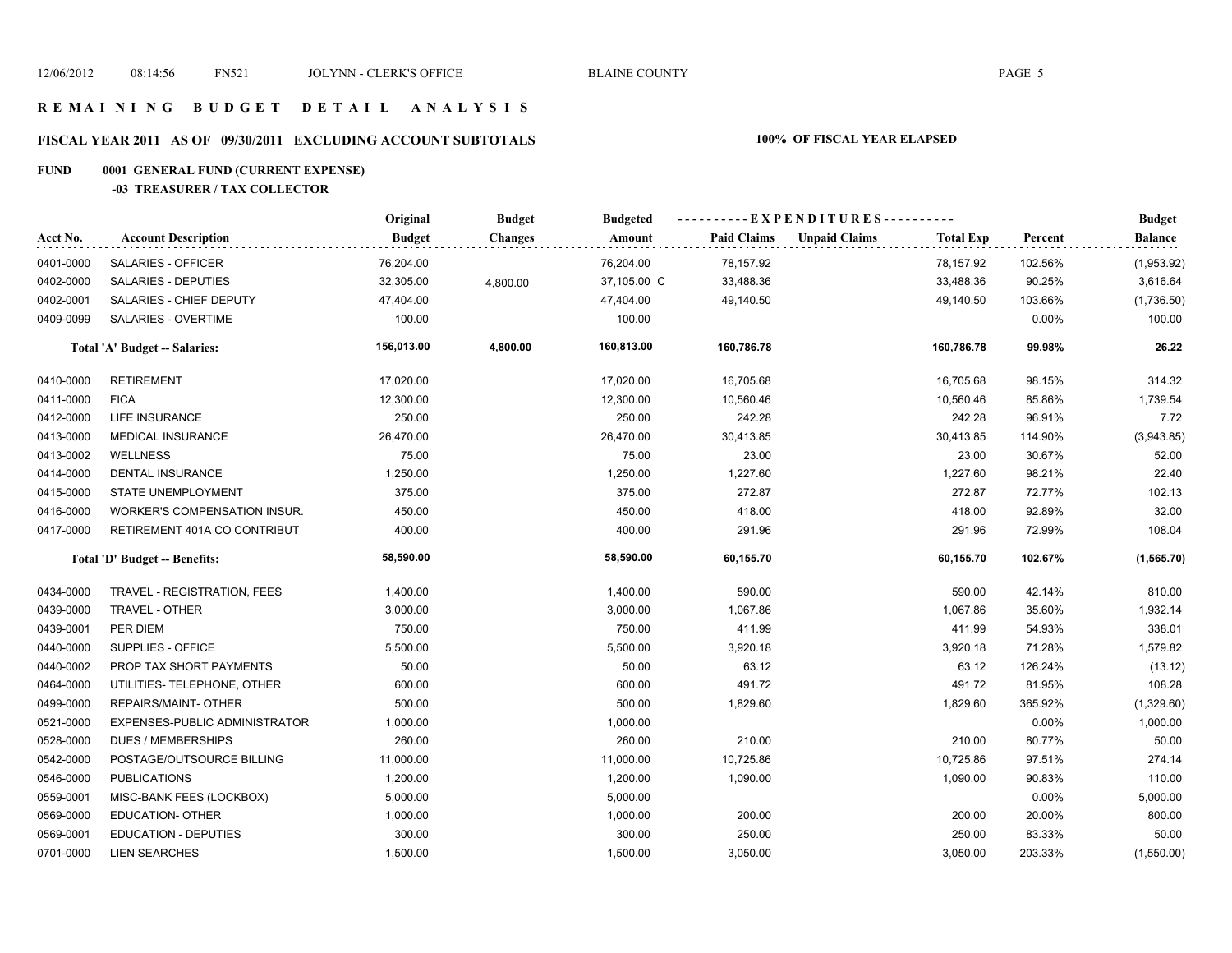### **R E M A I N I N G B U D G E T D E T A I L A N A L Y S I S**

# **FISCAL YEAR 2011 AS OF 09/30/2011 EXCLUDING ACCOUNT SUBTOTALS 100% OF FISCAL YEAR ELAPSED**

# **FUND 0001 GENERAL FUND (CURRENT EXPENSE)**

**-03 TREASURER / TAX COLLECTOR**

|                           | <b>Account Description</b>            | Original      | <b>Budget</b><br><b>Changes</b> | <b>Budgeted</b><br>Amount | ----------EXPENDITURES---------- |                      |                  |         | <b>Budget</b>  |
|---------------------------|---------------------------------------|---------------|---------------------------------|---------------------------|----------------------------------|----------------------|------------------|---------|----------------|
| Acct No.                  |                                       | <b>Budget</b> |                                 |                           | <b>Paid Claims</b>               | <b>Unpaid Claims</b> | <b>Total Exp</b> | Percent | <b>Balance</b> |
|                           | Total 'B' Budget -- Expenses:         | 33.060.00     |                                 | 33.060.00                 | 23.900.33                        |                      | 23.900.33        | 72.29%  | 9,159.67       |
| <b>DEPARTMENT TOTALS:</b> |                                       |               |                                 |                           |                                  |                      |                  |         |                |
|                           | Total 'A' Expenses -- Salaries:       | 156.013.00    | 4.800.00                        | 160.813.00                | 160.786.78                       |                      | 160.786.78       | 99.98%  | 26.22          |
|                           | Total 'D' Expenses -- Benefits:       | 58,590.00     |                                 | 58.590.00                 | 60,155.70                        |                      | 60.155.70        | 102.67% | (1, 565.70)    |
|                           | Total 'B' Expenses -- Expenses:       | 33,060.00     |                                 | 33.060.00                 | 23,900.33                        |                      | 23,900.33        | 72.29%  | 9,159.67       |
|                           | Total 'C' Expenses -- Capital Outlay: |               |                                 |                           |                                  |                      |                  |         |                |
|                           |                                       | 247.663.00    | 4.800.00                        | 252.463.00                | 244.842.81                       |                      | 244.842.81       | 96.98%  | 7.620.19       |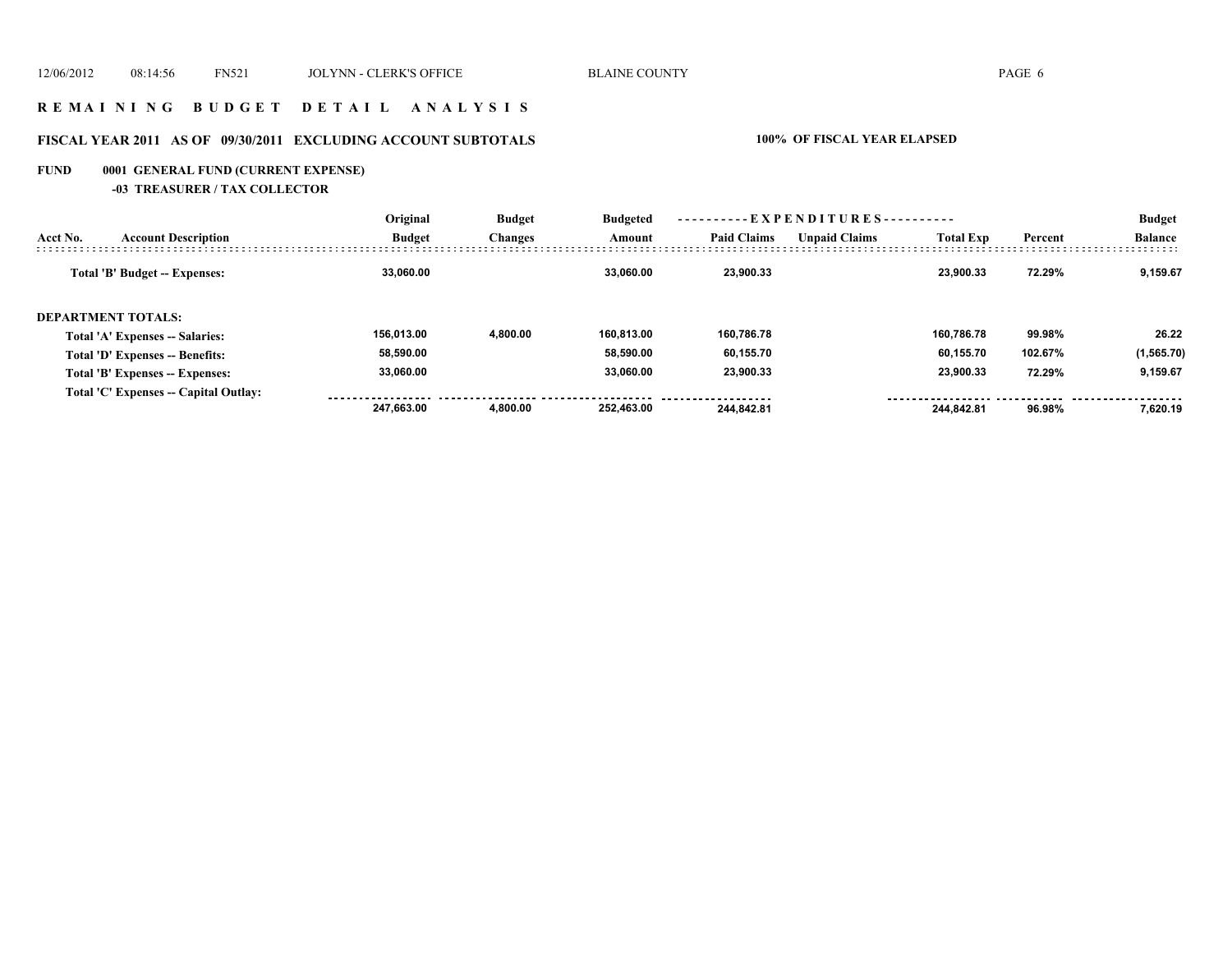# **FISCAL YEAR 2011 AS OF 09/30/2011 EXCLUDING ACCOUNT SUBTOTALS 100% OF FISCAL YEAR ELAPSED**

# **FUND 0001 GENERAL FUND (CURRENT EXPENSE)**

**-04 SHERIFF**

|           |                                       | Original      | <b>Budget</b>  | <b>Budgeted</b> | ----------EXPENDITURES---------- |                      |                  |         | <b>Budget</b>  |
|-----------|---------------------------------------|---------------|----------------|-----------------|----------------------------------|----------------------|------------------|---------|----------------|
| Acct No.  | <b>Account Description</b>            | <b>Budget</b> | <b>Changes</b> | Amount          | <b>Paid Claims</b>               | <b>Unpaid Claims</b> | <b>Total Exp</b> | Percent | <b>Balance</b> |
| 0401-0000 | SALARIES-OFFICER                      | 88,159.00     |                | 88,159.00       | 90,832.66                        |                      | 90,832.66        | 103.03% | (2,673.66)     |
| 0401-0001 | SALARIES-CHIEF DEPUTY                 | 81,846.00     |                | 81,846.00       | 84,480.54                        |                      | 84,480.54        | 103.22% | (2,634.54)     |
| 0402-0000 | SALARIES-DEPUTIES                     | 845,069.00    | 1,500.00       | 846,569.00 C    | 802,074.97                       |                      | 802,074.97       | 94.74%  | 44,494.03      |
| 0402-0001 | SALARIES-ANIMAL CONTROL               | 19,372.00     |                | 19,372.00       | 20,280.39                        |                      | 20,280.39        | 104.69% | (908.39)       |
| 0402-0002 | SALARIES - OFFICE ADMIN               | 146,525.00    |                | 146,525.00      | 149,550.89                       |                      | 149,550.89       | 102.07% | (3,025.89)     |
| 0402-0003 | SALARIES - PHONE REIMBURSEMENT        | 3,648.00      |                | 3,648.00        | 3,705.00                         |                      | 3,705.00         | 101.56% | (57.00)        |
| 0402-0007 | SALARIES-DISASTER SVCS                | 31,185.00     |                | 31,185.00       | 30,639.41                        |                      | 30,639.41        | 98.25%  | 545.59         |
| 0402-0008 | SALARIES - PROTECTIVE CUSTODY         | 3,500.00      |                | 3,500.00        | 9,397.50                         |                      | 9,397.50         | 268.50% | (5,897.50)     |
| 0402-0009 | *SALARIES-RMS ADMIN                   |               | 36,885.28      | 36,885.28 C     | 36,885.28                        |                      | 36,885.28        | 100.00% |                |
| 0409-0002 | SALARIES-RESERVES                     | 500.00        |                | 500.00          |                                  |                      |                  | 0.00%   | 500.00         |
| 0409-0091 | SALARIES-OT-PITKETHLY CASE            |               |                |                 | 7,561.64                         |                      | 7,561.64         | 0.00%   | (7, 561.64)    |
| 0409-0099 | SALARIES-OVERTIME                     | 55,000.00     |                | 55,000.00       | 58,856.59                        |                      | 58,856.59        | 107.01% | (3,856.59)     |
|           | Total 'A' Budget -- Salaries:         | 1,274,804.00  | 38,385.28      | 1,313,189.28    | 1,294,264.87                     |                      | 1,294,264.87     | 98.56%  | 18,924.41      |
| 0410-0000 | <b>RETIREMENT</b>                     | 138,290.00    | 3,820.19       | 142,110.19 C    | 134,983.58                       |                      | 134,983.58       | 94.99%  | 7,126.61       |
| 0411-0000 | <b>FICA</b>                           | 99,400.00     | 2,751.17       | 102,151.17 C    | 94,602.37                        |                      | 94,602.37        | 92.61%  | 7,548.80       |
| 0412-0000 | <b>LIFE INSURANCE</b>                 | 2,020.00      | 80.76          | 2,100.76 C      | 1,924.78                         |                      | 1,924.78         | 91.62%  | 175.98         |
| 0413-0000 | <b>MEDICAL INSURANCE</b>              | 193,650.00    | 6,246.60       | 199,896.60 C    | 193,140.00                       |                      | 193,140.00       | 96.62%  | 6,756.60       |
| 0413-0002 | <b>WELLNESS</b>                       | 650.00        | 25.00          | 675.00 C        | 198.00                           |                      | 198.00           | 29.33%  | 477.00         |
| 0414-0000 | DENTAL INSURANCE                      | 10,230.00     | 409.20         | 10,639.20 C     | 9,718.50                         |                      | 9,718.50         | 91.35%  | 920.70         |
| 0415-0000 | STATE UNEMPLOYMENT                    | 5,500.00      | 161.83         | 5,661.83 C      | 5,161.36                         |                      | 5,161.36         | 91.16%  | 500.47         |
| 0416-0000 | WORKER'S COMPENSATION INSUR.          | 36,200.00     | 89.91          | 36,289.91 C     | 37,311.55                        |                      | 37,311.55        | 102.82% | (1,021.64)     |
| 0417-0000 | RETIREMENT 401A CO CONTRIBUT          | 3,250.00      | 150.00         | 3,400.00 C      | 2,271.54                         |                      | 2,271.54         | 66.81%  | 1,128.46       |
|           | Total 'D' Budget -- Benefits:         | 489,190.00    | 13,734.66      | 502,924.66      | 479,311.68                       |                      | 479,311.68       | 95.30%  | 23,612.98      |
| 0439-0000 | <b>TRAVEL - SHERIFF</b>               | 3,000.00      |                | 3,000.00        | 814.70                           |                      | 814.70           | 27.16%  | 2,185.30       |
| 0439-0001 | PER DIEM                              | 6,000.00      |                | 6,000.00        | 2,585.25                         |                      | 2,585.25         | 43.09%  | 3,414.75       |
| 0439-0002 | TRAVEL EXPENSES FOR TRAINING          | 6,000.00      |                | 6,000.00        | 3,387.39                         |                      | 3,387.39         | 56.46%  | 2,612.61       |
| 0440-0000 | SUPPLIES - OFFICE                     | 14,000.00     |                | 14,000.00       | 9,697.43                         |                      | 9,697.43         | 69.27%  | 4,302.57       |
| 0464-0000 | UTILITIES- TELEPHONE, OTHER           | 20,800.00     |                | 20,800.00       | 17,243.71                        |                      | 17,243.71        | 82.90%  | 3,556.29       |
| 0479-0000 | <b>VEHICLES - OTHER OPERATING EXP</b> | 100,000.00    |                | 100,000.00      | 93,252.58                        |                      | 93,252.58        | 93.25%  | 6,747.42       |
| 0479-0002 | OPERATING EXP - DISASTER SVCS         | 2,500.00      | 1,961.93       | 4,461.93 C      | 5,601.16                         |                      | 5,601.16         | 125.53% | (1, 139.23)    |
| 0479-0003 | OPERATING EXP-SEARCH RESCUE           | 4,000.00      | 525.00         | 4,525.00 C      | 694.03                           |                      | 694.03           | 15.34%  | 3,830.97       |
|           |                                       |               |                |                 |                                  |                      |                  |         |                |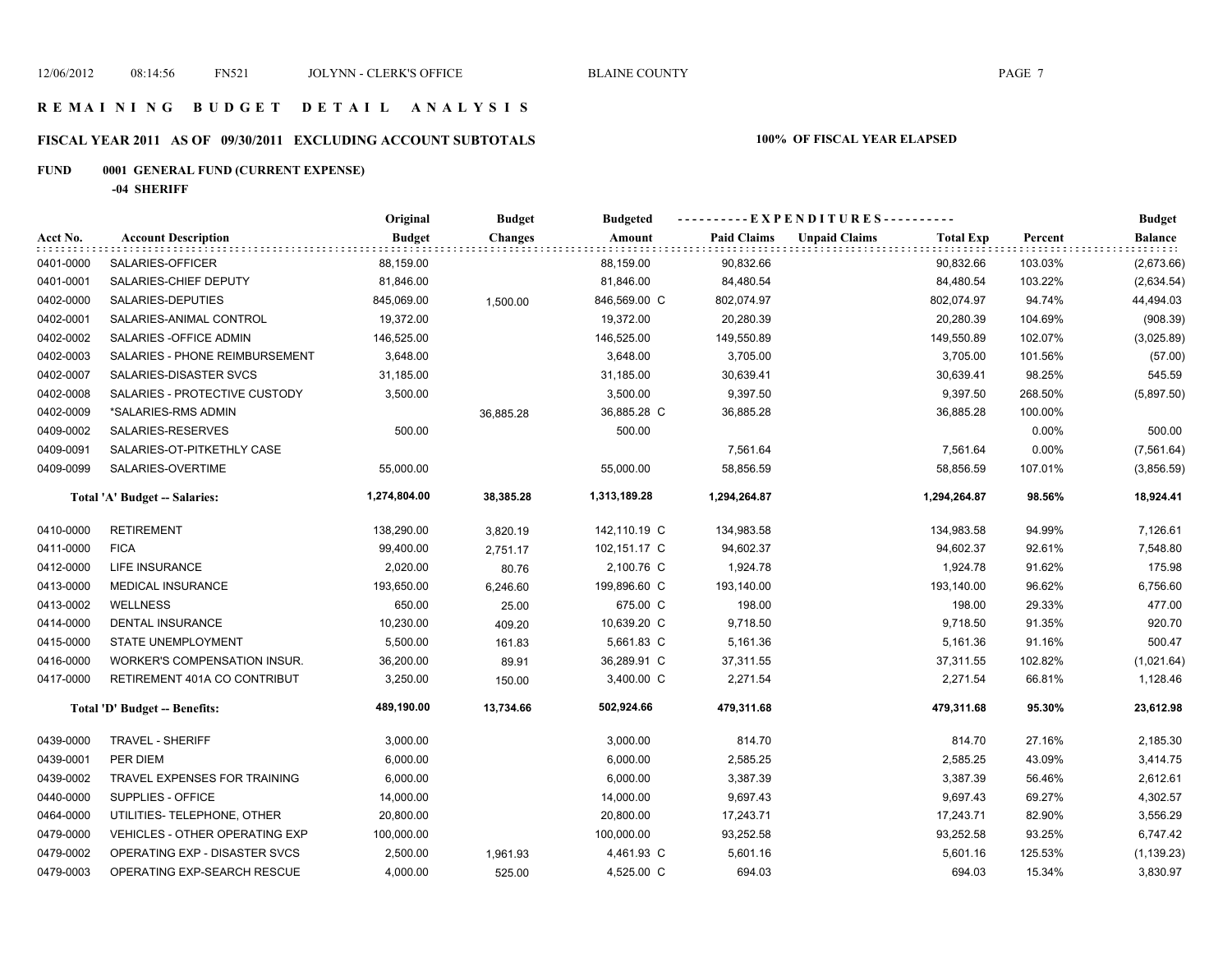# **FISCAL YEAR 2011 AS OF 09/30/2011 EXCLUDING ACCOUNT SUBTOTALS 100% OF FISCAL YEAR ELAPSED**

# **FUND 0001 GENERAL FUND (CURRENT EXPENSE)**

**-04 SHERIFF**

|           |                                      | Original      | <b>Budget</b>  | <b>Budgeted</b> | E X P E N D I T U R E S - - - - - - - - - |                      |                  |          | <b>Budget</b>         |
|-----------|--------------------------------------|---------------|----------------|-----------------|-------------------------------------------|----------------------|------------------|----------|-----------------------|
| Acct No.  | <b>Account Description</b>           | <b>Budget</b> | <b>Changes</b> | Amount          | <b>Paid Claims</b>                        | <b>Unpaid Claims</b> | <b>Total Exp</b> | Percent  | <b>Balance</b><br>ಂದರ |
| 0479-0007 | <b>GENERATOR FUEL</b>                | 2,500.00      |                | 2,500.00        | 341.16                                    |                      | 341.16           | 13.65%   | 2,158.84              |
| 0479-0009 | *TREASURY FORFEITURE EXPENSES        |               | 11,381.33      | 11,381.33 C     | 11,381.33                                 |                      | 11,381.33        | 100.00%  |                       |
| 0489-0000 | PROFESSIONAL SVC- OTHER              | 500.00        |                | 500.00          | 195.00                                    |                      | 195.00           | 39.00%   | 305.00                |
| 0495-0000 | REPAIRS/MAINT- COMMUNICATIONS        | 7,000.00      |                | 7,000.00        | 4,102.83                                  |                      | 4,102.83         | 58.61%   | 2,897.17              |
| 0495-0001 | 700 MHZ MASTER MAINTENANCE           | 5,136.00      |                | 5,136.00        | 4,790.94                                  |                      | 4,790.94         | 93.28%   | 345.06                |
| 0499-0000 | <b>REPAIRS/MAINT- OTHER</b>          | 5,000.00      |                | 5,000.00        | 11,845.07                                 |                      | 11,845.07        | 236.90%  | (6,845.07)            |
| 0503-0002 | PROTECTIVE CUSTODY/MENTAL HOLD       | 1,700.00      |                | 1,700.00        | 3,827.10                                  |                      | 3,827.10         | 225.12%  | (2, 127.10)           |
| 0528-0000 | <b>DUES / MEMBERSHIPS</b>            | 1,700.00      |                | 1,700.00        | 1,120.00                                  |                      | 1,120.00         | 65.88%   | 580.00                |
| 0533-0000 | <b>INVESTIGATION</b>                 | 3,000.00      |                | 3,000.00        | 2,424.54                                  |                      | 2,424.54         | 80.82%   | 575.46                |
| 0542-0000 | <b>POSTAGE</b>                       | 4,000.00      |                | 4,000.00        | 3,464.30                                  |                      | 3,464.30         | 86.61%   | 535.70                |
| 0554-0000 | <b>UNIFORMS</b>                      | 15,000.00     |                | 15,000.00       | 17,301.49                                 |                      | 17,301.49        | 115.34%  | (2,301.49)            |
| 0556-0000 | WEAPONS / AMMUNITION, ETC            | 5,000.00      |                | 5,000.00        | 5,454.20                                  |                      | 5,454.20         | 109.08%  | (454.20)              |
| 0556-0001 | <b>SUPPLIES - EQUIPMENT</b>          | 10,180.00     |                | 10,180.00       | 13,147.18                                 |                      | 13,147.18        | 129.15%  | (2,967.18)            |
| 0556-0002 | *RMS LOGISYS/MOTOROLA NON-CAP        |               | 53,135.57      | 53,135.57 C     | 53,135.57                                 |                      | 53,135.57        | 100.00%  |                       |
| 0556-0003 | *SERT TRAINING-TREASURY FORF         |               | 71.99          | 71.99 C         | 71.99                                     |                      | 71.99            | 100.00%  |                       |
| 0556-0004 | BLAINE COUNTY RMS CONTRIBUTION       | 30,665.00     |                | 30,665.00       | 30,665.00                                 |                      | 30,665.00        | 100.00%  |                       |
| 0569-0000 | <b>EDUCATION -OTHER</b>              | 15,000.00     |                | 15,000.00       | 6,297.95                                  |                      | 6,297.95         | 41.99%   | 8,702.05              |
| 0591-0002 | <b>RECRUITMENT/JOB FAIRS</b>         | 2,500.00      |                | 2,500.00        | 1,281.78                                  |                      | 1,281.78         | 51.27%   | 1,218.22              |
| 0671-0015 | *HOMELAND SECURITY GRANT EXP         |               | 2,169.17       | 2,169.17 C      | 2,169.17                                  |                      | 2,169.17         | 100.00%  |                       |
| 0750-0001 | CR03-18200/CV04-269 - JOHNSON        |               |                |                 | 25.55                                     |                      | 25.55            | 0.00%    | (25.55)               |
| 0750-0006 | <b>INVESTIGATION EXP-PITKETHLY</b>   |               |                |                 | 837.38                                    |                      | 837.38           | $0.00\%$ | (837.38)              |
| 0780-0000 | <b>CRIME PREVENTION</b>              | 500.00        |                | 500.00          | 468.00                                    |                      | 468.00           | 93.60%   | 32.00                 |
| 0780-0002 | * PAL OPERATING BUDGET               |               | 45,017.29      | 45,017.29 C     | 45,017.29                                 |                      | 45,017.29        | 100.00%  |                       |
|           | <b>Total 'B' Budget -- Expenses:</b> | 265,681.00    | 114,262.28     | 379,943.28      | 352,641.07                                |                      | 352,641.07       | 92.81%   | 27,302.21             |
| 0801-0000 | <b>CAPITAL-VEHICLES</b>              | 51,500.00     | 57,030.78      | 108,530.78 C    | 108,530.78                                |                      | 108,530.78       | 100.00%  |                       |
|           | Total 'C' Budget -- Capital Outlay:  | 51,500.00     | 57,030.78      | 108,530.78      | 108,530.78                                |                      | 108,530.78       | 100.00%  |                       |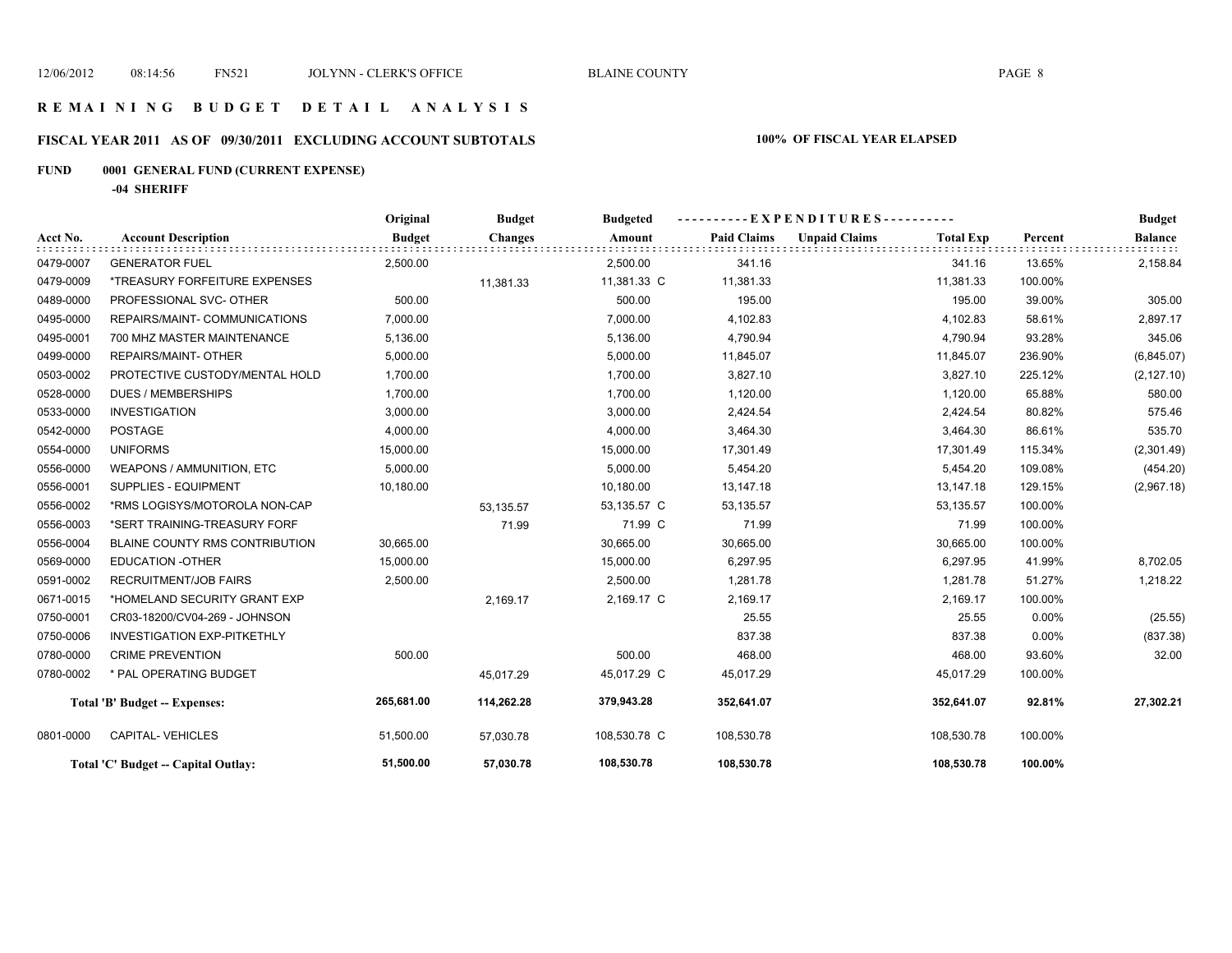### **FISCAL YEAR 2011 AS OF 09/30/2011 EXCLUDING ACCOUNT SUBTOTALS 100% OF FISCAL YEAR ELAPSED**

### **DEPARTMENT TOTALS:**

| <b>Total 'A' Expenses -- Salaries:</b> | 1.274.804.00 | 38,385.28  | 1.313.189.28 | .294.264.87  | 1,294,264.87 | 98.56%  | 18.924.41 |
|----------------------------------------|--------------|------------|--------------|--------------|--------------|---------|-----------|
| Total 'D' Expenses -- Benefits:        | 489.190.00   | 13,734.66  | 502.924.66   | 479.311.68   | 479.311.68   | 95.30%  | 23,612.98 |
| Total 'B' Expenses -- Expenses:        | 265.681.00   | 114.262.28 | 379.943.28   | 352.641.07   | 352.641.07   | 92.81%  | 27.302.21 |
| Total 'C' Expenses -- Capital Outlay:  | 51.500.00    | 57.030.78  | 108.530.78   | 108.530.78   | 108.530.78   | 100.00% |           |
|                                        | 2.081.175.00 | 223,413.00 | 2,304,588.00 | 2.234.748.40 | 2.234.748.40 | 96.97%  | 69.839.60 |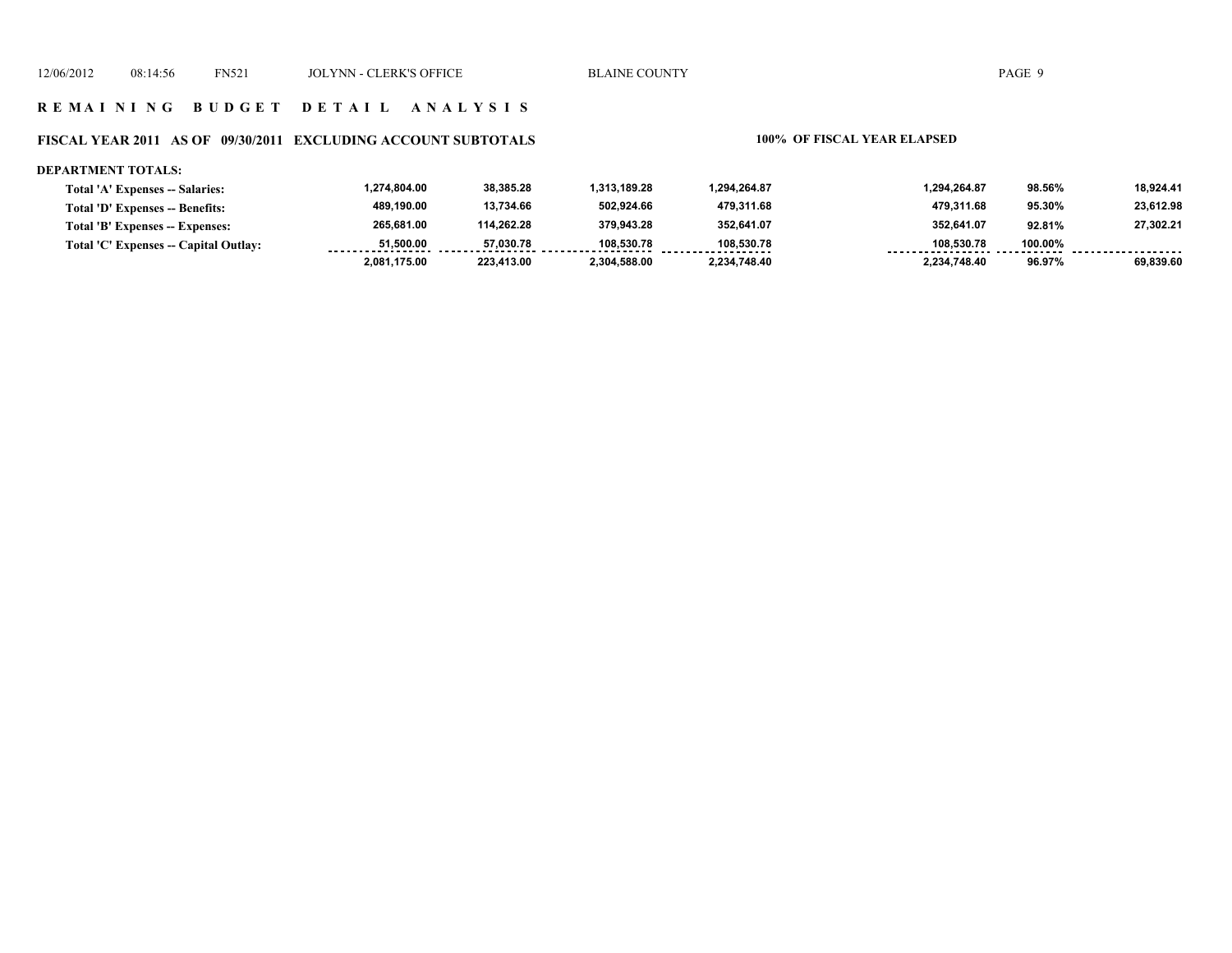# **FISCAL YEAR 2011 AS OF 09/30/2011 EXCLUDING ACCOUNT SUBTOTALS 100% OF FISCAL YEAR ELAPSED**

# **FUND 0001 GENERAL FUND (CURRENT EXPENSE)**

**-05 COMMISSIONERS**

|           |                                     | Original      | <b>Budget</b>  | <b>Budgeted</b> | ----------EXPENDITURES---------- |                      |                  |          | <b>Budget</b>  |  |
|-----------|-------------------------------------|---------------|----------------|-----------------|----------------------------------|----------------------|------------------|----------|----------------|--|
| Acct No.  | <b>Account Description</b>          | <b>Budget</b> | <b>Changes</b> | Amount          | <b>Paid Claims</b>               | <b>Unpaid Claims</b> | <b>Total Exp</b> | Percent  | <b>Balance</b> |  |
| 0401-0000 | SALARIES - OFFICER                  | 164,655.00    |                | 164,655.00      | 168,876.96                       |                      | 168,876.96       | 102.56%  | (4,221.96)     |  |
| 0401-0001 | SALARIES - ADMINISTRATOR            | 120,000.00    |                | 120,000.00      | 124,230.64                       |                      | 124,230.64       | 103.53%  | (4,230.64)     |  |
| 0401-0005 | SALARIES - HR GENERALIST            | 52,500.00     | (52,500.00)    | C               |                                  |                      |                  | $0.00\%$ |                |  |
| 0402-0003 | SALARIES - PHONE REIMBURSEMENT      | 228.00        |                | 228.00          | 237.50                           |                      | 237.50           | 104.17%  | (9.50)         |  |
| 0409-0003 | SALARIES - ASSISTANT                | 36,290.00     | 9,800.00       | 46,090.00 C     | 37,573.78                        |                      | 37,573.78        | 81.52%   | 8,516.22       |  |
| 0409-0099 | SALARIES - OVERTIME                 | 25.00         |                | 25.00           |                                  |                      |                  | $0.00\%$ | 25.00          |  |
|           | Total 'A' Budget -- Salaries:       | 373,698.00    | (42,700.00)    | 330,998.00      | 330,918.88                       |                      | 330,918.88       | 99.98%   | 79.12          |  |
| 0410-0000 | <b>RETIREMENT</b>                   | 40,697.00     | (5,455.00)     | 35,242.00 C     | 34,382.73                        |                      | 34,382.73        | 97.56%   | 859.27         |  |
| 0411-0000 | <b>FICA</b>                         | 29,098.00     | (4,016.00)     | 25,082.00 C     | 22,999.50                        |                      | 22,999.50        | 91.70%   | 2,082.50       |  |
| 0412-0000 | <b>LIFE INSURANCE</b>               | 496.00        | (81.00)        | 415.00 C        | 403.80                           |                      | 403.80           | 97.30%   | 11.20          |  |
| 0413-0000 | <b>MEDICAL INSURANCE</b>            | 54,076.00     | (8,525.00)     | 45,551.00 C     | 45,827.30                        |                      | 45,827.30        | 100.61%  | (276.30)       |  |
| 0413-0002 | <b>WELLNESS</b>                     | 150.00        | (25.00)        | 125.00 C        | 76.00                            |                      | 76.00            | 60.80%   | 49.00          |  |
| 0414-0000 | <b>DENTAL INSURANCE</b>             | 2,456.00      | (410.00)       | 2,046.00 C      | 2,046.00                         |                      | 2,046.00         | 100.00%  |                |  |
| 0415-0000 | STATE UNEMPLOYMENT                  | 935.00        | (100.00)       | 835.00 C        | 708.79                           |                      | 708.79           | 84.89%   | 126.21         |  |
| 0416-0000 | <b>WORKER'S COMPENSATION INSUR.</b> | 982.00        |                | 982.00          | 863.00                           |                      | 863.00           | 87.88%   | 119.00         |  |
| 0417-0000 | RETIREMENT 401A CO CONTRIBUT        | 400.00        | (50.00)        | 350.00 C        | 225.00                           |                      | 225.00           | 64.29%   | 125.00         |  |
|           | Total 'D' Budget -- Benefits:       | 129,290.00    | (18,662.00)    | 110,628.00      | 107,532.12                       |                      | 107,532.12       | 97.20%   | 3,095.88       |  |
| 0439-0000 | TRAVEL - OTHER (OUT OF TOWN)        | 6,500.00      |                | 6,500.00        | 6,363.03                         |                      | 6,363.03         | 97.89%   | 136.97         |  |
| 0439-0001 | PER DIEM                            | 1,400.00      |                | 1,400.00        | 956.73                           |                      | 956.73           | 68.34%   | 443.27         |  |
| 0439-0002 | <b>MEALS (IN TOWN)</b>              | 150.00        |                | 150.00          | 143.27                           |                      | 143.27           | 95.51%   | 6.73           |  |
| 0439-0003 | CONFERENCE-EDUCATION                | 3,000.00      |                | 3,000.00        | 1,575.00                         |                      | 1,575.00         | 52.50%   | 1,425.00       |  |
| 0440-0000 | SUPPLIES - OFFICE                   | 3,000.00      |                | 3,000.00        | 3,426.12                         |                      | 3,426.12         | 114.20%  | (426.12)       |  |
| 0440-0001 | SUPPLIES/MEETINGS                   | 500.00        |                | 500.00          | 910.25                           |                      | 910.25           | 182.05%  | (410.25)       |  |
| 0464-0000 | UTILITIES- TELEPHONE, OTHER         | 2,100.00      |                | 2,100.00        | 1,834.33                         |                      | 1,834.33         | 87.35%   | 265.67         |  |
| 0492-0001 | REPAIRS/MAINT-VEHICLE               | 150.00        |                | 150.00          | 16.94                            |                      | 16.94            | 11.29%   | 133.06         |  |
| 0497-0000 | MAINTENANCE AGREEMENTS              | 1,600.00      |                | 1,600.00        | 2,099.66                         |                      | 2,099.66         | 131.23%  | (499.66)       |  |
| 0528-0000 | <b>DUES / MEMBERSHIPS</b>           | 1,900.00      |                | 1,900.00        | 1,499.40                         |                      | 1,499.40         | 78.92%   | 400.60         |  |
| 0542-0000 | <b>POSTAGE</b>                      | 500.00        |                | 500.00          | 109.32                           |                      | 109.32           | 21.86%   | 390.68         |  |
|           | Total 'B' Budget -- Expenses:       | 20,800.00     |                | 20,800.00       | 18,934.05                        |                      | 18,934.05        | 91.03%   | 1,865.95       |  |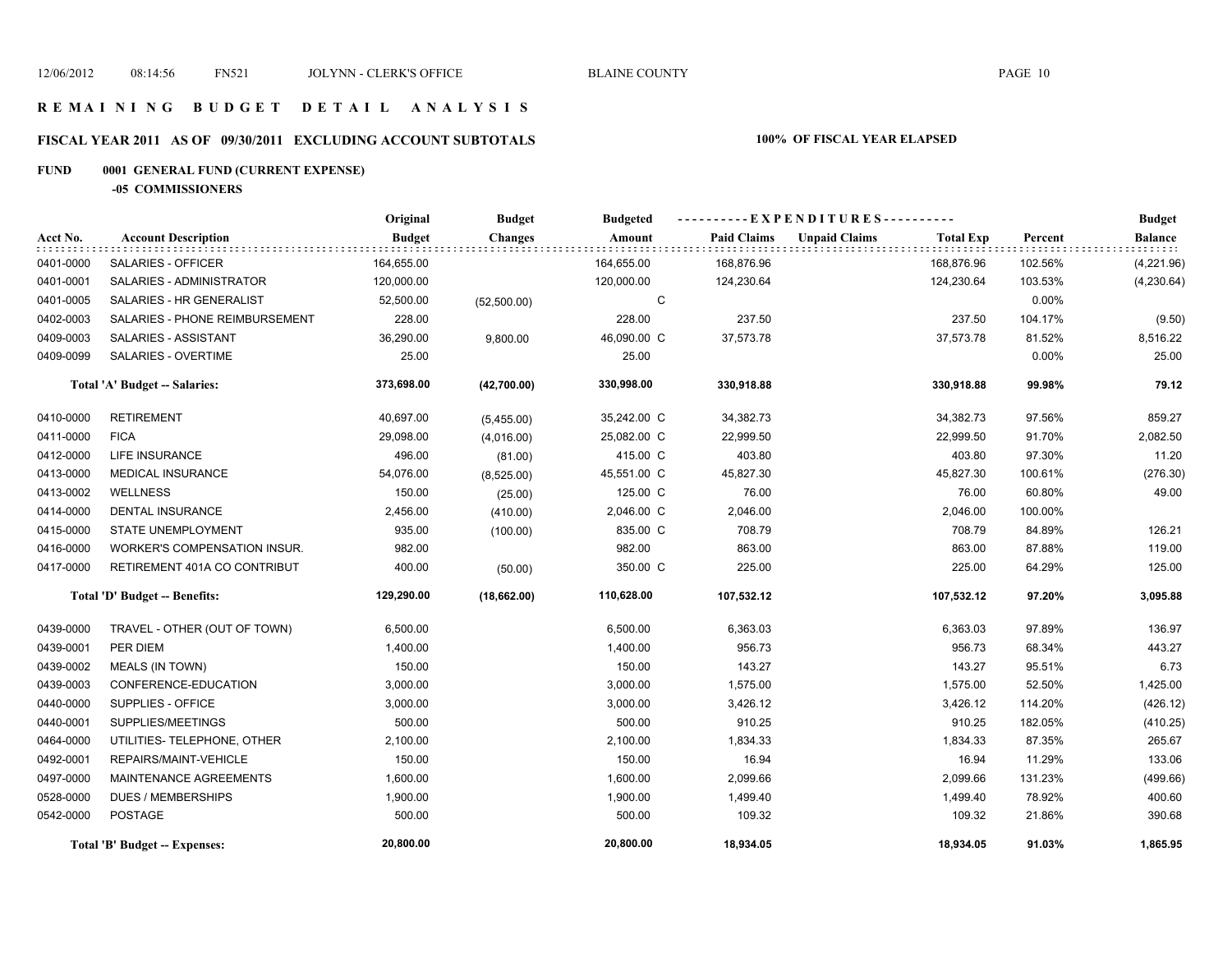### **FISCAL YEAR 2011 AS OF 09/30/2011 EXCLUDING ACCOUNT SUBTOTALS 100% OF FISCAL YEAR ELAPSED**

### **DEPARTMENT TOTALS: 373,698.00 (42,700.00) 330,998.00 330,918.88 330,918.88 99.98% 79.12 Total 'A' Expenses -- Salaries: 129,290.00 (18,662.00) 110,628.00 107,532.12 107,532.12 3,095.88 Total 'D' Expenses -- Benefits: 97.20% 20,800.00 20,800.00 18,934.05 18,934.05 91.03% 1,865.95 Total 'B' Expenses -- Expenses: Total 'C' Expenses -- Capital Outlay:** ................. ................. .......... ................... . . . . . . . . ........ ........ **(61,362.00) 523,788.00 462,426.00 457,385.05 457,385.05 98.91% 5,040.95**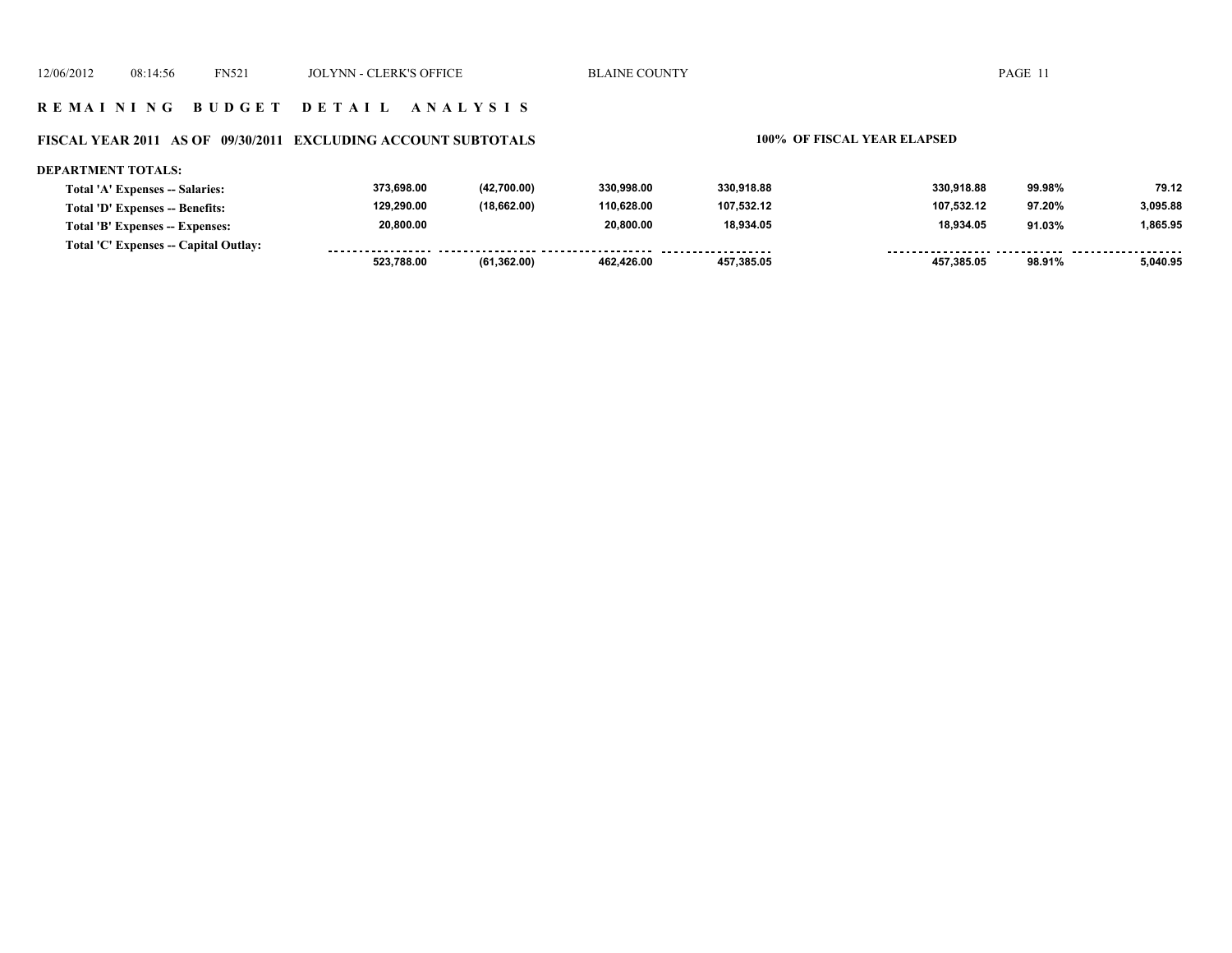### **R E M A I N I N G B U D G E T D E T A I L A N A L Y S I S**

# **FISCAL YEAR 2011 AS OF 09/30/2011 EXCLUDING ACCOUNT SUBTOTALS 100% OF FISCAL YEAR ELAPSED**

# **FUND 0001 GENERAL FUND (CURRENT EXPENSE)**

**-06 CORONER**

|           |                                                             | Original      | <b>Budget</b>  | <b>Budgeted</b> | ----------EXPENDITURES---------- |                           |                  |         | <b>Budget</b>               |
|-----------|-------------------------------------------------------------|---------------|----------------|-----------------|----------------------------------|---------------------------|------------------|---------|-----------------------------|
| Acct No.  | <b>Account Description</b><br>: : : : : : : : : : : : : : : | <b>Budget</b> | <b>Changes</b> | Amount          | <b>Paid Claims</b>               | <b>Unpaid Claims</b><br>. | <b>Total Exp</b> | Percent | <b>Balance</b><br>did title |
| 0401-0000 | <b>SALARIES - OFFICER</b>                                   | 22,962.00     |                | 22,962.00       | 23,550.70                        |                           | 23,550.70        | 102.56% | (588.70)                    |
| 0401-0002 | SALARIES - DEPUTY CORONER                                   | 20,000.00     |                | 20,000.00       | 10,566.00                        |                           | 10,566.00        | 52.83%  | 9,434.00                    |
|           | Total 'A' Budget -- Salaries:                               | 42,962.00     |                | 42,962.00       | 34,116.70                        |                           | 34,116.70        | 79.41%  | 8,845.30                    |
| 0410-0000 | <b>RETIREMENT</b>                                           | 4,705.00      |                | 4,705.00        | 3,544.79                         |                           | 3,544.79         | 75.34%  | 1,160.21                    |
| 0411-0000 | <b>FICA</b>                                                 | 3,400.00      |                | 3,400.00        | 2,610.07                         |                           | 2,610.07         | 76.77%  | 789.93                      |
| 0412-0000 | <b>LIFE INSURANCE</b>                                       | 150.00        |                | 150.00          | 99.30                            |                           | 99.30            | 66.20%  | 50.70                       |
| 0413-0000 | MEDICAL INSURANCE                                           | 6,300.00      |                | 6,300.00        | 3,123.30                         |                           | 3,123.30         | 49.58%  | 3,176.70                    |
| 0413-0002 | <b>WELLNESS</b>                                             | 50.00         |                | 50.00           |                                  |                           |                  | 0.00%   | 50.00                       |
| 0414-0000 | <b>DENTAL INSURANCE</b>                                     | 410.00        |                | 410.00          | 204.60                           |                           | 204.60           | 49.90%  | 205.40                      |
| 0415-0000 | STATE UNEMPLOYMENT                                          | 100.00        |                | 100.00          | 47.55                            |                           | 47.55            | 47.55%  | 52.45                       |
| 0416-0000 | WORKER'S COMPENSATION INSUR.                                | 500.00        |                | 500.00          | 446.00                           |                           | 446.00           | 89.20%  | 54.00                       |
|           | Total 'D' Budget -- Benefits:                               | 15,615.00     |                | 15,615.00       | 10,075.61                        |                           | 10,075.61        | 64.53%  | 5,539.39                    |
| 0430-0000 | TRAVEL - MILEAGE - AUTOPSIES                                | 1,500.00      |                | 1,500.00        | 350.00                           |                           | 350.00           | 23.33%  | 1,150.00                    |
| 0439-0000 | TRAVEL - OTHER                                              | 600.00        |                | 600.00          | 1,228.51                         |                           | 1,228.51         | 204.75% | (628.51)                    |
| 0439-0001 | PER DIEM                                                    | 300.00        |                | 300.00          | 248.50                           |                           | 248.50           | 82.83%  | 51.50                       |
| 0440-0000 | SUPPLIES - OFFICE                                           | 1,900.00      |                | 1,900.00        | 1,240.00                         |                           | 1,240.00         | 65.26%  | 660.00                      |
| 0464-0000 | UTILITIES- TELEPHONE, OTHER                                 | 600.00        |                | 600.00          | 652.08                           |                           | 652.08           | 108.68% | (52.08)                     |
| 0509-0000 | <b>TRAINING</b>                                             | 2,500.00      |                | 2,500.00        | 295.00                           |                           | 295.00           | 11.80%  | 2,205.00                    |
| 0610-0000 | CORONER-LABORATORY                                          | 1,600.00      |                | 1,600.00        | 2,361.12                         |                           | 2,361.12         | 147.57% | (761.12)                    |
| 0611-0000 | CORONER-AUTOPSIES / INQUESTS                                | 8,100.00      |                | 8,100.00        | 3,170.00                         |                           | 3,170.00         | 39.14%  | 4,930.00                    |
| 0611-0001 | <b>FORENSIC INVESTIGATION</b>                               | 1,800.00      |                | 1,800.00        | 331.00                           |                           | 331.00           | 18.39%  | 1,469.00                    |
| 0679-0000 | CONTRACT-OFFICE ASSISTANT                                   | 4,500.00      |                | 4,500.00        | 4,500.00                         |                           | 4,500.00         | 100.00% |                             |
| 0750-0006 | <b>INVESTIGATION EXP-PITKETHLY</b>                          |               |                |                 | 250.00                           |                           | 250.00           | 0.00%   | (250.00)                    |
|           | <b>Total 'B' Budget -- Expenses:</b>                        | 23,400.00     |                | 23,400.00       | 14,626.21                        |                           | 14,626.21        | 62.51%  | 8,773.79                    |
|           | <b>DEPARTMENT TOTALS:</b>                                   |               |                |                 |                                  |                           |                  |         |                             |
|           | <b>Total 'A' Expenses -- Salaries:</b>                      | 42,962.00     |                | 42,962.00       | 34,116.70                        |                           | 34,116.70        | 79.41%  | 8,845.30                    |
|           | <b>Total 'D' Expenses -- Benefits:</b>                      | 15,615.00     |                | 15,615.00       | 10,075.61                        |                           | 10,075.61        | 64.53%  | 5,539.39                    |
|           | Total 'B' Expenses -- Expenses:                             | 23,400.00     |                | 23,400.00       | 14,626.21                        |                           | 14,626.21        | 62.51%  | 8,773.79                    |
|           | Total 'C' Expenses -- Capital Outlay:                       |               |                |                 |                                  |                           |                  |         |                             |
|           |                                                             | 81,977.00     |                | 81,977.00       | 58,818.52                        |                           | 58,818.52        | 71.75%  | 23,158.48                   |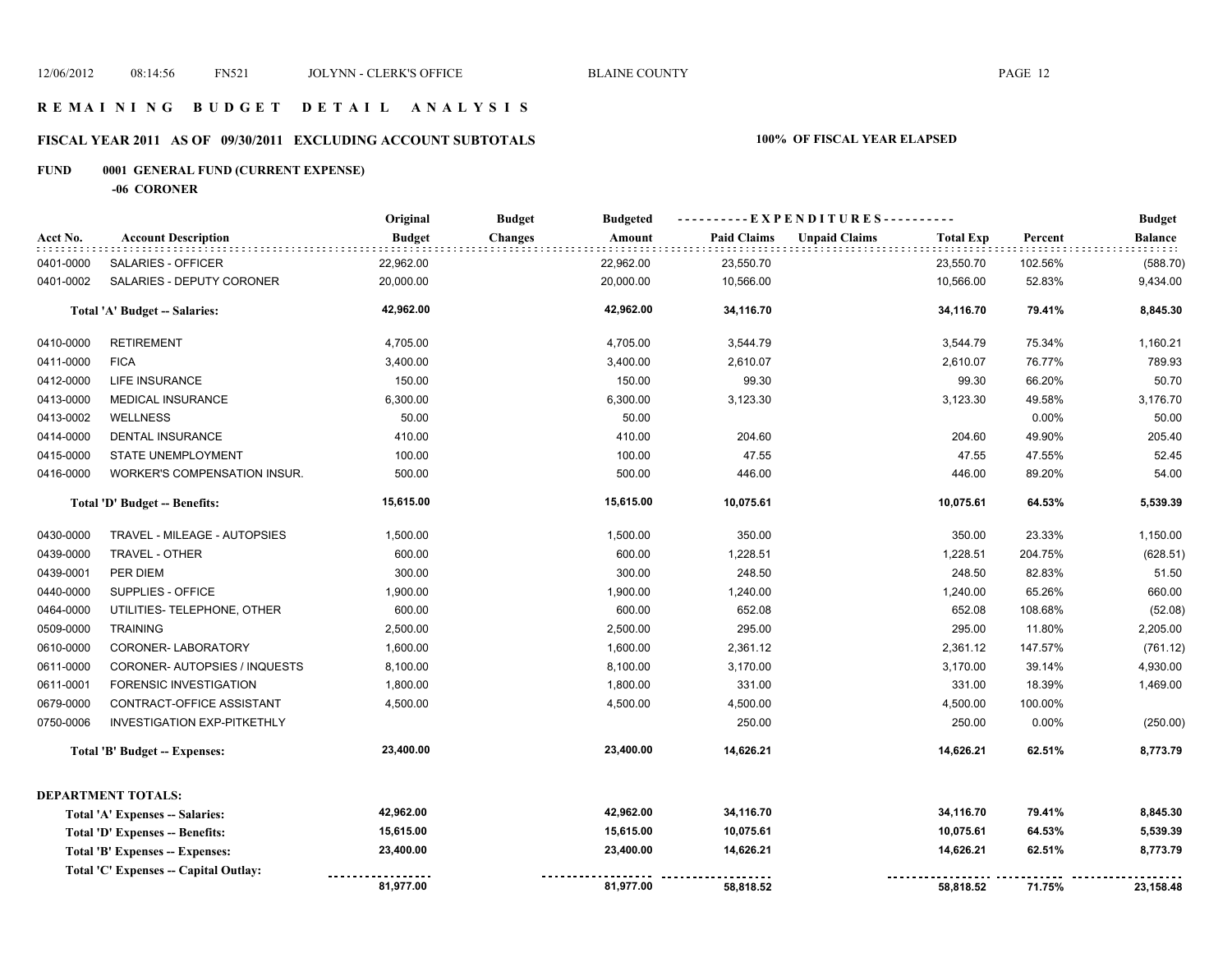### **R E M A I N I N G B U D G E T D E T A I L A N A L Y S I S**

**FISCAL YEAR 2011 AS OF 09/30/2011 EXCLUDING ACCOUNT SUBTOTALS 100% OF FISCAL YEAR ELAPSED**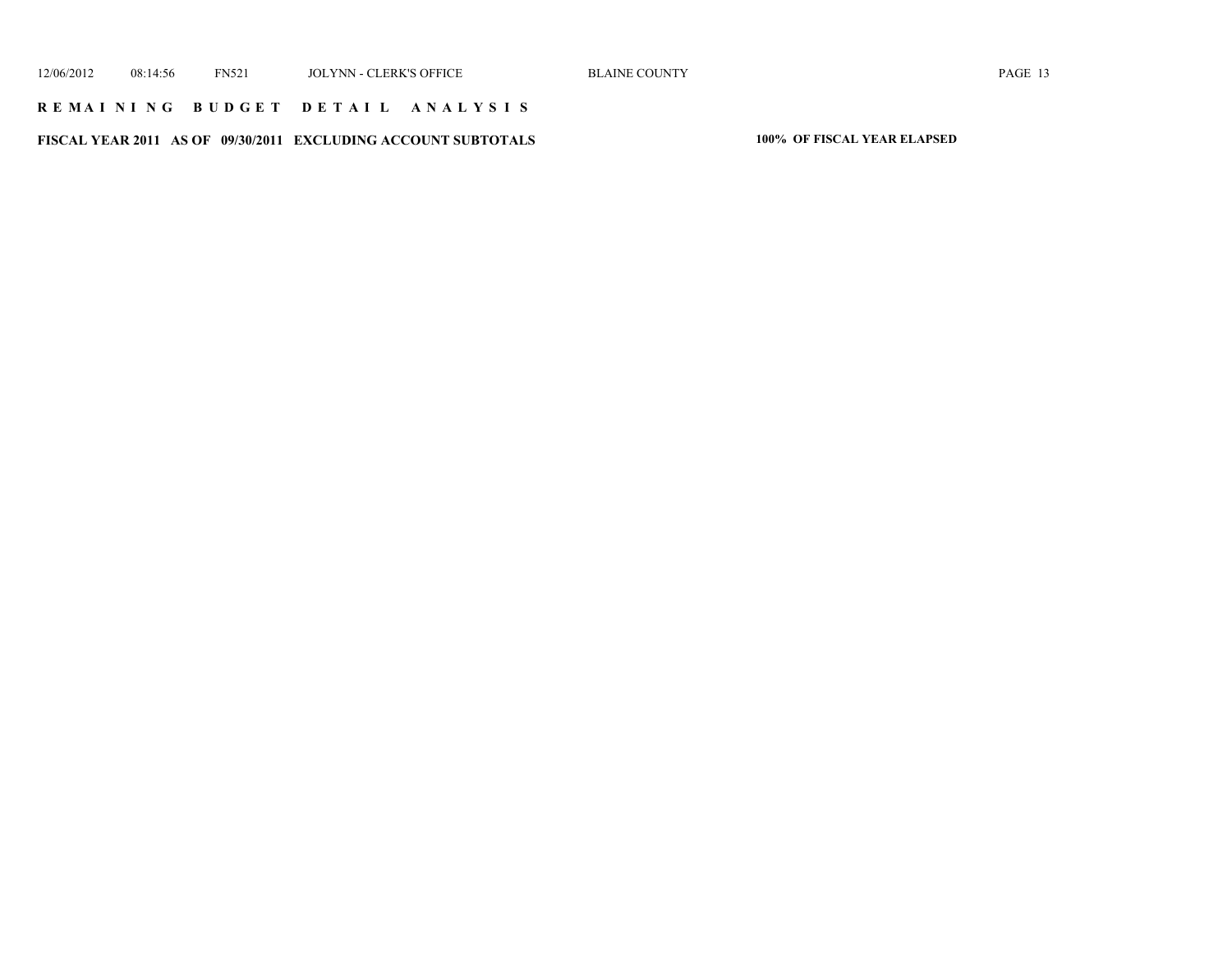# **FISCAL YEAR 2011 AS OF 09/30/2011 EXCLUDING ACCOUNT SUBTOTALS 100% OF FISCAL YEAR ELAPSED**

# **FUND 0001 GENERAL FUND (CURRENT EXPENSE)**

### **-07 PROSECUTING ATTORNEY**

|           |                                     | Original      | <b>Budget</b>  | <b>Budgeted</b> | ----------EXPENDITURES---------- |                      |                  |          | <b>Budget</b>                |  |
|-----------|-------------------------------------|---------------|----------------|-----------------|----------------------------------|----------------------|------------------|----------|------------------------------|--|
| Acct No.  | <b>Account Description</b>          | <b>Budget</b> | <b>Changes</b> | Amount          | <b>Paid Claims</b>               | <b>Unpaid Claims</b> | <b>Total Exp</b> | Percent  | <b>Balance</b><br>it tit tit |  |
| 0401-0000 | SALARIES - OFFICER                  | 114,876.00    |                | 114,876.00      | 117,821.58                       |                      | 117,821.58       | 102.56%  | (2,945.58)                   |  |
| 0402-0000 | SALARIES - CHIEF DEPUTY             | 103,344.00    |                | 103,344.00      | 107,053.86                       |                      | 107,053.86       | 103.59%  | (3,709.86)                   |  |
| 0405-0000 | SALARIES - DEPUTIES                 | 122,024.00    | 11,000.00      | 133,024.00 C    | 130,637.86                       |                      | 130,637.86       | 98.21%   | 2,386.14                     |  |
| 0405-0008 | SALARIES - LEGAL SEC/CRIM PARA      | 137,054.00    |                | 137,054.00      | 133,324.72                       |                      | 133,324.72       | 97.28%   | 3,729.28                     |  |
| 0409-0099 | SALARIES - OVERTIME                 | 1,000.00      |                | 1,000.00        | 289.28                           |                      | 289.28           | 28.93%   | 710.72                       |  |
|           | Total 'A' Budget -- Salaries:       | 478,298.00    | 11,000.00      | 489,298.00      | 489,127.30                       |                      | 489,127.30       | 99.97%   | 170.70                       |  |
| 0410-0000 | <b>RETIREMENT</b>                   | 51,875.00     |                | 51,875.00       | 50,820.20                        |                      | 50,820.20        | 97.97%   | 1,054.80                     |  |
| 0411-0000 | <b>FICA</b>                         | 37,375.00     |                | 37,375.00       | 34,735.15                        |                      | 34,735.15        | 92.94%   | 2,639.85                     |  |
| 0412-0000 | <b>LIFE INSURANCE</b>               | 650.00        |                | 650.00          | 646.08                           |                      | 646.08           | 99.40%   | 3.92                         |  |
| 0413-0000 | MEDICAL INSURANCE                   | 72,050.00     |                | 72,050.00       | 76,595.75                        |                      | 76,595.75        | 106.31%  | (4, 545.75)                  |  |
| 0413-0002 | <b>WELLNESS</b>                     | 200.00        |                | 200.00          | 69.00                            |                      | 69.00            | 34.50%   | 131.00                       |  |
| 0414-0000 | <b>DENTAL INSURANCE</b>             | 3,275.00      |                | 3,275.00        | 3,273.60                         |                      | 3,273.60         | 99.96%   | 1.40                         |  |
| 0415-0000 | <b>STATE UNEMPLOYMENT</b>           | 1,700.00      |                | 1,700.00        | 1,549.99                         |                      | 1,549.99         | 91.18%   | 150.01                       |  |
| 0416-0000 | <b>WORKER'S COMPENSATION INSUR.</b> | 1,475.00      |                | 1,475.00        | 1,365.00                         |                      | 1,365.00         | 92.54%   | 110.00                       |  |
| 0417-0000 | RETIREMENT 401A CO CONTRIBUT        | 2,400.00      |                | 2,400.00        | 1,800.00                         |                      | 1,800.00         | 75.00%   | 600.00                       |  |
|           | Total 'D' Budget -- Benefits:       | 171,000.00    |                | 171,000.00      | 170,854.77                       |                      | 170,854.77       | 99.92%   | 145.23                       |  |
| 0439-0000 | TRAVEL - OTHER                      | 4,500.00      |                | 4,500.00        | 1,751.23                         |                      | 1,751.23         | 38.92%   | 2,748.77                     |  |
| 0439-0001 | PER DIEM (MEALS)                    | 1,250.00      |                | 1,250.00        | 1,270.52                         |                      | 1,270.52         | 101.64%  | (20.52)                      |  |
| 0440-0000 | SUPPLIES - OFFICE                   | 9,500.00      |                | 9,500.00        | 7,829.14                         |                      | 7,829.14         | 82.41%   | 1,670.86                     |  |
| 0464-0000 | UTILITIES- TELEPHONE, OTHER         | 3,500.00      |                | 3,500.00        | 3,859.94                         |                      | 3,859.94         | 110.28%  | (359.94)                     |  |
| 0489-0002 | PROF SVC - INTERPRETING             | 4,000.00      |                | 4,000.00        | 630.00                           |                      | 630.00           | 15.75%   | 3,370.00                     |  |
| 0492-0000 | REPAIRS/MAINT - OFFICE EQUIP        | 1,900.00      |                | 1,900.00        | 1,363.37                         |                      | 1,363.37         | 71.76%   | 536.63                       |  |
| 0528-0000 | <b>DUES / MEMBERSHIPS</b>           | 4,000.00      |                | 4,000.00        | 4,069.00                         |                      | 4,069.00         | 101.73%  | (69.00)                      |  |
| 0536-0000 | <b>LAW LIBRARY</b>                  | 9,000.00      |                | 9,000.00        | 9,363.42                         |                      | 9,363.42         | 104.04%  | (363.42)                     |  |
| 0542-0000 | <b>POSTAGE</b>                      | 2,500.00      |                | 2,500.00        | 250.20                           |                      | 250.20           | 10.01%   | 2,249.80                     |  |
| 0560-0000 | EDUCATION- TUITION, REGISTR.        | 2,000.00      |                | 2,000.00        | 148.95                           |                      | 148.95           | 7.45%    | 1,851.05                     |  |
| 0704-0000 | PROFESSIONAL & WITNESS FEES         | 12,000.00     |                | 12,000.00       | 3,115.48                         |                      | 3,115.48         | 25.96%   | 8,884.52                     |  |
| 0704-0001 | DESIGNATED EXAMINATIONS             | 30,000.00     |                | 30,000.00       | 43,106.91                        |                      | 43,106.91        | 143.69%  | (13, 106.91)                 |  |
| 0704-0003 | CONTRACT/LEGAL                      | 30,000.00     |                | 30,000.00       |                                  |                      |                  | $0.00\%$ | 30,000.00                    |  |
| 0706-0001 | <b>TRANSCRIPTS</b>                  | 3,000.00      |                | 3,000.00        | 1,508.00                         |                      | 1,508.00         | 50.27%   | 1,492.00                     |  |
| 0750-0001 | CR03-18200/CV04-269 - JOHNSON       |               |                |                 | 1,433.98                         |                      | 1,433.98         | $0.00\%$ | (1,433.98)                   |  |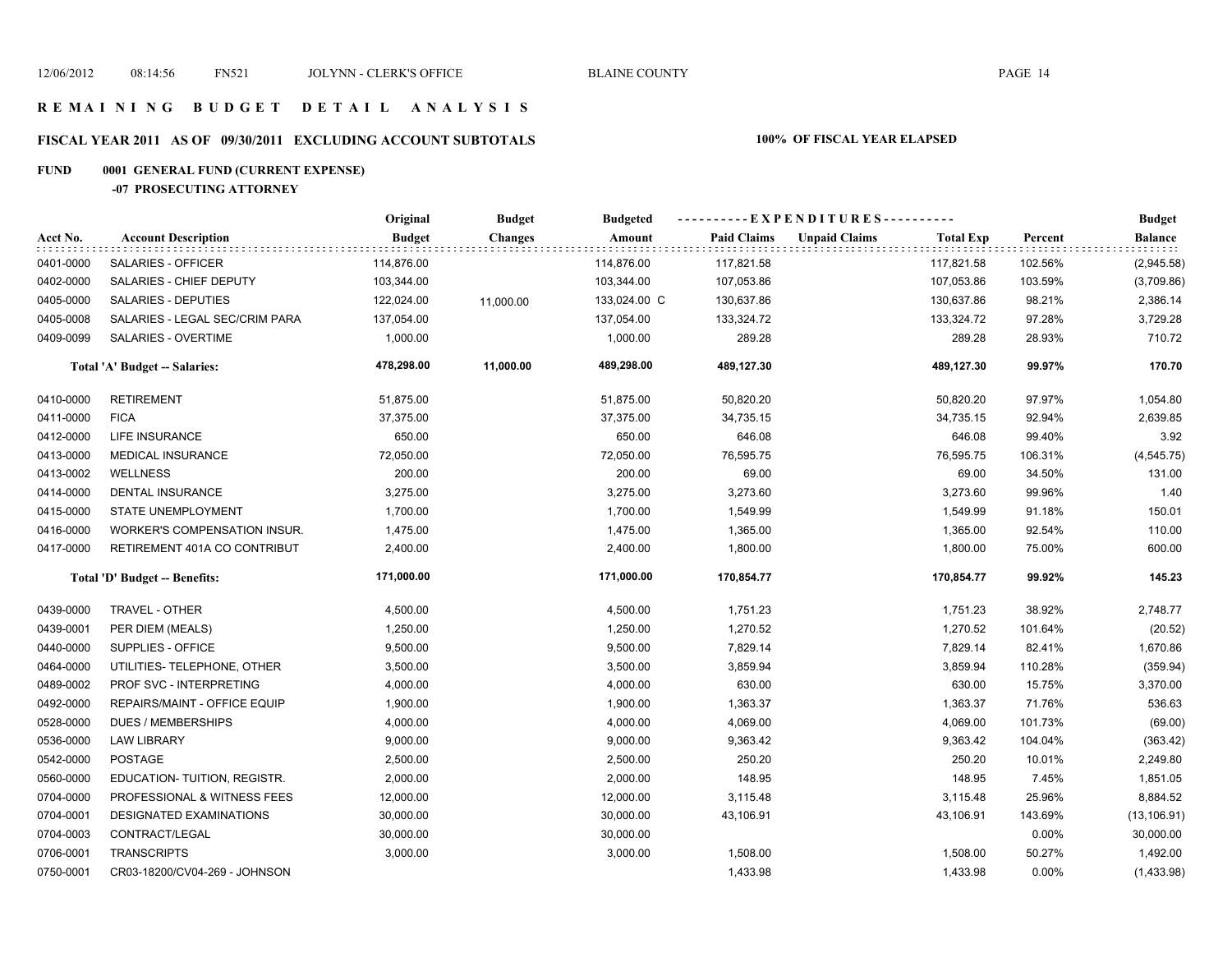### **R E M A I N I N G B U D G E T D E T A I L A N A L Y S I S**

# **FISCAL YEAR 2011 AS OF 09/30/2011 EXCLUDING ACCOUNT SUBTOTALS 100% OF FISCAL YEAR ELAPSED**

# **FUND 0001 GENERAL FUND (CURRENT EXPENSE)**

### **-07 PROSECUTING ATTORNEY**

|           |                                        | Original      | <b>Budget</b><br><b>Changes</b> | <b>Budgeted</b> | ----------EXPENDITURES---------- |                      |                  | <b>Budget</b> |                |
|-----------|----------------------------------------|---------------|---------------------------------|-----------------|----------------------------------|----------------------|------------------|---------------|----------------|
| Acct No.  | <b>Account Description</b>             | <b>Budget</b> |                                 | Amount          | <b>Paid Claims</b>               | <b>Unpaid Claims</b> | <b>Total Exp</b> | Percent       | <b>Balance</b> |
|           | <b>Total 'B' Budget -- Expenses:</b>   | 117,150.00    |                                 | 117,150.00      | 79.700.14                        |                      | 79.700.14        | 68.03%        | 37,449.86      |
| 0899-0000 | <b>CAPITAL- OTHER</b>                  | 10,000.00     |                                 | 10,000.00       |                                  |                      |                  | 0.00%         | 10,000.00      |
| 0899-0001 | CAPITAL- OFFICE EQUIPMENT              |               |                                 |                 | 9,880.00                         |                      | 9,880.00         | 0.00%         | (9,880.00)     |
|           | Total 'C' Budget -- Capital Outlay:    | 10,000.00     |                                 | 10,000.00       | 9,880.00                         |                      | 9,880.00         | 98.80%        | 120.00         |
|           | <b>DEPARTMENT TOTALS:</b>              |               |                                 |                 |                                  |                      |                  |               |                |
|           | Total 'A' Expenses -- Salaries:        | 478,298.00    | 11,000.00                       | 489,298.00      | 489,127.30                       |                      | 489,127.30       | 99.97%        | 170.70         |
|           | <b>Total 'D' Expenses -- Benefits:</b> | 171,000.00    |                                 | 171,000.00      | 170,854.77                       |                      | 170.854.77       | 99.92%        | 145.23         |
|           | Total 'B' Expenses -- Expenses:        | 117,150.00    |                                 | 117,150.00      | 79,700.14                        |                      | 79,700.14        | 68.03%        | 37,449.86      |
|           | Total 'C' Expenses -- Capital Outlay:  | 10,000.00     |                                 | 10.000.00       | 9,880.00                         |                      | 9,880.00         | 98.80%        | 120.00         |
|           |                                        | 776,448.00    | 11,000.00                       | 787,448.00      | 749,562.21                       |                      | 749,562.21       | 95.19%        | 37,885.79      |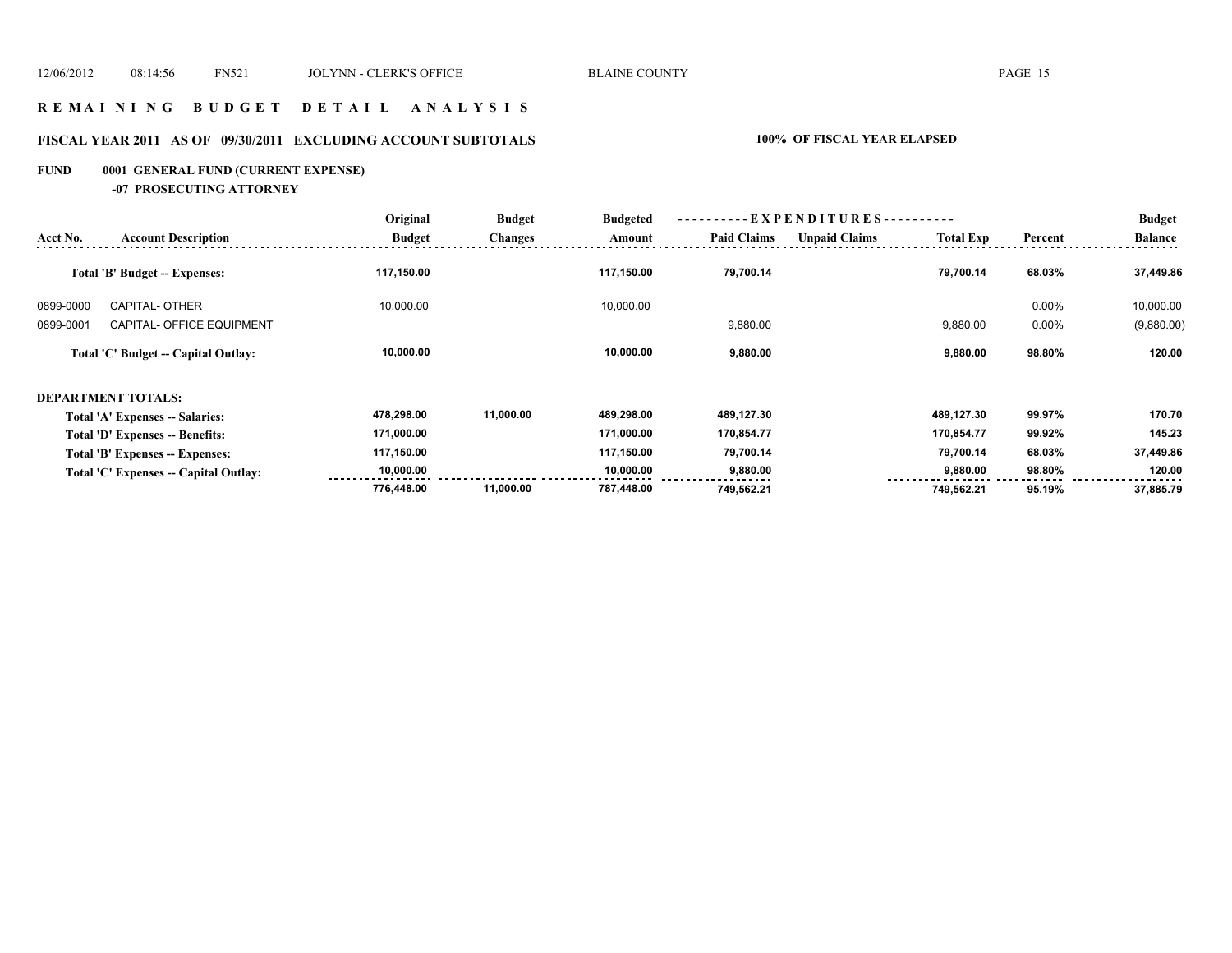### **R E M A I N I N G B U D G E T D E T A I L A N A L Y S I S**

# **FISCAL YEAR 2011 AS OF 09/30/2011 EXCLUDING ACCOUNT SUBTOTALS 100% OF FISCAL YEAR ELAPSED**

### **FUND 0001 GENERAL FUND (CURRENT EXPENSE)**

**-08 PROBATION DEPARTMENT**

|           |                                         | Original      | <b>Budget</b>  | <b>Budgeted</b> |                    | ----------EXPENDITURES----------         |          | <b>Budget</b>  |
|-----------|-----------------------------------------|---------------|----------------|-----------------|--------------------|------------------------------------------|----------|----------------|
| Acct No.  | <b>Account Description</b>              | <b>Budget</b> | <b>Changes</b> | Amount          | <b>Paid Claims</b> | <b>Unpaid Claims</b><br><b>Total Exp</b> | Percent  | <b>Balance</b> |
| 0405-0007 | SALARIES - PROBATION OF FICER           | 72,451.00     |                | 72,451.00       | 75,005.36          | 75,005.36                                | 103.53%  | (2,554.36)     |
| 0405-0008 | SALARIES - PROBATION                    | 173,731.00    | 9,200.00       | 182,931.00 C    | 179,796.26         | 179,796.26                               | 98.29%   | 3,134.74       |
| 0409-0099 | SALARIES - OVERTIME                     |               |                |                 | 148.68             | 148.68                                   | $0.00\%$ | (148.68)       |
|           | Total 'A' Budget -- Salaries:           | 246,182.00    | 9,200.00       | 255,382.00      | 254,950.30         | 254,950.30                               | 99.83%   | 431.70         |
| 0410-0000 | <b>RETIREMENT</b>                       | 26,675.00     |                | 26,675.00       | 26,489.41          | 26,489.41                                | 99.30%   | 185.59         |
| 0411-0000 | <b>FICA</b>                             | 19,210.00     |                | 19,210.00       | 17,755.73          | 17,755.73                                | 92.43%   | 1,454.27       |
| 0412-0000 | <b>LIFE INSURANCE</b>                   | 405.00        |                | 405.00          | 403.80             | 403.80                                   | 99.70%   | 1.20           |
| 0413-0000 | <b>MEDICAL INSURANCE</b>                | 46,650.00     |                | 46,650.00       | 46,879.35          | 46,879.35                                | 100.49%  | (229.35)       |
| 0413-0002 | <b>WELLNESS</b>                         | 125.00        |                | 125.00          | 69.00              | 69.00                                    | 55.20%   | 56.00          |
| 0414-0000 | <b>DENTAL INSURANCE</b>                 | 2,050.00      |                | 2,050.00        | 2,046.00           | 2,046.00                                 | 99.80%   | 4.00           |
| 0415-0000 | <b>STATE UNEMPLOYMENT</b>               | 1,150.00      |                | 1,150.00        | 1,044.45           | 1,044.45                                 | 90.82%   | 105.55         |
| 0416-0000 | <b>WORKER'S COMPENSATION INSUR.</b>     | 7,300.00      |                | 7,300.00        | 8,790.00           | 8,790.00                                 | 120.41%  | (1,490.00)     |
| 0417-0000 | RETIREMENT 401A CO CONTRIBUT            | 1,500.00      |                | 1,500.00        | 1,162.50           | 1,162.50                                 | 77.50%   | 337.50         |
|           | Total 'D' Budget -- Benefits:           | 105,065.00    |                | 105,065.00      | 104,640.24         | 104,640.24                               | 99.60%   | 424.76         |
| 0439-0000 | <b>TRAVEL-OTHER</b>                     | 2,900.00      |                | 2,900.00        | 2,249.80           | 2,249.80                                 | 77.58%   | 650.20         |
| 0439-0001 | PER DIEM                                | 1,500.00      |                | 1,500.00        | 875.11             | 875.11                                   | 58.34%   | 624.89         |
| 0440-0001 | <b>SUPPLIES</b>                         | 3,400.00      |                | 3,400.00        | 2,316.64           | 2,316.64                                 | 68.14%   | 1,083.36       |
| 0440-0003 | <b>DRUG TESTS</b>                       | 5,000.00      |                | 5,000.00        | 10,057.40          | 10,057.40                                | 201.15%  | (5,057.40)     |
| 0464-0000 | UTILITIES- TELEPHONE, OTHER             | 1,400.00      |                | 1,400.00        | 1,342.08           | 1,342.08                                 | 95.86%   | 57.92          |
| 0479-0001 | *OPERATING EXPENSE-TOBACCO TAX          |               | 58,530.64      | 58,530.64 C     | 59,786.64          | 59,786.64                                | 102.15%  | (1,256.00)     |
| 0479-0002 | <b>JUVENILE PROGRAMS &amp; SERVICES</b> | 10,000.00     |                | 10,000.00       | 25.00              | 25.00                                    | 0.25%    | 9,975.00       |
| 0479-0003 | *SCRAM EXPENSES                         |               | 14,357.90      | 14,357.90 C     | 15,327.80          | 15,327.80                                | 106.76%  | (969.90)       |
| 0489-0000 | PROFESSIONAL SVC                        | 8,224.00      |                | 8,224.00        | 8,224.00           | 8,224.00                                 | 100.00%  |                |
| 0492-0001 | <b>VEHICLE REPAIR/MAINT</b>             | 150.00        |                | 150.00          | 82.57              | 82.57                                    | 55.05%   | 67.43          |
| 0528-0000 | <b>DUES / MEMBERSHIPS</b>               | 200.00        |                | 200.00          | 165.00             | 165.00                                   | 82.50%   | 35.00          |
| 0542-0000 | <b>POSTAGE</b>                          | 100.00        |                | 100.00          | 103.77             | 103.77                                   | 103.77%  | (3.77)         |
| 0569-0001 | EDUCATION - PROBATION                   | 600.00        |                | 600.00          | 291.16             | 291.16                                   | 48.53%   | 308.84         |
| 0707-0000 | <b>JAIBG MATCHING FUNDS</b>             | 500.00        |                | 500.00          |                    |                                          | $0.00\%$ | 500.00         |
| 0707-0002 | ADULT PROGRAMMING                       | 8,500.00      |                | 8,500.00        | 8,471.85           | 8,471.85                                 | 99.67%   | 28.15          |
|           | <b>Total 'B' Budget -- Expenses:</b>    | 42,474.00     | 72,888.54      | 115,362.54      | 109,318.82         | 109,318.82                               | 94.76%   | 6,043.72       |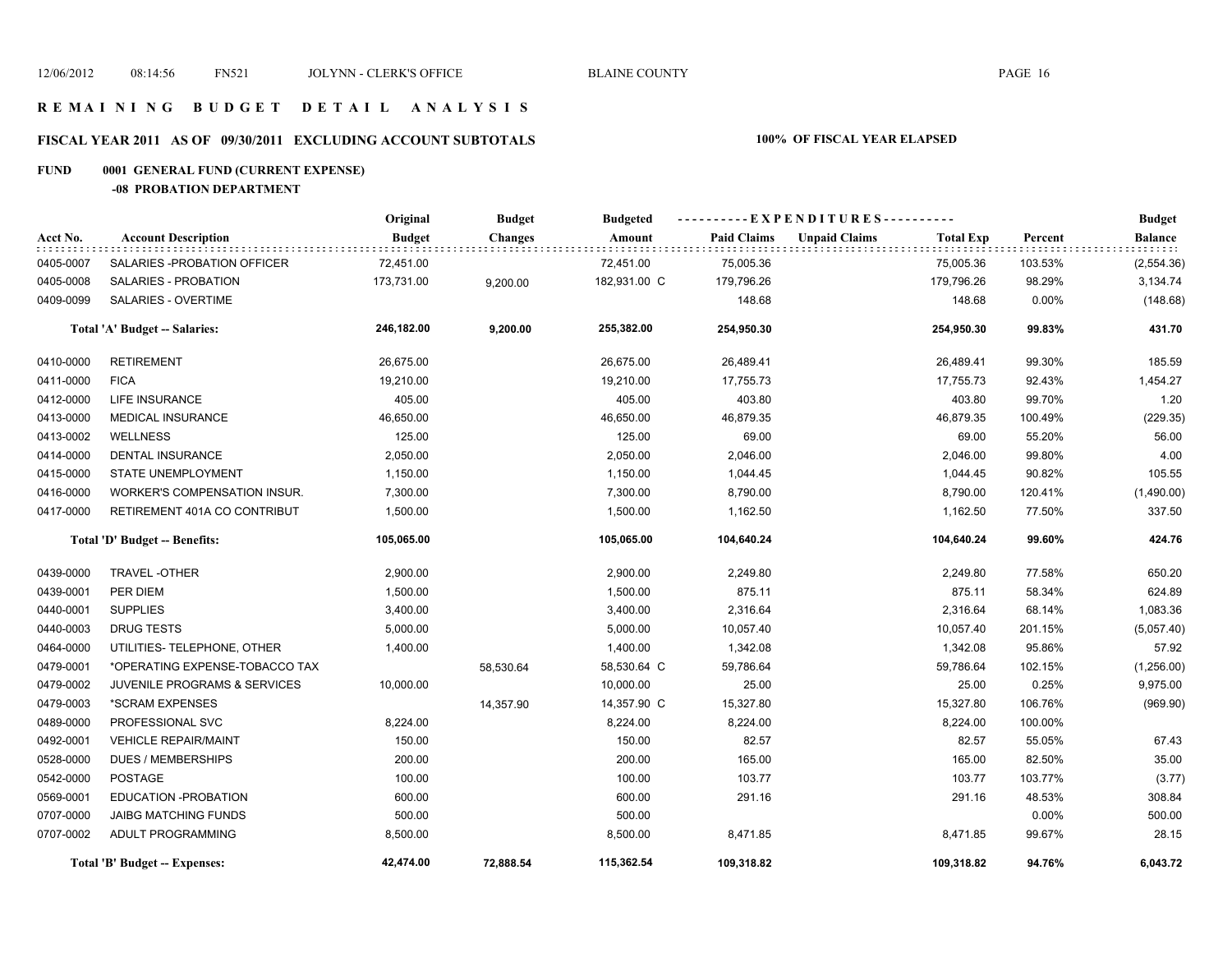### **FISCAL YEAR 2011 AS OF 09/30/2011 EXCLUDING ACCOUNT SUBTOTALS 100% OF FISCAL YEAR ELAPSED**

### **DEPARTMENT TOTALS: 246,182.00 9,200.00 255,382.00 254,950.30 254,950.30 99.83% 431.70 Total 'A' Expenses -- Salaries: 105,065.00 105,065.00 104,640.24 104,640.24 99.60% 424.76 Total 'D' Expenses -- Benefits: 42,474.00 72,888.54 115,362.54 109,318.82 109,318.82 94.76% 6,043.72 Total 'B' Expenses -- Expenses: Total 'C' Expenses -- Capital Outlay:** ................. .......... ................. .... . . . . . . . . . . . . . . . . . . . . . . . . .  **393,721.00 82,088.54 475,809.54 468,909.36 468,909.36 98.55% 6,900.18**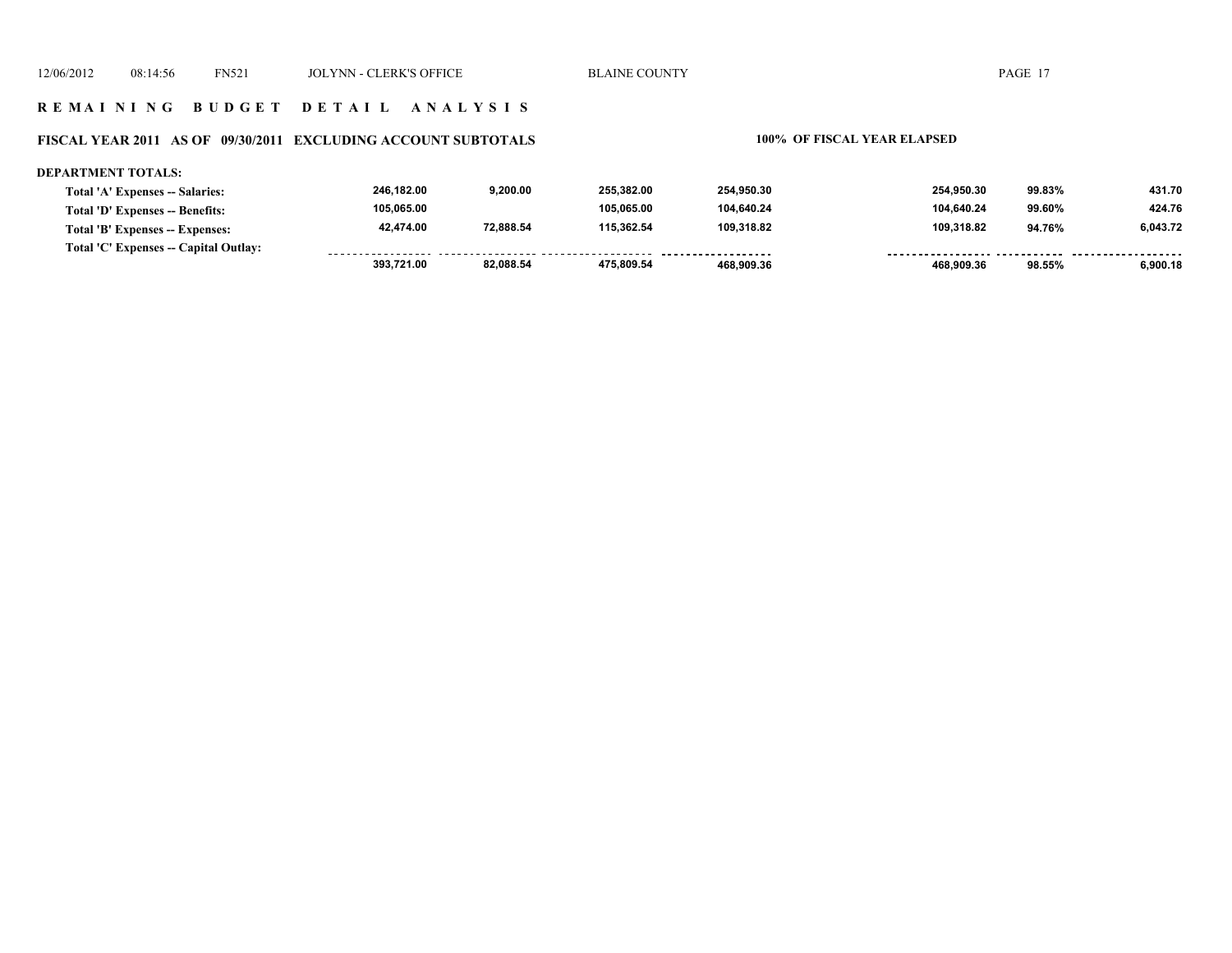# **FISCAL YEAR 2011 AS OF 09/30/2011 EXCLUDING ACCOUNT SUBTOTALS 100% OF FISCAL YEAR ELAPSED**

# **FUND 0001 GENERAL FUND (CURRENT EXPENSE)**

**-11 BUILDING AND GROUNDS**

|           |                                | Original      | <b>Budget</b>  | <b>Budgeted</b> | ----------EXPENDITURES---------- |                      |                  |         | <b>Budget</b>  |  |
|-----------|--------------------------------|---------------|----------------|-----------------|----------------------------------|----------------------|------------------|---------|----------------|--|
| Acct No.  | <b>Account Description</b>     | <b>Budget</b> | <b>Changes</b> | Amount          | <b>Paid Claims</b>               | <b>Unpaid Claims</b> | <b>Total Exp</b> | Percent | <b>Balance</b> |  |
| 0402-0000 | SALARIES-MAINTENANCE           | 80,212.00     | 9,100.00       | 89,312.00 C     | 84,189.63                        |                      | 84,189.63        | 94.26%  | 5,122.37       |  |
| 0402-0001 | SALARIES-CUSTODIAL             | 54,444.00     |                | 54,444.00       | 55,847.21                        |                      | 55,847.21        | 102.58% | (1,403.21)     |  |
| 0402-0003 | SALARIES - OPERATIONS DIRECTOR | 64,301.00     |                | 64,301.00       | 68,959.76                        |                      | 68,959.76        | 107.25% | (4,658.76)     |  |
| 0405-0014 | SALARIES - PHONE REIMBURSEMENT | 228.00        |                | 228.00          | 209.00                           |                      | 209.00           | 91.67%  | 19.00          |  |
| 0409-0099 | SALARIES - OVERTIME            | 2,000.00      |                | 2,000.00        | 668.87                           |                      | 668.87           | 33.44%  | 1,331.13       |  |
|           | Total 'A' Budget -- Salaries:  | 201,185.00    | 9,100.00       | 210,285.00      | 209,874.47                       |                      | 209,874.47       | 99.80%  | 410.53         |  |
| 0410-0000 | <b>RETIREMENT</b>              | 21,700.00     |                | 21,700.00       | 21,805.76                        |                      | 21,805.76        | 100.49% | (105.76)       |  |
| 0411-0000 | <b>FICA</b>                    | 15,600.00     |                | 15,600.00       | 14,889.67                        |                      | 14,889.67        | 95.45%  | 710.33         |  |
| 0412-0000 | LIFE INSURANCE                 | 410.00        |                | 410.00          | 403.80                           |                      | 403.80           | 98.49%  | 6.20           |  |
| 0413-0000 | <b>MEDICAL INSURANCE</b>       | 35,625.00     |                | 35,625.00       | 38,476.80                        |                      | 38,476.80        | 108.01% | (2,851.80)     |  |
| 0413-0002 | <b>WELLNESS</b>                | 125.00        |                | 125.00          | 46.00                            |                      | 46.00            | 36.80%  | 79.00          |  |
| 0414-0000 | DENTAL INSURANCE               | 2,050.00      |                | 2,050.00        | 2,046.00                         |                      | 2,046.00         | 99.80%  | 4.00           |  |
| 0415-0000 | <b>STATE UNEMPLOYMENT</b>      | 935.00        |                | 935.00          | 875.86                           |                      | 875.86           | 93.67%  | 59.14          |  |
| 0416-0000 | WORKER'S COMPENSATION INSUR.   | 5,860.00      |                | 5,860.00        | 5,663.00                         |                      | 5,663.00         | 96.64%  | 197.00         |  |
| 0417-0000 | RETIREMENT 401A CO CONTRIBUT   | 450.00        |                | 450.00          | 304.64                           |                      | 304.64           | 67.70%  | 145.36         |  |
|           | Total 'D' Budget -- Benefits:  | 82,755.00     |                | 82,755.00       | 84,511.53                        |                      | 84,511.53        | 102.12% | (1,756.53)     |  |
| 0439-0000 | <b>TRAVEL - OTHER</b>          | 1,000.00      |                | 1,000.00        | 1,583.13                         |                      | 1,583.13         | 158.31% | (583.13)       |  |
| 0439-0001 | PER DIEM                       | 500.00        |                | 500.00          | 172.58                           |                      | 172.58           | 34.52%  | 327.42         |  |
| 0440-0000 | SUPPLIES - OFFICE              | 600.00        |                | 600.00          | 1,350.47                         |                      | 1,350.47         | 225.08% | (750.47)       |  |
| 0449-0000 | SUPPLIES - COURTHOUSE          | 6,000.00      |                | 6,000.00        | 3,173.06                         |                      | 3,173.06         | 52.88%  | 2,826.94       |  |
| 0449-0001 | SUPPLIES - JUDICIAL            | 4,000.00      |                | 4,000.00        | 1,770.82                         |                      | 1,770.82         | 44.27%  | 2,229.18       |  |
| 0449-0002 | SUPPLIES - MCBRIDE BLDG        | 500.00        |                | 500.00          | 35.27                            |                      | 35.27            | 7.05%   | 464.73         |  |
| 0449-0003 | TOOLS/EQUIPMENT                | 1,000.00      |                | 1,000.00        | 1,034.17                         |                      | 1,034.17         | 103.42% | (34.17)        |  |
| 0449-0004 | SUPPLIES - ANNEX               | 7,000.00      |                | 7,000.00        | 3,087.00                         |                      | 3,087.00         | 44.10%  | 3,913.00       |  |
| 0449-0005 | SUPPLIES - PSF                 | 7,000.00      |                | 7,000.00        | 2,957.63                         |                      | 2,957.63         | 42.25%  | 4,042.37       |  |
| 0460-0000 | UTILITIES-GAS HTNG-COURT HOUSE | 4,500.00      |                | 4,500.00        | 1,260.08                         |                      | 1,260.08         | 28.00%  | 3,239.92       |  |
| 0460-0001 | UTILITIES-GAS ANNEX            | 10,000.00     |                | 10,000.00       | 6,415.35                         |                      | 6,415.35         | 64.15%  | 3,584.65       |  |
| 0460-0002 | UTILITIES-GAS-JUDICIAL         | 4,500.00      |                | 4,500.00        | 4,650.39                         |                      | 4,650.39         | 103.34% | (150.39)       |  |
| 0460-0003 | UTILITIES-GAS-MCBRIDE          | 1,200.00      |                | 1,200.00        | 778.64                           |                      | 778.64           | 64.89%  | 421.36         |  |
| 0460-0004 | UTILITIES-GAS-PSF              | 30,000.00     |                | 30,000.00       | 21,115.59                        |                      | 21,115.59        | 70.39%  | 8,884.41       |  |
| 0460-0005 | UTILITIES-GAS-OLD JAIL         | 130.00        |                | 130.00          |                                  |                      |                  | 0.00%   | 130.00         |  |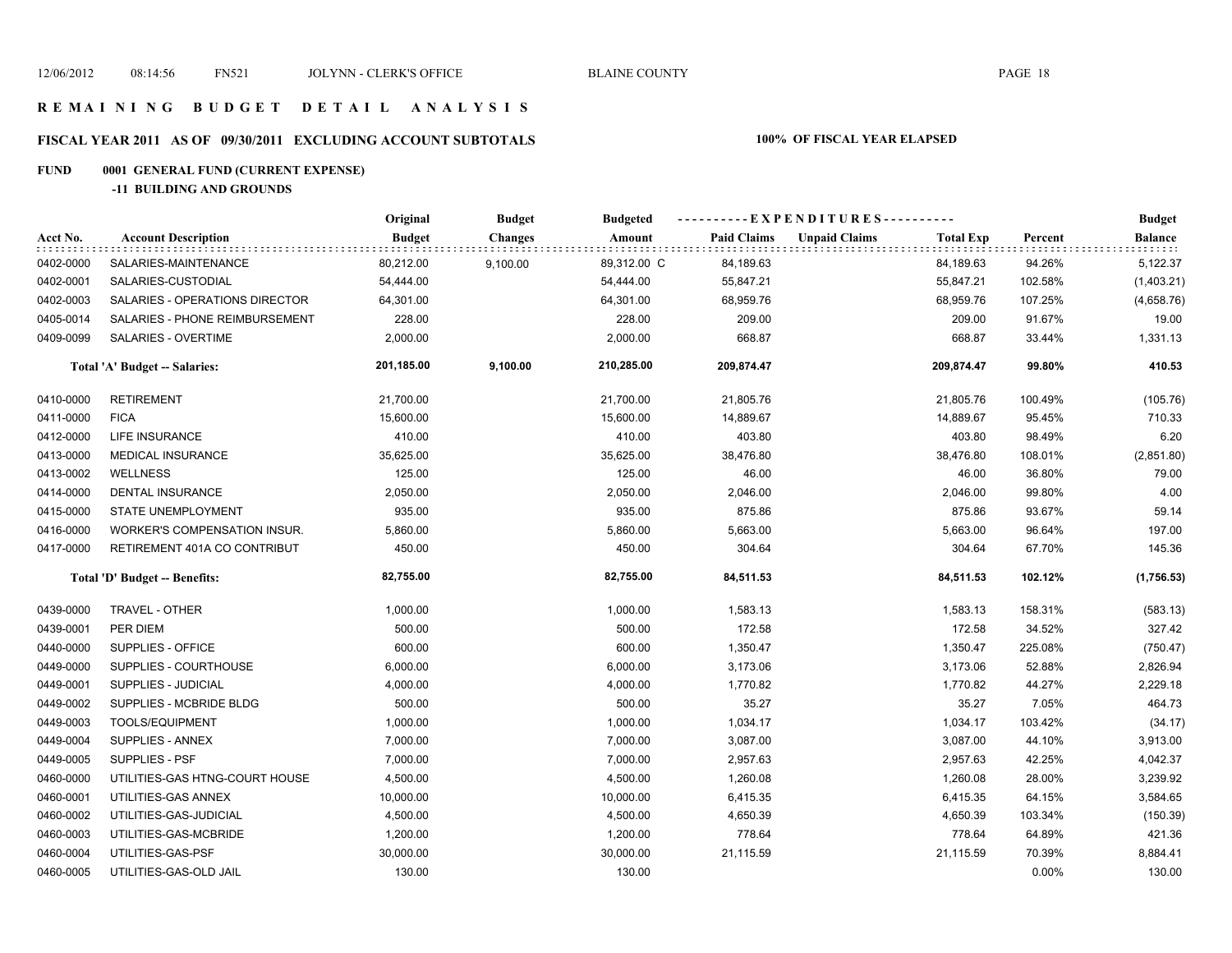# **FISCAL YEAR 2011 AS OF 09/30/2011 EXCLUDING ACCOUNT SUBTOTALS 100% OF FISCAL YEAR ELAPSED**

# **FUND 0001 GENERAL FUND (CURRENT EXPENSE)**

**-11 BUILDING AND GROUNDS**

|           |                                      | Original      | <b>Budget</b>  | <b>Budgeted</b> | ----------EXPENDITURES---------- |                      |                  |         | <b>Budget</b>  |
|-----------|--------------------------------------|---------------|----------------|-----------------|----------------------------------|----------------------|------------------|---------|----------------|
| Acct No.  | <b>Account Description</b>           | <b>Budget</b> | <b>Changes</b> | Amount          | <b>Paid Claims</b>               | <b>Unpaid Claims</b> | <b>Total Exp</b> | Percent | <b>Balance</b> |
| 0464-0000 | UTILITIES - TELEPHONE, OTHER         | 3,600.00      |                | 3,600.00        | 4,489.63                         |                      | 4,489.63         | 124.71% | (889.63)       |
| 0465-0000 | UTILITIES- ELECT -JDCL               | 12,000.00     |                | 12,000.00       | 8,921.61                         |                      | 8,921.61         | 74.35%  | 3,078.39       |
| 0465-0001 | UTILITIES-ELECT COURTHOUSE           | 8,200.00      |                | 8,200.00        | 7,607.34                         |                      | 7,607.34         | 92.77%  | 592.66         |
| 0465-0002 | UTILITIES-ELECTRICITY MCBRIDE        | 700.00        |                | 700.00          | 639.96                           |                      | 639.96           | 91.42%  | 60.04          |
| 0465-0003 | UTILITIES-ELECTRICITY ANNEX          | 15,500.00     |                | 15,500.00       | 15,204.81                        |                      | 15,204.81        | 98.10%  | 295.19         |
| 0465-0004 | UTILITIES-ELECTRICITY PSF            | 38,000.00     |                | 38,000.00       | 33,458.13                        |                      | 33,458.13        | 88.05%  | 4,541.87       |
| 0494-0000 | REPAIRS/MAINT - CRTHSE               | 6,000.00      |                | 6,000.00        | 11,071.57                        |                      | 11,071.57        | 184.53% | (5,071.57)     |
| 0494-0001 | REPAIRS/MAINT - JDCL BLDG            | 5,000.00      |                | 5,000.00        | 11,937.18                        |                      | 11,937.18        | 238.74% | (6,937.18)     |
| 0494-0002 | REPAIRS/MAINT - MCBRIDE BLDG         | 1,500.00      |                | 1,500.00        | 450.44                           |                      | 450.44           | 30.03%  | 1,049.56       |
| 0494-0003 | REPAIRS/MAINT - ANNEX                | 6,000.00      |                | 6,000.00        | 10,321.85                        |                      | 10,321.85        | 172.03% | (4,321.85)     |
| 0494-0004 | <b>REPAIRS/MAINT - PSF</b>           | 14,000.00     |                | 14,000.00       | 27,860.76                        |                      | 27,860.76        | 199.01% | (13,860.76)    |
| 0494-0005 | REPAIRS/MAINT - OLD HOSP             | 10,000.00     |                | 10,000.00       | 468.51                           |                      | 468.51           | 4.69%   | 9,531.49       |
| 0495-0000 | LANDSCAPE/MAINT                      | 14,000.00     |                | 14,000.00       | 13,025.17                        |                      | 13,025.17        | 93.04%  | 974.83         |
| 0499-0004 | FUEL/REPAIRS/MAINT - VEHICLES        | 1,200.00      |                | 1,200.00        | 1,183.40                         |                      | 1,183.40         | 98.62%  | 16.60          |
| 0528-0000 | <b>DUES/AIRPORT WEST</b>             | 2,900.00      |                | 2,900.00        | 2,900.00                         |                      | 2,900.00         | 100.00% |                |
| 0569-0000 | <b>EDUCATION- OTHER</b>              | 500.00        |                | 500.00          |                                  |                      |                  | 0.00%   | 500.00         |
| 0571-0000 | <b>SUSTAINABILITY</b>                | 1,000.00      |                | 1,000.00        | 600.00                           |                      | 600.00           | 60.00%  | 400.00         |
| 0679-0000 | CONTRACT SERVICES - JANITORIAL       | 85,200.00     |                | 85,200.00       | 83,452.60                        |                      | 83,452.60        | 97.95%  | 1,747.40       |
| 0679-0001 | CONTRACT - MAINTENANCE               | 25,568.00     |                | 25,568.00       | 24,076.11                        |                      | 24,076.11        | 94.17%  | 1,491.89       |
| 0705-0000 | WATER & SEWER- CRTHSE BLDG           | 8,000.00      |                | 8,000.00        | 8,882.49                         |                      | 8,882.49         | 111.03% | (882.49)       |
| 0705-0001 | WATER & SEWER- JDCL BLDG             | 800.00        |                | 800.00          | 814.00                           |                      | 814.00           | 101.75% | (14.00)        |
| 0705-0002 | WATER & SEWER - ANNEX                | 2,000.00      |                | 2,000.00        | 2,145.12                         |                      | 2,145.12         | 107.26% | (145.12)       |
| 0705-0003 | WATER & SEWER - MCBRIDE              | 700.00        |                | 700.00          | 711.84                           |                      | 711.84           | 101.69% | (11.84)        |
| 0705-0004 | WATER & SEWER - PSF                  | 10,000.00     |                | 10,000.00       | 12,100.46                        |                      | 12,100.46        | 121.00% | (2, 100.46)    |
| 0705-0005 | WATER & SEWER - OLD JAIL             | 135.00        |                | 135.00          | 131.28                           |                      | 131.28           | 97.24%  | 3.72           |
| 0786-0000 | REPAIRS/MNTNNC-ELEVATOR              | 6,500.00      |                | 6,500.00        | 5,351.97                         |                      | 5,351.97         | 82.34%  | 1,148.03       |
|           | <b>Total 'B' Budget -- Expenses:</b> | 356,933.00    |                | 356,933.00      | 337,190.41                       |                      | 337,190.41       | 94.47%  | 19,742.59      |
| 0807-0003 | CAPITAL OUTLAY -JDCL                 | 20,000.00     |                | 20,000.00       | 10,083.38                        |                      | 10,083.38        | 50.42%  | 9,916.62       |
| 0807-0004 | CAPITAL-CRTHSE ANNEX                 | 9,600.00      |                | 9,600.00        | 9,511.85                         |                      | 9,511.85         | 99.08%  | 88.15          |
| 0807-0008 | CAPITAL-COURTHOUSE                   |               | 18,450.00      | 18,450.00 C     | 36,900.00                        |                      | 36,900.00        | 200.00% | (18, 450.00)   |
| 0870-0000 | CAPITAL-PUBLIC SAFETY FACILITY       | 6,300.00      | 93,168.00      | 99,468.00 C     | 95.472.00                        |                      | 95.472.00        | 95.98%  | 3,996.00       |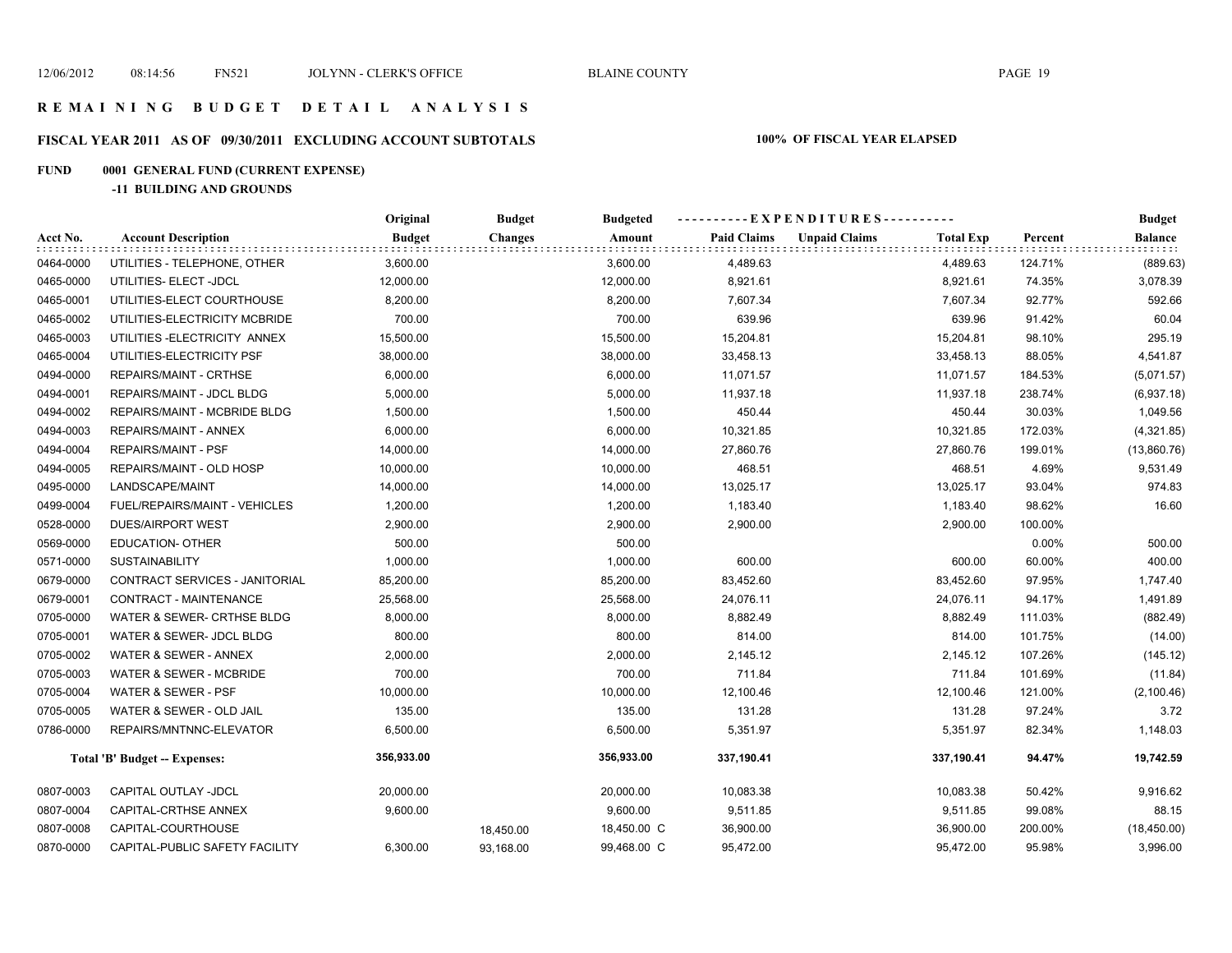### **R E M A I N I N G B U D G E T D E T A I L A N A L Y S I S**

# **FISCAL YEAR 2011 AS OF 09/30/2011 EXCLUDING ACCOUNT SUBTOTALS 100% OF FISCAL YEAR ELAPSED**

# **FUND 0001 GENERAL FUND (CURRENT EXPENSE)**

**-11 BUILDING AND GROUNDS**

|          |                                        | Original      | <b>Budget</b><br><b>Changes</b> | <b>Budgeted</b> | - EXPENDITURES---------- |                      |                  |         | <b>Budget</b>  |
|----------|----------------------------------------|---------------|---------------------------------|-----------------|--------------------------|----------------------|------------------|---------|----------------|
| Acct No. | <b>Account Description</b>             | <b>Budget</b> |                                 | Amount          | <b>Paid Claims</b>       | <b>Unpaid Claims</b> | <b>Total Exp</b> | Percent | <b>Balance</b> |
|          | Total 'C' Budget -- Capital Outlay:    | 35,900.00     | 111.618.00                      | 147.518.00      | 151.967.23               |                      | 151.967.23       | 103.02% | (4, 449.23)    |
|          | <b>DEPARTMENT TOTALS:</b>              |               |                                 |                 |                          |                      |                  |         |                |
|          | <b>Total 'A' Expenses -- Salaries:</b> | 201.185.00    | 9.100.00                        | 210.285.00      | 209.874.47               |                      | 209.874.47       | 99.80%  | 410.53         |
|          | Total 'D' Expenses -- Benefits:        | 82,755.00     |                                 | 82.755.00       | 84,511.53                |                      | 84,511.53        | 102.12% | (1,756.53)     |
|          | Total 'B' Expenses -- Expenses:        | 356,933.00    |                                 | 356,933.00      | 337,190.41               |                      | 337.190.41       | 94.47%  | 19,742.59      |
|          | Total 'C' Expenses -- Capital Outlay:  | 35.900.00     | 111.618.00                      | 147.518.00      | 151,967.23               |                      | 151.967.23       | 103.02% | (4, 449.23)    |
|          |                                        | 676.773.00    | 120.718.00                      | 797.491.00      | 783.543.64               |                      | 783.543.64       | 98.25%  | 13.947.36      |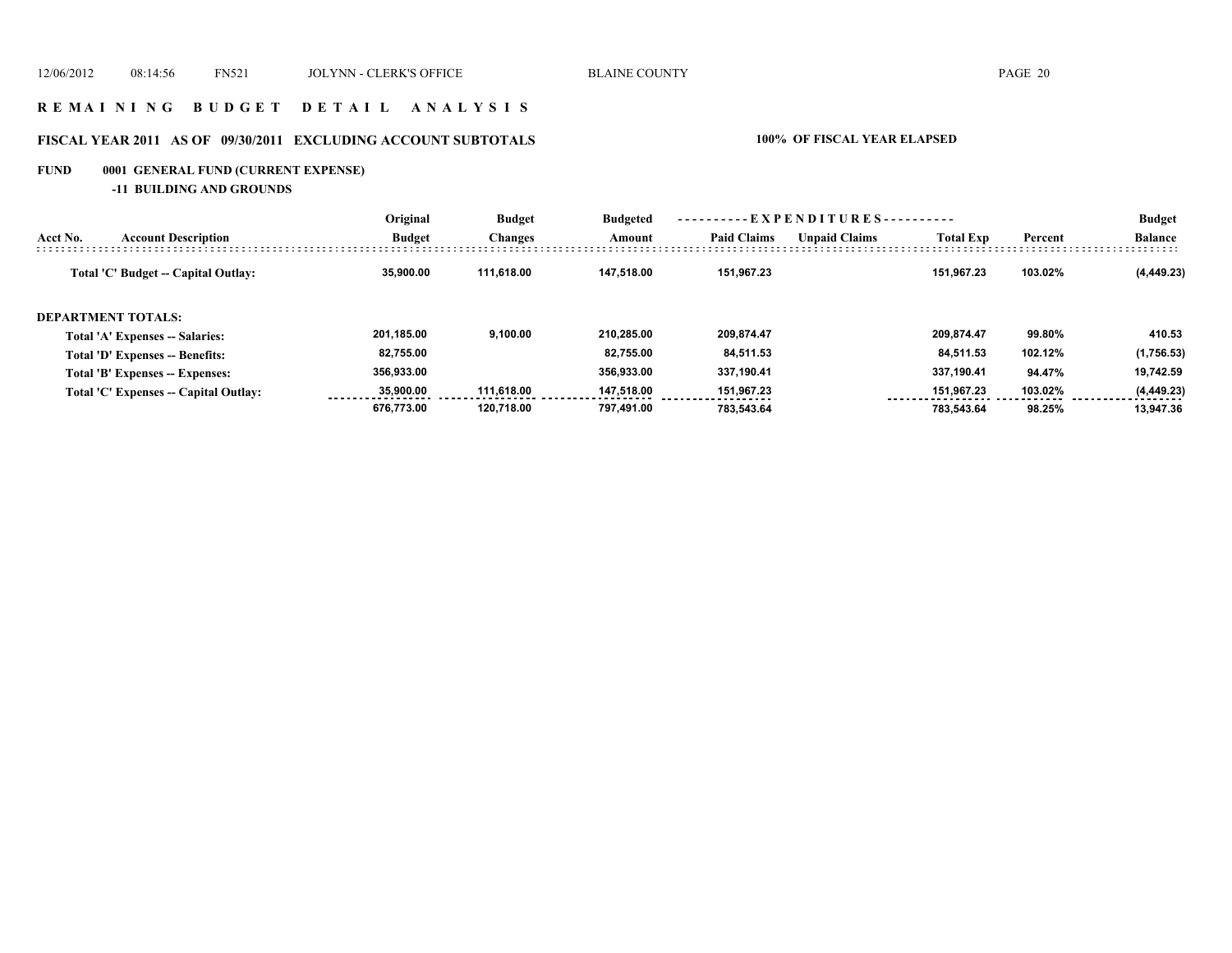### **R E M A I N I N G B U D G E T D E T A I L A N A L Y S I S**

# **FISCAL YEAR 2011 AS OF 09/30/2011 EXCLUDING ACCOUNT SUBTOTALS 100% OF FISCAL YEAR ELAPSED**

# **FUND 0001 GENERAL FUND (CURRENT EXPENSE)**

**-12 HUMAN RESOURCES**

|          |                                        | Original      | <b>Budget</b> | <b>Budgeted</b> | ----------EXPENDITURES---------- |                      |                  |         | <b>Budget</b>  |
|----------|----------------------------------------|---------------|---------------|-----------------|----------------------------------|----------------------|------------------|---------|----------------|
| Acct No. | <b>Account Description</b>             | <b>Budget</b> | Changes       | Amount          | <b>Paid Claims</b>               | <b>Unpaid Claims</b> | <b>Total Exp</b> | Percent | <b>Balance</b> |
|          | <b>DEPARTMENT TOTALS:</b>              |               |               |                 |                                  |                      |                  |         |                |
|          | <b>Total 'A' Expenses -- Salaries:</b> |               |               |                 |                                  |                      |                  |         |                |
|          | <b>Total 'D' Expenses -- Benefits:</b> |               |               |                 |                                  |                      |                  |         |                |
|          | Total 'B' Expenses -- Expenses:        |               |               |                 |                                  |                      |                  |         |                |
|          | Total 'C' Expenses -- Capital Outlay:  |               |               |                 |                                  |                      |                  |         |                |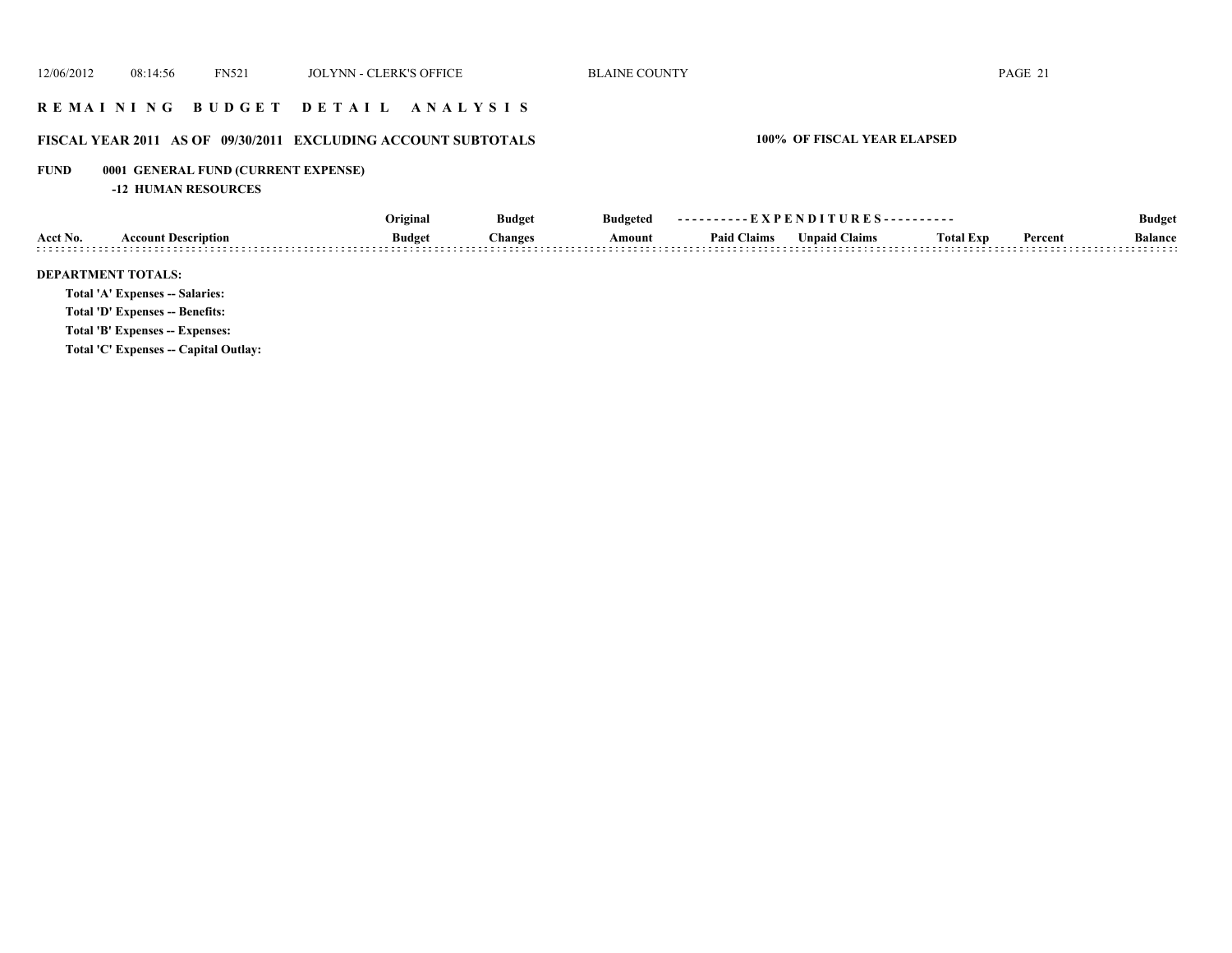**109,458.00** 

 **109,744.45 109,744.45 97.99% 2,250.91** 

# **R E M A I N I N G B U D G E T D E T A I L A N A L Y S I S**

### **FISCAL YEAR 2011 AS OF 09/30/2011 EXCLUDING ACCOUNT SUBTOTALS 100% OF FISCAL YEAR ELAPSED**

### **FUND 0001 GENERAL FUND (CURRENT EXPENSE)**

**-13 EXTENSION OFFICE**

|           |                                       | Original      | <b>Budget</b>  | <b>Budgeted</b> | - - E X P E N D I T U R E S - - - - - - - - - - |                      |                  |         | <b>Budget</b>  |
|-----------|---------------------------------------|---------------|----------------|-----------------|-------------------------------------------------|----------------------|------------------|---------|----------------|
| Acct No.  | <b>Account Description</b>            | <b>Budget</b> | <b>Changes</b> | Amount          | <b>Paid Claims</b>                              | <b>Unpaid Claims</b> | <b>Total Exp</b> | Percent | <b>Balance</b> |
| 0439-0000 | TRAVEL - AGENT                        | 4,000.00      |                | 4,000.00        | 2,406.23                                        |                      | 2,406.23         | 60.16%  | 1,593.77       |
| 0439-0001 | <b>TRAVEL - PROGRAM LEADER</b>        | 820.00        |                | 820.00          | 331.66                                          |                      | 331.66           | 40.45%  | 488.34         |
| 0439-0002 | TRAVEL - ASSOC EDUCATOR               | 1,950.00      |                | 1,950.00        | 1,313.33                                        |                      | 1,313.33         | 67.35%  | 636.67         |
| 0440-0000 | <b>SUPPLIES</b>                       | 3,324.00      |                | 3,324.00        | 4,437.55                                        |                      | 4,437.55         | 133.50% | (1, 113.55)    |
| 0449-0001 | 4-H EXPENSES                          |               | 2,326.09       | 2,326.09 C      | 2,333.37                                        |                      | 2,333.37         | 100.31% | (7.28)         |
| 0449-0002 | <b>CHEMICALS - TREATED BAIT</b>       |               | 105.27         | 105.27 C        | 105.27                                          |                      | 105.27           | 100.00% |                |
| 0449-0003 | HAY INSPECTION/TWINE                  |               | 106.00         | 106.00 C        | 106.00                                          |                      | 106.00           | 100.00% |                |
| 0464-0000 | <b>TELEPHONE &amp; FAX</b>            | 2,000.00      |                | 2,000.00        | 1,651.19                                        |                      | 1,651.19         | 82.56%  | 348.81         |
| 0475-0000 | <b>VEHICLES - MAINTENANCE</b>         | 500.00        |                | 500.00          | 880.14                                          |                      | 880.14           | 176.03% | (380.14)       |
| 0542-0000 | POSTAGE-PUB & NEWS LETTER             | 200.00        |                | 200.00          | 80.71                                           |                      | 80.71            | 40.36%  | 119.29         |
| 0569-0000 | EDUCATION/REGISTRATION                | 1,180.00      |                | 1,180.00        | 615.00                                          |                      | 615.00           | 52.12%  | 565.00         |
| 0580-0000 | CONTRACT - EXTENSION AGENT            | 1,500.00      |                | 1,500.00        | 1,500.00                                        |                      | 1,500.00         | 100.00% |                |
| 0689-0002 | CONTRACTS-U OF ID                     | 93,984.00     |                | 93,984.00       | 93,984.00                                       |                      | 93,984.00        | 100.00% |                |
|           | <b>Total 'B' Budget -- Expenses:</b>  | 109,458.00    | 2,537.36       | 111,995.36      | 109,744.45                                      |                      | 109,744.45       | 97.99%  | 2,250.91       |
|           | <b>DEPARTMENT TOTALS:</b>             |               |                |                 |                                                 |                      |                  |         |                |
|           | Total 'A' Expenses -- Salaries:       |               |                |                 |                                                 |                      |                  |         |                |
|           | Total 'D' Expenses -- Benefits:       |               |                |                 |                                                 |                      |                  |         |                |
|           | Total 'B' Expenses -- Expenses:       | 109,458.00    | 2,537.36       | 111,995.36      | 109,744.45                                      |                      | 109,744.45       | 97.99%  | 2,250.91       |
|           | Total 'C' Expenses -- Capital Outlay: |               |                |                 |                                                 |                      |                  |         |                |

 **111,995.36 2,537.36**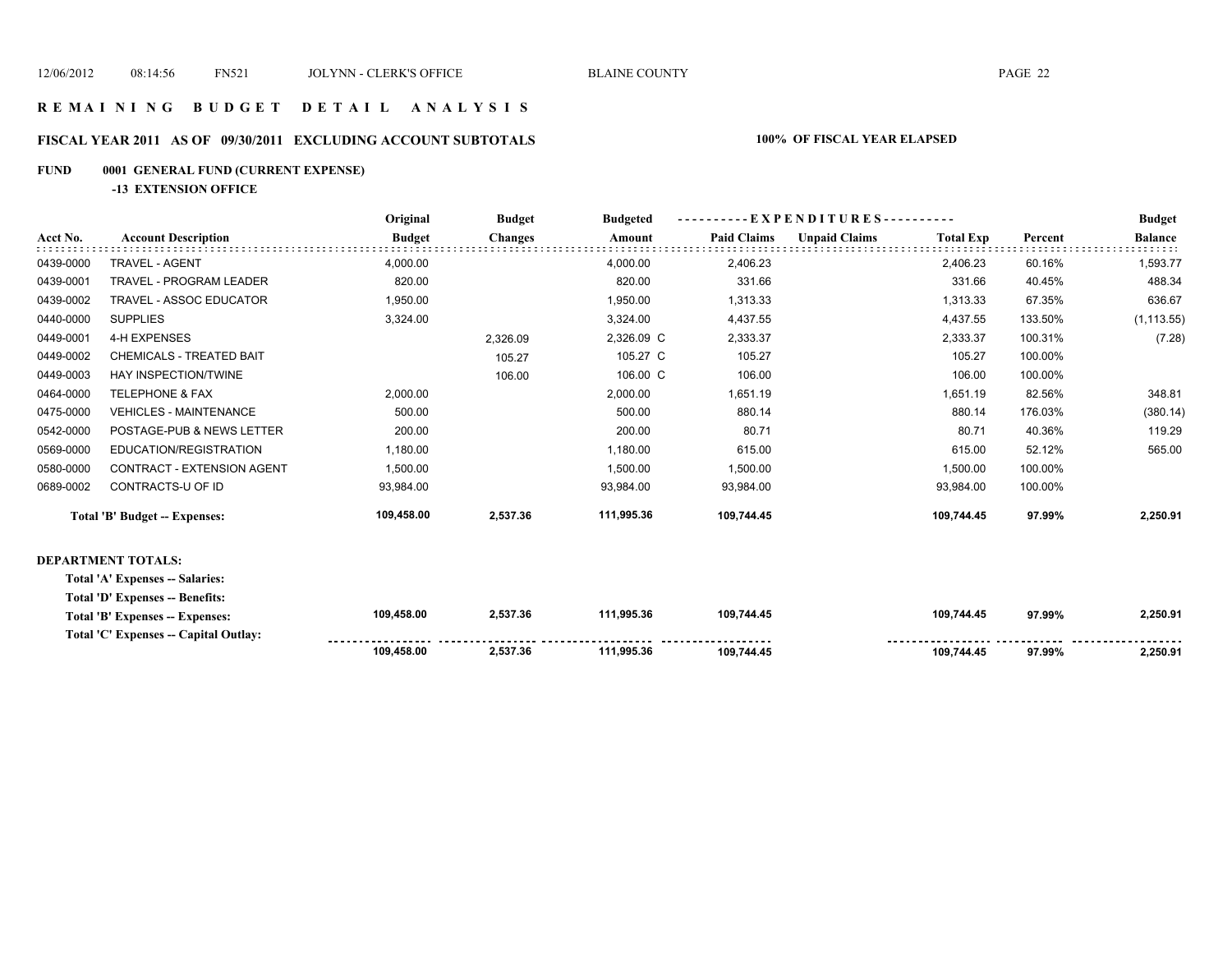### **R E M A I N I N G B U D G E T D E T A I L A N A L Y S I S**

# **FISCAL YEAR 2011 AS OF 09/30/2011 EXCLUDING ACCOUNT SUBTOTALS 100% OF FISCAL YEAR ELAPSED**

# **FUND 0001 GENERAL FUND (CURRENT EXPENSE)**

**-14 IT**

|                               |                                | Original      | <b>Budget</b>  | <b>Budgeted</b> | ----------EXPENDITURES---------- |                      |                  |         | <b>Budget</b>  |
|-------------------------------|--------------------------------|---------------|----------------|-----------------|----------------------------------|----------------------|------------------|---------|----------------|
| Acct No.                      | <b>Account Description</b>     | <b>Budget</b> | <b>Changes</b> | Amount          | <b>Paid Claims</b>               | <b>Unpaid Claims</b> | <b>Total Exp</b> | Percent | <b>Balance</b> |
| 0404-0000                     | SALARIES - MANAGER             | 56,000.00     | 4,400.00       | 60,400.00 C     | 59,214.52                        |                      | 59,214.52        | 98.04%  | 1,185.48       |
| 0408-0002                     | SALARIES-IT ANALYST            | 45,000.00     |                | 45,000.00       | 46,147.22                        |                      | 46,147.22        | 102.55% | (1, 147.22)    |
|                               | Total 'A' Budget -- Salaries:  | 101,000.00    | 4,400.00       | 105,400.00      | 105,361.74                       |                      | 105,361.74       | 99.96%  | 38.26          |
| 0410-0000                     | <b>RETIREMENT</b>              | 10,648.00     |                | 10,648.00       | 10,947.09                        |                      | 10,947.09        | 102.81% | (299.09)       |
| 0411-0000                     | <b>FICA</b>                    | 7,983.00      |                | 7,983.00        | 7,140.06                         |                      | 7,140.06         | 89.44%  | 842.94         |
| 0412-0000                     | LIFE INSURANCE                 | 162.00        |                | 162.00          | 161.52                           |                      | 161.52           | 99.70%  | 0.48           |
| 0413-0000                     | <b>MEDICAL INSURANCE</b>       | 18,024.00     |                | 18,024.00       | 19,044.35                        |                      | 19,044.35        | 105.66% | (1,020.35)     |
| 0413-0002                     | <b>WELLNESS</b>                | 50.00         |                | 50.00           | 23.00                            |                      | 23.00            | 46.00%  | 27.00          |
| 0414-0000                     | <b>DENTAL INSURANCE</b>        | 820.00        |                | 820.00          | 818.40                           |                      | 818.40           | 99.80%  | 1.60           |
| 0415-0000                     | STATE UNEMPLOYMENT             | 525.00        |                | 525.00          | 420.00                           |                      | 420.00           | 80.00%  | 105.00         |
| 0416-0000                     | WORKER'S COMPENSATION INSUR.   | 285.00        |                | 285.00          | 278.00                           |                      | 278.00           | 97.54%  | 7.00           |
| Total 'D' Budget -- Benefits: |                                | 38,497.00     |                | 38,497.00       | 38,832.42                        |                      | 38,832.42        | 100.87% | (335.42)       |
| 0439-0000                     | TRAVEL - TRAVEL/MEALS/MISC     | 2,500.00      |                | 2,500.00        | 246.68                           |                      | 246.68           | 9.87%   | 2,253.32       |
| 0439-0001                     | PER DIEM                       | 500.00        |                | 500.00          | 354.00                           |                      | 354.00           | 70.80%  | 146.00         |
| 0440-0000                     | SUPPLIES - OFFICE              | 1,365.00      |                | 1,365.00        | 1,879.24                         |                      | 1,879.24         | 137.67% | (514.24)       |
| 0440-0001                     | <b>OFFICE EQUIPMENT</b>        | 29,300.00     |                | 29,300.00       | 31,464.22                        |                      | 31,464.22        | 107.39% | (2, 164.22)    |
| 0440-0002                     | <b>COMPUTER SOFTWARE</b>       | 6,350.00      |                | 6,350.00        | 8,515.54                         |                      | 8,515.54         | 134.10% | (2, 165.54)    |
| 0464-0000                     | UTILITIES- TELEPHONE, OTHER    | 2,000.00      |                | 2,000.00        | 1,926.19                         |                      | 1,926.19         | 96.31%  | 73.81          |
| 0464-0001                     | UTIL - TELECOMMUNICATIONS      | 31,900.00     |                | 31,900.00       | 31,783.34                        |                      | 31,783.34        | 99.63%  | 116.66         |
| 0497-0000                     | MAINTENANCE AGREEMENTS         | 38,700.00     |                | 38,700.00       | 34,999.74                        |                      | 34,999.74        | 90.44%  | 3,700.26       |
| 0499-0000                     | REPAIRS/MAINT- OTHER           |               |                |                 | 138.59                           |                      | 138.59           | 0.00%   | (138.59)       |
| 0499-0001                     | COMPUTER MAINTENANCE           | 2,000.00      |                | 2,000.00        | 2,236.75                         |                      | 2,236.75         | 111.84% | (236.75)       |
| 0499-0002                     | PRINTER/SCANNER MAINT          | 1,000.00      |                | 1,000.00        | 531.70                           |                      | 531.70           | 53.17%  | 468.30         |
| 0542-0000                     | <b>POSTAGE</b>                 | 50.00         |                | 50.00           | 115.27                           |                      | 115.27           | 230.54% | (65.27)        |
| 0569-0000                     | <b>EDUCATION- OTHER</b>        | 5,000.00      |                | 5,000.00        | 7,383.26                         |                      | 7,383.26         | 147.67% | (2,383.26)     |
| 0677-0000                     | CONTRACTS- COMPUTER SERVICES   | 68,000.00     |                | 68,000.00       | 64,774.62                        |                      | 64,774.62        | 95.26%  | 3,225.38       |
| 0677-0001                     | <b>WEB SITE</b>                | 970.00        |                | 970.00          | 816.00                           |                      | 816.00           | 84.12%  | 154.00         |
| 0677-0002                     | <b>COMPUTER SERVICES-OTHER</b> | 500.00        |                | 500.00          | 825.00                           |                      | 825.00           | 165.00% | (325.00)       |
|                               | Total 'B' Budget -- Expenses:  | 190,135.00    |                | 190,135.00      | 187,990.14                       |                      | 187,990.14       | 98.87%  | 2,144.86       |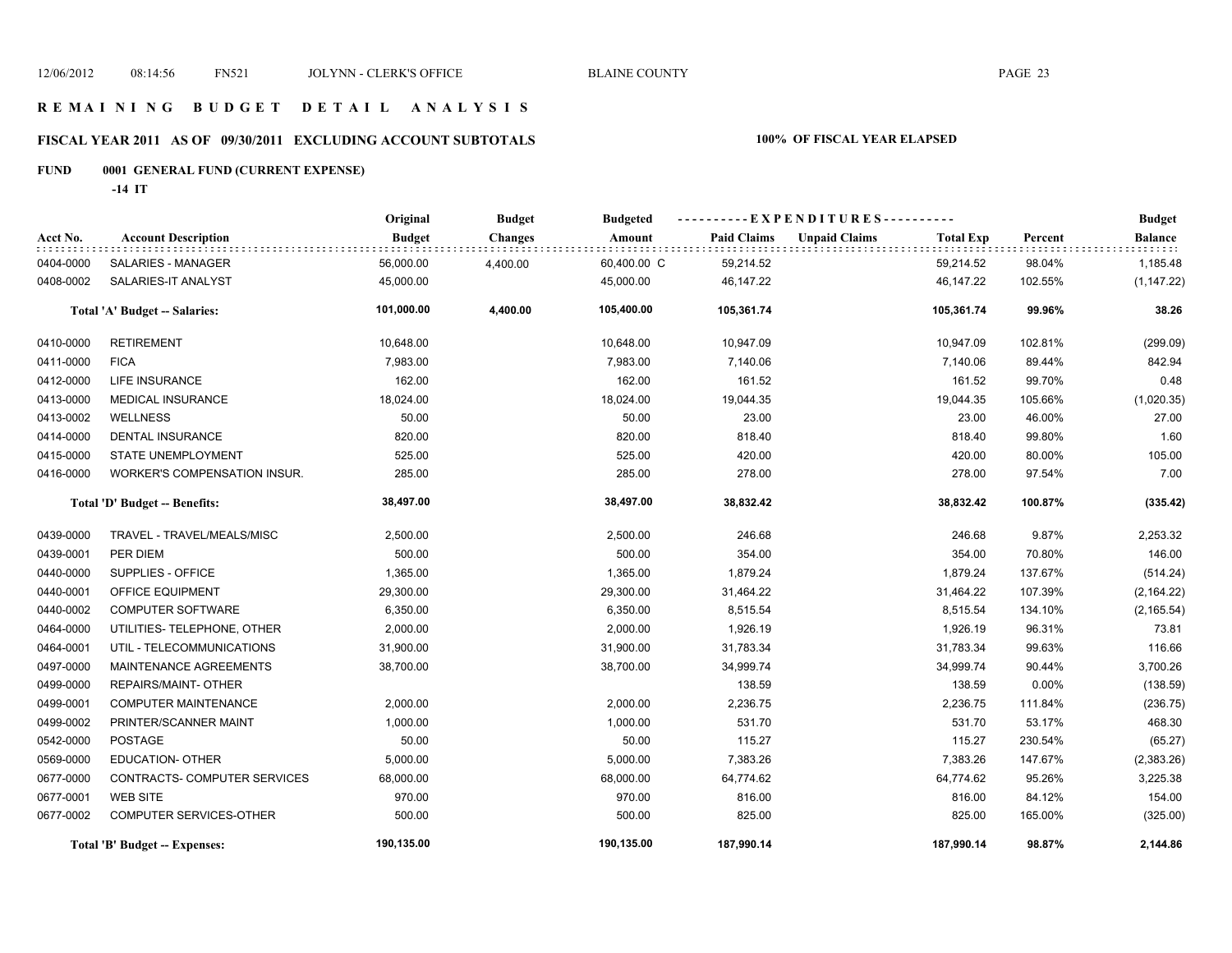### **FISCAL YEAR 2011 AS OF 09/30/2011 EXCLUDING ACCOUNT SUBTOTALS 100% OF FISCAL YEAR ELAPSED**

### **DEPARTMENT TOTALS: 101,000.00 4,400.00 105,400.00 105,361.74 105,361.74 99.96% 38.26 Total 'A' Expenses -- Salaries: 38,497.00 38,497.00 38,832.42 38,832.42 (335.42) Total 'D' Expenses -- Benefits: 100.87% 190,135.00 190,135.00 187,990.14 187,990.14 98.87% 2,144.86 Total 'B' Expenses -- Expenses: Total 'C' Expenses -- Capital Outlay:** ................. .......... ................... . . . . . . . . <u>-------- -----</u> ------- -------- **329,632.00 4,400.00 334,032.00 332,184.30 332,184.30 99.45% 1,847.70**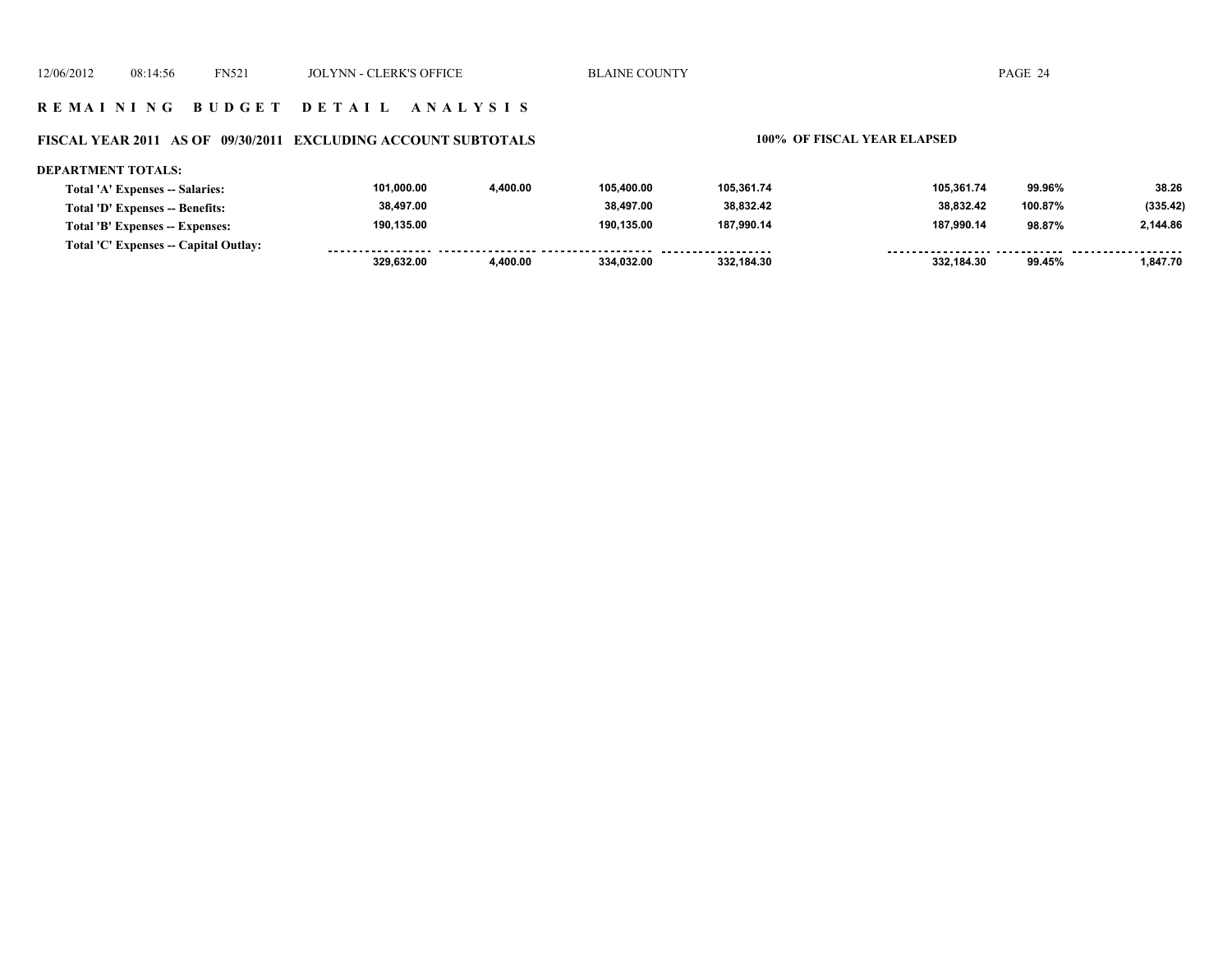# **FISCAL YEAR 2011 AS OF 09/30/2011 EXCLUDING ACCOUNT SUBTOTALS 100% OF FISCAL YEAR ELAPSED**

# **FUND 0001 GENERAL FUND (CURRENT EXPENSE)**

**-15 ELECTIONS**

|           |                                      | Original      | <b>Budget</b>  | <b>Budgeted</b> | - EXPENDITURES---------- |                      |                  |          | <b>Budget</b>  |
|-----------|--------------------------------------|---------------|----------------|-----------------|--------------------------|----------------------|------------------|----------|----------------|
| Acct No.  | <b>Account Description</b>           | <b>Budget</b> | <b>Changes</b> | Amount          | <b>Paid Claims</b>       | <b>Unpaid Claims</b> | <b>Total Exp</b> | Percent  | <b>Balance</b> |
| 0402-0000 | SALARIES - DEPUTIES                  | 25,523.00     |                | 25,523.00       | 11,112.97                |                      | 11,112.97        | 43.54%   | 14,410.03      |
| 0402-0006 | <b>SALARIES - OTHER</b>              | 4,500.00      |                | 4,500.00        | 5,054.18                 |                      | 5,054.18         | 112.32%  | (554.18)       |
| 0409-0099 | SALARIES - OVERTIME                  | 300.00        |                | 300.00          |                          |                      |                  | 0.00%    | 300.00         |
|           | <b>Total 'A' Budget -- Salaries:</b> | 30,323.00     |                | 30,323.00       | 16,167.15                |                      | 16,167.15        | 53.32%   | 14,155.85      |
| 0410-0000 | <b>RETIREMENT</b>                    | 3,100.00      |                | 3,100.00        | 1,669.84                 |                      | 1,669.84         | 53.87%   | 1,430.16       |
| 0411-0000 | <b>FICA</b>                          | 2,400.00      |                | 2,400.00        | 1,238.92                 |                      | 1,238.92         | 51.62%   | 1,161.08       |
| 0412-0000 | <b>LIFE INSURANCE</b>                | 85.00         |                | 85.00           | 33.65                    |                      | 33.65            | 39.59%   | 51.35          |
| 0413-0000 | <b>MEDICAL INSURANCE</b>             | 6,250.00      |                | 6,250.00        | 2,602.75                 |                      | 2,602.75         | 41.64%   | 3,647.25       |
| 0413-0002 | <b>WELLNESS</b>                      | 25.00         |                | 25.00           | 23.00                    |                      | 23.00            | 92.00%   | 2.00           |
| 0414-0000 | <b>DENTAL INSURANCE</b>              | 410.00        |                | 410.00          | 170.50                   |                      | 170.50           | 41.59%   | 239.50         |
| 0415-0000 | STATE UNEMPLOYMENT                   | 175.00        |                | 175.00          | 72.88                    |                      | 72.88            | 41.65%   | 102.12         |
| 0416-0000 | WORKER'S COMPENSATION INSUR.         | 125.00        |                | 125.00          | 176.00                   |                      | 176.00           | 140.80%  | (51.00)        |
|           | Total 'D' Budget -- Benefits:        | 12,570.00     |                | 12,570.00       | 5,987.54                 |                      | 5,987.54         | 47.63%   | 6,582.46       |
| 0439-0000 | TRAVEL - OTHER                       | 1,500.00      |                | 1,500.00        | 114.66                   |                      | 114.66           | 7.64%    | 1,385.34       |
| 0439-0001 | MEALS/ELECTION WORKERS               | 2,000.00      |                | 2,000.00        | 1,316.52                 |                      | 1,316.52         | 65.83%   | 683.48         |
| 0442-0000 | SUPPLIES - ELECTION                  | 15,000.00     |                | 15,000.00       | 9,377.65                 |                      | 9,377.65         | 62.52%   | 5,622.35       |
| 0464-0000 | UTILITIES- TELEPHONE, OTHER          | 200.00        |                | 200.00          | 89.97                    |                      | 89.97            | 44.99%   | 110.03         |
| 0490-0001 | <b>MAINTENANCE</b>                   | 6,500.00      |                | 6,500.00        | 6,660.44                 |                      | 6,660.44         | 102.47%  | (160.44)       |
| 0511-0000 | <b>RENT/LEASE- BUILDINGS</b>         | 600.00        |                | 600.00          | 300.00                   |                      | 300.00           | 50.00%   | 300.00         |
| 0522-0000 | <b>ADVERTISING</b>                   | 3,000.00      |                | 3,000.00        | 2,811.20                 |                      | 2,811.20         | 93.71%   | 188.80         |
| 0542-0000 | POSTAGE                              | 1,750.00      |                | 1,750.00        | 702.61                   |                      | 702.61           | 40.15%   | 1,047.39       |
| 0712-0001 | POLL WORKERS                         | 14,000.00     |                | 14,000.00       | 10,120.00                |                      | 10,120.00        | 72.29%   | 3,880.00       |
| 0712-0002 | MILEAGE-POLL WORKERS                 | 750.00        |                | 750.00          | 446.25                   |                      | 446.25           | 59.50%   | 303.75         |
| 0712-0003 | DEMOCRACY FUND - MATCH               | 1,000.00      |                | 1,000.00        |                          |                      |                  | $0.00\%$ | 1,000.00       |
|           | Total 'B' Budget -- Expenses:        | 46,300.00     |                | 46,300.00       | 31,939.30                |                      | 31,939.30        | 68.98%   | 14,360.70      |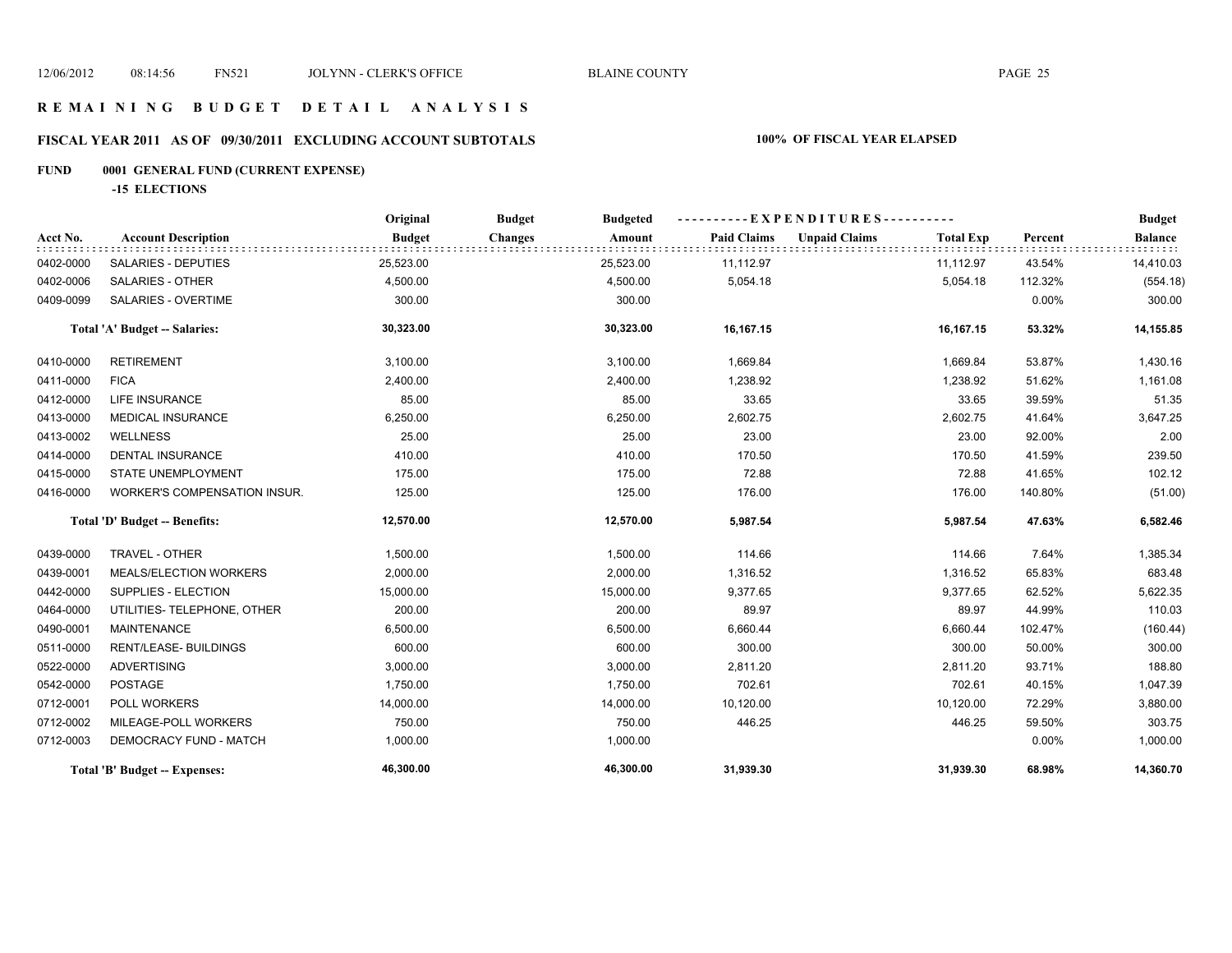### **FISCAL YEAR 2011 AS OF 09/30/2011 EXCLUDING ACCOUNT SUBTOTALS 100% OF FISCAL YEAR ELAPSED**

### **DEPARTMENT TOTALS:**

|                                       | 89.193.00         | 89.193.00 | 54.093.99 | 54.093.99 | 60.65% | 35.099.01 |
|---------------------------------------|-------------------|-----------|-----------|-----------|--------|-----------|
| Total 'C' Expenses -- Capital Outlay: | ----------------- |           |           |           |        |           |
| Total 'B' Expenses -- Expenses:       | 46,300.00         | 46.300.00 | 31.939.30 | 31.939.30 | 68.98% | 14,360.70 |
| Total 'D' Expenses -- Benefits:       | 12,570.00         | 12.570.00 | 5,987.54  | 5.987.54  | 47.63% | 6,582.46  |
| Total 'A' Expenses -- Salaries:       | 30,323.00         | 30.323.00 | 16.167.15 | 16.167.15 | 53.32% | 14,155.85 |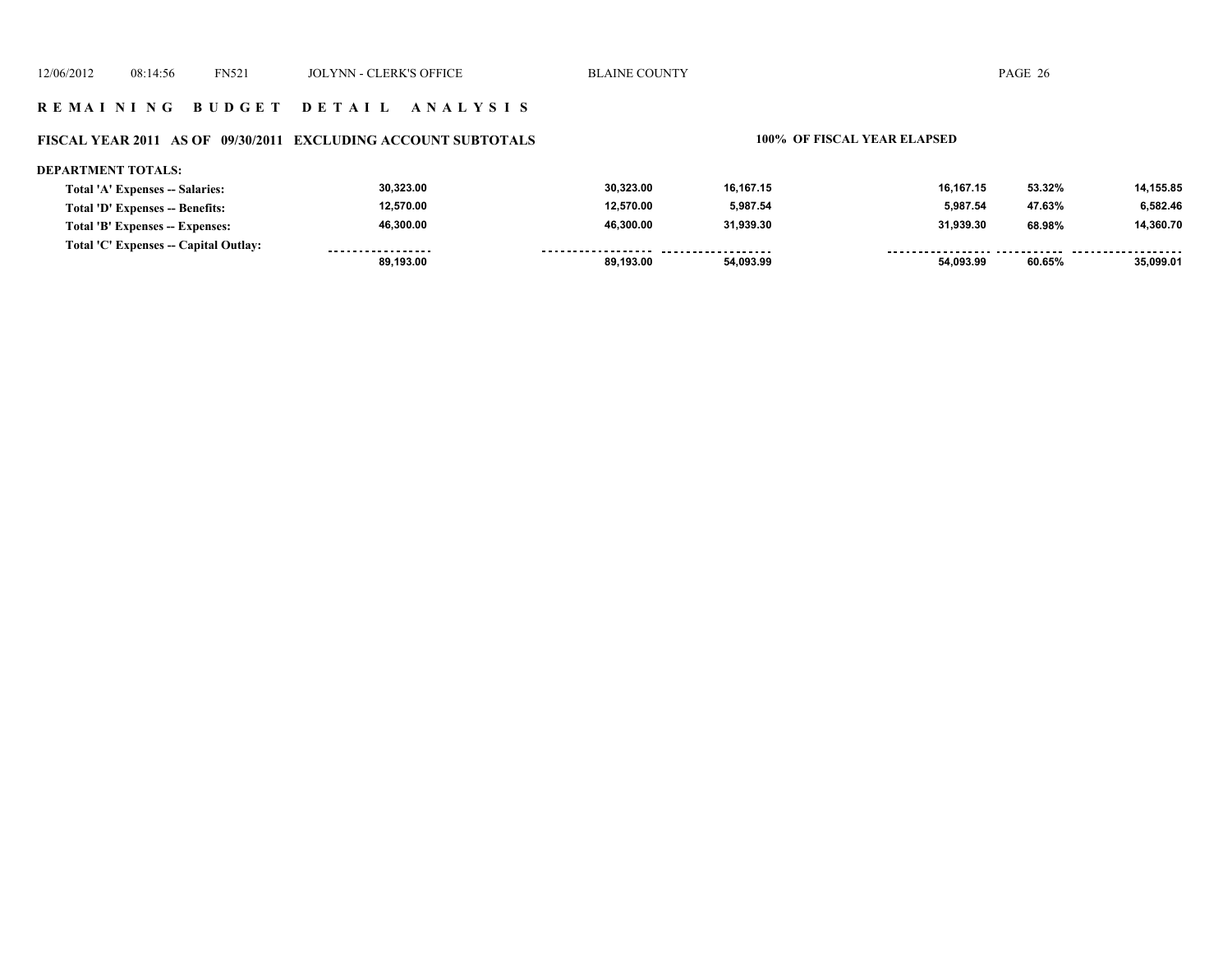# **FISCAL YEAR 2011 AS OF 09/30/2011 EXCLUDING ACCOUNT SUBTOTALS 100% OF FISCAL YEAR ELAPSED**

| 0401-0000 | <b>SALARIES - MARSHALL</b>       | 63,350.00  |          | 63,350.00    | 65,089.85  | 65,089.85  | 102.75%  | (1,739.85)  |
|-----------|----------------------------------|------------|----------|--------------|------------|------------|----------|-------------|
| 0401-0002 | SALARIES - DEPUTIES              | 127,000.00 | 5,200.00 | 132,200.00 C | 129,942.78 | 129,942.78 | 98.29%   | 2,257.22    |
| 0402-0001 | SALARIES - ANIMAL CONTROL        | 4,841.00   |          | 4,841.00     | 4,872.18   | 4,872.18   | 100.64%  | (31.18)     |
| 0402-0002 | SALARIES - OFFICE ADMIN          | 38,569.00  |          | 38,569.00    | 39,553.92  | 39,553.92  | 102.55%  | (984.92)    |
| 0402-0003 | SALARIES - PHONE REIMBURSEMENT   | 684.00     |          | 684.00       | 769.50     | 769.50     | 112.50%  | (85.50)     |
| 0409-0099 | SALARIES - OVERTIME              | 12,000.00  |          | 12,000.00    | 11,307.67  | 11,307.67  | 94.23%   | 692.33      |
|           | Total 'A' Budget -- Salaries:    | 246,444.00 | 5,200.00 | 251,644.00   | 251,535.90 | 251,535.90 | 99.96%   | 108.10      |
| 0410-0000 | <b>RETIREMENT</b>                | 27,600.00  |          | 27,600.00    | 26,838.76  | 26,838.76  | 97.24%   | 761.24      |
| 0411-0000 | <b>FICA</b>                      | 19,370.00  |          | 19,370.00    | 18,367.61  | 18,367.61  | 94.83%   | 1,002.39    |
| 0412-0000 | LIFE INSURANCE                   | 405.00     |          | 405.00       | 403.80     | 403.80     | 99.70%   | 1.20        |
| 0413-0000 | MEDICAL INSURANCE                | 40,090.00  |          | 40,090.00    | 41,809.20  | 41,809.20  | 104.29%  | (1,719.20)  |
| 0413-0002 | <b>WELLNESS</b>                  | 125.00     |          | 125.00       |            |            | 0.00%    | 125.00      |
| 0414-0000 | <b>DENTAL INSURANCE</b>          | 2,050.00   |          | 2,050.00     | 2,046.00   | 2,046.00   | 99.80%   | 4.00        |
| 0415-0000 | STATE UNEMPLOYMENT               | 1,140.00   |          | 1,140.00     | 1,073.56   | 1,073.56   | 94.17%   | 66.44       |
| 0416-0000 | WORKER'S COMPENSATION INSUR.     | 6,910.00   |          | 6,910.00     | 7,631.00   | 7,631.00   | 110.43%  | (721.00)    |
| 0417-0000 | RETIREMENT 401A CO CONTRIBUT     | 500.00     |          | 500.00       | 360.00     | 360.00     | 72.00%   | 140.00      |
|           | Total 'D' Budget -- Benefits:    | 98,190.00  |          | 98,190.00    | 98,529.93  | 98,529.93  | 100.35%  | (339.93)    |
| 0439-0000 | TRAVEL - OTHER                   | 750.00     |          | 750.00       | 300.00     | 300.00     | 40.00%   | 450.00      |
| 0439-0001 | PER DIEM                         | 750.00     |          | 750.00       | 241.50     | 241.50     | 32.20%   | 508.50      |
| 0440-0000 | SUPPLIES - OFFICE                | 600.00     |          | 600.00       | 560.51     | 560.51     | 93.42%   | 39.49       |
| 0440-0002 | OFFICE EQUIP/MAINT               | 1,700.00   |          | 1,700.00     | 753.04     | 753.04     | 44.30%   | 946.96      |
| 0470-0000 | <b>VEHICLES - FUEL, GASOLINE</b> | 10,000.00  |          | 10,000.00    | 11,215.58  | 11,215.58  | 112.16%  | (1, 215.58) |
| 0492-0001 | VEHICLE-MAINT/REPAIR             | 3,000.00   |          | 3,000.00     | 2,676.74   | 2,676.74   | 89.22%   | 323.26      |
| 0495-0001 | RADIO MAINTENANCE                | 700.00     |          | 700.00       | 140.04     | 140.04     | 20.01%   | 559.96      |
| 0499-0000 | REPAIRS/MAINT- OTHER             | 500.00     |          | 500.00       | 261.44     | 261.44     | 52.29%   | 238.56      |
| 0533-0000 | <b>INVESTIGATIONS</b>            | 1,000.00   |          | 1,000.00     |            |            | $0.00\%$ | 1,000.00    |
| 0533-0001 | <b>MEDICAL &amp; LAB KITS</b>    | 250.00     |          | 250.00       |            |            | 0.00%    | 250.00      |
| 0542-0000 | <b>POSTAGE</b>                   | 150.00     |          | 150.00       |            |            | 0.00%    | 150.00      |
| 0554-0000 | <b>UNIFORMS</b>                  | 2,000.00   |          | 2,000.00     | 902.44     | 902.44     | 45.12%   | 1,097.56    |
| 0556-0000 | <b>WEAPONS / AMMUNITION, ETC</b> | 500.00     |          | 500.00       | 500.00     | 500.00     | 100.00%  |             |
| 0556-0001 | <b>SUPPLIES - EQUIPMENT</b>      | 1,500.00   |          | 1,500.00     | 746.85     | 746.85     | 49.79%   | 753.15      |
| 0559-0000 | OTHER MISC EXPENSES              | 200.00     |          | 200.00       |            |            | 0.00%    | 200.00      |
| 0569-0000 | EDUCATION- OTHER                 | 1,000.00   |          | 1,000.00     | 971.56     | 971.56     | 97.16%   | 28.44       |
| 0723-0000 | <b>ANIMAL CONTROL</b>            | 1,000.00   |          | 1,000.00     | 455.26     | 455.26     | 45.53%   | 544.74      |
|           | Total 'B' Budget -- Expenses:    | 25.600.00  |          | 25.600.00    | 19,724.96  | 19,724.96  | 77.05%   | 5,875.04    |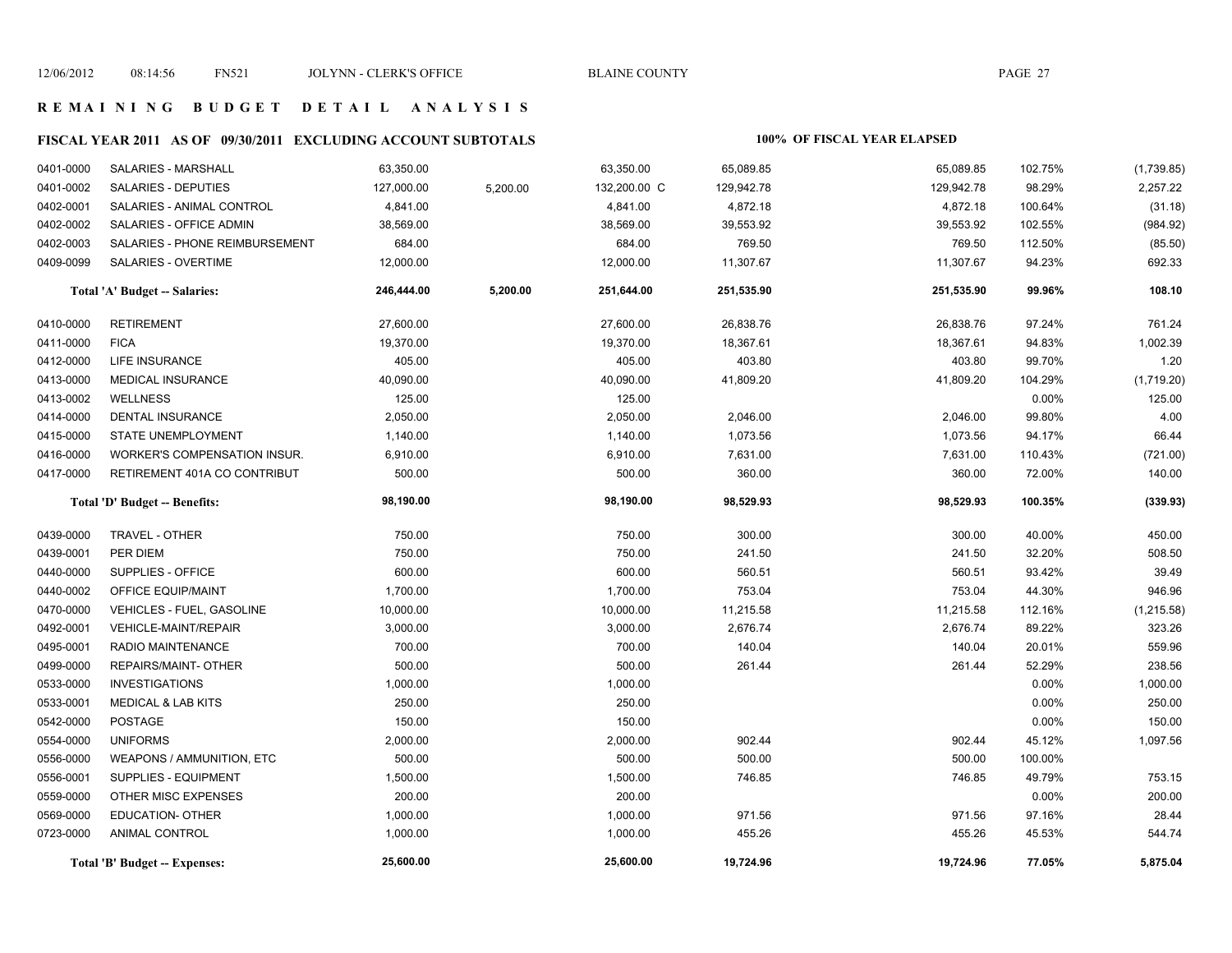# **FISCAL YEAR 2011 AS OF 09/30/2011 EXCLUDING ACCOUNT SUBTOTALS 100% OF FISCAL YEAR ELAPSED**

# **FUND 0001 GENERAL FUND (CURRENT EXPENSE)**

**-17 KETCHUM POLICE**

|           |                                       | Original      | <b>Budget</b>  | <b>Budgeted</b> | ----------EXPENDITURES---------- |                      |                  |         | <b>Budget</b>  |
|-----------|---------------------------------------|---------------|----------------|-----------------|----------------------------------|----------------------|------------------|---------|----------------|
| Acct No.  | <b>Account Description</b>            | <b>Budget</b> | <b>Changes</b> | Amount          | <b>Paid Claims</b>               | <b>Unpaid Claims</b> | <b>Total Exp</b> | Percent | <b>Balance</b> |
| 0401-0001 | SALARIES - CHIEF / CPT                | 70,000.00     |                | 70,000.00       | 72,462.36                        |                      | 72,462.36        | 103.52% | (2,462.36)     |
| 0401-0002 | SALARIES - DEPUTIES                   | 515,413.00    | 2,000.00       | 517,413.00 C    | 517,784.38                       |                      | 517,784.38       | 100.07% | (371.38)       |
| 0402-0001 | SALARIES - OFFICE                     | 81,965.00     |                | 81,965.00       | 84,057.68                        |                      | 84,057.68        | 102.55% | (2,092.68)     |
| 0402-0002 | SALARIES - MGMT FEE                   |               | 14,998.30      | 14,998.30 C     | 14,998.30                        |                      | 14,998.30        | 100.00% |                |
| 0402-0003 | SALARIES - PHONE REIMBURSEMENT        | 2,736.00      |                | 2,736.00        | 2,574.50                         |                      | 2,574.50         | 94.10%  | 161.50         |
| 0409-0001 | SALARIES - TERMINATION                | 15,000.00     | (15,000.00)    | С               |                                  |                      |                  | 0.00%   |                |
| 0409-0092 | SALARIES-OT-SPECIAL EVENTS KPD        |               |                |                 | 495.00                           |                      | 495.00           | 0.00%   | (495.00)       |
| 0409-0099 | SALARIES - OVERTIME                   | 54,000.00     |                | 54,000.00       | 44,644.29                        |                      | 44,644.29        | 82.67%  | 9,355.71       |
|           | Total 'A' Budget -- Salaries:         | 739,114.00    | 1,998.30       | 741,112.30      | 737,016.51                       |                      | 737,016.51       | 99.45%  | 4,095.79       |
| 0410-0000 | <b>RETIREMENT</b>                     | 80,575.00     |                | 80,575.00       | 77,002.31                        |                      | 77,002.31        | 95.57%  | 3,572.69       |
| 0411-0000 | <b>FICA</b>                           | 57,775.00     |                | 57,775.00       | 50,144.77                        |                      | 50,144.77        | 86.79%  | 7,630.23       |
| 0412-0000 | LIFE INSURANCE                        | 1,150.00      |                | 1,150.00        | 1,110.45                         |                      | 1,110.45         | 96.56%  | 39.55          |
| 0413-0000 | <b>MEDICAL INSURANCE</b>              | 140,475.00    |                | 140,475.00      | 133,895.90                       |                      | 133,895.90       | 95.32%  | 6,579.10       |
| 0413-0002 | <b>WELLNESS</b>                       | 350.00        |                | 350.00          |                                  |                      |                  | 0.00%   | 350.00         |
| 0414-0000 | DENTAL INSURANCE                      | 5,750.00      |                | 5,750.00        | 5,626.50                         |                      | 5,626.50         | 97.85%  | 123.50         |
| 0415-0000 | <b>STATE UNEMPLOYMENT</b>             | 3,400.00      |                | 3,400.00        | 2,960.65                         |                      | 2,960.65         | 87.08%  | 439.35         |
| 0416-0000 | WORKER'S COMPENSATION INSUR.          | 21,850.00     |                | 21,850.00       | 23,768.32                        |                      | 23,768.32        | 108.78% | (1,918.32)     |
| 0417-0000 | RETIREMENT 401A CO CONTRIBUT          | 1,200.00      |                | 1,200.00        | 900.00                           |                      | 900.00           | 75.00%  | 300.00         |
| 0418-0003 | <b>BENEFITS - COUNTY</b>              | 4,346.00      | (4,346.00)     | C               |                                  |                      |                  | 0.00%   |                |
| 0419-0000 | BENEFITS-MGMT FEE                     |               | 3,314.63       | 3,314.63 C      | 3,314.63                         |                      | 3,314.63         | 100.00% |                |
|           | Total 'D' Budget -- Benefits:         | 316,871.00    | (1,031.37)     | 315,839.63      | 298,723.53                       |                      | 298,723.53       | 94.58%  | 17,116.10      |
| 0439-0000 | TRAVEL - OTHER                        | 3,100.00      |                | 3,100.00        | 2,414.52                         |                      | 2,414.52         | 77.89%  | 685.48         |
| 0439-0001 | PER DIEM                              | 2,500.00      |                | 2,500.00        | 2,345.75                         |                      | 2,345.75         | 93.83%  | 154.25         |
| 0440-0000 | SUPPLIES - OFFICE                     | 8,500.00      |                | 8,500.00        | 6,459.41                         |                      | 6,459.41         | 75.99%  | 2,040.59       |
| 0450-0000 | <b>INSURANCE- LIABILITY</b>           | 13,755.00     |                | 13,755.00       | 13,755.00                        |                      | 13,755.00        | 100.00% |                |
| 0464-0000 | TELEPHONE, COMMUNICATIONS             | 15,000.00     |                | 15,000.00       | 9,904.20                         |                      | 9,904.20         | 66.03%  | 5,095.80       |
| 0479-0000 | <b>VEHICLES - OTHER OPERATING EXP</b> | 40,296.00     | 6,344.50       | 46,640.50 C     | 42,986.95                        |                      | 42,986.95        | 92.17%  | 3,653.55       |
| 0480-0000 | <b>COUNTY ADMIN FEES</b>              | 13,068.00     | (397.00)       | 12,671.00 C     | 12,671.00                        |                      | 12,671.00        | 100.00% |                |
| 0489-0000 | PROFESSIONAL SVC- OTHER               | 9,000.00      |                | 9,000.00        | 6,395.42                         |                      | 6,395.42         | 71.06%  | 2,604.58       |
| 0489-0001 | PARKING ENFORCEMENT                   | 5,000.00      |                | 5,000.00        | 4,657.00                         |                      | 4,657.00         | 93.14%  | 343.00         |
| 0528-0000 | DUES/MEMBERSHIPS/SUBSCRIPTIONS        | 2,500.00      |                | 2,500.00        | 2,289.00                         |                      | 2,289.00         | 91.56%  | 211.00         |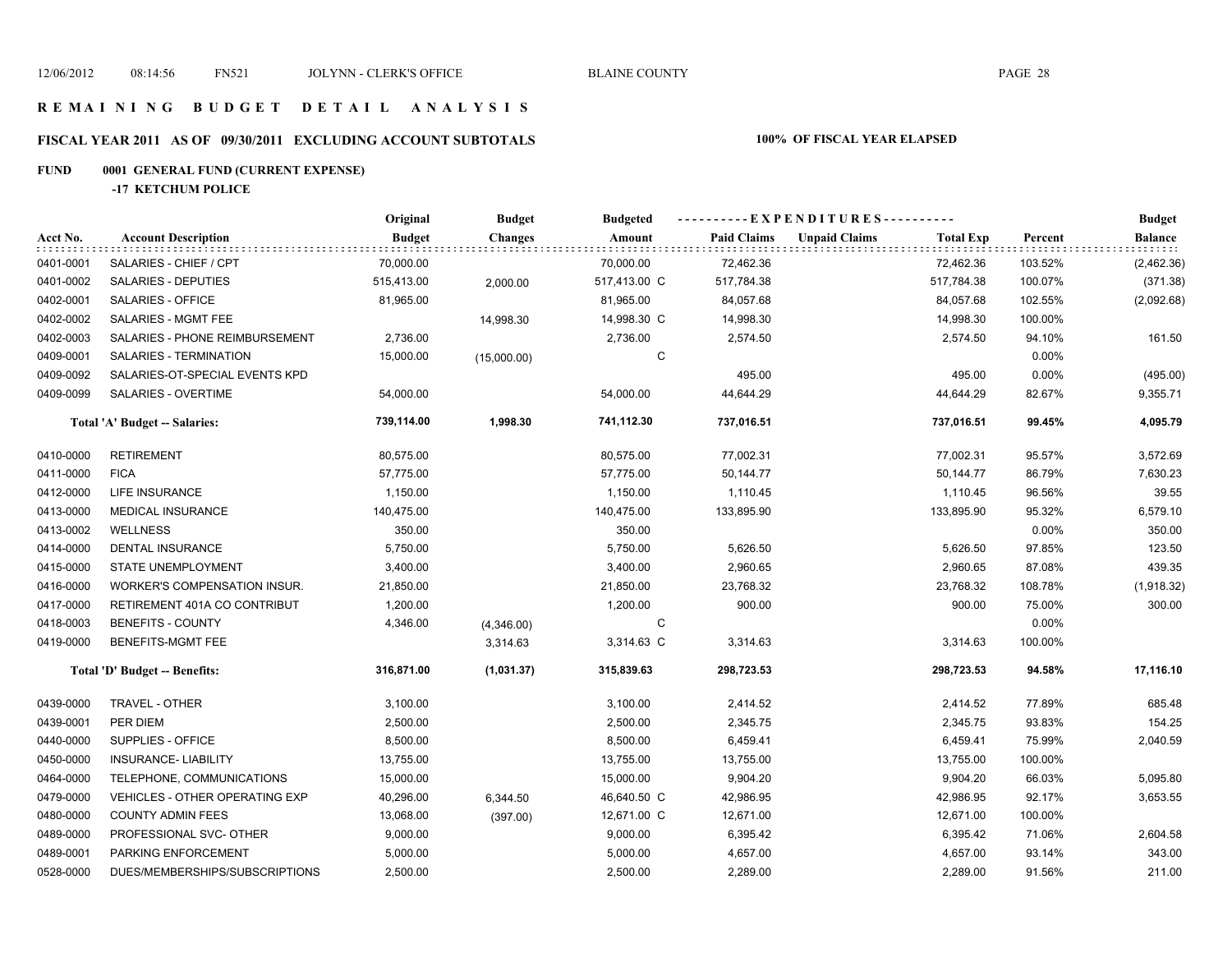# **FISCAL YEAR 2011 AS OF 09/30/2011 EXCLUDING ACCOUNT SUBTOTALS 100% OF FISCAL YEAR ELAPSED**

### **FUND 0001 GENERAL FUND (CURRENT EXPENSE)**

**-17 KETCHUM POLICE**

|           |                                       | Original      | <b>Budget</b>  | <b>Budgeted</b> | - EXPENDITURES---------- |                      |                  |         | <b>Budget</b>  |
|-----------|---------------------------------------|---------------|----------------|-----------------|--------------------------|----------------------|------------------|---------|----------------|
| Acct No.  | <b>Account Description</b>            | <b>Budget</b> | <b>Changes</b> | Amount          | <b>Paid Claims</b>       | <b>Unpaid Claims</b> | <b>Total Exp</b> | Percent | <b>Balance</b> |
| 0550-0000 | <b>COMMUNITY POLICING</b>             | 10,000.00     |                | 10,000.00       | 7,427.89                 |                      | 7,427.89         | 74.28%  | 2,572.11       |
| 0554-0000 | UNIFORMS-NEW                          | 5,000.00      |                | 5,000.00        | 6,856.64                 |                      | 6,856.64         | 137.13% | (1,856.64)     |
| 0556-0001 | SUPPLIES - EQUIPMENT                  | 28,834.00     |                | 28,834.00       | 21,297.51                |                      | 21,297.51        | 73.86%  | 7,536.49       |
| 0556-0004 | <b>RMS CONTRIBUTION</b>               | 20,443.00     |                | 20,443.00       | 20,443.00                |                      | 20,443.00        | 100.00% |                |
| 0569-0000 | <b>EDUCATION- OTHER</b>               | 8,000.00      |                | 8,000.00        | 3,879.00                 |                      | 3,879.00         | 48.49%  | 4,121.00       |
| 0600-0000 | <b>MGMT FEE</b>                       | 54,855.00     | (40, 261.93)   | 14,593.07 C     |                          |                      |                  | 0.00%   | 14,593.07      |
| 0677-0002 | <b>COMPUTER SERVICES</b>              | 9,000.00      |                | 9,000.00        | 10,799.82                |                      | 10,799.82        | 120.00% | (1,799.82)     |
| 0723-0001 | <b>ANIMAL SHELTER</b>                 | 2,000.00      |                | 2,000.00        | 2,500.00                 |                      | 2,500.00         | 125.00% | (500.00)       |
|           | Total 'B' Budget -- Expenses:         | 250,851.00    | (34, 314.43)   | 216,536.57      | 177,082.11               |                      | 177,082.11       | 81.78%  | 39,454.46      |
| 0803-0001 | <b>CAPITAL - VEHICLES</b>             |               | 28,017.90      | 28,017.90 C     | 28,017.90                |                      | 28,017.90        | 100.00% |                |
|           | Total 'C' Budget -- Capital Outlay:   |               | 28,017.90      | 28,017.90       | 28,017.90                |                      | 28,017.90        | 100.00% |                |
|           | <b>DEPARTMENT TOTALS:</b>             |               |                |                 |                          |                      |                  |         |                |
|           | Total 'A' Expenses -- Salaries:       | 739,114.00    | 1,998.30       | 741,112.30      | 737,016.51               |                      | 737,016.51       | 99.45%  | 4,095.79       |
|           | Total 'D' Expenses -- Benefits:       | 316,871.00    | (1,031.37)     | 315,839.63      | 298,723.53               |                      | 298,723.53       | 94.58%  | 17,116.10      |
|           | Total 'B' Expenses -- Expenses:       | 250,851.00    | (34, 314.43)   | 216,536.57      | 177,082.11               |                      | 177,082.11       | 81.78%  | 39,454.46      |
|           | Total 'C' Expenses -- Capital Outlay: |               | 28,017.90      | 28,017.90       | 28,017.90                |                      | 28,017.90        | 100.00% |                |
|           |                                       | 1,306,836.00  | (5,329.60)     | 1,301,506.40    | 1,240,840.05             |                      | 1,240,840.05     | 95.34%  | 60,666.35      |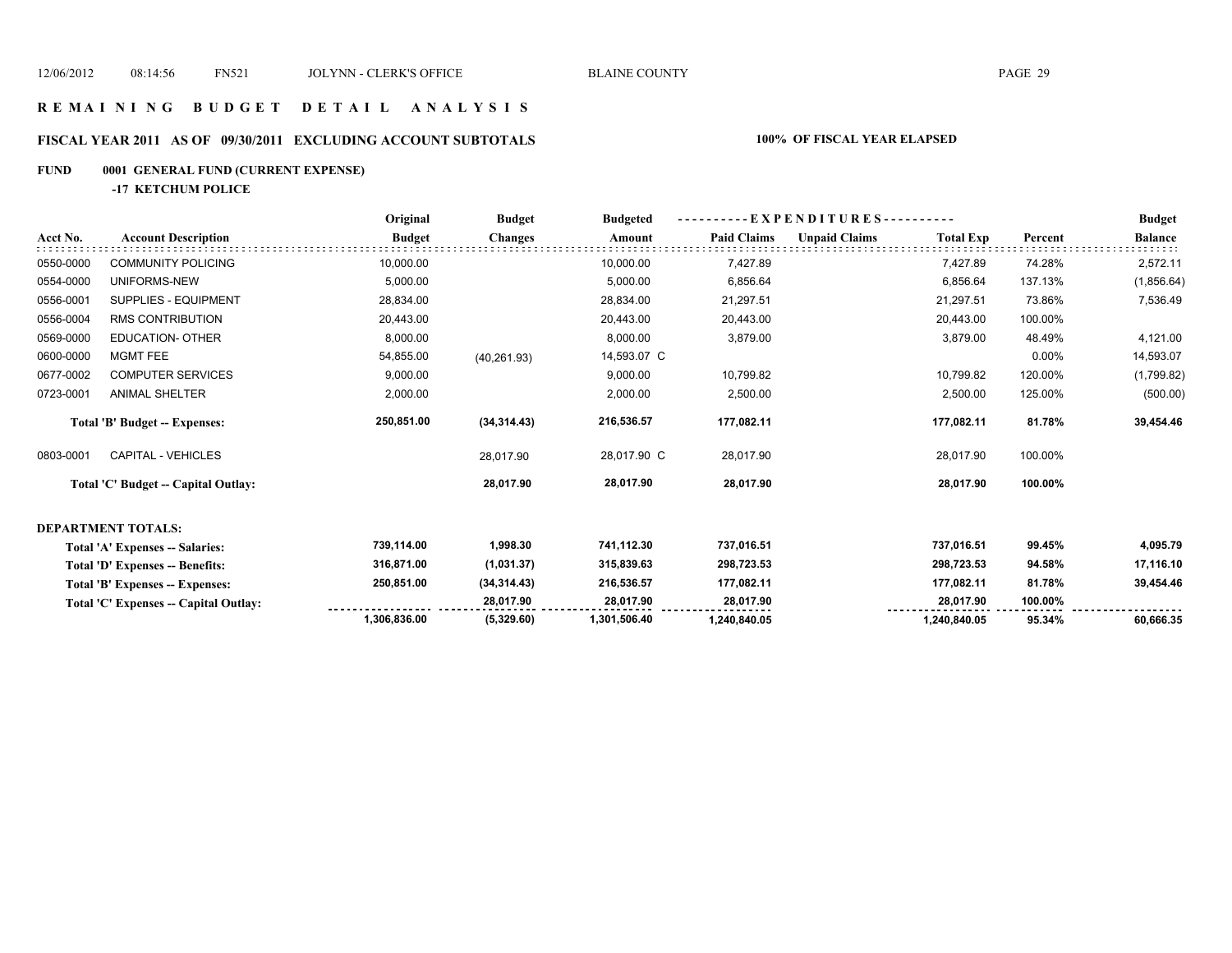### **R E M A I N I N G B U D G E T D E T A I L A N A L Y S I S**

# **FISCAL YEAR 2011 AS OF 09/30/2011 EXCLUDING ACCOUNT SUBTOTALS 100% OF FISCAL YEAR ELAPSED**

# **FUND 0001 GENERAL FUND (CURRENT EXPENSE)**

**-18 GENERAL**

|           |                                | Original      | <b>Budget</b>  | <b>Budgeted</b> | ----------EXPENDITURES---------- |                      |                  |          | <b>Budget</b>  |
|-----------|--------------------------------|---------------|----------------|-----------------|----------------------------------|----------------------|------------------|----------|----------------|
| Acct No.  | <b>Account Description</b>     | <b>Budget</b> | <b>Changes</b> | Amount          | <b>Paid Claims</b>               | <b>Unpaid Claims</b> | <b>Total Exp</b> | Percent  | <b>Balance</b> |
| 0401-0005 | SALARIES - HR GENERALIST       |               | 52,500.00      | 52,500.00 C     | 14,344.01                        |                      | 14,344.01        | 27.32%   | 38,155.99      |
| 0408-0001 | SALARIES-TERMINATION/LEAVE/OT  | 65,000.00     |                | 65,000.00       | 78,464.65                        |                      | 78,464.65        | 120.71%  | (13, 464.65)   |
| 0408-0003 | SALARIES - ADJUSTMENTS         | 80,000.00     | (80,000.00)    | C               |                                  |                      |                  | 0.00%    |                |
|           | Total 'A' Budget -- Salaries:  | 145,000.00    | (27,500.00)    | 117,500.00      | 92,808.66                        |                      | 92,808.66        | 78.99%   | 24,691.34      |
| 0410-0000 | <b>RETIREMENT</b>              |               | 5,455.00       | 5,455.00 C      | 3,944.00                         |                      | 3,944.00         | 72.30%   | 1,511.00       |
| 0411-0000 | <b>FICA</b>                    | 5,000.00      | 4,016.00       | 9,016.00 C      | 7,346.19                         |                      | 7,346.19         | 81.48%   | 1,669.81       |
| 0412-0000 | LIFE INSURANCE                 |               | 81.00          | 81.00 C         | 20.19                            |                      | 20.19            | 24.93%   | 60.81          |
| 0413-0000 | <b>MEDICAL INSURANCE</b>       |               | 8,525.00       | 8,525.00 C      | 1,561.65                         |                      | 1,561.65         | 18.32%   | 6,963.35       |
| 0413-0002 | <b>WELLNESS</b>                |               | 25.00          | 25.00 C         |                                  |                      |                  | 0.00%    | 25.00          |
| 0414-0000 | DENTAL INSURANCE               |               | 410.00         | 410.00 C        | 102.30                           |                      | 102.30           | 24.95%   | 307.70         |
| 0415-0000 | STATE UNEMPLOYMENT             | 300.00        | 100.00         | 400.00 C        | 417.65                           |                      | 417.65           | 104.41%  | (17.65)        |
| 0416-0000 | WORKER'S COMPENSATION INSUR.   | 400.00        |                | 400.00          | 1,698.00                         |                      | 1,698.00         | 424.50%  | (1,298.00)     |
| 0417-0000 | RETIREMENT 401A CO CONTRIBUT   | 500.00        | 50.00          | 550.00 C        |                                  |                      |                  | 0.00%    | 550.00         |
|           | Total 'D' Budget -- Benefits:  | 6,200.00      | 18,662.00      | 24,862.00       | 15,089.98                        |                      | 15,089.98        | 60.69%   | 9,772.02       |
| 0464-0000 | UTILITIES - TELEPHONE-PS/ALI   |               |                |                 | 2,038.21                         |                      | 2,038.21         | $0.00\%$ | (2,038.21)     |
| 0480-0000 | PROFESSIONAL SVC-              |               |                |                 | 1,200.00                         |                      | 1,200.00         | 0.00%    | (1,200.00)     |
| 0481-0000 | PROFESSIONAL SVC- AUDITING     | 24,000.00     |                | 24,000.00       | 34,173.35                        |                      | 34,173.35        | 142.39%  | (10, 173.35)   |
| 0484-0001 | PROFESSIONAL SVC-CO ENGNR      | 45,000.00     |                | 45,000.00       | 48,119.60                        |                      | 48,119.60        | 106.93%  | (3, 119.60)    |
| 0489-0000 | PROFESSIONAL SVC               | 6,000.00      |                | 6,000.00        | 883.01                           |                      | 883.01           | 14.72%   | 5,116.99       |
| 0526-0000 | CONTINGENCY ACCOUNT            | 200,000.00    | (178,079.34)   | 21,920.66 C     |                                  |                      |                  | 0.00%    | 21,920.66      |
| 0528-0000 | <b>DUES / MEMBERSHIPS</b>      | 9,474.00      |                | 9,474.00        | 9,096.84                         |                      | 9,096.84         | 96.02%   | 377.16         |
| 0542-0000 | <b>POSTAGE</b>                 | 220.00        |                | 220.00          | 219.60                           |                      | 219.60           | 99.82%   | 0.40           |
| 0546-0000 | <b>PUBLICATIONS</b>            | 4,000.00      |                | 4,000.00        | 8,085.06                         |                      | 8,085.06         | 202.13%  | (4,085.06)     |
| 0559-0000 | MISCELLANEOUS EXPENSES         |               |                |                 | 35.00                            |                      | 35.00            | 0.00%    | (35.00)        |
| 0630-0001 | *GRANT EDUCATION/TRAINING      |               |                |                 | 389.65                           |                      | 389.65           | 0.00%    | (389.65)       |
| 0635-0001 | *PARTNER PAYMENTS - EECBG      |               | 177,741.89     | 177,741.89 C    | 177,741.89                       |                      | 177,741.89       | 100.00%  |                |
| 0670-0008 | *SUSTAIN BLAINE                |               | 47,500.00      | 47,500.00 C     | 47,500.00                        |                      | 47,500.00        | 100.00%  |                |
| 0671-0001 | BLAINE COUNTY HOUSING AUTH     | 63,650.00     |                | 63,650.00       | 63,650.00                        |                      | 63,650.00        | 100.00%  |                |
| 0671-0010 | MOUNTAIN RIDES-OPERATIONS      | 122,000.00    |                | 122,000.00      | 122,000.00                       |                      | 122,000.00       | 100.00%  |                |
| 0689-0001 | CONTRACTS - DEFENSE LITIGATION | 9,117.00      |                | 9,117.00        | 9,117.00                         |                      | 9,117.00         | 100.00%  |                |
| 0713-0000 | PITNEY BOWES-MAINT & SUPPLIES  | 6,500.00      |                | 6,500.00        | 5,033.04                         |                      | 5,033.04         | 77.43%   | 1,466.96       |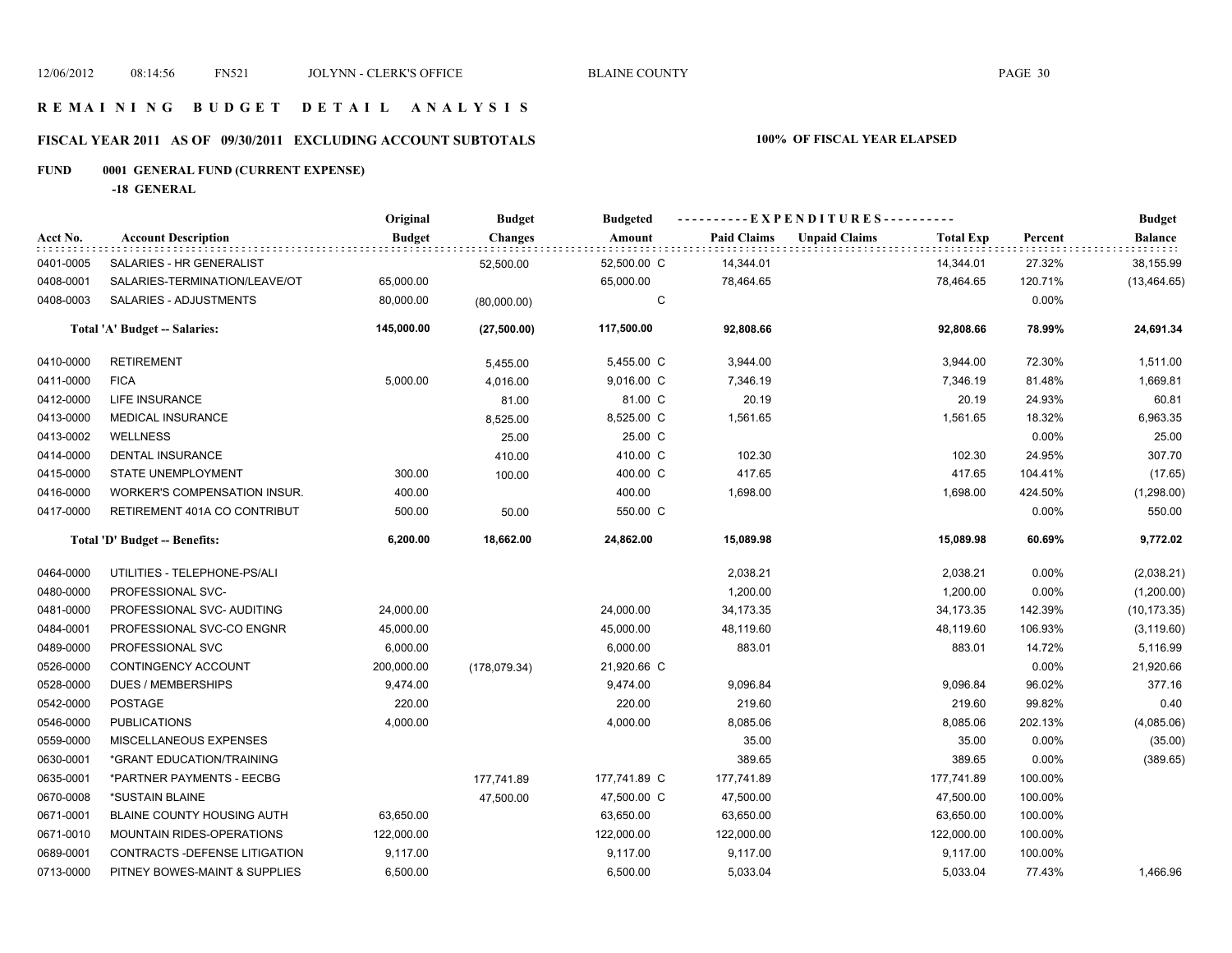### **R E M A I N I N G B U D G E T D E T A I L A N A L Y S I S**

# **FISCAL YEAR 2011 AS OF 09/30/2011 EXCLUDING ACCOUNT SUBTOTALS 100% OF FISCAL YEAR ELAPSED**

# **FUND 0001 GENERAL FUND (CURRENT EXPENSE)**

**-18 GENERAL**

|           |                                         | Original      | <b>Budget</b> | <b>Budgeted</b> | - EXPENDITURES---------- |                      |                  |         | <b>Budget</b>  |
|-----------|-----------------------------------------|---------------|---------------|-----------------|--------------------------|----------------------|------------------|---------|----------------|
| Acct No.  | <b>Account Description</b>              | <b>Budget</b> | Changes       | Amount          | <b>Paid Claims</b>       | <b>Unpaid Claims</b> | <b>Total Exp</b> | Percent | <b>Balance</b> |
| 0714-0000 | TELEPHONE-MNTNC/LEASE                   | 6,900.00      |               | 6,900.00        |                          |                      |                  | 0.00%   | 6,900.00       |
| 0716-0000 | SOIL CONSERVATION                       | 13,600.00     |               | 13,600.00       | 13,600.00                |                      | 13,600.00        | 100.00% |                |
| 0717-0000 | <b>WOOD RIVER RESOURCE</b>              |               | 1,019.84      | 1,019.84 C      | 1,019.84                 |                      | 1,019.84         | 100.00% |                |
| 0718-0002 | <b>EMPLOYEE APPREC &amp; GIFT CERTS</b> | 2,500.00      |               | 2,500.00        | 2,879.40                 |                      | 2,879.40         | 115.18% | (379.40)       |
| 0721-0000 | <b>REGION IV DEVELOPMENT</b>            | 2,127.00      |               | 2,127.00        | 2,127.00                 |                      | 2,127.00         | 100.00% |                |
| 0723-0001 | <b>ANIMAL SHELTER</b>                   | 24,000.00     |               | 24,000.00       | 24,930.00                |                      | 24,930.00        | 103.88% | (930.00)       |
| 0769-0000 | <b>OUTSIDE AGENCIES</b>                 | 40,500.00     |               | 40,500.00       | 40,274.92                |                      | 40,274.92        | 99.44%  | 225.08         |
| 0769-0001 | <b>SENIOR</b>                           | 69,500.00     |               | 69,500.00       | 69,500.00                |                      | 69,500.00        | 100.00% |                |
| 0769-0002 | <b>WILDLIFE SERVICES</b>                | 1,800.00      |               | 1,800.00        | 1,800.00                 |                      | 1,800.00         | 100.00% |                |
| 0790-0000 | <b>CODIFICATION</b>                     | 3,000.00      |               | 3,000.00        | 6,169.00                 |                      | 6,169.00         | 205.63% | (3, 169.00)    |
|           | <b>Total 'B' Budget -- Expenses:</b>    | 653,888.00    | 48,182.39     | 702,070.39      | 691,582.41               |                      | 691,582.41       | 98.51%  | 10,487.98      |
|           | <b>DEPARTMENT TOTALS:</b>               |               |               |                 |                          |                      |                  |         |                |
|           | Total 'A' Expenses -- Salaries:         | 145,000.00    | (27,500.00)   | 117,500.00      | 92,808.66                |                      | 92,808.66        | 78.99%  | 24,691.34      |
|           | Total 'D' Expenses -- Benefits:         | 6,200.00      | 18,662.00     | 24,862.00       | 15,089.98                |                      | 15,089.98        | 60.69%  | 9,772.02       |
|           | Total 'B' Expenses -- Expenses:         | 653,888.00    | 48,182.39     | 702.070.39      | 691,582.41               |                      | 691,582.41       | 98.51%  | 10,487.98      |
|           | Total 'C' Expenses -- Capital Outlay:   |               |               |                 |                          |                      |                  |         |                |
|           |                                         | 805,088.00    | 39,344.39     | 844.432.39      | 799,481.05               |                      | 799.481.05       | 94.68%  | 44,951.34      |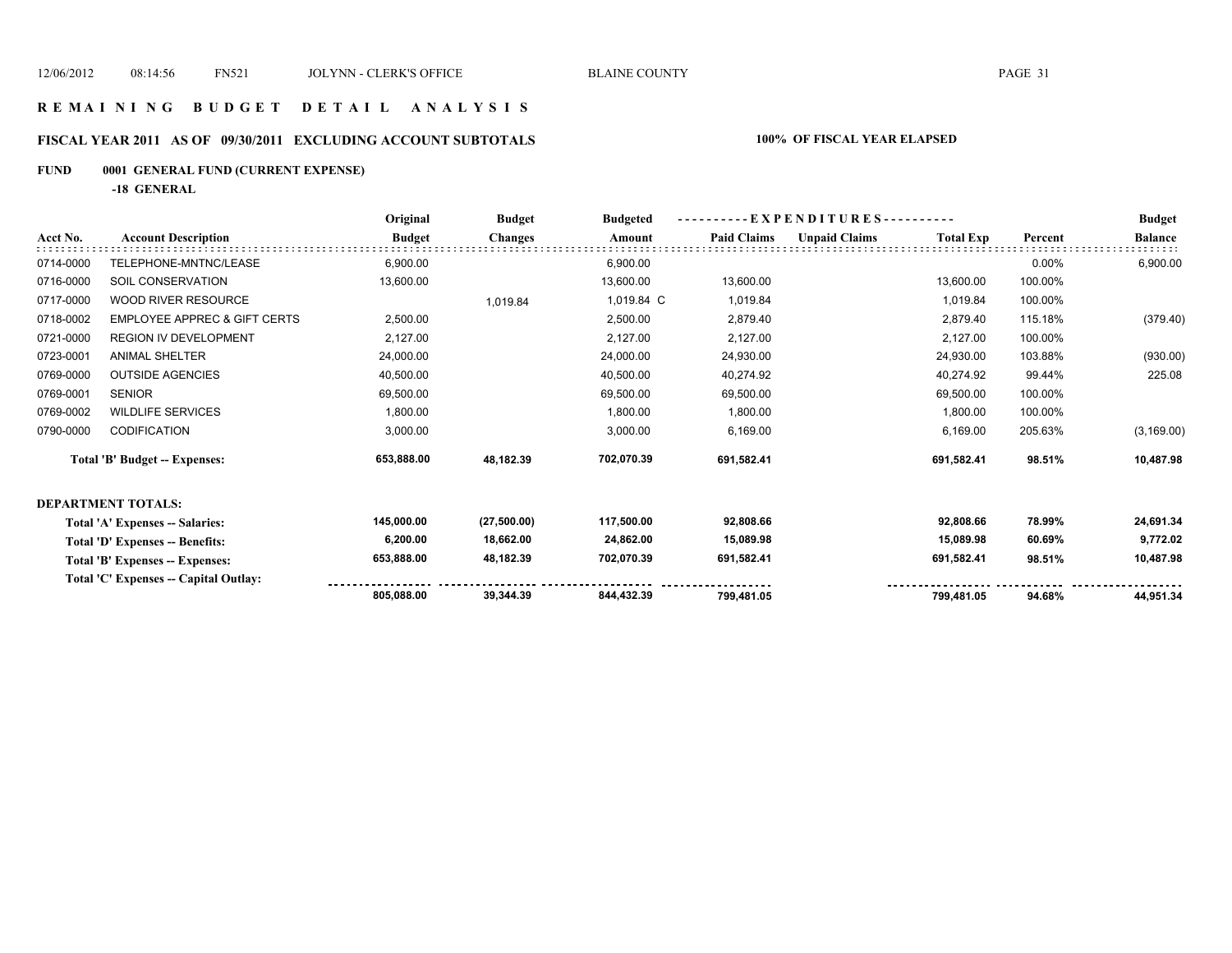# **FISCAL YEAR 2011 AS OF 09/30/2011 EXCLUDING ACCOUNT SUBTOTALS 100% OF FISCAL YEAR ELAPSED**

# **FUND 0001 GENERAL FUND (CURRENT EXPENSE)**

**-19 DISPATCH**

|           |                                      | Original      | <b>Budget</b>  | <b>Budgeted</b> | $-EXPENDITURES---$ |                      |                  |         | <b>Budget</b>  |
|-----------|--------------------------------------|---------------|----------------|-----------------|--------------------|----------------------|------------------|---------|----------------|
| Acct No.  | <b>Account Description</b>           | <b>Budget</b> | <b>Changes</b> | Amount          | <b>Paid Claims</b> | <b>Unpaid Claims</b> | <b>Total Exp</b> | Percent | <b>Balance</b> |
| 0402-0005 | SALARIES-DISPATCH                    | 498,676.00    |                | 498,676.00      | 479,198.70         |                      | 479,198.70       | 96.09%  | 19,477.30      |
| 0409-0099 | <b>SALARIES - OVERTIME</b>           | 50,000.00     |                | 50,000.00       | 49,402.72          |                      | 49,402.72        | 98.81%  | 597.28         |
|           | Total 'A' Budget -- Salaries:        | 548,676.00    |                | 548,676.00      | 528,601.42         |                      | 528,601.42       | 96.34%  | 20,074.58      |
| 0410-0000 | <b>RETIREMENT</b>                    | 59,200.00     |                | 59,200.00       | 54,921.70          |                      | 54,921.70        | 92.77%  | 4,278.30       |
| 0411-0000 | <b>FICA</b>                          | 42,625.00     |                | 42,625.00       | 39,376.94          |                      | 39,376.94        | 92.38%  | 3,248.06       |
| 0412-0000 | <b>LIFE INSURANCE</b>                | 1,050.00      |                | 1,050.00        | 969.12             |                      | 969.12           | 92.30%  | 80.88          |
| 0413-0000 | <b>MEDICAL INSURANCE</b>             | 93,000.00     |                | 93,000.00       | 84,862.73          |                      | 84,862.73        | 91.25%  | 8,137.27       |
| 0413-0002 | <b>WELLNESS</b>                      | 325.00        |                | 325.00          | 23.00              |                      | 23.00            | 7.08%   | 302.00         |
| 0414-0000 | <b>DENTAL INSURANCE</b>              | 5,400.00      |                | 5,400.00        | 4,910.40           |                      | 4,910.40         | 90.93%  | 489.60         |
| 0415-0000 | STATE UNEMPLOYMENT                   | 2,510.00      |                | 2,510.00        | 2,318.89           |                      | 2,318.89         | 92.39%  | 191.11         |
| 0416-0000 | WORKER'S COMPENSATION INSUR.         | 17,950.00     |                | 17,950.00       | 18,658.00          |                      | 18,658.00        | 103.94% | (708.00)       |
| 0417-0000 | RETIREMENT 401A CO CONTRIBUT         | 1,250.00      |                | 1,250.00        | 510.46             |                      | 510.46           | 40.84%  | 739.54         |
|           | Total 'D' Budget -- Benefits:        | 223,310.00    |                | 223,310.00      | 206,551.24         |                      | 206,551.24       | 92.50%  | 16,758.76      |
| 0439-0000 | <b>TRAVEL EXPENSES</b>               | 2,850.00      |                | 2,850.00        | 3,923.51           |                      | 3,923.51         | 137.67% | (1,073.51)     |
| 0439-0001 | PER DIEM                             | 800.00        |                | 800.00          | 1,163.25           |                      | 1,163.25         | 145.41% | (363.25)       |
| 0440-0004 | SUPPLIES-DISPATCH                    | 3,000.00      |                | 3,000.00        | 2,929.13           |                      | 2,929.13         | 97.64%  | 70.87          |
| 0465-0000 | UTILITIES FOR REPEATERS              | 2,400.00      |                | 2,400.00        | 2,352.68           |                      | 2,352.68         | 98.03%  | 47.32          |
| 0495-0000 | <b>COMPUTER MAINTENANCE</b>          | 500.00        |                | 500.00          | 388.64             |                      | 388.64           | 77.73%  | 111.36         |
| 0495-0001 | REPAIRS COMMUNICATIONS               | 750.00        |                | 750.00          | 1,221.55           |                      | 1,221.55         | 162.87% | (471.55)       |
| 0510-0000 | RENT/LEASE-TELETYPE                  | 18,760.00     |                | 18,760.00       | 16,893.95          |                      | 16,893.95        | 90.05%  | 1,866.05       |
| 0528-0000 | <b>DUES / MEMBERSHIPS</b>            | 1,620.00      |                | 1,620.00        | 1,179.00           |                      | 1,179.00         | 72.78%  | 441.00         |
| 0554-0001 | UNIFORMS-DISPATCH                    | 880.00        |                | 880.00          | 291.94             |                      | 291.94           | 33.18%  | 588.06         |
| 0569-0001 | <b>EDUCATION -DISPATCH</b>           | 3,115.00      |                | 3,115.00        | 5,788.22           |                      | 5,788.22         | 185.82% | (2,673.22)     |
| 0576-0000 | <b>INTEROPERABILITY EXPENSES</b>     |               | 6,792.00       | 6,792.00 C      | 6,792.00           |                      | 6,792.00         | 100.00% |                |
| 0591-0002 | <b>RECRUITMENT</b>                   | 3,800.00      |                | 3,800.00        | 3,742.40           |                      | 3,742.40         | 98.48%  | 57.60          |
|           | <b>Total 'B' Budget -- Expenses:</b> | 38,475.00     | 6,792.00       | 45,267.00       | 46,666.27          |                      | 46,666.27        | 103.09% | (1, 399.27)    |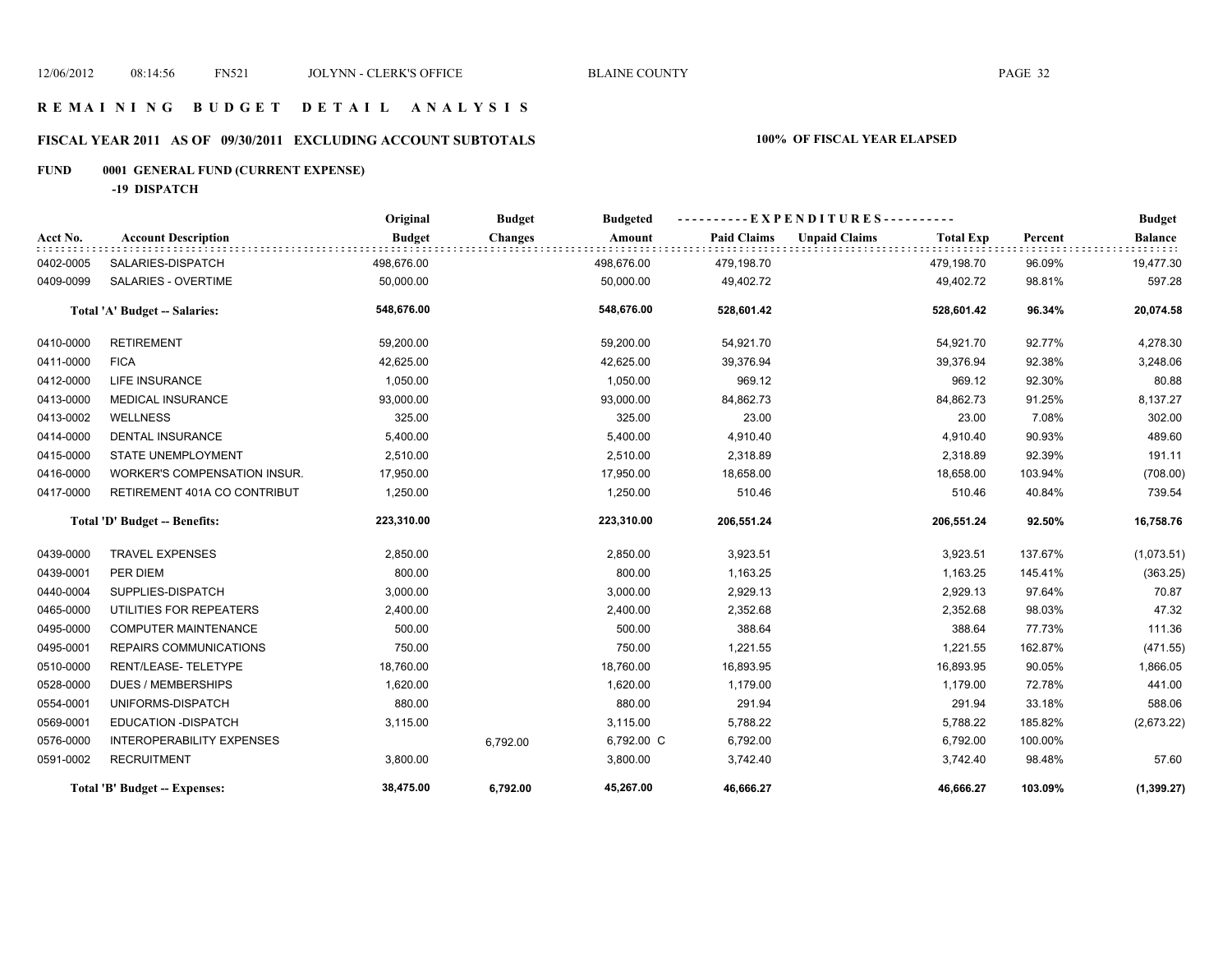### **FISCAL YEAR 2011 AS OF 09/30/2011 EXCLUDING ACCOUNT SUBTOTALS 100% OF FISCAL YEAR ELAPSED**

### **DEPARTMENT TOTALS: Total 'A' Expenses -- Salaries: Total 'D' Expenses -- Benefits: Total 'B' Expenses -- Expenses: 528,601.42 46,666.27 206,551.24 528,601.42 46,666.27 206,551.24 96.34% 103.09% 92.50% 20,074.58 (1,399.27) 16,758.76 45,267.00 223,310.00 548,676.00 6,792.00 548,676.00 38,475.00 223,310.00**

| $\mathbf{1}$<br>Fotal<br><i>x</i> nenses<br>Outlav |                  |        |            |            |        |  |
|----------------------------------------------------|------------------|--------|------------|------------|--------|--|
|                                                    | 1.461.00<br>R1 N | 753.U. | 781.818.93 | 781,818.93 | 95.66% |  |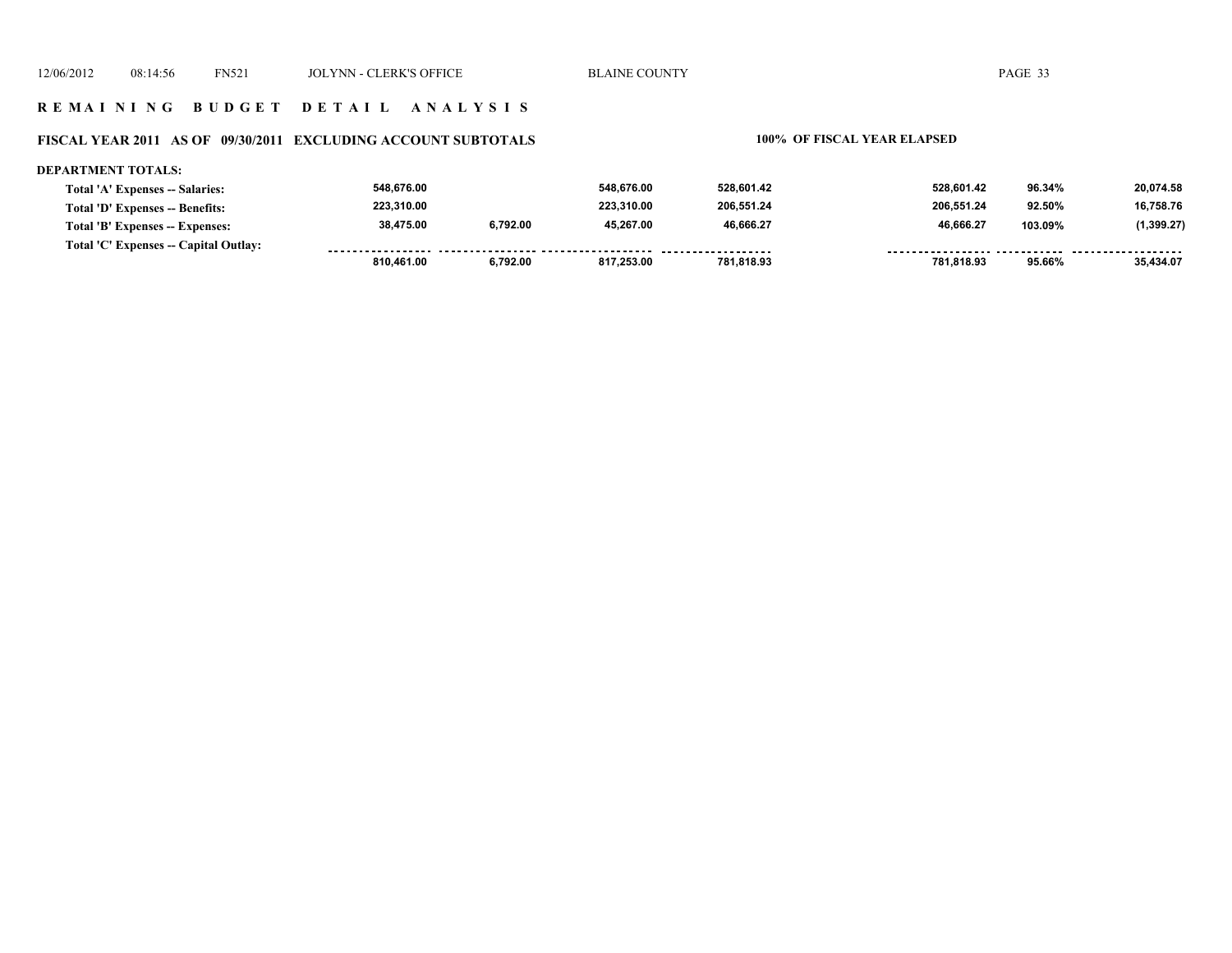# **FISCAL YEAR 2011 AS OF 09/30/2011 EXCLUDING ACCOUNT SUBTOTALS 100% OF FISCAL YEAR ELAPSED**

# **FUND 0001 GENERAL FUND (CURRENT EXPENSE)**

**-20 JAIL**

|           |                                | Original      | <b>Budget</b>  | <b>Budgeted</b> | ----------EXPENDITURES---------- |                                          |                   | <b>Budget</b>  |
|-----------|--------------------------------|---------------|----------------|-----------------|----------------------------------|------------------------------------------|-------------------|----------------|
| Acct No.  | <b>Account Description</b>     | <b>Budget</b> | <b>Changes</b> | Amount          | <b>Paid Claims</b>               | <b>Unpaid Claims</b><br><b>Total Exp</b> | Percent           | <b>Balance</b> |
| 0401-0002 | SALARIES - JAIL CAPTAIN        | 61,500.00     |                | 61,500.00       | 67,642.09                        | 67,642.09                                | 109.99%           | (6, 142.09)    |
| 0402-0000 | SALARIES-JAIL-DEPUTIES         | 820,614.00    | 46,000.00      | 866,614.00 C    | 846,232.78                       | 846,232.78                               | 97.65%            | 20,381.22      |
| 0402-0001 | SALARIES-OFFICE                | 39,328.00     |                | 39,328.00       | 37,184.40                        | 37,184.40                                | 94.55%            | 2,143.60       |
| 0409-0099 | SALARIES-OVERTIME              | 25,000.00     |                | 25,000.00       | 36,443.68                        | 36,443.68                                | 145.77%           | (11, 443.68)   |
|           | Total 'A' Budget -- Salaries:  | 946,442.00    | 46,000.00      | 992,442.00      | 987,502.95                       | 987,502.95                               | 99.50%            | 4,939.05       |
| 0410-0000 | <b>RETIREMENT</b>              | 107,200.00    |                | 107,200.00      | 104,471.55                       | 104,471.55                               | 97.45%            | 2,728.45       |
| 0411-0000 | <b>FICA</b>                    | 74,875.00     |                | 74,875.00       | 71,850.18                        | 71,850.18                                | 95.96%            | 3,024.82       |
| 0412-0000 | LIFE INSURANCE                 | 1,860.00      |                | 1,860.00        | 1,769.99                         | 1,769.99                                 | 95.16%            | 90.01          |
| 0413-0000 | <b>MEDICAL INSURANCE</b>       | 211,100.00    |                | 211,100.00      | 169,422.09                       | 169,422.09                               | 80.26%            | 41,677.91      |
| 0413-0002 | <b>WELLNESS</b>                | 575.00        |                | 575.00          | 23.00                            |                                          | 4.00%<br>23.00    | 552.00         |
| 0414-0000 | <b>DENTAL INSURANCE</b>        | 9,415.00      |                | 9,415.00        | 8,900.10                         | 8,900.10                                 | 94.53%            | 514.90         |
| 0415-0000 | <b>STATE UNEMPLOYMENT</b>      | 4,405.00      |                | 4,405.00        | 4,233.46                         | 4,233.46                                 | 96.11%            | 171.54         |
| 0416-0000 | WORKER'S COMPENSATION INSUR.   | 30,325.00     |                | 30,325.00       | 30,010.00                        | 30,010.00                                | 98.96%            | 315.00         |
| 0417-0000 | RETIREMENT 401A CO CONTRIBUT   | 2,850.00      |                | 2,850.00        | 1,604.29                         | 1,604.29                                 | 56.29%            | 1,245.71       |
|           | Total 'D' Budget -- Benefits:  | 442,605.00    |                | 442,605.00      | 392,284.66                       | 392,284.66                               | 88.63%            | 50,320.34      |
| 0439-0000 | <b>TRAVEL EXPENSES</b>         | 3,000.00      |                | 3,000.00        | 4,239.58                         | 4,239.58                                 | 141.32%           | (1,239.58)     |
| 0439-0001 | PER DIEM                       | 2,500.00      |                | 2,500.00        | 2,380.00                         | 2,380.00                                 | 95.20%            | 120.00         |
| 0439-0003 | <b>TRANSPORT PER DIEM</b>      | 1,200.00      |                | 1,200.00        | 432.00                           |                                          | 432.00<br>36.00%  | 768.00         |
| 0439-0004 | <b>EXTRADITION EXPENSES</b>    | 3,000.00      |                | 3,000.00        |                                  |                                          | 0.00%             | 3,000.00       |
| 0440-0001 | SUPPLIES - JAIL                | 26,000.00     |                | 26,000.00       | 22,661.43                        | 22,661.43                                | 87.16%            | 3,338.57       |
| 0440-0002 | <b>INMATE SUPPLIES</b>         | 8,000.00      |                | 8,000.00        | 10,119.85                        | 10,119.85                                | 126.50%           | (2, 119.85)    |
| 0440-0004 | * SUPPLIES-COMMISSARY          |               | 3,173.01       | 3,173.01 C      | 3,544.78                         | 3,544.78                                 | 111.72%           | (371.77)       |
| 0449-0003 | *SUPPLIES/EQUIP-TEL COMMISSION |               | 261.79         | 261.79 C        | 261.79                           |                                          | 100.00%<br>261.79 |                |
| 0479-0001 | <b>JAIL PROGRAMS</b>           |               | 43,217.57      | 43,217.57 C     | 46,603.56                        | 46,603.56                                | 107.83%           | (3,385.99)     |
| 0499-0000 | REPAIRS/MAINTENANCE            | 3,000.00      |                | 3,000.00        | 3,027.21                         | 3,027.21                                 | 100.91%           | (27.21)        |
| 0499-0001 | <b>SYSTEM MAINTENANCE</b>      | 55,840.00     |                | 55,840.00       | 18,427.05                        | 18,427.05                                | 33.00%            | 37,412.95      |
| 0501-0000 | JAIL-FOOD                      | 168,116.00    |                | 168,116.00      | 142,415.44                       | 142,415.44                               | 84.71%            | 25,700.56      |
| 0503-0000 | <b>JAIL- MEDICAL SUPPLIES</b>  | 2,800.00      |                | 2,800.00        | 1,971.72                         | 1,971.72                                 | 70.42%            | 828.28         |
| 0503-0001 | JAIL- MEDICAL CONTRACT         | 187,757.00    |                | 187,757.00      | 187,757.00                       | 187,757.00                               | 100.00%           |                |
| 0503-0002 | JAIL - MEDICAL/MENTAL          |               |                |                 | 9,454.86                         | 9,454.86                                 | 0.00%             | (9,454.86)     |
| 0509-0000 | <b>JAIL - TRAINING</b>         | 7,500.00      |                | 7,500.00        | 4,962.72                         | 4,962.72                                 | 66.17%            | 2,537.28       |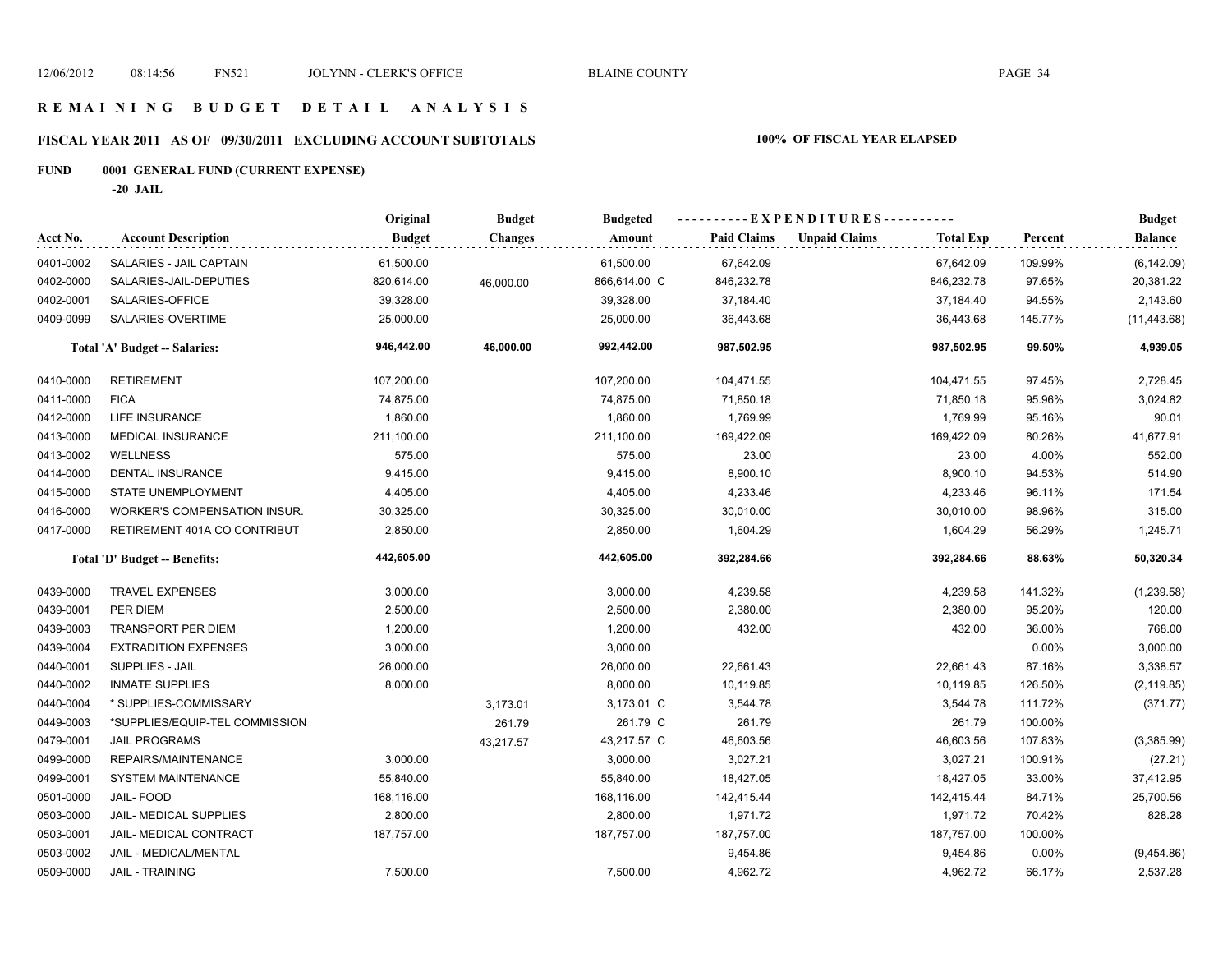### **R E M A I N I N G B U D G E T D E T A I L A N A L Y S I S**

# **FISCAL YEAR 2011 AS OF 09/30/2011 EXCLUDING ACCOUNT SUBTOTALS 100% OF FISCAL YEAR ELAPSED**

# **FUND 0001 GENERAL FUND (CURRENT EXPENSE)**

**-20 JAIL**

|           |                                       | Original      | <b>Budget</b>  | <b>Budgeted</b> | EXPENDITURES---------- |                      |                  |         | <b>Budget</b>  |
|-----------|---------------------------------------|---------------|----------------|-----------------|------------------------|----------------------|------------------|---------|----------------|
| Acct No.  | <b>Account Description</b>            | <b>Budget</b> | <b>Changes</b> | Amount          | <b>Paid Claims</b>     | <b>Unpaid Claims</b> | <b>Total Exp</b> | Percent | <b>Balance</b> |
| 0529-0000 | DUES - MEMBERSHIP                     | 3,000.00      |                | 3,000.00        | 3,400.00               |                      | 3,400.00         | 113.33% | (400.00)       |
| 0556-0001 | SUPPLIES - EQUIPMENT                  | 5,000.00      |                | 5,000.00        | 4,779.48               |                      | 4,779.48         | 95.59%  | 220.52         |
| 0559-0000 | OTHER MISCELLANEOUS EXPENSES          | 500.00        |                | 500.00          |                        |                      |                  | 0.00%   | 500.00         |
| 0660-0000 | *SCAAP AWARD COMMISSION               |               | 8,453.94       | 8,453.94 C      | 8,453.94               |                      | 8,453.94         | 100.00% |                |
| 0670-0003 | <b>INMATE HOUSING</b>                 | 865.00        |                | 865.00          |                        |                      |                  | 0.00%   | 865.00         |
| 0725-0000 | <b>SERVICES CARE - JUVENILE</b>       | 43,000.00     |                | 43,000.00       | 64,350.00              |                      | 64,350.00        | 149.65% | (21, 350.00)   |
| 0750-0007 | <b>CHERRY EXPENSES</b>                |               |                |                 | 38,032.05              |                      | 38,032.05        | 0.00%   | (38,032.05)    |
|           | <b>Total 'B' Budget -- Expenses:</b>  | 521,078.00    | 55,106.31      | 576,184.31      | 577,274.46             |                      | 577,274.46       | 100.19% | (1,090.15)     |
|           | <b>DEPARTMENT TOTALS:</b>             |               |                |                 |                        |                      |                  |         |                |
|           | Total 'A' Expenses -- Salaries:       | 946,442.00    | 46,000.00      | 992,442.00      | 987,502.95             |                      | 987,502.95       | 99.50%  | 4,939.05       |
|           | Total 'D' Expenses -- Benefits:       | 442,605.00    |                | 442,605.00      | 392,284.66             |                      | 392,284.66       | 88.63%  | 50,320.34      |
|           | Total 'B' Expenses -- Expenses:       | 521,078.00    | 55,106.31      | 576,184.31      | 577,274.46             |                      | 577,274.46       | 100.19% | (1,090.15)     |
|           | Total 'C' Expenses -- Capital Outlay: |               |                |                 |                        |                      |                  |         |                |
|           |                                       | 1,910,125.00  | 101,106.31     | 2,011,231.31    | 1,957,062.07           |                      | 1,957,062.07     | 97.31%  | 54,169.24      |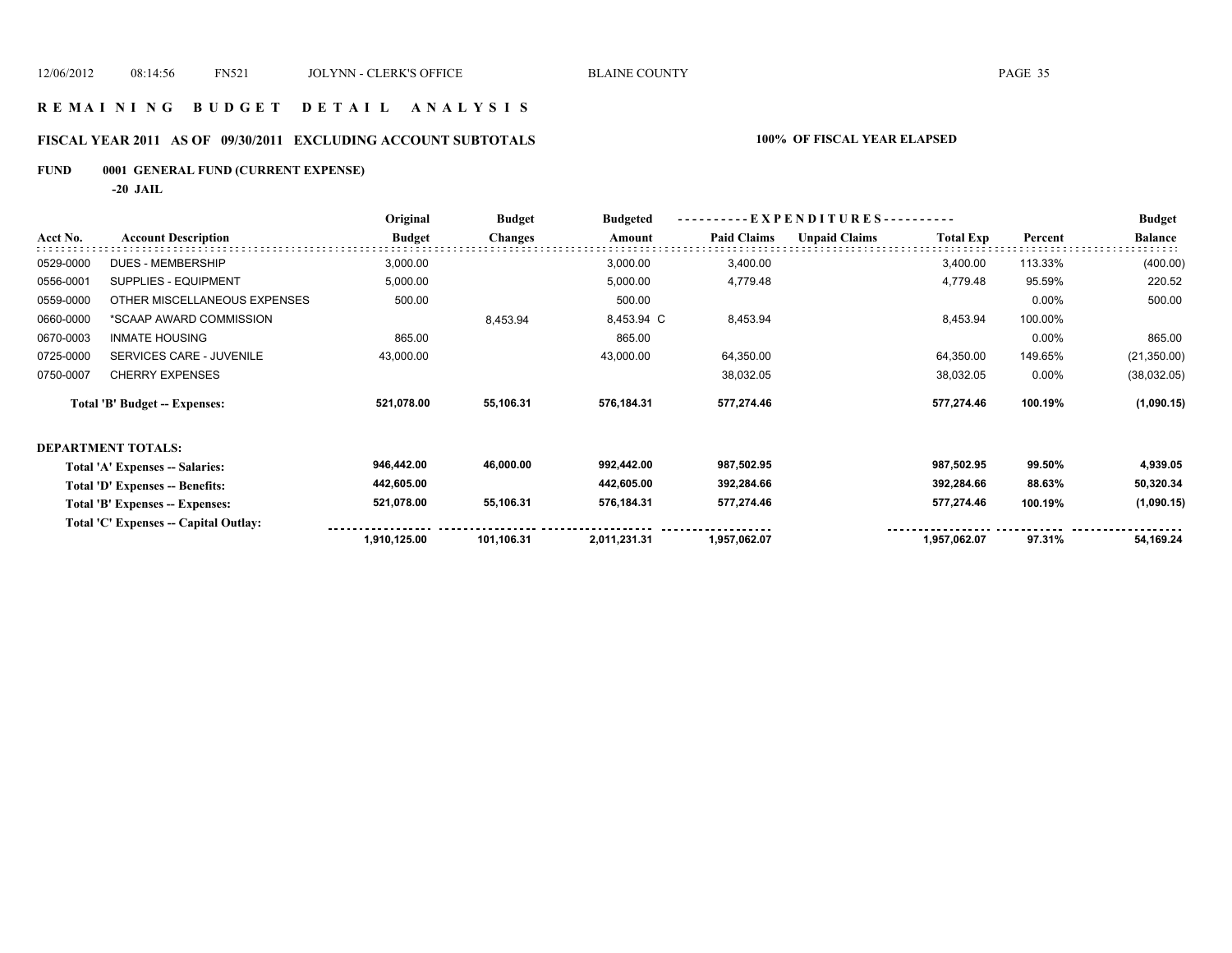# **FISCAL YEAR 2011 AS OF 09/30/2011 EXCLUDING ACCOUNT SUBTOTALS 100% OF FISCAL YEAR ELAPSED**

# **FUND 0001 GENERAL FUND (CURRENT EXPENSE)**

### **-21 LAND USE & BLDG SERVICES**

|           |                                     | Original      | <b>Budget</b>  | <b>Budgeted</b> | ----------EXPENDITURES---------- |                      |                  |         | <b>Budget</b>    |
|-----------|-------------------------------------|---------------|----------------|-----------------|----------------------------------|----------------------|------------------|---------|------------------|
| Acct No.  | <b>Account Description</b>          | <b>Budget</b> | <b>Changes</b> | Amount          | <b>Paid Claims</b>               | <b>Unpaid Claims</b> | <b>Total Exp</b> | Percent | Balance<br>::::: |
| 0401-0000 | SALARIES - OFFICER                  | 66,314.00     |                | 66,314.00       | 69,033.67                        |                      | 69,033.67        | 104.10% | (2,719.67)       |
| 0401-0002 | SALARIES - DEPUTIES                 | 374,095.00    | 8,075.37       | 382,170.37 C    | 356,497.78                       |                      | 356,497.78       | 93.28%  | 25,672.59        |
| 0409-0099 | SALARIES - OVERTIME                 | 2,000.00      |                | 2,000.00        | 981.21                           |                      | 981.21           | 49.06%  | 1,018.79         |
|           | Total 'A' Budget -- Salaries:       | 442,409.00    | 8,075.37       | 450,484.37      | 426,512.66                       |                      | 426,512.66       | 94.68%  | 23,971.71        |
| 0410-0000 | <b>RETIREMENT</b>                   | 48,000.00     |                | 48,000.00       | 44,314.39                        |                      | 44,314.39        | 92.32%  | 3,685.61         |
| 0411-0000 | <b>FICA</b>                         | 34,520.00     |                | 34,520.00       | 30,861.93                        |                      | 30,861.93        | 89.40%  | 3,658.07         |
| 0412-0000 | LIFE INSURANCE                      | 825.00        |                | 825.00          | 753.76                           |                      | 753.76           | 91.36%  | 71.24            |
| 0413-0000 | <b>MEDICAL INSURANCE</b>            | 74,500.00     |                | 74,500.00       | 72,028.85                        |                      | 72,028.85        | 96.68%  | 2,471.15         |
| 0413-0002 | <b>WELLNESS</b>                     | 250.00        |                | 250.00          | 175.00                           |                      | 175.00           | 70.00%  | 75.00            |
| 0414-0000 | DENTAL INSURANCE                    | 4,502.00      |                | 4,502.00        | 3,819.20                         |                      | 3,819.20         | 84.83%  | 682.80           |
| 0415-0000 | <b>STATE UNEMPLOYMENT</b>           | 2,030.00      |                | 2,030.00        | 1,815.42                         |                      | 1,815.42         | 89.43%  | 214.58           |
| 0416-0000 | <b>WORKER'S COMPENSATION INSUR.</b> | 3,700.00      |                | 3,700.00        | 4,068.00                         |                      | 4,068.00         | 109.95% | (368.00)         |
| 0417-0000 | RETIREMENT 401A CO CONTRIBUT        | 3,625.00      |                | 3,625.00        | 2,632.50                         |                      | 2,632.50         | 72.62%  | 992.50           |
|           | Total 'D' Budget -- Benefits:       | 171,952.00    |                | 171,952.00      | 160,469.05                       |                      | 160,469.05       | 93.32%  | 11,482.95        |
| 0439-0000 | <b>TRAVEL - OTHER</b>               | 4,000.00      |                | 4,000.00        | 1,512.49                         |                      | 1,512.49         | 37.81%  | 2,487.51         |
| 0439-0001 | PER DIEM                            | 2,000.00      |                | 2,000.00        | 1,536.95                         |                      | 1,536.95         | 76.85%  | 463.05           |
| 0440-0000 | SUPPLIES - OFFICE                   | 7,500.00      |                | 7,500.00        | 6,778.50                         |                      | 6,778.50         | 90.38%  | 721.50           |
| 0440-0001 | OFFICE EQUIPMENT                    |               |                |                 | 592.15                           |                      | 592.15           | 0.00%   | (592.15)         |
| 0464-0000 | UTILITIES - TELEPHONE, OTHER        | 4,050.00      |                | 4,050.00        | 3,043.36                         |                      | 3,043.36         | 75.14%  | 1,006.64         |
| 0470-0000 | <b>VEHICLES - FUEL, GASOLINE</b>    | 5,000.00      |                | 5,000.00        | 4,004.92                         |                      | 4,004.92         | 80.10%  | 995.08           |
| 0475-0000 | <b>VEHICLES - REPAIRS</b>           | 2,500.00      |                | 2,500.00        | 2,879.51                         |                      | 2,879.51         | 115.18% | (379.51)         |
| 0482-0003 | *CONSULTING EXPENSES                | 1,000.00      |                | 1,000.00        |                                  |                      |                  | 0.00%   | 1,000.00         |
| 0490-0001 | COMPUTER WATER QUALITY EXP          | 1,800.00      |                | 1,800.00        | 1,800.00                         |                      | 1,800.00         | 100.00% |                  |
| 0492-0000 | REPAIRS/MAINT- OFFICE EQUIPMT       | 3,500.00      |                | 3,500.00        | 3,999.39                         |                      | 3,999.39         | 114.27% | (499.39)         |
| 0528-0000 | <b>DUES / MEMBERSHIPS</b>           | 2,600.00      |                | 2,600.00        | 905.00                           |                      | 905.00           | 34.81%  | 1,695.00         |
| 0542-0000 | <b>POSTAGE</b>                      | 3,000.00      |                | 3,000.00        | 2,958.99                         |                      | 2,958.99         | 98.63%  | 41.01            |
| 0546-0000 | PUBLICATIONS, LEGAL                 | 7,000.00      |                | 7,000.00        | 5,374.45                         |                      | 5,374.45         | 76.78%  | 1,625.55         |
| 0591-0002 | <b>RECRUITMENT EXPENSES</b>         |               |                |                 | 596.65                           |                      | 596.65           | 0.00%   | (596.65)         |
| 0670-0001 | CONTRACTS-LABOR P&Z                 | 24,000.00     |                | 24,000.00       | 11,700.00                        |                      | 11,700.00        | 48.75%  | 12,300.00        |
| 0670-0002 | CONTRACTS - PLANNING PROJECT        | 10,000.00     |                | 10,000.00       | 2,750.00                         |                      | 2,750.00         | 27.50%  | 7,250.00         |
| 0670-0003 | CONTRACT-HRNG EXAMIN                | 13,000.00     |                | 13,000.00       | 4,624.08                         |                      | 4,624.08         | 35.57%  | 8,375.92         |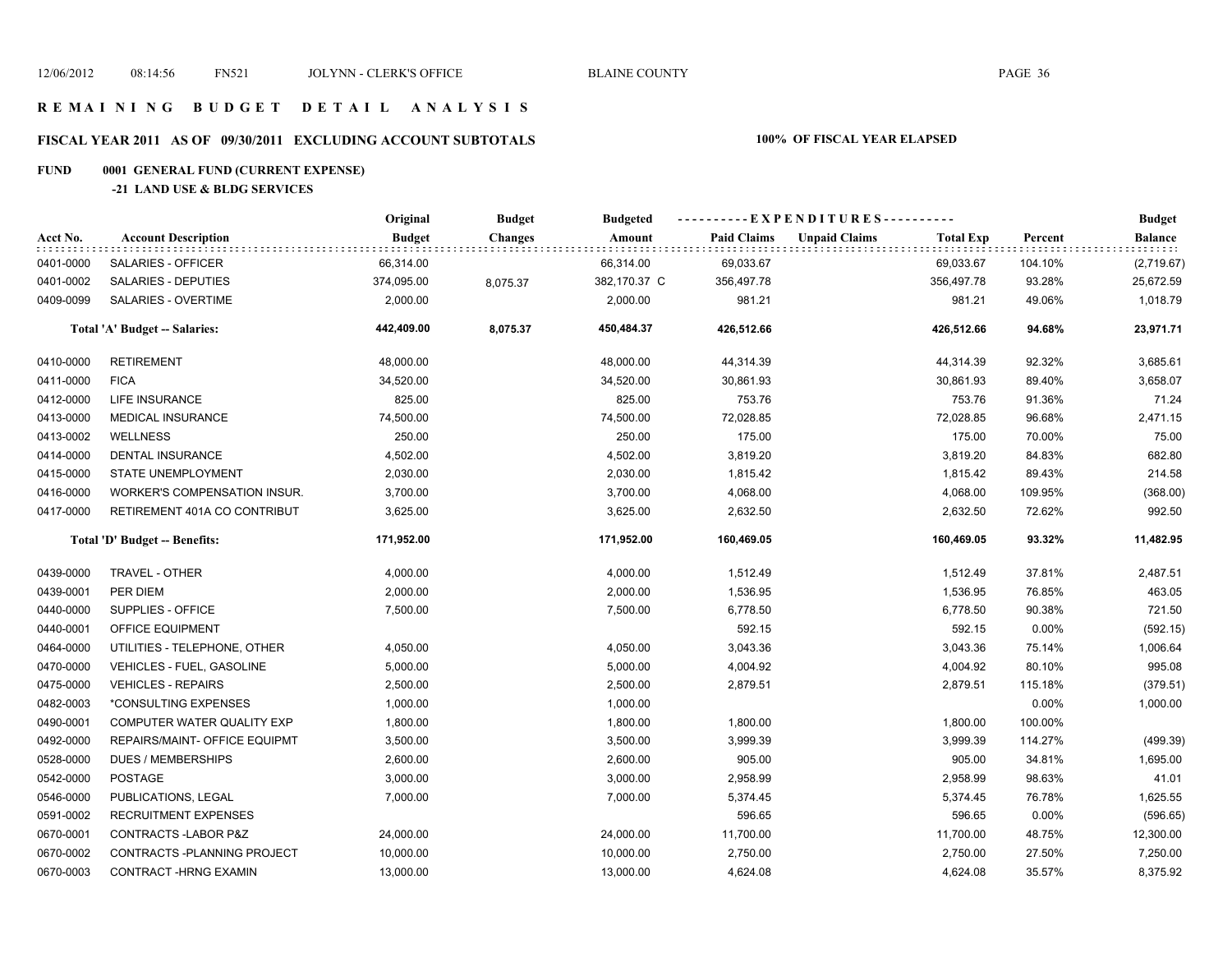### **R E M A I N I N G B U D G E T D E T A I L A N A L Y S I S**

# **FISCAL YEAR 2011 AS OF 09/30/2011 EXCLUDING ACCOUNT SUBTOTALS 100% OF FISCAL YEAR ELAPSED**

# **FUND 0001 GENERAL FUND (CURRENT EXPENSE)**

**-21 LAND USE & BLDG SERVICES**

|           |                                       | Original      | <b>Budget</b>  | <b>Budgeted</b> | EXPENDITURES--     |                      |                  |         | <b>Budget</b>  |
|-----------|---------------------------------------|---------------|----------------|-----------------|--------------------|----------------------|------------------|---------|----------------|
| Acct No.  | <b>Account Description</b>            | <b>Budget</b> | <b>Changes</b> | Amount          | <b>Paid Claims</b> | <b>Unpaid Claims</b> | <b>Total Exp</b> | Percent | <b>Balance</b> |
| 0670-0005 | CONTRACT-BLDG INSPECTOR               | 1,000.00      |                | 1,000.00        | 580.00             |                      | 580.00           | 58.00%  | 420.00         |
| 0670-0006 | CONTRACT-CLERICAL                     | 300.00        |                | 300.00          |                    |                      |                  | 0.00%   | 300.00         |
| 0689-0004 | <b>USGS WATER STUDY</b>               | 15,500.00     | 14,025.00      | 29,525.00 C     | 36,000.00          |                      | 36,000.00        | 121.93% | (6,475.00)     |
| 0727-0000 | PLANNING-WORK/CONFERENCE              | 3,500.00      |                | 3,500.00        | 3,616.70           |                      | 3,616.70         | 103.33% | (116.70)       |
| 0728-0000 | <b>REBATE/REFUNDS ON PERMITS</b>      | 4,000.00      |                | 4,000.00        | 1,583.18           |                      | 1,583.18         | 39.58%  | 2,416.82       |
| 0729-0000 | COMP PL/ZONE & SUB ORD REPRINT        | 200.00        |                | 200.00          | 30.00              |                      | 30.00            | 15.00%  | 170.00         |
|           | Total 'B' Budget -- Expenses:         | 115,450.00    | 14,025.00      | 129,475.00      | 96,866.32          |                      | 96,866.32        | 74.81%  | 32,608.68      |
|           | DEPARTMENT TOTALS:                    |               |                |                 |                    |                      |                  |         |                |
|           | Total 'A' Expenses -- Salaries:       | 442,409.00    | 8,075.37       | 450,484.37      | 426,512.66         |                      | 426,512.66       | 94.68%  | 23,971.71      |
|           | Total 'D' Expenses -- Benefits:       | 171,952.00    |                | 171,952.00      | 160,469.05         |                      | 160,469.05       | 93.32%  | 11,482.95      |
|           | Total 'B' Expenses -- Expenses:       | 115,450.00    | 14,025.00      | 129,475.00      | 96,866.32          |                      | 96,866.32        | 74.81%  | 32,608.68      |
|           | Total 'C' Expenses -- Capital Outlay: |               |                |                 |                    |                      |                  |         |                |
|           |                                       | 729,811.00    | 22,100.37      | 751,911.37      | 683,848.03         |                      | 683,848.03       | 90.95%  | 68,063.34      |
|           |                                       |               |                |                 |                    |                      |                  |         |                |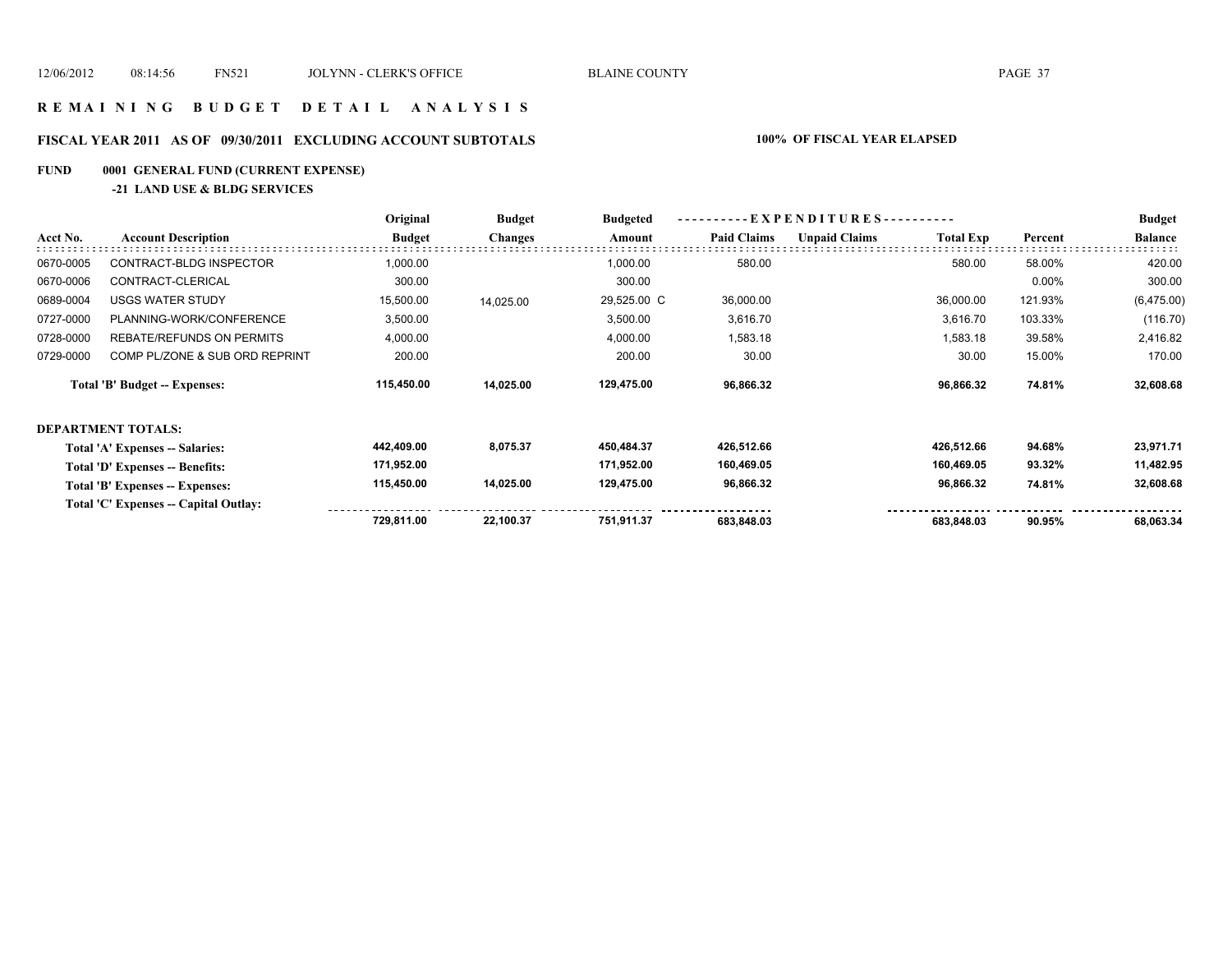### **R E M A I N I N G B U D G E T D E T A I L A N A L Y S I S**

# **FISCAL YEAR 2011 AS OF 09/30/2011 EXCLUDING ACCOUNT SUBTOTALS 100% OF FISCAL YEAR ELAPSED**

# **FUND 0001 GENERAL FUND (CURRENT EXPENSE)**

**-26 GEOGRAPHIC INFO SYSTEM**

|           |                                       | Original      | <b>Budget</b>  | <b>Budgeted</b> | ----------EXPENDITURES---------- |                      |                  |          | <b>Budget</b>  |
|-----------|---------------------------------------|---------------|----------------|-----------------|----------------------------------|----------------------|------------------|----------|----------------|
| Acct No.  | <b>Account Description</b>            | <b>Budget</b> | <b>Changes</b> | Amount          | <b>Paid Claims</b>               | <b>Unpaid Claims</b> | <b>Total Exp</b> | Percent  | <b>Balance</b> |
| 0401-0000 | <b>SALARIES</b>                       | 70,281.00     |                | 70,281.00       | 72,855.60                        |                      | 72,855.60        | 103.66%  | (2,574.60)     |
| 0401-0001 | SALARIES - ANALYST                    | 51,571.00     | 4,400.00       | 55,971.00 C     | 53,383.72                        |                      | 53,383.72        | 95.38%   | 2,587.28       |
|           | Total 'A' Budget -- Salaries:         | 121,852.00    | 4,400.00       | 126,252.00      | 126,239.32                       |                      | 126,239.32       | 99.99%   | 12.68          |
| 0410-0000 | <b>RETIREMENT</b>                     | 13,355.00     |                | 13,355.00       | 13,116.14                        |                      | 13,116.14        | 98.21%   | 238.86         |
| 0411-0000 | <b>FICA</b>                           | 9,610.00      |                | 9,610.00        | 9,648.04                         |                      | 9,648.04         | 100.40%  | (38.04)        |
| 0412-0000 | <b>LIFE INSURANCE</b>                 | 165.00        |                | 165.00          | 161.52                           |                      | 161.52           | 97.89%   | 3.48           |
| 0413-0000 | <b>MEDICAL INSURANCE</b>              | 12,500.00     |                | 12,500.00       | 12,493.20                        |                      | 12,493.20        | 99.95%   | 6.80           |
| 0413-0002 | <b>WELLNESS</b>                       | 50.00         |                | 50.00           | 23.00                            |                      | 23.00            | 46.00%   | 27.00          |
| 0414-0000 | <b>DENTAL INSURANCE</b>               | 820.00        |                | 820.00          | 818.40                           |                      | 818.40           | 99.80%   | 1.60           |
| 0415-0000 | STATE UNEMPLOYMENT                    | 575.00        |                | 575.00          | 567.54                           |                      | 567.54           | 98.70%   | 7.46           |
| 0416-0000 | WORKER'S COMPENSATION INSUR.          | 315.00        |                | 315.00          | 334.00                           |                      | 334.00           | 106.03%  | (19.00)        |
| 0417-0000 | RETIREMENT 401A CO CONTRIBUT          |               |                |                 | 187.50                           |                      | 187.50           | $0.00\%$ | (187.50)       |
|           | Total 'D' Budget -- Benefits:         | 37,390.00     |                | 37,390.00       | 37,349.34                        |                      | 37,349.34        | 99.89%   | 40.66          |
| 0439-0000 | <b>TRAVEL - OTHER</b>                 | 4,000.00      |                | 4,000.00        |                                  |                      |                  | $0.00\%$ | 4,000.00       |
| 0439-0001 | PER DIEM                              | 1,000.00      |                | 1,000.00        |                                  |                      |                  | 0.00%    | 1,000.00       |
| 0440-0000 | SUPPLIES - OFFICE                     | 2,750.00      |                | 2,750.00        | 1,266.20                         |                      | 1,266.20         | 46.04%   | 1,483.80       |
| 0464-0000 | UTILITIES - TELEPHONE, OTHER          | 400.00        |                | 400.00          | 220.34                           |                      | 220.34           | 55.09%   | 179.66         |
| 0490-0000 | <b>MAINTENANCE</b>                    | 14,000.00     |                | 14,000.00       | 12,288.55                        |                      | 12,288.55        | 87.78%   | 1,711.45       |
| 0542-0000 | <b>POSTAGE</b>                        | 50.00         |                | 50.00           |                                  |                      |                  | 0.00%    | 50.00          |
| 0569-0000 | <b>EDUCATION- OTHER</b>               | 5,000.00      |                | 5,000.00        | 2,763.40                         |                      | 2,763.40         | 55.27%   | 2,236.60       |
|           | <b>Total 'B' Budget -- Expenses:</b>  | 27,200.00     |                | 27,200.00       | 16,538.49                        |                      | 16,538.49        | 60.80%   | 10,661.51      |
|           | <b>DEPARTMENT TOTALS:</b>             |               |                |                 |                                  |                      |                  |          |                |
|           | Total 'A' Expenses -- Salaries:       | 121,852.00    | 4,400.00       | 126,252.00      | 126,239.32                       |                      | 126,239.32       | 99.99%   | 12.68          |
|           | Total 'D' Expenses -- Benefits:       | 37,390.00     |                | 37,390.00       | 37,349.34                        |                      | 37,349.34        | 99.89%   | 40.66          |
|           | Total 'B' Expenses -- Expenses:       | 27,200.00     |                | 27,200.00       | 16,538.49                        |                      | 16,538.49        | 60.80%   | 10,661.51      |
|           | Total 'C' Expenses -- Capital Outlay: |               |                |                 |                                  |                      |                  |          |                |
|           |                                       | 186,442.00    | 4,400.00       | 190,842.00      | 180,127.15                       |                      | 180,127.15       | 94.39%   | 10,714.85      |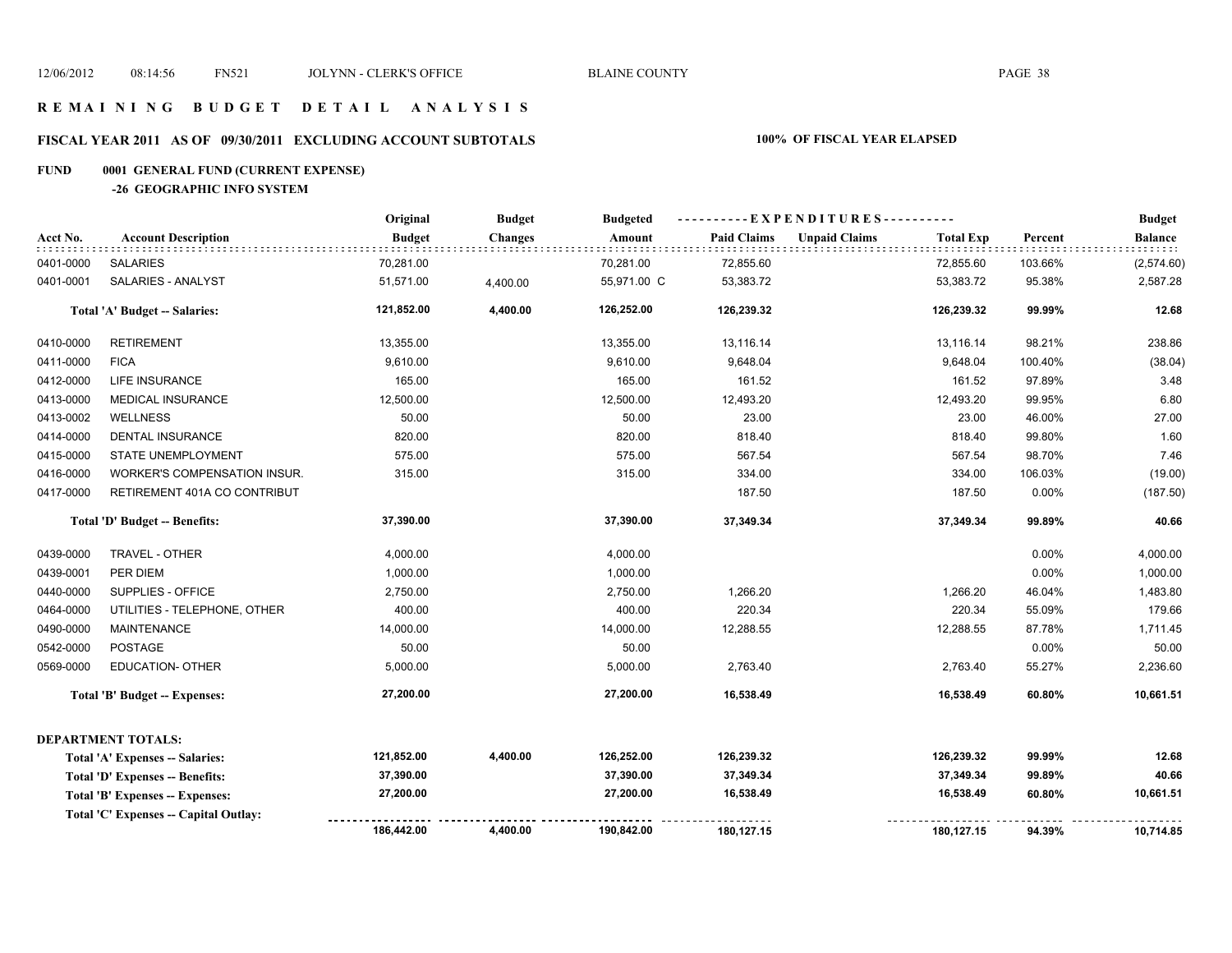### **R E M A I N I N G B U D G E T D E T A I L A N A L Y S I S**

# **FISCAL YEAR 2011 AS OF 09/30/2011 EXCLUDING ACCOUNT SUBTOTALS 100% OF FISCAL YEAR ELAPSED**

# **FUND 0001 GENERAL FUND (CURRENT EXPENSE)**

**-30 PUBLIC DEFENDER**

|                     |                                       | Original      | <b>Budget</b>  | <b>Budgeted</b> | EXPENDITURES--     |                      |                  |         | <b>Budget</b>  |
|---------------------|---------------------------------------|---------------|----------------|-----------------|--------------------|----------------------|------------------|---------|----------------|
| Acct No.            | <b>Account Description</b>            | <b>Budget</b> | <b>Changes</b> | Amount          | <b>Paid Claims</b> | <b>Unpaid Claims</b> | <b>Total Exp</b> | Percent | <b>Balance</b> |
| 0488-0000           | PROFESSIONAL SVC- PUB DEFENDER        | 314,280.00    |                | 314,280.00      | 314,280.00         |                      | 314,280.00       | 100.00% |                |
| 0489-0000           | PROFESSIONAL SVC- OTHER               | 10,000.00     |                | 10,000.00       | 4,272.80           |                      | 4,272.80         | 42.73%  | 5,727.20       |
| 0750-0001           | CR03-18200/CV04-269 JOHNSON           | 10,000.00     | 8,000.00       | 18,000.00 C     | 28,697.83          |                      | 28,697.83        | 159.43% | (10, 697.83)   |
| 0782-0000           | <b>WITNESS FEES - EXPENSES</b>        | 5,000.00      |                | 5,000.00        |                    |                      |                  | 0.00%   | 5,000.00       |
|                     | <b>Total 'B' Budget -- Expenses:</b>  | 339,280.00    | 8,000.00       | 347,280.00      | 347,250.63         |                      | 347,250.63       | 99.99%  | 29.37          |
|                     | <b>DEPARTMENT TOTALS:</b>             |               |                |                 |                    |                      |                  |         |                |
|                     | Total 'A' Expenses -- Salaries:       |               |                |                 |                    |                      |                  |         |                |
|                     | Total 'D' Expenses -- Benefits:       |               |                |                 |                    |                      |                  |         |                |
|                     | Total 'B' Expenses -- Expenses:       | 339,280.00    | 8,000.00       | 347,280.00      | 347,250.63         |                      | 347,250.63       | 99.99%  | 29.37          |
|                     | Total 'C' Expenses -- Capital Outlay: |               |                |                 |                    |                      |                  |         |                |
|                     |                                       | 339.280.00    | 8.000.00       | 347.280.00      | 347,250.63         |                      | 347,250.63       | 99.99%  | 29.37          |
| <b>FUND TOTALS:</b> | 0001 GENERAL FUND (CURRENT EXPENSE)   |               |                |                 |                    |                      |                  |         |                |
|                     | Total 'A' Expenses -- Salaries:       | 6,960,110.00  | 93,158.95      | 7,053,268.95    | 6,895,225.09       |                      | 6,895,225.09     | 97.76%  | 158,043.86     |
|                     | Total 'D' Expenses -- Benefits:       | 2,743,615.00  | 12,703.29      | 2,756,318.29    | 2,593,966.52       |                      | 2,593,966.52     | 94      | 162,351.77     |
|                     | Total 'B' Expenses -- Expenses:       | 3,244,088.00  | 287,839.45     | 3,531,927.45    | 3,293,307.55       |                      | 3,293,307.55     | 93.24%  | 238,619.90     |
|                     | Total 'C' Expenses -- Capital Outlay: | 97,400.00     | 196,666.68     | 294,066.68      | 298,395.91         |                      | 298.395.91       | 101.47% | (4,329.23)     |
|                     |                                       | 13,045,213.00 | 590,368.37     | 13,635,581.37   | 13,080,895.07      |                      | 13,080,895.07    | 95.93%  | 554,686.30     |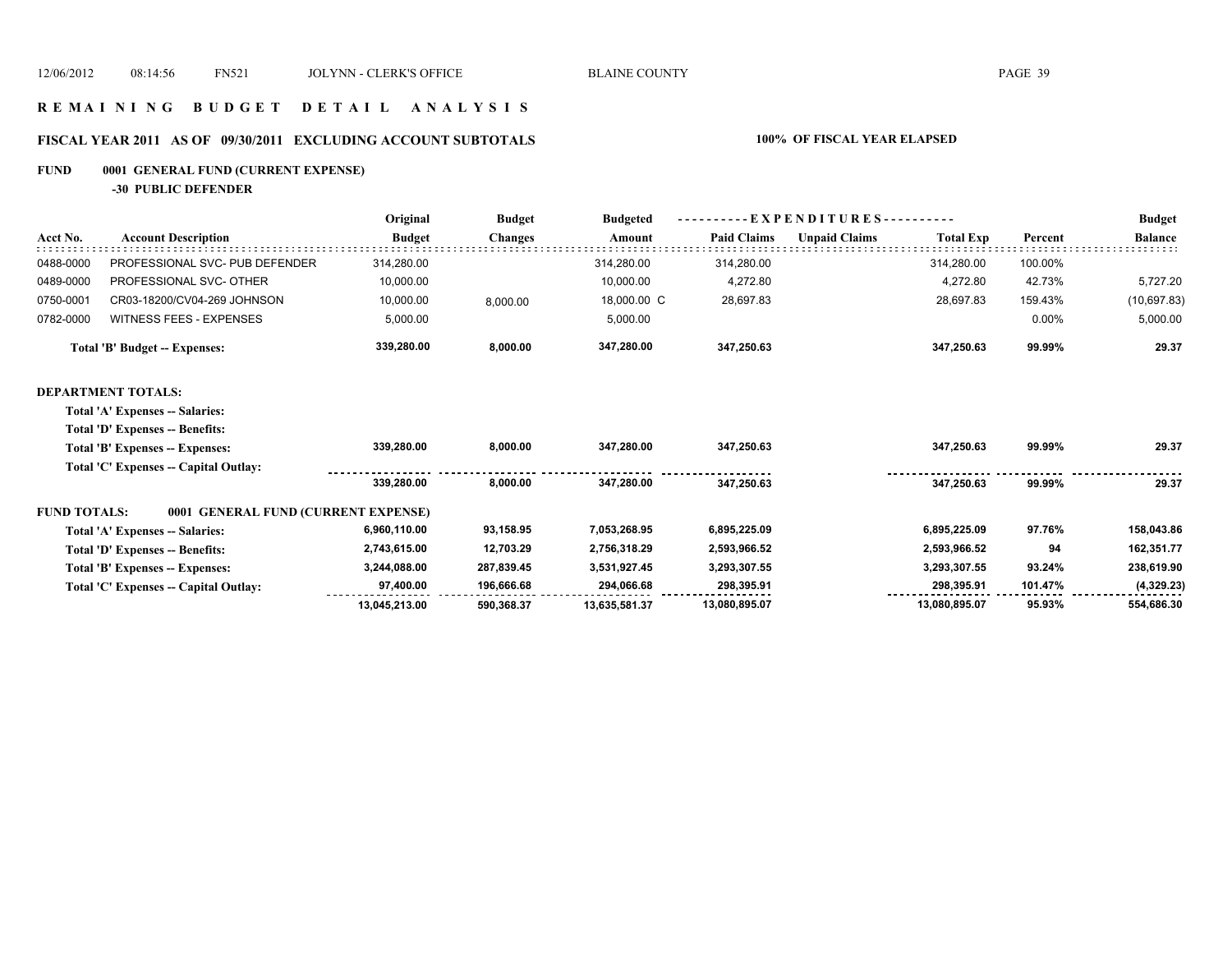# **FISCAL YEAR 2011 AS OF 09/30/2011 EXCLUDING ACCOUNT SUBTOTALS 100% OF FISCAL YEAR ELAPSED**

## **FUND 0002 ROAD AND BRIDGE**

**-00 ROAD AND BRIDGE**

|           |                                  | Original      | <b>Budget</b>  | <b>Budgeted</b> | ----------EXPENDITURES---------- |                      |                  |         | <b>Budget</b>  |
|-----------|----------------------------------|---------------|----------------|-----------------|----------------------------------|----------------------|------------------|---------|----------------|
| Acct No.  | <b>Account Description</b>       | <b>Budget</b> | <b>Changes</b> | Amount          | <b>Paid Claims</b>               | <b>Unpaid Claims</b> | <b>Total Exp</b> | Percent | <b>Balance</b> |
| 0404-0001 | SALARIES-MANAGER                 | 60,657.00     |                | 60,657.00       | 41,824.92                        |                      | 41,824.92        | 68.95%  | 18,832.08      |
| 0404-0002 | SALARIES- FOREMAN                | 109,371.00    |                | 109,371.00      | 112,549.45                       |                      | 112,549.45       | 102.91% | (3, 178.45)    |
| 0404-0003 | SALARIES-LEADMAN                 | 90,899.00     |                | 90,899.00       | 98,126.58                        |                      | 98,126.58        | 107.95% | (7, 227.58)    |
| 0405-0001 | SALARIES- EQUIPMENT OPERATOR     | 240,304.00    | 5,000.00       | 245,304.00 C    | 296,721.43                       |                      | 296,721.43       | 120.96% | (51, 417.43)   |
| 0405-0002 | SALARIES- MECHANIC               | 40,582.00     |                | 40,582.00       | 9,888.40                         |                      | 9,888.40         | 24.37%  | 30,693.60      |
| 0405-0014 | SALARIES - PHONE REIMBURSEMENT   |               |                |                 | 437.00                           |                      | 437.00           | 0.00%   | (437.00)       |
| 0409-0001 | SALARIES - TERMINATION           | 6,000.00      |                | 6,000.00        | 847.49                           |                      | 847.49           | 14.12%  | 5,152.51       |
| 0409-0098 | SALARIES- EXTRA HELP             | 10,000.00     |                | 10,000.00       | 8,474.37                         |                      | 8,474.37         | 84.74%  | 1,525.63       |
| 0409-0099 | SALARIES- OVERTIME               | 15,000.00     |                | 15,000.00       | 6,866.69                         |                      | 6,866.69         | 45.78%  | 8,133.31       |
|           | Total 'A' Budget -- Salaries:    | 572,813.00    | 5,000.00       | 577,813.00      | 575,736.33                       |                      | 575,736.33       | 99.64%  | 2,076.67       |
| 0410-0000 | <b>RETIREMENT</b>                | 61,700.00     |                | 61,700.00       | 58,832.70                        |                      | 58,832.70        | 95.35%  | 2,867.30       |
| 0411-0000 | <b>FICA</b>                      | 44,450.00     |                | 44,450.00       | 40,419.22                        |                      | 40,419.22        | 90.93%  | 4,030.78       |
| 0412-0000 | LIFE INSURANCE                   | 1,010.00      |                | 1,010.00        | 1,002.77                         |                      | 1,002.77         | 99.28%  | 7.23           |
| 0413-0000 | <b>MEDICAL INSURANCE</b>         | 110,135.00    |                | 110,135.00      | 115,147.35                       |                      | 115,147.35       | 104.55% | (5,012.35)     |
| 0413-0002 | <b>WELLNESS</b>                  | 325.00        |                | 325.00          | 46.00                            |                      | 46.00            | 14.15%  | 279.00         |
| 0414-0000 | DENTAL INSURANCE                 | 5,115.00      |                | 5,115.00        | 5,080.90                         |                      | 5,080.90         | 99.33%  | 34.10          |
| 0415-0000 | STATE UNEMPLOYMENT               | 2,625.00      |                | 2,625.00        | 2,378.34                         |                      | 2,378.34         | 90.60%  | 246.66         |
| 0416-0000 | WORKER'S COMPENSATION INSUR.     | 34,500.00     |                | 34,500.00       | 34,011.00                        |                      | 34,011.00        | 98.58%  | 489.00         |
| 0417-0000 | RETIREMENT 401A CO CONTRIBUT     | 2,550.00      |                | 2,550.00        | 1,878.18                         |                      | 1,878.18         | 73.65%  | 671.82         |
|           | Total 'D' Budget -- Benefits:    | 262,410.00    |                | 262,410.00      | 258,796.46                       |                      | 258,796.46       | 98.62%  | 3,613.54       |
| 0439-0000 | <b>TRAVEL - OTHER</b>            | 200.00        |                | 200.00          | 182.01                           |                      | 182.01           | 91.01%  | 17.99          |
| 0439-0001 | <b>MEALS FOR OVERTIME</b>        | 1,250.00      |                | 1,250.00        | 656.60                           |                      | 656.60           | 52.53%  | 593.40         |
| 0449-0000 | <b>SUPPLIES</b>                  | 40,000.00     | 25.000.00      | 65,000.00 C     | 52,862.37                        |                      | 52,862.37        | 81.33%  | 12,137.63      |
| 0464-0000 | UTILITIES - TELEPHONE, OTHER     | 2,700.00      |                | 2,700.00        | 4,961.94                         |                      | 4,961.94         | 183.78% | (2,261.94)     |
| 0465-0000 | UTILITIES - ELECTRICITY          | 12,000.00     |                | 12,000.00       | 9,747.15                         |                      | 9,747.15         | 81.23%  | 2,252.85       |
| 0467-0000 | UTILITIES-WATER & SEWER-CAREY    | 534.00        |                | 534.00          | 534.00                           |                      | 534.00           | 100.00% |                |
| 0467-0001 | UTILITIES - GARBAGE              | 325.00        |                | 325.00          | 318.57                           |                      | 318.57           | 98.02%  | 6.43           |
| 0469-0000 | UTILITIES- OTHER-PROPANE         | 2,000.00      |                | 2,000.00        | 1,576.04                         |                      | 1,576.04         | 78.80%  | 423.96         |
| 0470-0000 | <b>VEHICLES - FUEL, GASOLINE</b> | 150,000.00    |                | 150,000.00      | 153,152.03                       |                      | 153,152.03       | 102.10% | (3, 152.03)    |
| 0473-0000 | <b>VEHICLES - TIRES</b>          | 35,000.00     | (10,000.00)    | 25,000.00 C     | 31,406.91                        |                      | 31,406.91        | 125.63% | (6,406.91)     |
| 0484-0000 | PROFESSIONAL SVC - ENGINEERING   | 2,000.00      |                | 2,000.00        | 6,415.18                         |                      | 6,415.18         | 320.76% | (4, 415.18)    |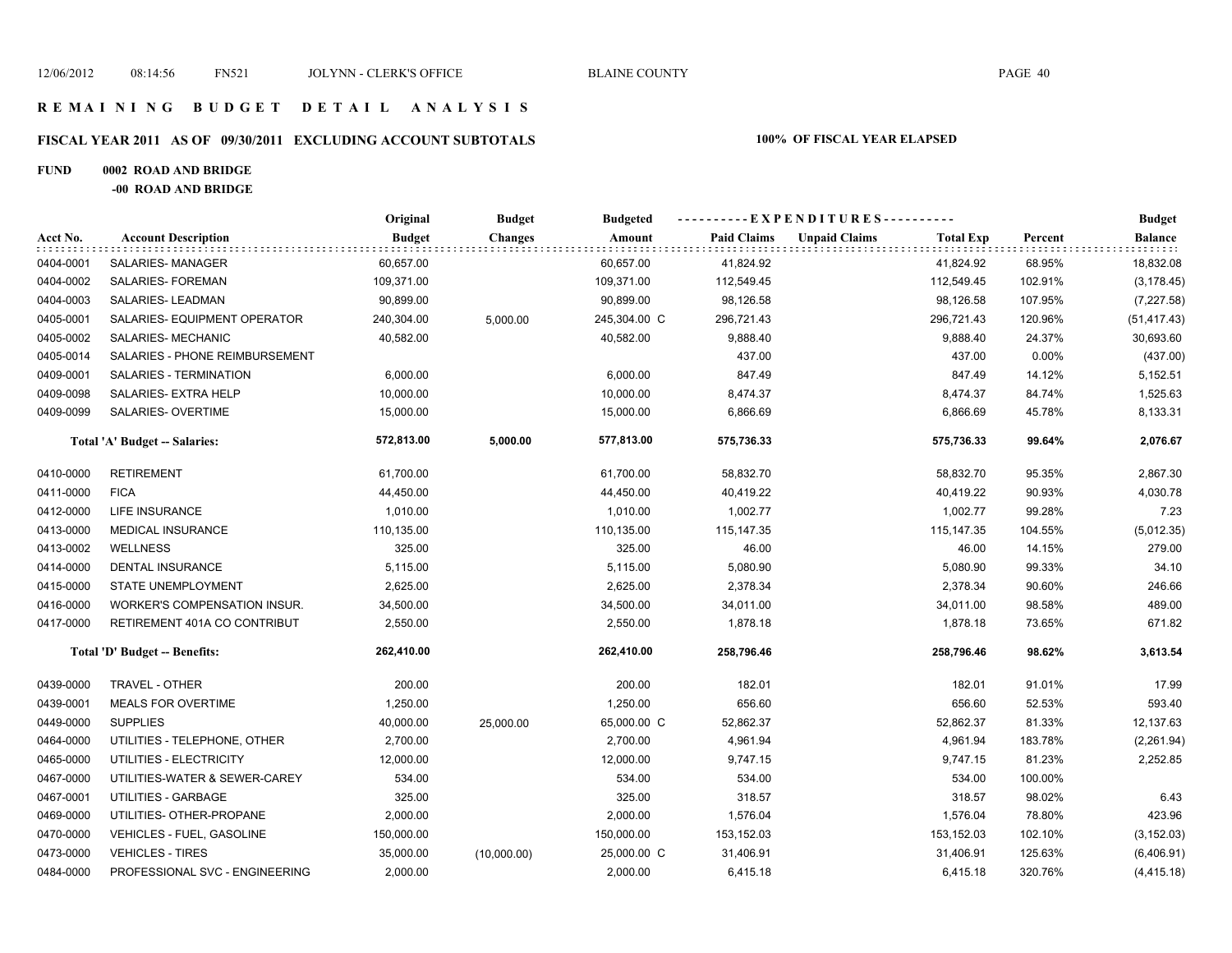### **R E M A I N I N G B U D G E T D E T A I L A N A L Y S I S**

# **FISCAL YEAR 2011 AS OF 09/30/2011 EXCLUDING ACCOUNT SUBTOTALS 100% OF FISCAL YEAR ELAPSED**

### **FUND 0002 ROAD AND BRIDGE**

**-00 ROAD AND BRIDGE**

|           |                                                                                                                                                                                                                                                                                                                              | Original      | <b>Budget</b>  | <b>Budgeted</b> |                    | ----------EXPENDITURES---------- |                  |          | <b>Budget</b>  |
|-----------|------------------------------------------------------------------------------------------------------------------------------------------------------------------------------------------------------------------------------------------------------------------------------------------------------------------------------|---------------|----------------|-----------------|--------------------|----------------------------------|------------------|----------|----------------|
| Acct No.  | <b>Account Description</b><br><b>REPAIRS/MAINT - HEAVY EQUIP</b><br>REPAIRS/MAINT-BLDG<br>REPAIRS/MAINT - COMMUNICATION<br>RENT/LEASE - HEAVY EQUIPMENT<br><b>FREIGHT</b><br>EDUCATION - TRAINING/SEMINARS<br><b>CRUSHED ROCK / GRAVEL</b><br><b>CAREY GRAVEL PIT</b><br>ROAD OIL<br><b>SIGNS</b><br><b>CULVERTS/BRIDGES</b> | <b>Budget</b> | <b>Changes</b> | Amount          | <b>Paid Claims</b> | <b>Unpaid Claims</b>             | <b>Total Exp</b> | Percent  | <b>Balance</b> |
| 0491-0000 |                                                                                                                                                                                                                                                                                                                              | 70,000.00     |                | 70,000.00       | 77,982.50          |                                  | 77,982.50        | 111.40%  | (7,982.50)     |
| 0491-0001 |                                                                                                                                                                                                                                                                                                                              | 1,000.00      |                | 1,000.00        | 3,137.94           |                                  | 3,137.94         | 313.79%  | (2, 137.94)    |
| 0495-0000 |                                                                                                                                                                                                                                                                                                                              | 1,000.00      |                | 1,000.00        | 904.61             |                                  | 904.61           | 90.46%   | 95.39          |
| 0513-0000 |                                                                                                                                                                                                                                                                                                                              | 7,000.00      |                | 7,000.00        | 5,051.84           |                                  | 5,051.84         | 72.17%   | 1,948.16       |
| 0532-0000 |                                                                                                                                                                                                                                                                                                                              | 3,000.00      |                | 3,000.00        | 2,777.78           |                                  | 2,777.78         | 92.59%   | 222.22         |
| 0560-0002 |                                                                                                                                                                                                                                                                                                                              | 400.00        |                | 400.00          | 2,165.00           |                                  | 2,165.00         | 541.25%  | (1,765.00)     |
| 0640-0000 |                                                                                                                                                                                                                                                                                                                              | 100,000.00    |                | 100,000.00      | 44,840.90          |                                  | 44,840.90        | 44.84%   | 55,159.10      |
| 0640-0001 |                                                                                                                                                                                                                                                                                                                              | 7,500.00      |                | 7,500.00        | 9,100.00           |                                  | 9,100.00         | 121.33%  | (1,600.00)     |
| 0641-0000 |                                                                                                                                                                                                                                                                                                                              | 192,000.00    |                | 192,000.00      | 191,851.92         |                                  | 191,851.92       | 99.92%   | 148.08         |
| 0643-0000 |                                                                                                                                                                                                                                                                                                                              | 12,000.00     |                | 12,000.00       | 11,958.84          |                                  | 11,958.84        | 99.66%   | 41.16          |
| 0645-0000 |                                                                                                                                                                                                                                                                                                                              | 30,000.00     | (15,000.00)    | 15,000.00 C     | 12,866.58          |                                  | 12,866.58        | 85.78%   | 2,133.42       |
| 0670-0000 | <b>CONTRACTS</b>                                                                                                                                                                                                                                                                                                             |               |                |                 | 2,700.00           |                                  | 2,700.00         | $0.00\%$ | (2,700.00)     |
| 0670-0001 | CONTRACTS - DRUG TESTING                                                                                                                                                                                                                                                                                                     | 1,000.00      |                | 1,000.00        | 1,480.02           |                                  | 1,480.02         | 148.00%  | (480.02)       |
| 0671-0000 | CONTRACTS - SNOW REMOVAL                                                                                                                                                                                                                                                                                                     | 7,000.00      |                | 7,000.00        | 8,122.45           |                                  | 8,122.45         | 116.04%  | (1, 122.45)    |
| 0671-0017 | *TRANSPORTATION PLAN DEVELOP                                                                                                                                                                                                                                                                                                 |               |                |                 | 344.80             |                                  | 344.80           | 0.00%    | (344.80)       |
| 0736-0000 | CONSTR PROJECT/EMERGENCY FLOOD                                                                                                                                                                                                                                                                                               | 2,000.00      |                | 2,000.00        | 1,828.00           |                                  | 1,828.00         | 91.40%   | 172.00         |
|           | Total 'B' Budget -- Expenses:                                                                                                                                                                                                                                                                                                | 679,909.00    |                | 679,909.00      | 638,925.98         |                                  | 638,925.98       | 93.97%   | 40,983.02      |
| 0803-0000 | CAPITAL - HEAVY EQUIPMENT                                                                                                                                                                                                                                                                                                    | 40,000.00     |                | 40,000.00       | 25,765.09          |                                  | 25,765.09        | 64.41%   | 14,234.91      |
| 0803-0004 | CAPITAL-CONSTRUCTION                                                                                                                                                                                                                                                                                                         |               |                |                 | 10,000.00          |                                  | 10,000.00        | 0.00%    | (10,000.00)    |
| 0809-0007 | CAPITAL- EAST FORK                                                                                                                                                                                                                                                                                                           |               |                |                 | 1,317.03           |                                  | 1,317.03         | 0.00%    | (1,317.03)     |
| 0809-0013 | CAPITAL-AUSTIN ROAD                                                                                                                                                                                                                                                                                                          |               |                |                 | 7,202.55           |                                  | 7,202.55         | 0.00%    | (7,202.55)     |
|           | Total 'C' Budget -- Capital Outlay:                                                                                                                                                                                                                                                                                          | 40,000.00     |                | 40,000.00       | 44,284.67          |                                  | 44,284.67        | 110.71%  | (4, 284.67)    |
|           | <b>DEPARTMENT TOTALS:</b>                                                                                                                                                                                                                                                                                                    |               |                |                 |                    |                                  |                  |          |                |
|           | Total 'A' Expenses -- Salaries:                                                                                                                                                                                                                                                                                              | 572,813.00    | 5,000.00       | 577,813.00      | 575,736.33         |                                  | 575,736.33       | 99.64%   | 2,076.67       |
|           | <b>Total 'D' Expenses -- Benefits:</b>                                                                                                                                                                                                                                                                                       | 262,410.00    |                | 262,410.00      | 258,796.46         |                                  | 258,796.46       | 98.62%   | 3,613.54       |
|           | Total 'B' Expenses -- Expenses:                                                                                                                                                                                                                                                                                              | 679,909.00    |                | 679,909.00      | 638,925.98         |                                  | 638,925.98       | 93.97%   | 40,983.02      |
|           | Total 'C' Expenses -- Capital Outlay:                                                                                                                                                                                                                                                                                        | 40,000.00     |                | 40,000.00       | 44,284.67          |                                  | 44,284.67        | 110.71%  | (4, 284.67)    |
|           |                                                                                                                                                                                                                                                                                                                              | 1,555,132.00  | 5,000.00       | 1,560,132.00    | 1,517,743.44       |                                  | 1,517,743.44     | 97.28%   | 42,388.56      |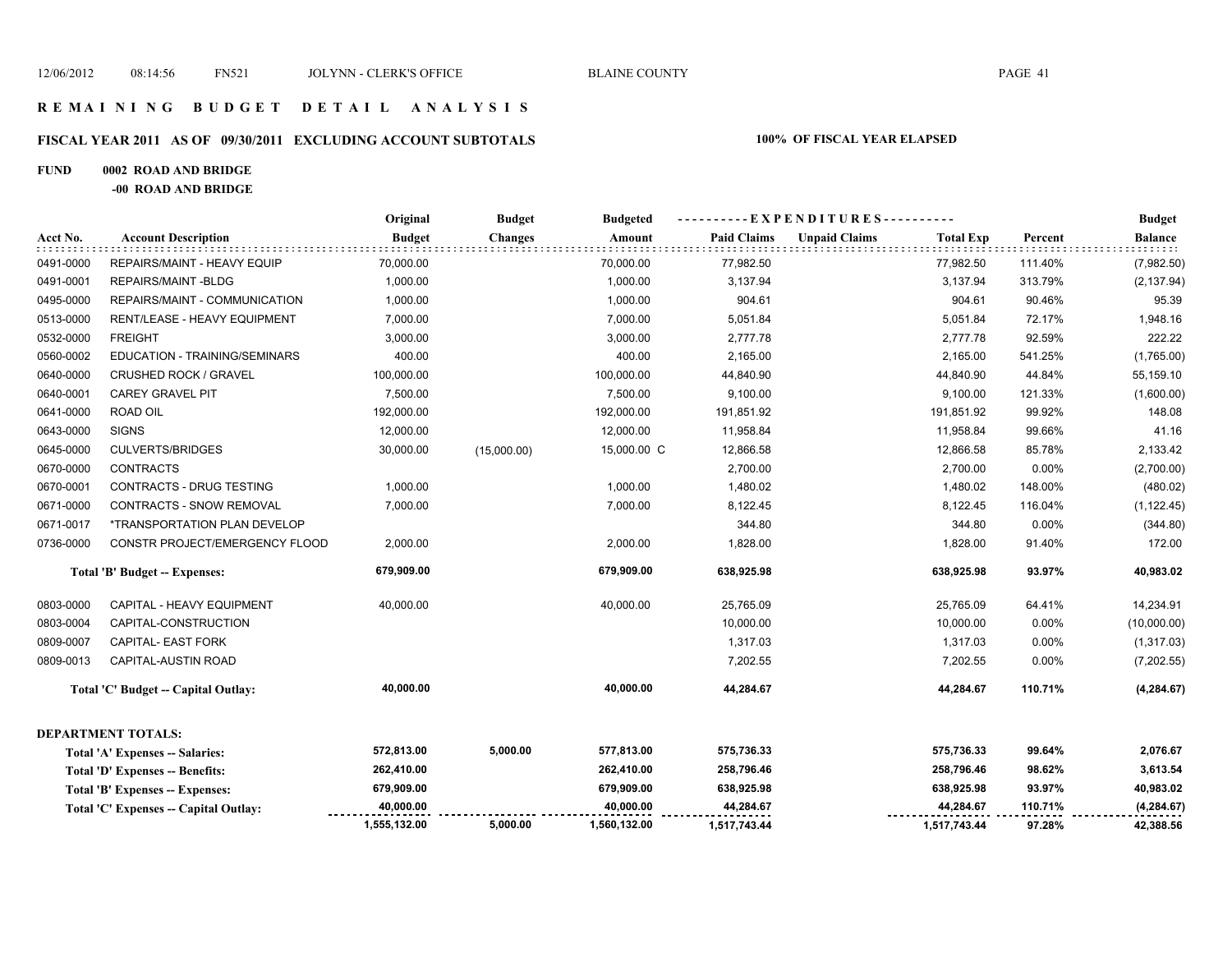# **R E M A I N I N G B U D G E T D E T A I L A N A L Y S I S**

# **FISCAL YEAR 2011 AS OF 09/30/2011 EXCLUDING ACCOUNT SUBTOTALS 100% OF FISCAL YEAR ELAPSED**

### **FUND TOTALS: 0002 ROAD AND BRIDGE**

| Total 'A' Expenses -- Salaries:       | 572.813.00   | 5,000.00 | 577.813.00   | 575,736.33     | 575,736.33   | 99.64%  | 2,076.67         |
|---------------------------------------|--------------|----------|--------------|----------------|--------------|---------|------------------|
| Total 'D' Expenses -- Benefits:       | 262,410.00   |          | 262.410.00   | 258.796.46     | 258.796.46   | 99      | 3,613.54         |
| Total 'B' Expenses -- Expenses:       | 679.909.00   |          | 679.909.00   | 638.925.98     | 638.925.98   | 93.97%  | 40,983.02        |
| Total 'C' Expenses -- Capital Outlay: | 40.000.00    |          | 40.000.00    | 44.284.67<br>. | 44.284.67    | 110.71% | (4, 284.67)<br>. |
|                                       | 1.555.132.00 | 5.000.00 | 1.560.132.00 | 1,517,743.44   | 1,517,743.44 | 97.28%  | 42,388.56        |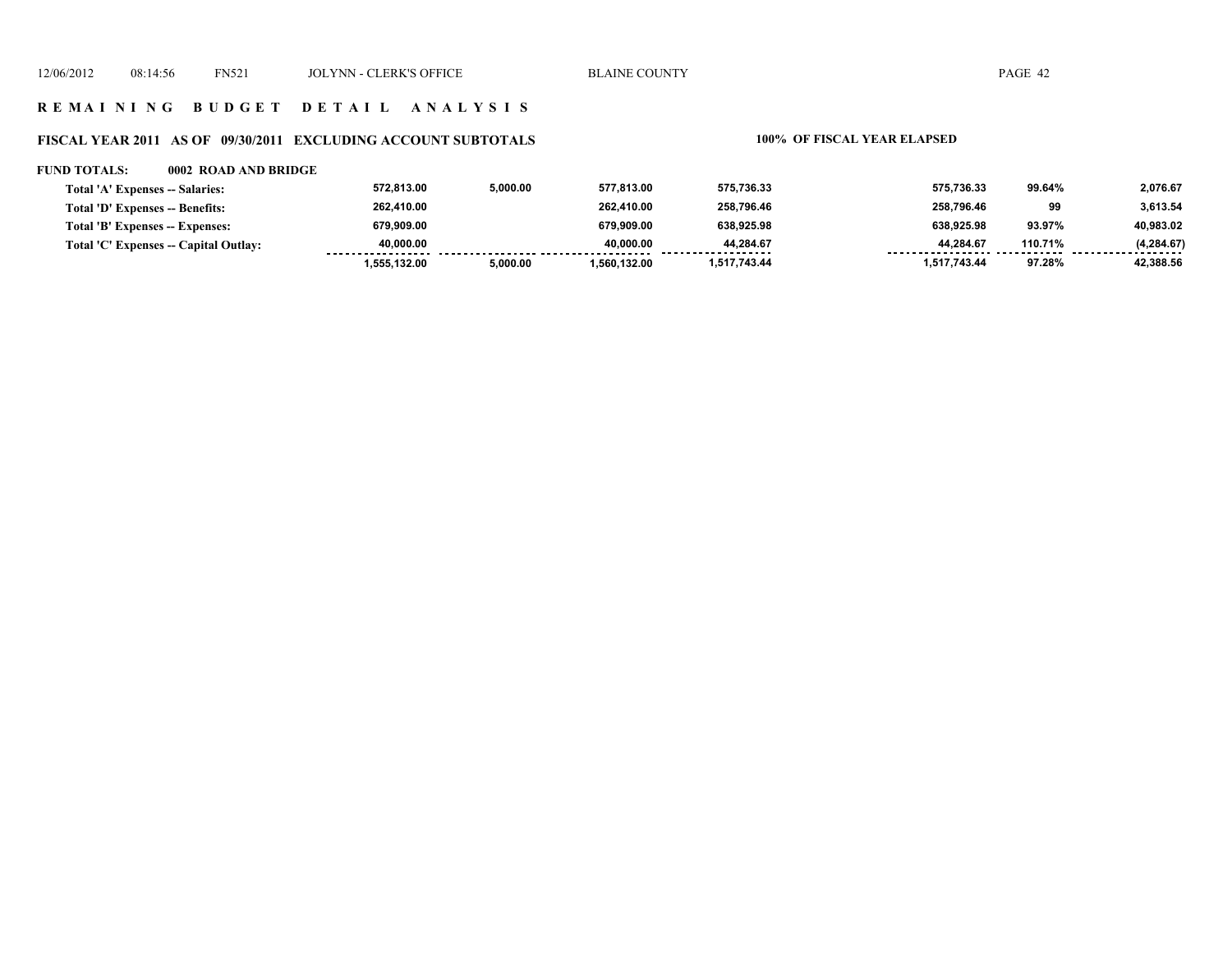### **R E M A I N I N G B U D G E T D E T A I L A N A L Y S I S**

# **FISCAL YEAR 2011 AS OF 09/30/2011 EXCLUDING ACCOUNT SUBTOTALS 100% OF FISCAL YEAR ELAPSED**

### **FUND 0003 ELECTION CONSOLIDATION FUND**

### **-00 ELECTION CONSOLIDATION FUND**

|           |                                       | Original      | <b>Budget</b><br><b>Budgeted</b> |                    | ----------EXPENDITURES----------         |         | <b>Budget</b>  |
|-----------|---------------------------------------|---------------|----------------------------------|--------------------|------------------------------------------|---------|----------------|
| Acct No.  | <b>Account Description</b>            | <b>Budget</b> | <b>Changes</b><br>Amount         | <b>Paid Claims</b> | <b>Unpaid Claims</b><br><b>Total Exp</b> | Percent | <b>Balance</b> |
| 0402-0000 | SALARIES - DEPUTIES                   | 24,804.00     | 24,804.00                        | 16,340.83          | 16,340.83                                | 65.88%  | 8,463.17       |
| 0409-0099 | SALARIES - OVERTIME                   | 300.00        | 300.00                           |                    |                                          | 0.00%   | 300.00         |
|           | <b>Total 'A' Budget -- Salaries:</b>  | 25,104.00     | 25,104.00                        | 16,340.83          | 16,340.83                                | 65.09%  | 8,763.17       |
| 0410-0000 | <b>RETIREMENT</b>                     | 2,842.00      | 2,842.00                         | 1,697.76           | 1,697.76                                 | 59.74%  | 1,144.24       |
| 0411-0000 | <b>FICA</b>                           | 1,898.00      | 1,898.00                         | 1,250.08           | 1,250.08                                 | 65.86%  | 647.92         |
| 0412-0000 | <b>LIFE INSURANCE</b>                 | 81.00         | 81.00                            | 47.11              | 47.11                                    | 58.16%  | 33.89          |
| 0413-0000 | MEDICAL INSURANCE                     | 12,491.00     | 12,491.00                        | 3,643.85           | 3,643.85                                 | 29.17%  | 8,847.15       |
| 0413-0002 | <b>WELLNESS</b>                       | 25.00         | 25.00                            |                    |                                          | 0.00%   | 25.00          |
| 0414-0000 | <b>DENTAL INSURANCE</b>               | 364.00        | 364.00                           | 238.70             | 238.70                                   | 65.58%  | 125.30         |
| 0415-0000 | STATE UNEMPLOYMENT                    | 113.00        | 113.00                           | 73.54              | 73.54                                    | 65.08%  | 39.46          |
| 0416-0000 | <b>WORKER'S COMPENSATION INSUR.</b>   | 66.00         | 66.00                            |                    |                                          | 0.00%   | 66.00          |
|           | Total 'D' Budget -- Benefits:         | 17,880.00     | 17,880.00                        | 6,951.04           | 6,951.04                                 | 38.88%  | 10,928.96      |
| 0439-0000 | TRAVEL - OTHER                        | 500.00        | 500.00                           | 608.32             | 608.32                                   | 121.66% | (108.32)       |
| 0439-0001 | MEALS/ELECTION WORKERS                | 2,000.00      | 2,000.00                         | 147.69             | 147.69                                   | 7.38%   | 1,852.31       |
| 0442-0000 | SUPPLIES - ELECTION                   | 12,000.00     | 12,000.00                        | 1,775.23           | 1,775.23                                 | 14.79%  | 10,224.77      |
| 0464-0000 | UTILITIES - TELEPHONE, OTHER          |               |                                  | 84.04              | 84.04                                    | 0.00%   | (84.04)        |
| 0511-0000 | RENT/LEASE- BUILDINGS                 | 500.00        | 500.00                           |                    |                                          | 0.00%   | 500.00         |
| 0522-0000 | <b>ADVERTISING</b>                    | 3,000.00      | 3,000.00                         | 1,709.80           | 1,709.80                                 | 56.99%  | 1,290.20       |
| 0542-0000 | POSTAGE                               | 1,750.00      | 1,750.00                         | 500.00             | 500.00                                   | 28.57%  | 1,250.00       |
| 0712-0001 | POLL WORKERS                          | 14,000.00     | 14,000.00                        | 1,720.00           | 1,720.00                                 | 12.29%  | 12,280.00      |
| 0712-0002 | MILEAGE-POLL WORKERS                  | 700.00        | 700.00                           | 209.10             | 209.10                                   | 29.87%  | 490.90         |
|           | <b>Total 'B' Budget -- Expenses:</b>  | 34,450.00     | 34,450.00                        | 6,754.18           | 6,754.18                                 | 19.61%  | 27,695.82      |
|           | <b>DEPARTMENT TOTALS:</b>             |               |                                  |                    |                                          |         |                |
|           | Total 'A' Expenses -- Salaries:       | 25,104.00     | 25,104.00                        | 16,340.83          | 16,340.83                                | 65.09%  | 8,763.17       |
|           | Total 'D' Expenses -- Benefits:       | 17,880.00     | 17,880.00                        | 6,951.04           | 6,951.04                                 | 38.88%  | 10,928.96      |
|           | Total 'B' Expenses -- Expenses:       | 34,450.00     | 34,450.00                        | 6,754.18           | 6,754.18                                 | 19.61%  | 27,695.82      |
|           | Total 'C' Expenses -- Capital Outlay: |               |                                  |                    |                                          |         |                |
|           |                                       | 77,434.00     | 77,434.00                        | 30,046.05          | 30,046.05                                | 38.80%  | 47,387.95      |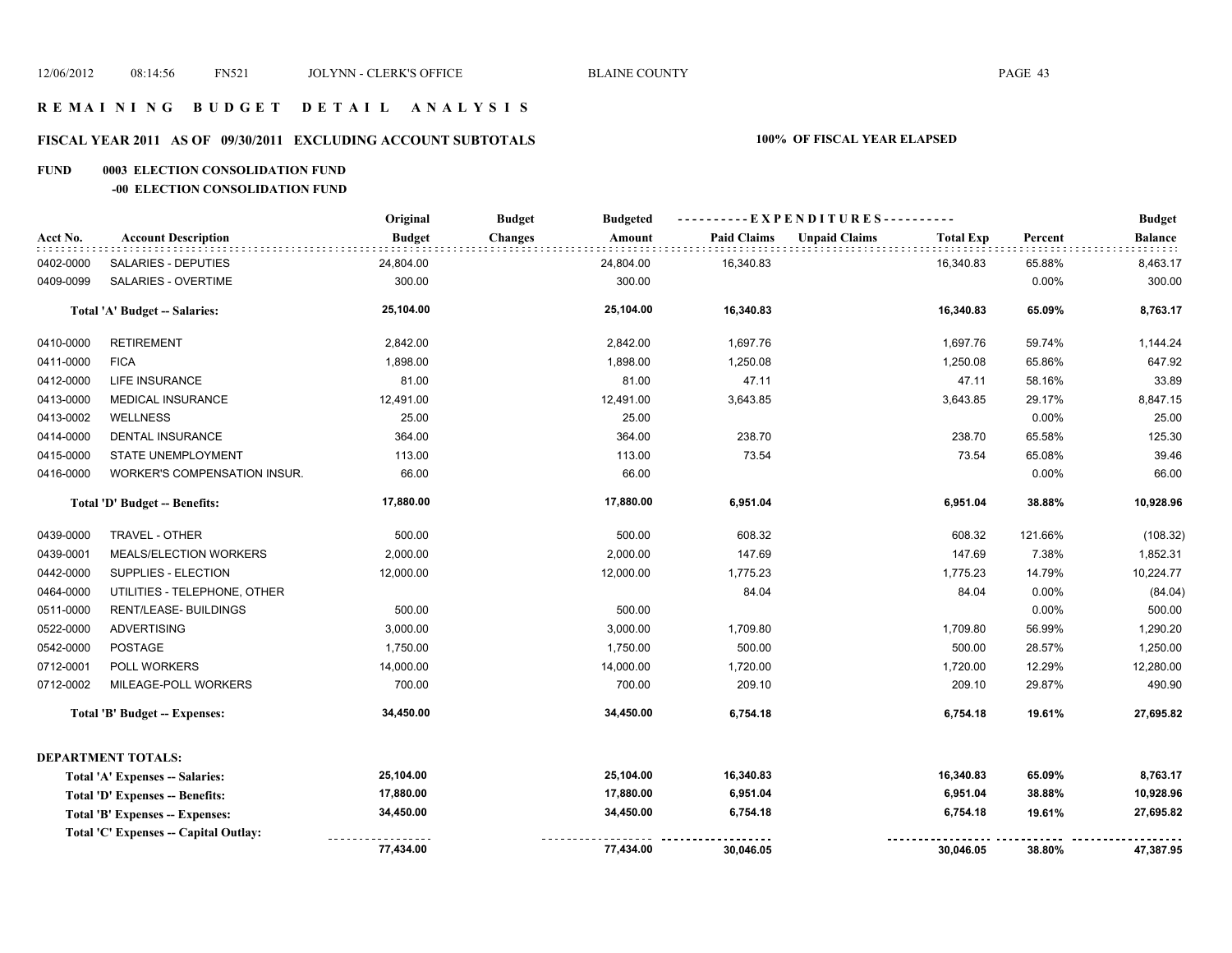### **R E M A I N I N G B U D G E T D E T A I L A N A L Y S I S**

### **FISCAL YEAR 2011 AS OF 09/30/2011 EXCLUDING ACCOUNT SUBTOTALS 100% OF FISCAL YEAR ELAPSED**

### **FUND TOTALS: 0003 ELECTION CONSOLIDATION FUND**

| Total 'A' Expenses -- Salaries:       | 25.104.00         | 25.104.00 | 16.340.83           | 16.340.83 | 65.09% | 8,763.17  |
|---------------------------------------|-------------------|-----------|---------------------|-----------|--------|-----------|
| Total 'D' Expenses -- Benefits:       | 17.880.00         | 17.880.00 | 6.951.04            | 6.951.04  | 39     | 10.928.96 |
| Total 'B' Expenses -- Expenses:       | 34.450.00         | 34,450.00 | 6,754.18            | 6.754.18  | 19.61% | 27.695.82 |
| Total 'C' Expenses -- Capital Outlay: | ----------------- |           | ------------------- |           |        |           |
|                                       | 77.434.00         | 77.434.00 | 30,046.05           | 30,046.05 | 38.80% | 47,387.95 |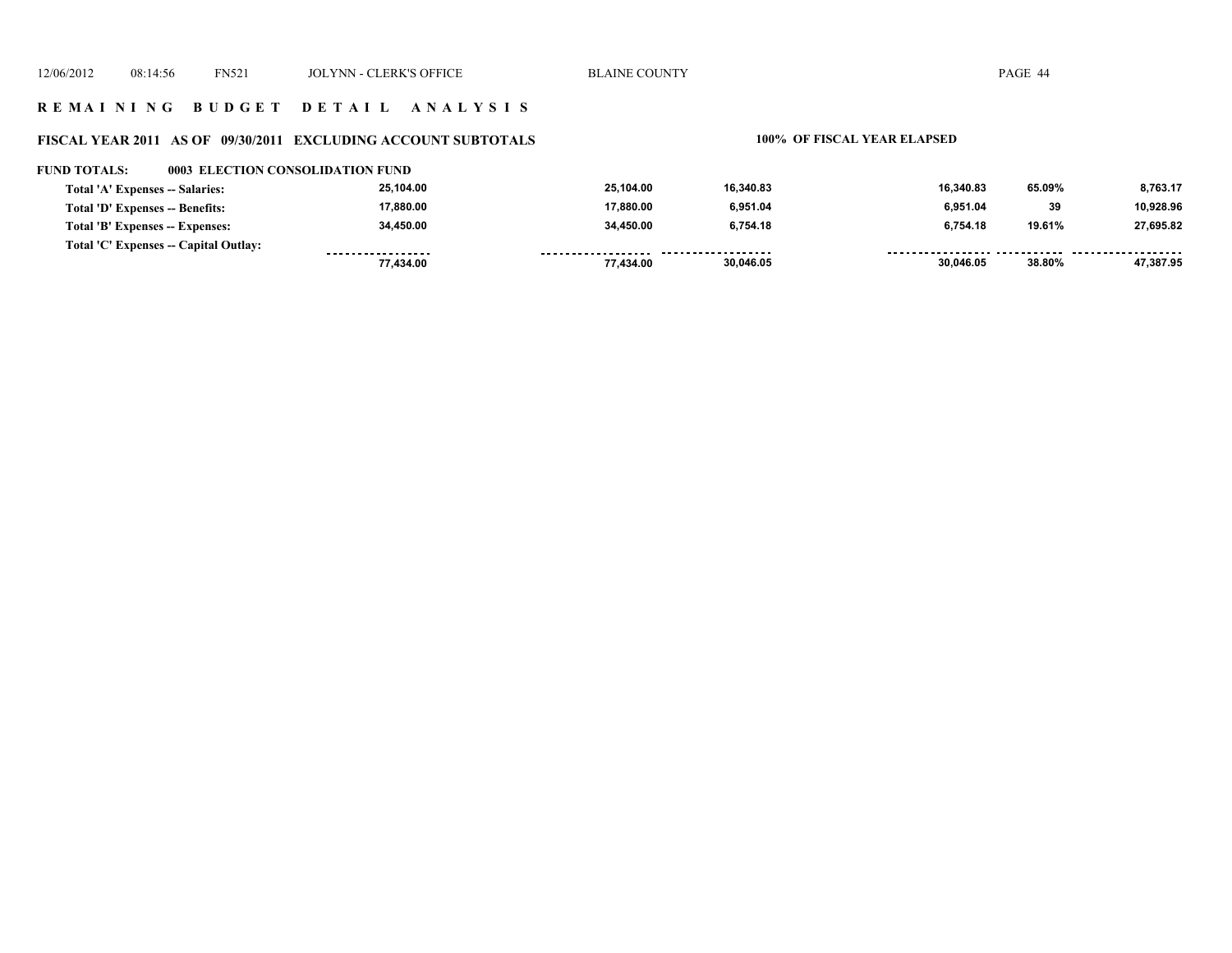### **FISCAL YEAR 2011 AS OF 09/30/2011 EXCLUDING ACCOUNT SUBTOTALS 100% OF FISCAL YEAR ELAPSED**

### **FUND 0004 AMBULANCE**

**-00 AMBULANCE**

|                                      | Original      | <b>Budget</b>  | <b>Budgeted</b> |                    |                      |                  |                        | <b>Budget</b>  |
|--------------------------------------|---------------|----------------|-----------------|--------------------|----------------------|------------------|------------------------|----------------|
| <b>Account Description</b>           | <b>Budget</b> | <b>Changes</b> | Amount          | <b>Paid Claims</b> | <b>Unpaid Claims</b> | <b>Total Exp</b> | Percent                | <b>Balance</b> |
| CONTINGENCY ACCOUNT                  | 10,000.00     |                | 10,000.00       |                    |                      |                  | 0.00%                  | 10,000.00      |
| CONTRACTS-BILLING                    | 37,000.00     |                | 37,000.00       | 39,339.82          |                      | 39,339.82        | 106.32%                | (2,339.82)     |
| <b>POSTAGE</b>                       | 400.00        |                | 400.00          |                    |                      |                  | 0.00%                  | 400.00         |
| AMBULANCE CONTRACT - CAREY           | 63,599.00     |                | 63,599.00       | 63,599.00          |                      | 63,599.00        | 100.00%                |                |
| AMB CONTRACT - KETCHUM               | 892,364.00    |                | 892,364.00      | 892,364.00         |                      | 892,364.00       | 100.00%                |                |
| AMB CONTRACT - W R FIRE              | 886,955.00    |                | 886,955.00      | 886,955.00         |                      | 886,955.00       | 100.00%                |                |
| <b>REFUNDS</b>                       | 11,000.00     |                | 11,000.00       | 7,966.90           |                      | 7,966.90         | 72.43%                 | 3,033.10       |
| <b>MEDICAL DIRECTOR</b>              | 52,015.00     |                | 52,015.00       | 51,499.92          |                      | 51,499.92        | 99.01%                 | 515.08         |
| <b>Total 'B' Budget -- Expenses:</b> | 1,953,333.00  |                | 1,953,333.00    | 1,941,724.64       |                      | 1,941,724.64     | 99.41%                 | 11,608.36      |
| CAPITAL - IMPROVEMENT FUND           | 62,795.00     |                | 62,795.00       |                    |                      |                  | 0.00%                  | 62,795.00      |
| CAPITAL- OTHER                       | 50,000.00     |                | 50,000.00       |                    |                      |                  | 0.00%                  | 50,000.00      |
| Total 'C' Budget -- Capital Outlay:  | 112,795.00    |                | 112,795.00      |                    |                      |                  |                        | 112,795.00     |
|                                      |               |                |                 |                    |                      |                  | EXPENDITURES---------- |                |

### **DEPARTMENT TOTALS:**

| Total 'A' Expenses -- Salaries:       |              |              |              |              |        |            |
|---------------------------------------|--------------|--------------|--------------|--------------|--------|------------|
| Total 'D' Expenses -- Benefits:       |              |              |              |              |        |            |
| Total 'B' Expenses -- Expenses:       | 1,953,333.00 | 1.953.333.00 | 1,941,724.64 | 1.941.724.64 | 99.41% | 11,608.36  |
| Total 'C' Expenses -- Capital Outlay: | 112,795.00   | 112.795.00   |              |              |        | 112,795.00 |
|                                       | 2,066,128.00 | 2,066,128.00 | 1.941.724.64 | 1.941.724.64 | 93.98% | 124,403.36 |
| 0004 AMBULANCE<br>FUND TOTALS:        |              |              |              |              |        |            |
| Total 'A' Expenses -- Salaries:       |              |              |              |              |        |            |
| Total 'D' Expenses -- Benefits:       |              |              |              |              |        |            |
| Total 'B' Expenses -- Expenses:       | 1,953,333.00 | 1.953.333.00 | 1.941.724.64 | 1.941.724.64 | 99.41% | 11.608.36  |
| Total 'C' Expenses -- Capital Outlay: | 112.795.00   | 112.795.00   |              |              |        | 112.795.00 |
|                                       | 2.066.128.00 | 2.066.128.00 | 1.941.724.64 | 1.941.724.64 | 93.98% | 124.403.36 |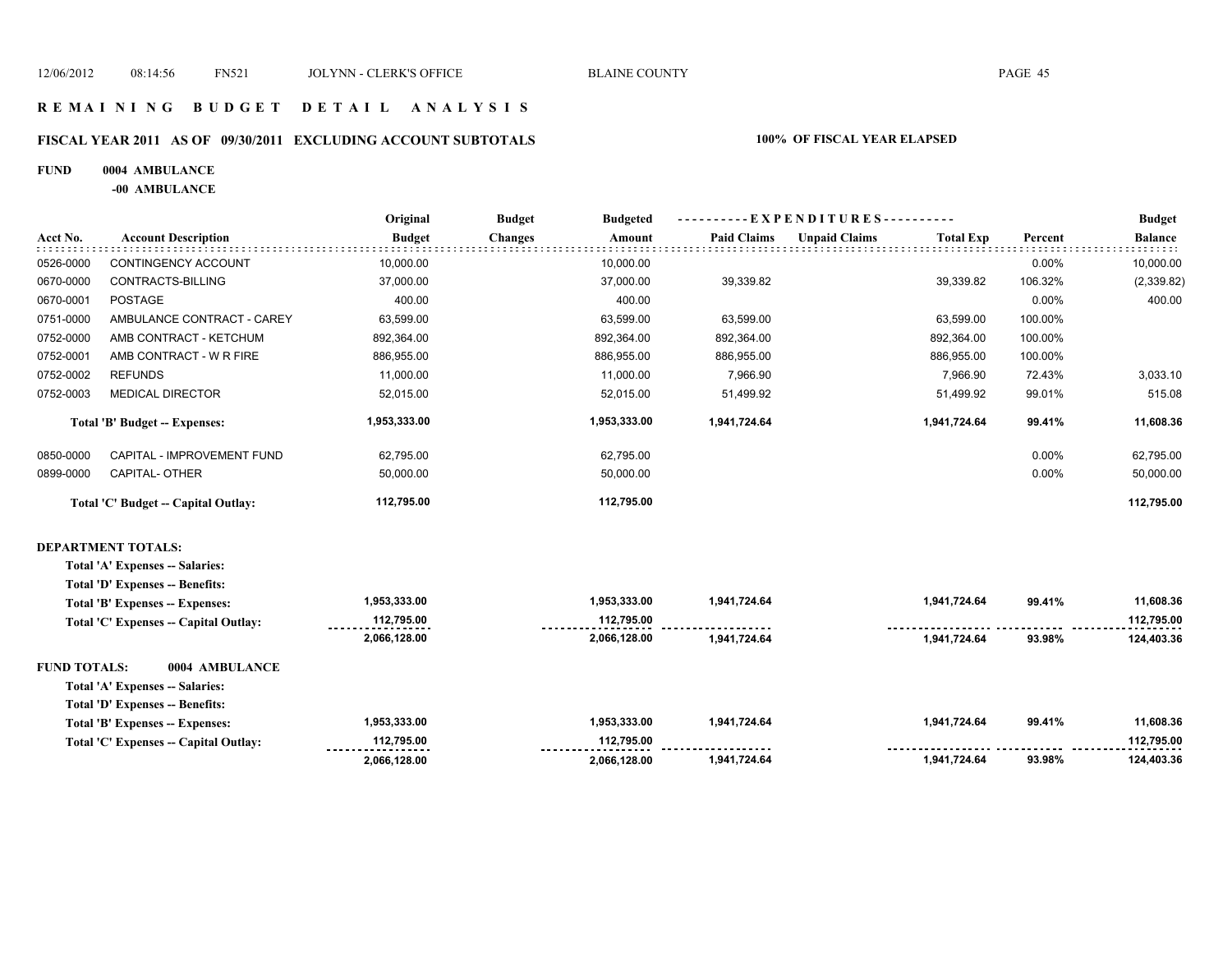# **FISCAL YEAR 2011 AS OF 09/30/2011 EXCLUDING ACCOUNT SUBTOTALS 100% OF FISCAL YEAR ELAPSED**

### **FUND 0006 DISTRICT COURT -00 DISTRICT COURT**

|           |                                      | Original      | <b>Budget</b>  | <b>Budgeted</b> |                    | -- E X P E N D I T U R E S - - - - - - - - - - |                  |         | <b>Budget</b>  |
|-----------|--------------------------------------|---------------|----------------|-----------------|--------------------|------------------------------------------------|------------------|---------|----------------|
| Acct No.  | <b>Account Description</b>           | <b>Budget</b> | <b>Changes</b> | Amount          | <b>Paid Claims</b> | <b>Unpaid Claims</b>                           | <b>Total Exp</b> | Percent | <b>Balance</b> |
| 0405-0006 | SALARIES - LAW CLERK                 | 49,200.00     |                | 49,200.00       | 51,407.73          |                                                | 51,407.73        | 104.49% | (2, 207.73)    |
| 0409-0001 | SALARIES - TERMINATION               | 4,000.00      |                | 4,000.00        | 991.79             |                                                | 991.79           | 24.79%  | 3,008.21       |
|           | <b>Total 'A' Budget -- Salaries:</b> | 53,200.00     |                | 53,200.00       | 52,399.52          |                                                | 52,399.52        | 98.50%  | 800.48         |
| 0410-0000 | <b>RETIREMENT</b>                    | 5,400.00      |                | 5,400.00        | 5,341.28           |                                                | 5,341.28         | 98.91%  | 58.72          |
| 0411-0000 | <b>FICA</b>                          | 4,200.00      |                | 4,200.00        | 3,725.36           |                                                | 3,725.36         | 88.70%  | 474.64         |
| 0412-0000 | <b>LIFE INSURANCE</b>                | 81.00         |                | 81.00           | 80.76              |                                                | 80.76            | 99.70%  | 0.24           |
| 0413-0000 | <b>MEDICAL INSURANCE</b>             | 6,250.00      |                | 6,250.00        | 9,567.25           |                                                | 9,567.25         | 153.08% | (3,317.25)     |
| 0413-0002 | <b>WELLNESS</b>                      | 25.00         |                | 25.00           |                    |                                                |                  | 0.00%   | 25.00          |
| 0414-0000 | <b>DENTAL INSURANCE</b>              | 410.00        |                | 410.00          | 409.20             |                                                | 409.20           | 99.80%  | 0.80           |
| 0415-0000 | <b>STATE UNEMPLOYMENT</b>            | 250.00        |                | 250.00          | 219.13             |                                                | 219.13           | 87.65%  | 30.87          |
| 0416-0000 | WORKER'S COMPENSATION INSUR.         | 175.00        |                | 175.00          | 160.00             |                                                | 160.00           | 91.43%  | 15.00          |
|           | Total 'D' Budget -- Benefits:        | 16,791.00     |                | 16,791.00       | 19,502.98          |                                                | 19,502.98        | 116.15% | (2,711.98)     |
| 0439-0000 | TRAVEL - OTHER                       | 1,500.00      |                | 1,500.00        | 817.12             |                                                | 817.12           | 54.47%  | 682.88         |
| 0439-0001 | PER DIEM                             | 2,000.00      |                | 2,000.00        | 457.00             |                                                | 457.00           | 22.85%  | 1,543.00       |
| 0440-0000 | SUPPLIES - OFFICE                    | 11,500.00     |                | 11,500.00       | 11,669.41          |                                                | 11,669.41        | 101.47% | (169.41)       |
| 0440-0001 | SUPPLIES - OFFICE EQUIPMENT          | 5,000.00      |                | 5,000.00        | 4,481.94           |                                                | 4,481.94         | 89.64%  | 518.06         |
| 0440-0002 | SUPPLIES - RECORDS MAINTENANCE       | 20,000.00     |                | 20,000.00       | 22,481.48          |                                                | 22,481.48        | 112.41% | (2,481.48)     |
| 0464-0000 | UTILITIES - TELEPHONE, OTHER         | 3,500.00      |                | 3,500.00        | 3,349.06           |                                                | 3,349.06         | 95.69%  | 150.94         |
| 0489-0000 | PROFESSIONAL SVC - OTHER             | 20,000.00     |                | 20,000.00       | 14,865.00          |                                                | 14,865.00        | 74.33%  | 5,135.00       |
| 0489-0002 | PROF SVC - INTERPRETING              | 4,000.00      |                | 4,000.00        | 1,348.91           |                                                | 1,348.91         | 33.72%  | 2,651.09       |
| 0499-0000 | REPAIRS/MAINT - OTHER                | 2,500.00      |                | 2,500.00        | 2,601.77           |                                                | 2,601.77         | 104.07% | (101.77)       |
| 0526-0000 | CONTINGENCY ACCOUNT                  | 12,000.00     |                | 12,000.00       |                    |                                                |                  | 0.00%   | 12,000.00      |
| 0536-0000 | <b>LAW LIBRARY</b>                   | 13,000.00     |                | 13,000.00       | 19,771.59          |                                                | 19,771.59        | 152.09% | (6,771.59)     |
| 0542-0000 | POSTAGE                              | 13,000.00     |                | 13,000.00       | 4,471.34           |                                                | 4,471.34         | 34.39%  | 8,528.66       |
| 0569-0000 | EDUCATION - OTHER                    | 2,500.00      |                | 2,500.00        | 955.00             |                                                | 955.00           | 38.20%  | 1,545.00       |
| 0620-0000 | JURY- MEALS AND LODGING              | 1,500.00      |                | 1,500.00        | 686.32             |                                                | 686.32           | 45.75%  | 813.68         |
| 0621-0000 | <b>JURY - JURORS FEES</b>            | 10,000.00     |                | 10,000.00       | 4,090.00           |                                                | 4,090.00         | 40.90%  | 5,910.00       |
| 0622-0000 | <b>JURY - MILEAGE</b>                | 7,500.00      |                | 7,500.00        | 3,670.20           |                                                | 3,670.20         | 48.94%  | 3,829.80       |
| 0675-0000 | CONTRACTS - TRANSCRIPTS              | 6,000.00      |                | 6,000.00        | 6,335.25           |                                                | 6,335.25         | 105.59% | (335.25)       |
| 0675-0001 | *CONTRACTS-IGNITION INTERLOCK        |               | 1,269.44       | 1,269.44 C      | 1,338.72           |                                                | 1,338.72         | 105.46% | (69.28)        |
| 0750-0001 | CR03-18200/CV04-269 JOHNSON          |               |                |                 | 4,804.21           |                                                | 4,804.21         | 0.00%   | (4,804.21)     |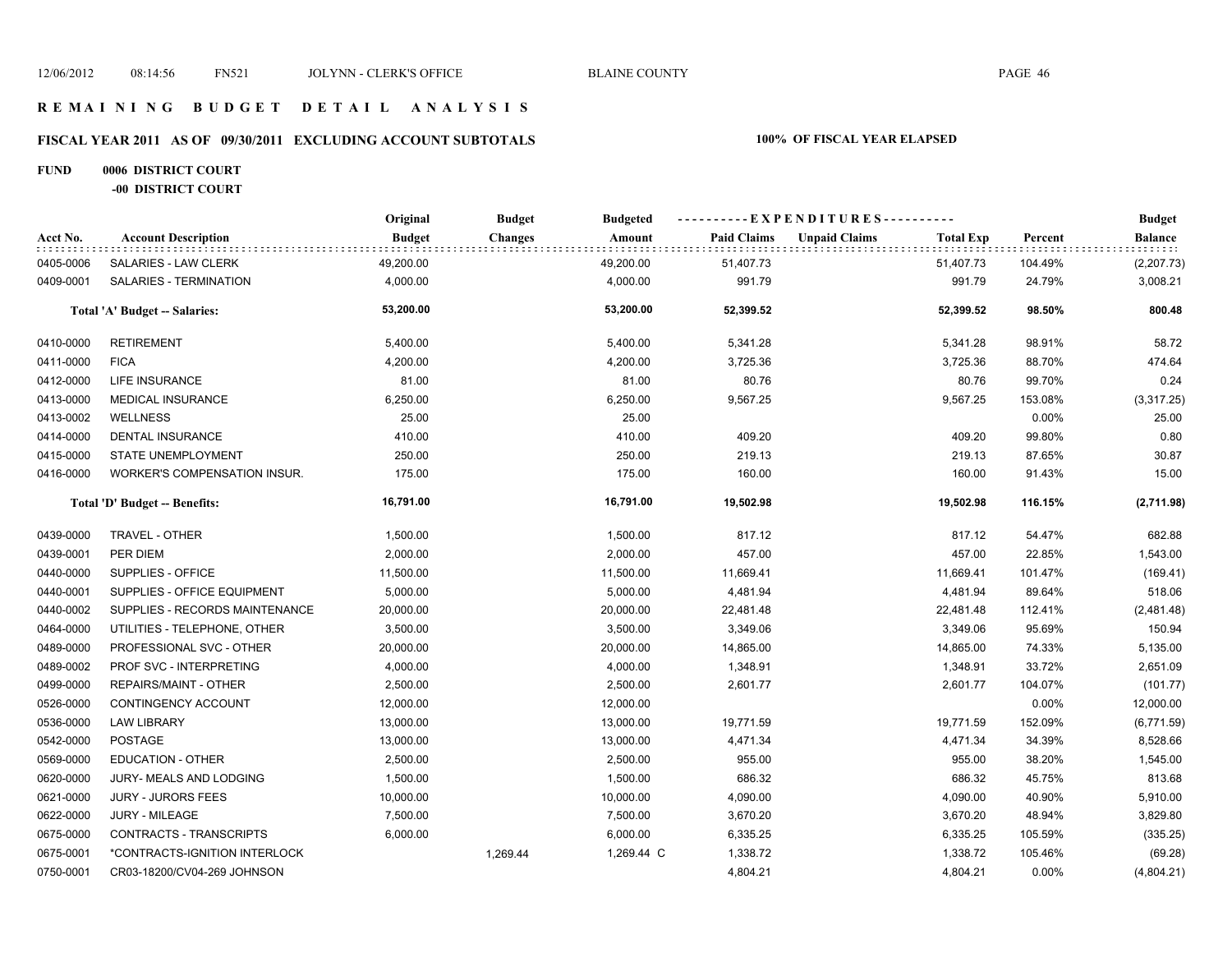### **R E M A I N I N G B U D G E T D E T A I L A N A L Y S I S**

# **FISCAL YEAR 2011 AS OF 09/30/2011 EXCLUDING ACCOUNT SUBTOTALS 100% OF FISCAL YEAR ELAPSED**

# **FUND 0006 DISTRICT COURT**

**-00 DISTRICT COURT**

|                     |                                       | Original      | <b>Budget</b>  | <b>Budgeted</b> |                    | E X P E N D I T U R E S - - - |                  |                                                                                                                      | <b>Budget</b>  |
|---------------------|---------------------------------------|---------------|----------------|-----------------|--------------------|-------------------------------|------------------|----------------------------------------------------------------------------------------------------------------------|----------------|
| Acct No.            | <b>Account Description</b>            | <b>Budget</b> | <b>Changes</b> | Amount          | <b>Paid Claims</b> | <b>Unpaid Claims</b>          | <b>Total Exp</b> | Percent<br>95.32%<br>100.00%<br>19.77%<br>79.75%<br>98.50%<br>116.15%<br>79.75%<br>87.18%<br>98.50%<br>116<br>79.75% | <b>Balance</b> |
| 0785-0000           | TRIAL COURT ADMIN                     | 2,500.00      |                | 2,500.00        | 2,383.03           |                               | 2,383.03         |                                                                                                                      | 116.97         |
| 0791-0000           | DRUG COURT - PUBLIC DEFENDER          | 6,000.00      |                | 6,000.00        | 6,000.00           |                               | 6,000.00         |                                                                                                                      |                |
| 0791-0001           | DRUG COURT - OTHER EXPENSES           | 1,200.00      |                | 1,200.00        | 237.24             |                               | 237.24           |                                                                                                                      | 962.76         |
|                     | <b>Total 'B' Budget -- Expenses:</b>  | 145,200.00    | 1,269.44       | 146,469.44      | 116,814.59         |                               | 116,814.59       |                                                                                                                      | 29,654.85      |
|                     | <b>DEPARTMENT TOTALS:</b>             |               |                |                 |                    |                               |                  |                                                                                                                      |                |
|                     | Total 'A' Expenses -- Salaries:       | 53,200.00     |                | 53,200.00       | 52,399.52          |                               | 52,399.52        |                                                                                                                      | 800.48         |
|                     | Total 'D' Expenses -- Benefits:       | 16,791.00     |                | 16,791.00       | 19,502.98          |                               | 19,502.98        |                                                                                                                      | (2,711.98)     |
|                     | Total 'B' Expenses -- Expenses:       | 145,200.00    | 1,269.44       | 146,469.44      | 116,814.59         |                               | 116,814.59       |                                                                                                                      | 29,654.85      |
|                     | Total 'C' Expenses -- Capital Outlay: |               |                |                 |                    |                               |                  |                                                                                                                      |                |
|                     |                                       | 215,191.00    | 1,269.44       | 216,460.44      | 188,717.09         |                               | 188,717.09       |                                                                                                                      | 27,743.35      |
| <b>FUND TOTALS:</b> | 0006 DISTRICT COURT                   |               |                |                 |                    |                               |                  |                                                                                                                      |                |
|                     | Total 'A' Expenses -- Salaries:       | 53,200.00     |                | 53,200.00       | 52,399.52          |                               | 52,399.52        |                                                                                                                      | 800.48         |
|                     | Total 'D' Expenses -- Benefits:       | 16,791.00     |                | 16,791.00       | 19,502.98          |                               | 19,502.98        |                                                                                                                      | (2,711.98)     |
|                     | Total 'B' Expenses -- Expenses:       | 145,200.00    | 1,269.44       | 146,469.44      | 116,814.59         |                               | 116,814.59       |                                                                                                                      | 29,654.85      |
|                     | Total 'C' Expenses -- Capital Outlay: |               |                |                 |                    |                               |                  |                                                                                                                      |                |
|                     |                                       | 215,191.00    | 1,269.44       | 216,460.44      | 188,717.09         |                               | 188,717.09       | 87.18%                                                                                                               | 27,743.35      |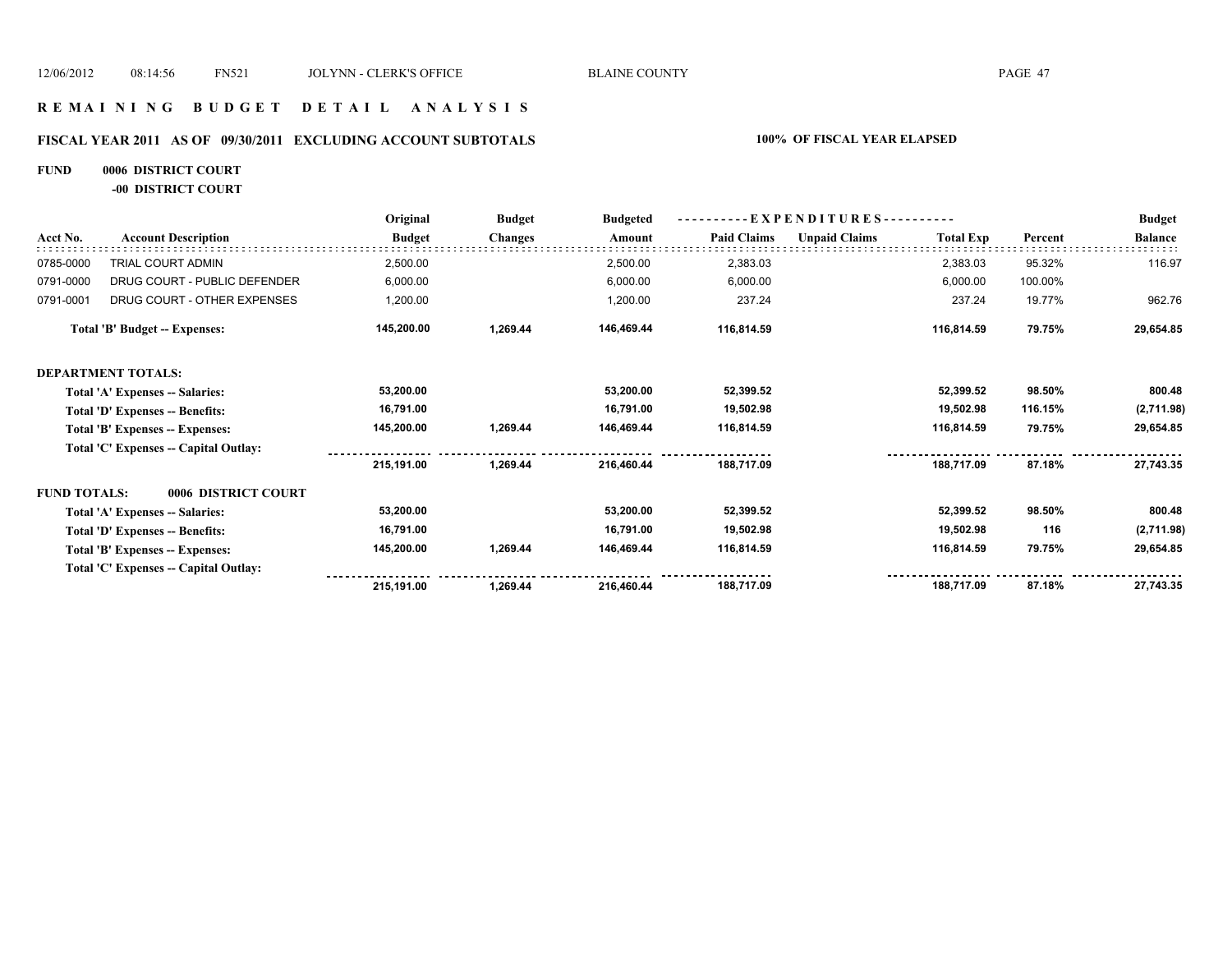### **R E M A I N I N G B U D G E T D E T A I L A N A L Y S I S**

# **FISCAL YEAR 2011 AS OF 09/30/2011 EXCLUDING ACCOUNT SUBTOTALS 100% OF FISCAL YEAR ELAPSED**

# **FUND 0007 FAIR, COUNTY**

**-00 FAIR, COUNTY**

|                     |                                       | Original      | <b>Budget</b>  | <b>Budgeted</b> |                    | - EXPENDITURES - -   |                  | <b>Budget</b> |                |
|---------------------|---------------------------------------|---------------|----------------|-----------------|--------------------|----------------------|------------------|---------------|----------------|
| Acct No.            | <b>Account Description</b>            | <b>Budget</b> | <b>Changes</b> | Amount          | <b>Paid Claims</b> | <b>Unpaid Claims</b> | <b>Total Exp</b> | Percent       | <b>Balance</b> |
| 0440-0000           | <b>SUPPLIES</b>                       | 25,640.00     |                | 25,640.00       | 25,640.00          |                      | 25,640.00        | 100.00%       |                |
|                     | <b>Total 'B' Budget -- Expenses:</b>  | 25,640.00     |                | 25,640.00       | 25,640.00          |                      | 25,640.00        | 100.00%       |                |
|                     | <b>DEPARTMENT TOTALS:</b>             |               |                |                 |                    |                      |                  |               |                |
|                     | Total 'A' Expenses -- Salaries:       |               |                |                 |                    |                      |                  |               |                |
|                     | Total 'D' Expenses -- Benefits:       |               |                |                 |                    |                      |                  |               |                |
|                     | Total 'B' Expenses -- Expenses:       | 25,640.00     |                | 25,640.00       | 25,640.00          |                      | 25,640.00        | 100.00%       |                |
|                     | Total 'C' Expenses -- Capital Outlay: |               |                |                 |                    |                      |                  |               |                |
|                     |                                       | 25,640.00     |                | 25,640.00       | 25,640.00          |                      | 25,640.00        | 100.00%       |                |
| <b>FUND TOTALS:</b> | 0007 FAIR, COUNTY                     |               |                |                 |                    |                      |                  |               |                |
|                     | Total 'A' Expenses -- Salaries:       |               |                |                 |                    |                      |                  |               |                |
|                     | Total 'D' Expenses -- Benefits:       |               |                |                 |                    |                      |                  |               |                |
|                     | Total 'B' Expenses -- Expenses:       | 25,640.00     |                | 25,640.00       | 25,640.00          |                      | 25,640.00        | 100.00%       |                |
|                     | Total 'C' Expenses -- Capital Outlay: |               |                |                 |                    |                      |                  |               |                |
|                     |                                       | 25,640.00     |                | 25,640.00       | 25,640.00          |                      | 25,640.00        | 100.00%       |                |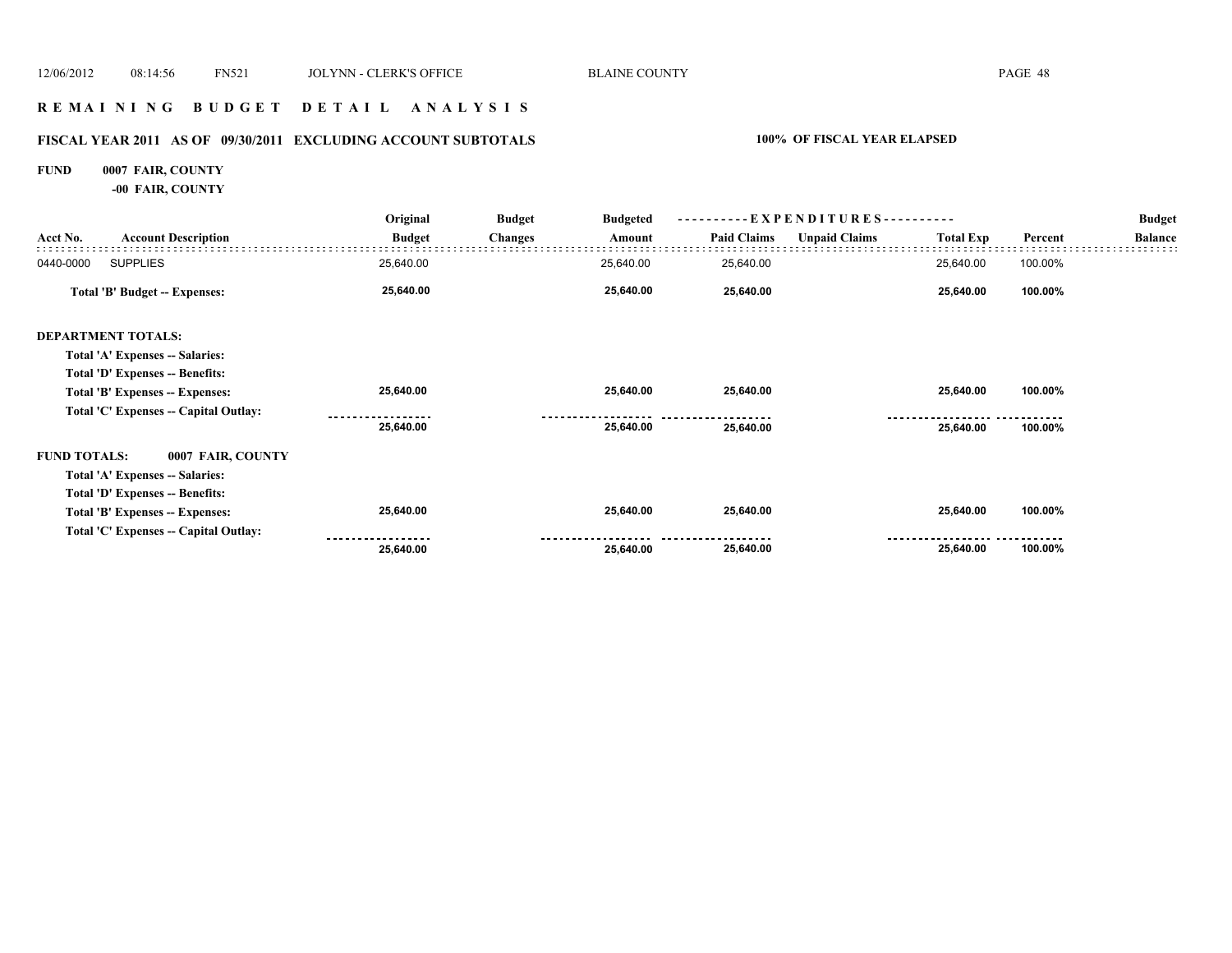### **R E M A I N I N G B U D G E T D E T A I L A N A L Y S I S**

# **FISCAL YEAR 2011 AS OF 09/30/2011 EXCLUDING ACCOUNT SUBTOTALS 100% OF FISCAL YEAR ELAPSED**

### **FUND 0011 HEALTH DISTRICT**

**-00 HEALTH DISTRICT**

|                     |                                       | Original      | <b>Budget</b>  | <b>Budgeted</b> |                    | - EXPENDITURES---------- |                  |         | <b>Budget</b>  |
|---------------------|---------------------------------------|---------------|----------------|-----------------|--------------------|--------------------------|------------------|---------|----------------|
| Acct No.            | <b>Account Description</b>            | <b>Budget</b> | <b>Changes</b> | Amount          | <b>Paid Claims</b> | <b>Unpaid Claims</b>     | <b>Total Exp</b> | Percent | <b>Balance</b> |
| 0733-0000           | SOUTH-CENTRAL HEALTH DISTRICT         | 262,308.00    |                | 262,308.00      | 262,308.00         |                          | 262,308.00       | 100.00% |                |
|                     | Total 'B' Budget -- Expenses:         | 262,308.00    |                | 262,308.00      | 262,308.00         |                          | 262,308.00       | 100.00% |                |
|                     | <b>DEPARTMENT TOTALS:</b>             |               |                |                 |                    |                          |                  |         |                |
|                     | Total 'A' Expenses -- Salaries:       |               |                |                 |                    |                          |                  |         |                |
|                     | Total 'D' Expenses -- Benefits:       |               |                |                 |                    |                          |                  |         |                |
|                     | Total 'B' Expenses -- Expenses:       | 262,308.00    |                | 262,308.00      | 262,308.00         |                          | 262,308.00       | 100.00% |                |
|                     | Total 'C' Expenses -- Capital Outlay: |               |                |                 |                    |                          |                  |         |                |
|                     |                                       | 262,308.00    |                | 262,308.00      | 262,308.00         |                          | 262,308.00       | 100.00% |                |
| <b>FUND TOTALS:</b> | 0011 HEALTH DISTRICT                  |               |                |                 |                    |                          |                  |         |                |
|                     | Total 'A' Expenses -- Salaries:       |               |                |                 |                    |                          |                  |         |                |
|                     | Total 'D' Expenses -- Benefits:       |               |                |                 |                    |                          |                  |         |                |
|                     | Total 'B' Expenses -- Expenses:       | 262,308.00    |                | 262,308.00      | 262,308.00         |                          | 262,308.00       | 100.00% |                |
|                     | Total 'C' Expenses -- Capital Outlay: |               |                |                 |                    |                          |                  |         |                |
|                     |                                       | 262,308.00    |                | 262,308.00      | 262,308.00         |                          | 262,308.00       | 100.00% |                |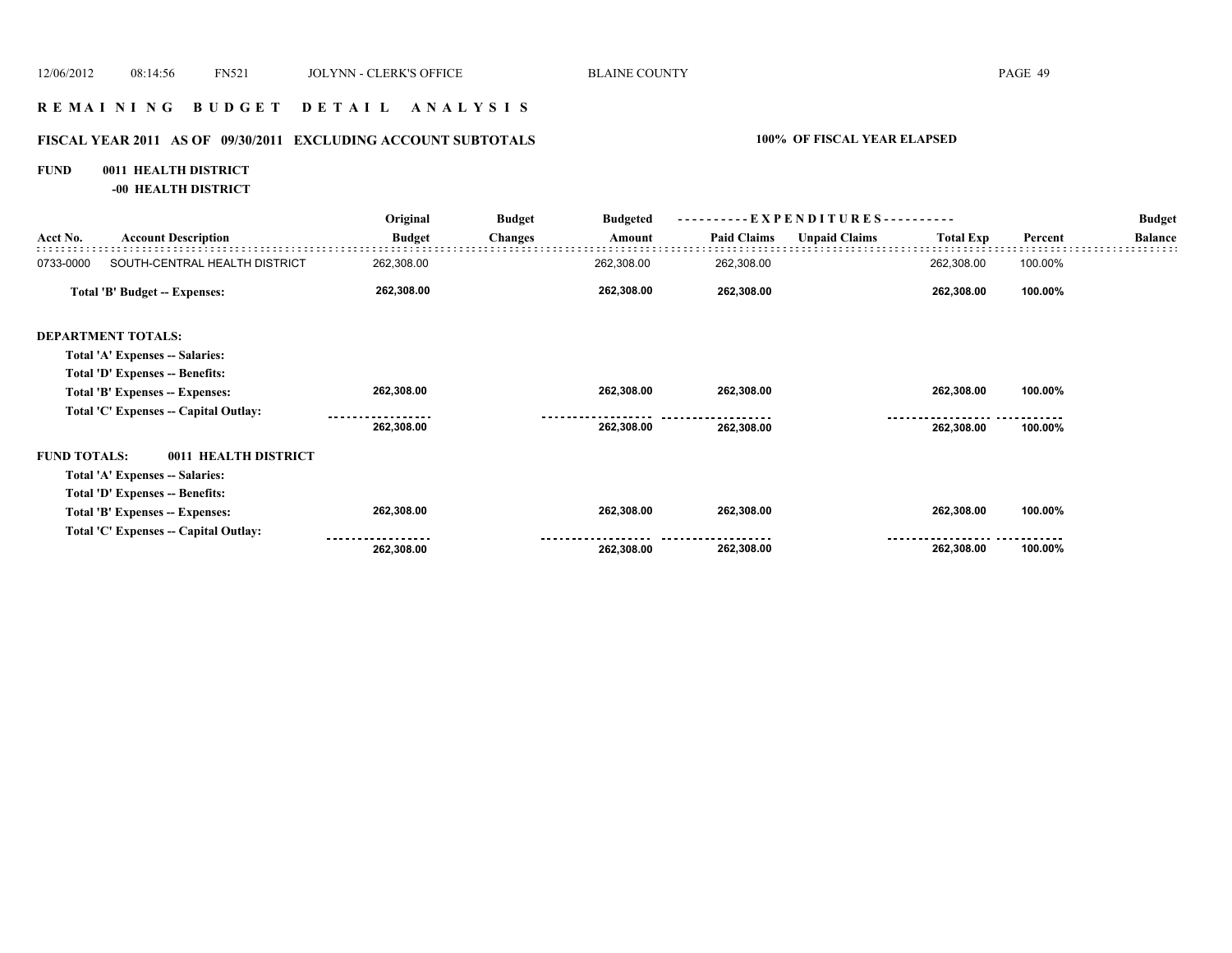### **R E M A I N I N G B U D G E T D E T A I L A N A L Y S I S**

# **FISCAL YEAR 2011 AS OF 09/30/2011 EXCLUDING ACCOUNT SUBTOTALS 100% OF FISCAL YEAR ELAPSED**

### **FUND 0012 HISTORICAL SOCIETY & MUSEUM**

**-00 HISTORICAL SOCIETY & MUSEUM**

|                                                         | Original      | E X P E N D I T U R E S - - - - - - - - - -<br><b>Budget</b><br><b>Budgeted</b> |           |                    |                      |                  | <b>Budget</b> |                |
|---------------------------------------------------------|---------------|---------------------------------------------------------------------------------|-----------|--------------------|----------------------|------------------|---------------|----------------|
| <b>Account Description</b><br>Acct No.                  | <b>Budget</b> | <b>Changes</b>                                                                  | Amount    | <b>Paid Claims</b> | <b>Unpaid Claims</b> | <b>Total Exp</b> | Percent       | <b>Balance</b> |
| <b>SUPPLIES</b><br>0440-0000                            | 14,289.00     |                                                                                 | 14,289.00 | 14,289.00          |                      | 14,289.00        | 100.00%       |                |
| <b>Total 'B' Budget -- Expenses:</b>                    | 14,289.00     |                                                                                 | 14,289.00 | 14,289.00          |                      | 14,289.00        | 100.00%       |                |
| CAPITAL- CAMPAIGN<br>0803-0004                          | 10,321.00     |                                                                                 | 10,321.00 | 10,321.00          |                      | 10,321.00        | 100.00%       |                |
| Total 'C' Budget -- Capital Outlay:                     | 10,321.00     |                                                                                 | 10,321.00 | 10,321.00          |                      | 10,321.00        | 100.00%       |                |
| <b>DEPARTMENT TOTALS:</b>                               |               |                                                                                 |           |                    |                      |                  |               |                |
| Total 'A' Expenses -- Salaries:                         |               |                                                                                 |           |                    |                      |                  |               |                |
| Total 'D' Expenses -- Benefits:                         |               |                                                                                 |           |                    |                      |                  |               |                |
| Total 'B' Expenses -- Expenses:                         | 14,289.00     |                                                                                 | 14,289.00 | 14,289.00          |                      | 14,289.00        | 100.00%       |                |
| Total 'C' Expenses -- Capital Outlay:                   | 10,321.00     |                                                                                 | 10,321.00 | 10,321.00          |                      | 10,321.00        | 100.00%       |                |
|                                                         | 24,610.00     |                                                                                 | 24,610.00 | 24,610.00          |                      | 24,610.00        | 100.00%       |                |
| <b>FUND TOTALS:</b><br>0012 HISTORICAL SOCIETY & MUSEUM |               |                                                                                 |           |                    |                      |                  |               |                |
| Total 'A' Expenses -- Salaries:                         |               |                                                                                 |           |                    |                      |                  |               |                |
| <b>Total 'D' Expenses -- Benefits:</b>                  |               |                                                                                 |           |                    |                      |                  |               |                |
| Total 'B' Expenses -- Expenses:                         | 14,289.00     |                                                                                 | 14,289.00 | 14,289.00          |                      | 14,289.00        | 100.00%       |                |
| Total 'C' Expenses -- Capital Outlay:                   | 10,321.00     |                                                                                 | 10,321.00 | 10,321.00          |                      | 10,321.00        | 100.00%       |                |
|                                                         | 24,610.00     |                                                                                 | 24,610.00 | 24,610.00          |                      | 24,610.00        | 100.00%       |                |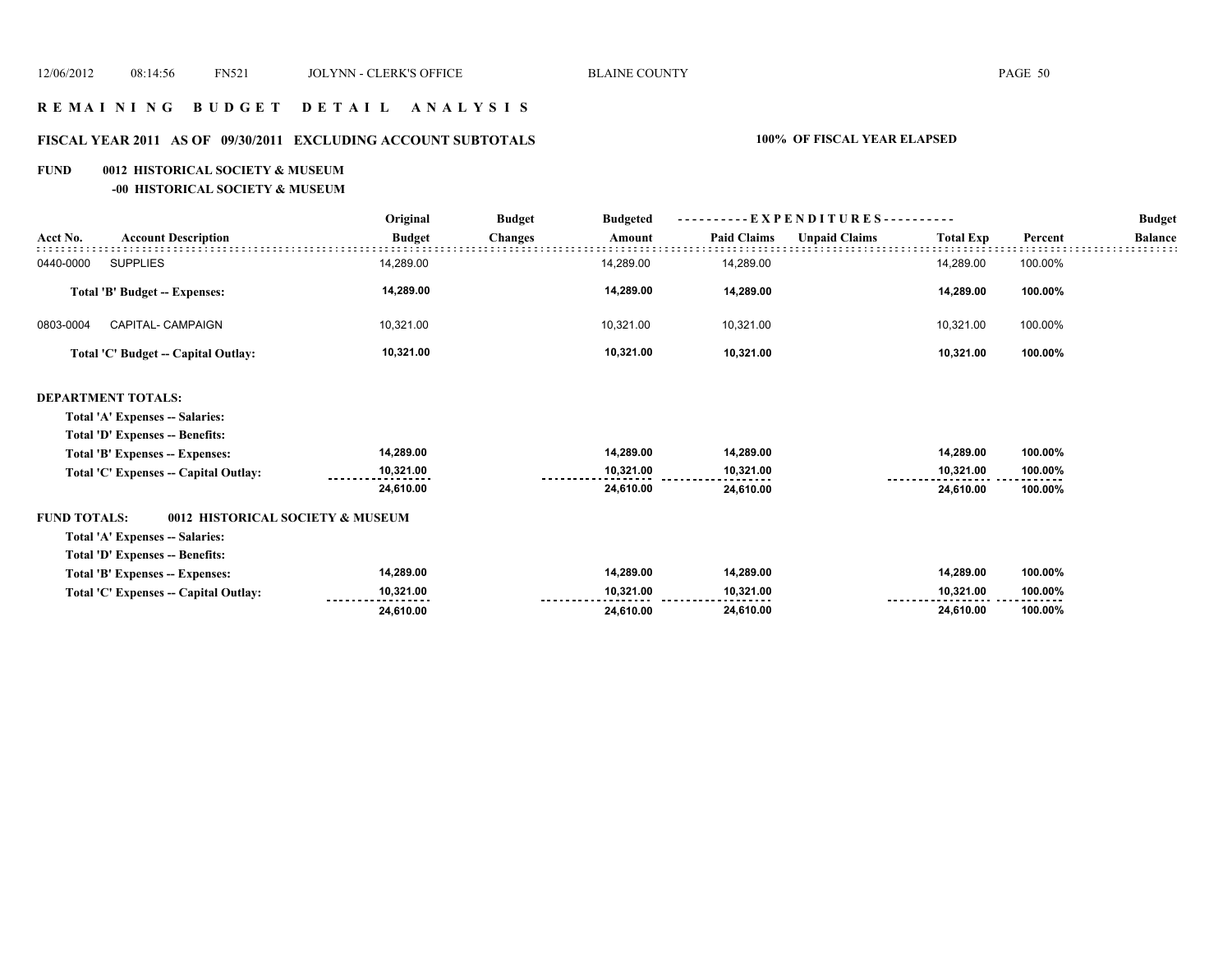### **R E M A I N I N G B U D G E T D E T A I L A N A L Y S I S**

# **FISCAL YEAR 2011 AS OF 09/30/2011 EXCLUDING ACCOUNT SUBTOTALS 100% OF FISCAL YEAR ELAPSED**

### **FUND 0016 INDIGENT**

**-00 INDIGENT**

|           |                                | Original      | <b>Budget</b>  | <b>Budgeted</b> | ----------EXPENDITURES---------- |                      |                  |         | <b>Budget</b> |
|-----------|--------------------------------|---------------|----------------|-----------------|----------------------------------|----------------------|------------------|---------|---------------|
| Acct No.  | <b>Account Description</b>     | <b>Budget</b> | <b>Changes</b> | Amount          | <b>Paid Claims</b>               | <b>Unpaid Claims</b> | <b>Total Exp</b> | Percent | Balance       |
| 0405-0011 | SALARIES - MGR./ADMINISTRATOR  | 53,734.00     |                | 53,734.00       | 55,628.38                        |                      | 55,628.38        | 103.53% | (1,894.38)    |
| 0409-0000 | SALARIES - OTHER PERSONNEL     | 35,693.00     | 1,200.00       | 36,893.00 C     | 36,976.34                        |                      | 36,976.34        | 100.23% | (83.34)       |
| 0409-0001 | SALARIES - TERMINATION         | 2,000.00      |                | 2,000.00        |                                  |                      |                  | 0.00%   | 2,000.00      |
|           | Total 'A' Budget -- Salaries:  | 91,427.00     | 1,200.00       | 92,627.00       | 92,604.72                        |                      | 92,604.72        | 99.98%  | 22.28         |
| 0410-0000 | <b>RETIREMENT</b>              | 9,930.00      |                | 9,930.00        | 9,621.61                         |                      | 9,621.61         | 96.89%  | 308.39        |
| 0411-0000 | <b>FICA</b>                    | 7,150.00      |                | 7,150.00        | 7,018.05                         |                      | 7,018.05         | 98.15%  | 131.95        |
| 0412-0000 | LIFE INSURANCE                 | 162.00        |                | 162.00          | 161.52                           |                      | 161.52           | 99.70%  | 0.48          |
| 0413-0000 | <b>MEDICAL INSURANCE</b>       | 12,500.00     |                | 12,500.00       | 12,493.20                        |                      | 12,493.20        | 99.95%  | 6.80          |
| 0413-0002 | <b>WELLNESS</b>                | 50.00         |                | 50.00           | 23.00                            |                      | 23.00            | 46.00%  | 27.00         |
| 0414-0000 | <b>DENTAL INSURANCE</b>        | 820.00        |                | 820.00          | 818.40                           |                      | 818.40           | 99.80%  | 1.60          |
| 0415-0000 | STATE UNEMPLOYMENT             | 450.00        |                | 450.00          | 412.82                           |                      | 412.82           | 91.74%  | 37.18         |
| 0416-0000 | WORKER'S COMPENSATION INSUR.   | 240.00        |                | 240.00          | 241.00                           |                      | 241.00           | 100.42% | (1.00)        |
| 0417-0000 | RETIREMENT 401A CO CONTRIBUT   | 300.00        |                | 300.00          | 225.00                           |                      | 225.00           | 75.00%  | 75.00         |
|           | Total 'D' Budget -- Benefits:  | 31,602.00     |                | 31,602.00       | 31,014.60                        |                      | 31,014.60        | 98.14%  | 587.40        |
| 0439-0000 | TRAVEL - OTHER                 | 1,500.00      |                | 1,500.00        | 1,179.51                         |                      | 1,179.51         | 78.63%  | 320.49        |
| 0439-0001 | PER DIEM                       | 700.00        |                | 700.00          | 598.00                           |                      | 598.00           | 85.43%  | 102.00        |
| 0440-0000 | SUPPLIES - OFFICE              | 2,300.00      |                | 2,300.00        | 2,783.73                         |                      | 2,783.73         | 121.03% | (483.73)      |
| 0464-0000 | UTILITIES - TELEPHONE, OTHER   | 800.00        |                | 800.00          | 574.99                           |                      | 574.99           | 71.87%  | 225.01        |
| 0492-0000 | REPAIRS/MAINT - OFFICE EQUIP   | 250.00        |                | 250.00          | 527.24                           |                      | 527.24           | 210.90% | (277.24)      |
| 0542-0000 | <b>POSTAGE</b>                 | 1,200.00      |                | 1,200.00        | 1,145.25                         |                      | 1,145.25         | 95.44%  | 54.75         |
| 0569-0000 | EDUCATION - OTHER              | 500.00        |                | 500.00          | 535.00                           |                      | 535.00           | 107.00% | (35.00)       |
| 0590-0000 | <b>MEDICAL - HOSPITALS</b>     | 110,000.00    |                | 110,000.00      | 88,178.83                        |                      | 88,178.83        | 80.16%  | 21,821.17     |
| 0591-0000 | MEDICAL - PROFESSIONAL SERVICE | 30,000.00     |                | 30,000.00       | 27,853.53                        |                      | 27,853.53        | 92.85%  | 2,146.47      |
| 0591-0001 | NON-MEDICAL - SERVICES         |               |                |                 | 1,298.74                         |                      | 1,298.74         | 0.00%   | (1, 298.74)   |
| 0592-0000 | MEDICAL - NURSING HOMES        | 1,500.00      |                | 1,500.00        |                                  |                      |                  | 0.00%   | 1,500.00      |
| 0594-0000 | MEDICAL - MEDICATION           | 1,500.00      |                | 1,500.00        |                                  |                      |                  | 0.00%   | 1,500.00      |
| 0595-0000 | MEDICAL - TRANSPORTATION       | 10,000.00     |                | 10,000.00       | 7,753.62                         |                      | 7,753.62         | 77.54%  | 2,246.38      |
| 0596-0000 | <b>INSURANCE PREMIUMS</b>      | 2,500.00      |                | 2,500.00        | 2,544.00                         |                      | 2,544.00         | 101.76% | (44.00)       |
| 0599-0000 | MEDICAL - OTHER EXPENSES       | 2,500.00      |                | 2,500.00        | 4,065.04                         |                      | 4,065.04         | 162.60% | (1,565.04)    |
| 0599-0001 | MEDICAL - MENTAL HOSPITALS     | 30,000.00     | 118,000.00     | 148,000.00 C    | 179,556.07                       |                      | 179,556.07       | 121.32% | (31, 556.07)  |
| 0599-0002 | MEDICAL - MENTAL PRO SVC       | 3,000.00      |                | 3,000.00        | 4,247.86                         |                      | 4,247.86         | 141.60% | (1,247.86)    |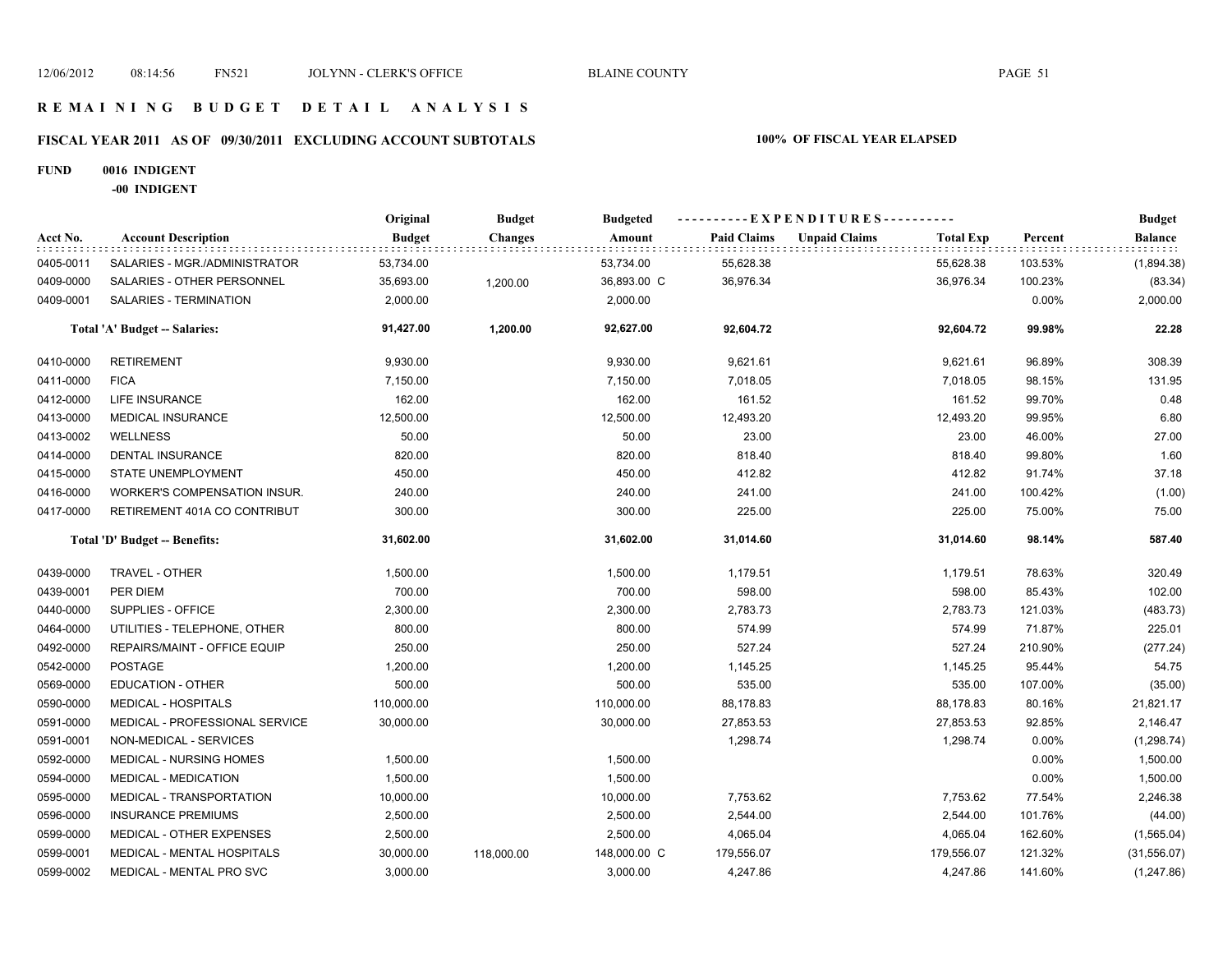### **R E M A I N I N G B U D G E T D E T A I L A N A L Y S I S**

# **FISCAL YEAR 2011 AS OF 09/30/2011 EXCLUDING ACCOUNT SUBTOTALS 100% OF FISCAL YEAR ELAPSED**

**FUND 0016 INDIGENT**

**-00 INDIGENT**

|                     |                                       | Original      | <b>Budget</b>  | <b>Budgeted</b> | - EXPENDITURES---------- |                      |                  |         | <b>Budget</b>  |
|---------------------|---------------------------------------|---------------|----------------|-----------------|--------------------------|----------------------|------------------|---------|----------------|
| Acct No.            | <b>Account Description</b>            | <b>Budget</b> | <b>Changes</b> | Amount          | <b>Paid Claims</b>       | <b>Unpaid Claims</b> | <b>Total Exp</b> | Percent | <b>Balance</b> |
| 0603-0000           | NON-MEDICAL - HOUSING                 | 1,500.00      |                | 1,500.00        |                          |                      |                  | 0.00%   | 1,500.00       |
| 0603-0001           | *NON MEDICAL-FEMA                     |               | 4,283.59       | 4,283.59 C      | 4,283.59                 |                      | 4,283.59         | 100.00% |                |
| 0604-0000           | NON-MEDICAL - UTILITIES               | 500.00        |                | 500.00          |                          |                      |                  | 0.00%   | 500.00         |
| 0606-0000           | NON-MEDICAL - BURIALS                 | 5,000.00      |                | 5,000.00        |                          |                      |                  | 0.00%   | 5,000.00       |
| 0609-0000           | NON-MEDICAL - OTHER EXPENSES          | 500.00        |                | 500.00          |                          |                      |                  | 0.00%   | 500.00         |
| 0791-0000           | *DONATIONS                            |               | 184.69         | 184.69 C        | 184.69                   |                      | 184.69           | 100.00% |                |
|                     | <b>Total 'B' Budget -- Expenses:</b>  | 205,750.00    | 122,468.28     | 328,218.28      | 327,309.69               |                      | 327,309.69       | 99.72%  | 908.59         |
|                     | <b>DEPARTMENT TOTALS:</b>             |               |                |                 |                          |                      |                  |         |                |
|                     | Total 'A' Expenses -- Salaries:       | 91,427.00     | 1,200.00       | 92,627.00       | 92,604.72                |                      | 92,604.72        | 99.98%  | 22.28          |
|                     | Total 'D' Expenses -- Benefits:       | 31,602.00     |                | 31,602.00       | 31,014.60                |                      | 31,014.60        | 98.14%  | 587.40         |
|                     | Total 'B' Expenses -- Expenses:       | 205,750.00    | 122,468.28     | 328,218.28      | 327,309.69               |                      | 327,309.69       | 99.72%  | 908.59         |
|                     | Total 'C' Expenses -- Capital Outlay: |               |                |                 |                          |                      |                  |         |                |
|                     |                                       | 328,779.00    | 123,668.28     | 452,447.28      | 450.929.01               |                      | 450.929.01       | 99.66%  | 1,518.27       |
| <b>FUND TOTALS:</b> | 0016 INDIGENT                         |               |                |                 |                          |                      |                  |         |                |
|                     | Total 'A' Expenses -- Salaries:       | 91,427.00     | 1,200.00       | 92,627.00       | 92,604.72                |                      | 92,604.72        | 99.98%  | 22.28          |
|                     | Total 'D' Expenses -- Benefits:       | 31,602.00     |                | 31,602.00       | 31,014.60                |                      | 31,014.60        | 98      | 587.40         |
|                     | Total 'B' Expenses -- Expenses:       | 205,750.00    | 122,468.28     | 328,218.28      | 327,309.69               |                      | 327,309.69       | 99.72%  | 908.59         |
|                     | Total 'C' Expenses -- Capital Outlay: |               |                |                 |                          |                      |                  |         |                |
|                     |                                       | 328,779.00    | 123,668.28     | 452,447.28      | 450,929.01               |                      | 450.929.01       | 99.66%  | 1,518.27       |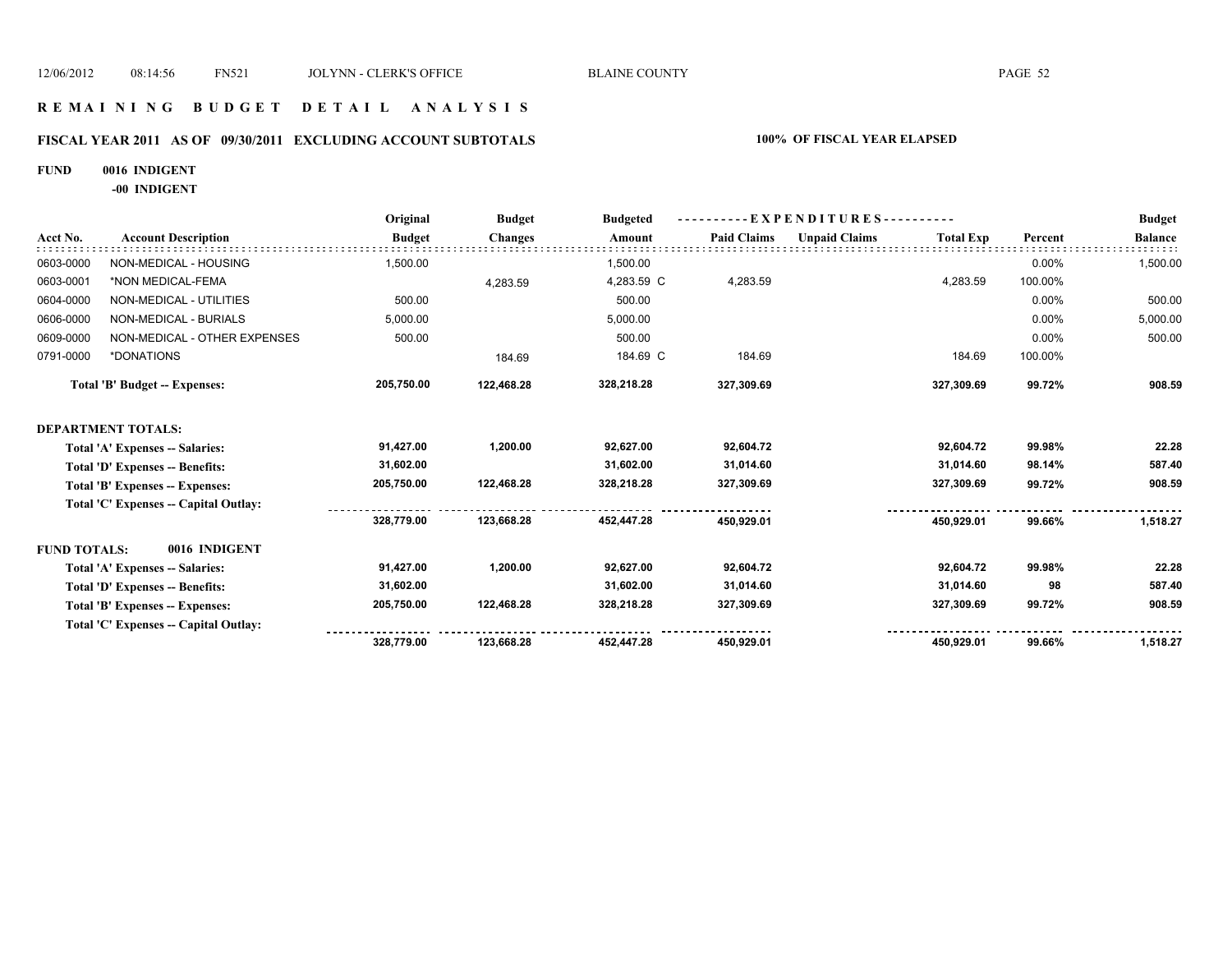### **R E M A I N I N G B U D G E T D E T A I L A N A L Y S I S**

# **FISCAL YEAR 2011 AS OF 09/30/2011 EXCLUDING ACCOUNT SUBTOTALS 100% OF FISCAL YEAR ELAPSED**

### **FUND 0017 JUNIOR COLLEGE TUITION**

**-00 JUNIOR COLLEGE TUITION**

|                     |                                       | Original      | <b>Budget</b>  | <b>Budgeted</b> |                    | EXPENDITURES--       |                  |         | <b>Budget</b>  |
|---------------------|---------------------------------------|---------------|----------------|-----------------|--------------------|----------------------|------------------|---------|----------------|
| Acct No.            | <b>Account Description</b>            | <b>Budget</b> | <b>Changes</b> | Amount          | <b>Paid Claims</b> | <b>Unpaid Claims</b> | <b>Total Exp</b> | Percent | <b>Balance</b> |
| 0560-0000           | EDUCATION- TUITION, REGISTR.          | 150,000.00    | 10,000.00      | 160,000.00 C    | 150,364.00         |                      | 150,364.00       | 93.98%  | 9,636.00       |
|                     | Total 'B' Budget -- Expenses:         | 150,000.00    | 10,000.00      | 160,000.00      | 150,364.00         |                      | 150,364.00       | 93.98%  | 9,636.00       |
|                     | <b>DEPARTMENT TOTALS:</b>             |               |                |                 |                    |                      |                  |         |                |
|                     | Total 'A' Expenses -- Salaries:       |               |                |                 |                    |                      |                  |         |                |
|                     | Total 'D' Expenses -- Benefits:       |               |                |                 |                    |                      |                  |         |                |
|                     | Total 'B' Expenses -- Expenses:       | 150,000.00    | 10,000.00      | 160,000.00      | 150,364.00         |                      | 150,364.00       | 93.98%  | 9,636.00       |
|                     | Total 'C' Expenses -- Capital Outlay: |               |                |                 |                    |                      |                  |         |                |
|                     |                                       | 150,000.00    | 10,000.00      | 160,000.00      | 150,364.00         |                      | 150,364.00       | 93.98%  | 9,636.00       |
| <b>FUND TOTALS:</b> | 0017 JUNIOR COLLEGE TUITION           |               |                |                 |                    |                      |                  |         |                |
|                     | Total 'A' Expenses -- Salaries:       |               |                |                 |                    |                      |                  |         |                |
|                     | Total 'D' Expenses -- Benefits:       |               |                |                 |                    |                      |                  |         |                |
|                     | Total 'B' Expenses -- Expenses:       | 150,000.00    | 10,000.00      | 160,000.00      | 150,364.00         |                      | 150,364.00       | 93.98%  | 9,636.00       |
|                     | Total 'C' Expenses -- Capital Outlay: |               |                |                 |                    |                      |                  |         |                |
|                     |                                       | 150,000.00    | 10,000.00      | 160,000.00      | 150,364.00         |                      | 150,364.00       | 93.98%  | 9,636.00       |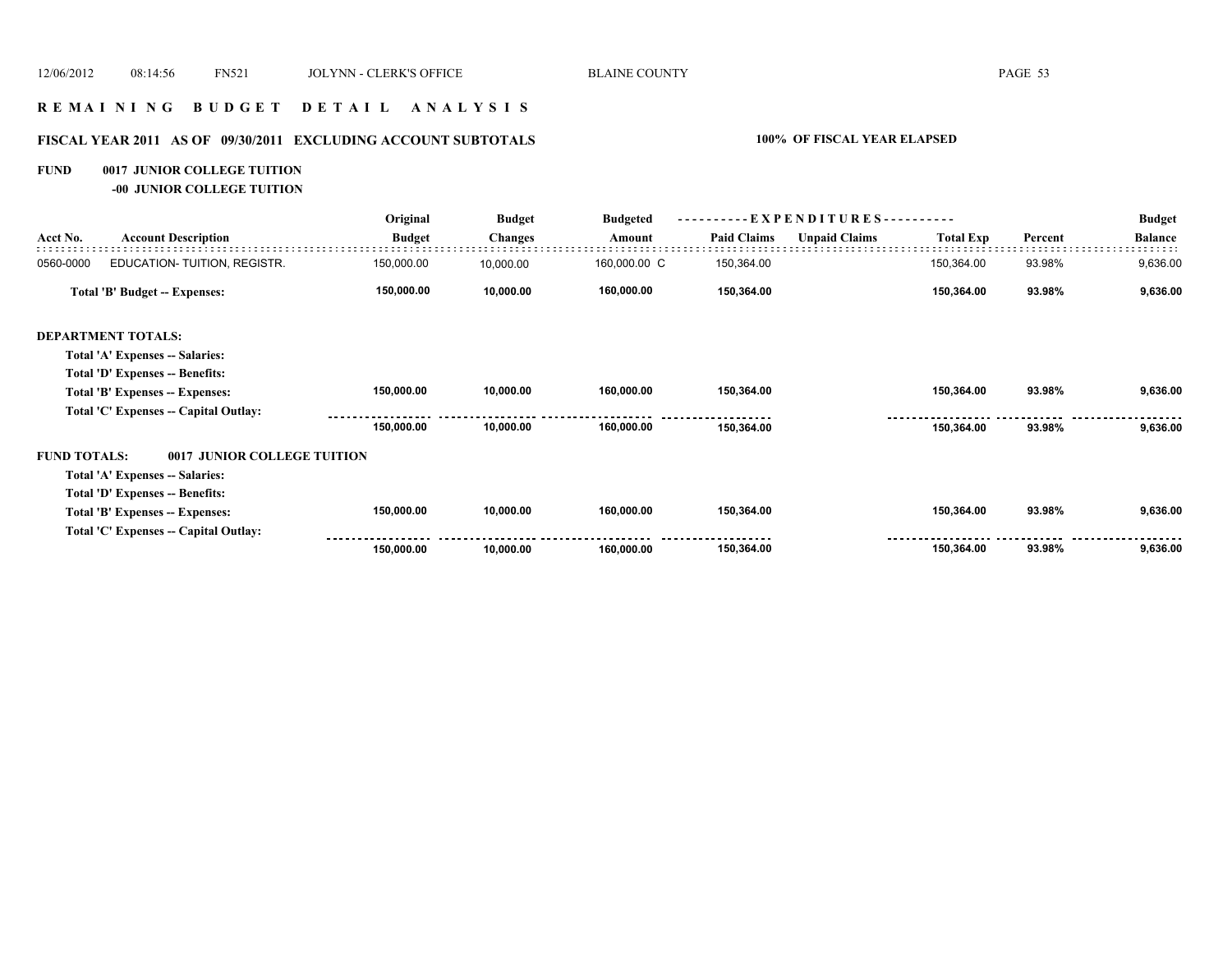# **FISCAL YEAR 2011 AS OF 09/30/2011 EXCLUDING ACCOUNT SUBTOTALS 100% OF FISCAL YEAR ELAPSED**

### **FUND 0020 REVALUATION**

**-00 REVALUATION**

|           |                                      | Original      | <b>Budget</b><br><b>Budgeted</b> |                    | ----------EXPENDITURES----------         |         | <b>Budget</b>  |
|-----------|--------------------------------------|---------------|----------------------------------|--------------------|------------------------------------------|---------|----------------|
| Acct No.  | <b>Account Description</b>           | <b>Budget</b> | <b>Changes</b><br>Amount         | <b>Paid Claims</b> | <b>Unpaid Claims</b><br><b>Total Exp</b> | Percent | <b>Balance</b> |
| 0405-0000 | SALARIES - EMPLOYEE, FULL-TIME       | 333,460.00    | 333,460.00                       | 311,822.16         | 311,822.16                               | 93.51%  | 21,637.84      |
| 0409-0001 | SALARIES - TERMINATION               | 3,600.00      | 3,600.00                         | 5,209.56           | 5,209.56                                 | 144.71% | (1,609.56)     |
| 0409-0099 | <b>SALARIES - OVERTIME</b>           | 1,500.00      | 1,500.00                         | 28.25              | 28.25                                    | 1.88%   | 1,471.75       |
|           | <b>Total 'A' Budget -- Salaries:</b> | 338,560.00    | 338,560.00                       | 317,059.97         | 317,059.97                               | 93.65%  | 21,500.03      |
| 0410-0000 | <b>RETIREMENT</b>                    | 36,025.00     | 36,025.00                        | 32,401.50          | 32,401.50                                | 89.94%  | 3,623.50       |
| 0411-0000 | <b>FICA</b>                          | 26,216.00     | 26,216.00                        | 21,750.13          | 21,750.13                                | 82.97%  | 4,465.87       |
| 0412-0000 | <b>LIFE INSURANCE</b>                | 750.00        | 750.00                           | 666.27             | 666.27                                   | 88.84%  | 83.73          |
| 0413-0000 | <b>MEDICAL INSURANCE</b>             | 73,000.00     | 73,000.00                        | 73,584.85          | 73,584.85                                | 100.80% | (584.85)       |
| 0413-0002 | <b>WELLNESS</b>                      | 225.00        | 225.00                           | 152.00             | 152.00                                   | 67.56%  | 73.00          |
| 0414-0000 | DENTAL INSURANCE                     | 3,675.00      | 3,675.00                         | 3,375.90           | 3,375.90                                 | 91.86%  | 299.10         |
| 0415-0000 | STATE UNEMPLOYMENT                   | 1,550.00      | 1,550.00                         | 1,279.41           | 1,279.41                                 | 82.54%  | 270.59         |
| 0416-0000 | WORKER'S COMPENSATION INSUR.         | 3,100.00      | 3,100.00                         | 3,232.00           | 3,232.00                                 | 104.26% | (132.00)       |
| 0417-0000 | RETIREMENT 401A CO CONTRIBUT         | 300.00        | 300.00                           | 225.00             | 225.00                                   | 75.00%  | 75.00          |
|           | Total 'D' Budget -- Benefits:        | 144,841.00    | 144,841.00                       | 136,667.06         | 136,667.06                               | 94.36%  | 8,173.94       |
| 0439-0000 | TRAVEL - OTHER                       | 5,500.00      | 5,500.00                         | 3,327.88           | 3,327.88                                 | 60.51%  | 2,172.12       |
| 0439-0001 | PER DIEM                             | 2,500.00      | 2,500.00                         | 1,299.50           | 1,299.50                                 | 51.98%  | 1,200.50       |
| 0440-0000 | SUPPLIES - OFFICE                    | 3,000.00      | 3,000.00                         | 4,647.08           | 4,647.08                                 | 154.90% | (1,647.08)     |
| 0440-0001 | SUPPLIES - OFFICE EQUIP/COMPUT       |               |                                  | 1,185.78           | 1,185.78                                 | 0.00%   | (1, 185.78)    |
| 0479-0000 | <b>VEHICLE-GAS EXP</b>               | 2,000.00      | 2,000.00                         | 2,346.34           | 2,346.34                                 | 117.32% | (346.34)       |
| 0489-0000 | PROFESSIONAL SVC                     | 1,500.00      | 1,500.00                         | 1,500.00           | 1,500.00                                 | 100.00% |                |
| 0492-0000 | REPAIRS/SOFTWARE MAINTENANCE         | 5,645.00      | 5,645.00                         | 5,642.15           | 5,642.15                                 | 99.95%  | 2.85           |
| 0499-0000 | REPAIRS/MAINT - VEHICLES             | 2,500.00      | 2,500.00                         | 2,536.55           | 2,536.55                                 | 101.46% | (36.55)        |
| 0528-0000 | <b>DUES / MEMBERSHIPS</b>            | 675.00        | 675.00                           | 718.00             | 718.00                                   | 106.37% | (43.00)        |
| 0569-0000 | <b>EDUCATION - OTHER</b>             | 3,800.00      | 3,800.00                         | 1,940.50           | 1,940.50                                 | 51.07%  | 1,859.50       |
|           | <b>Total 'B' Budget -- Expenses:</b> | 27,120.00     | 27,120.00                        | 25,143.78          | 25,143.78                                | 92.71%  | 1,976.22       |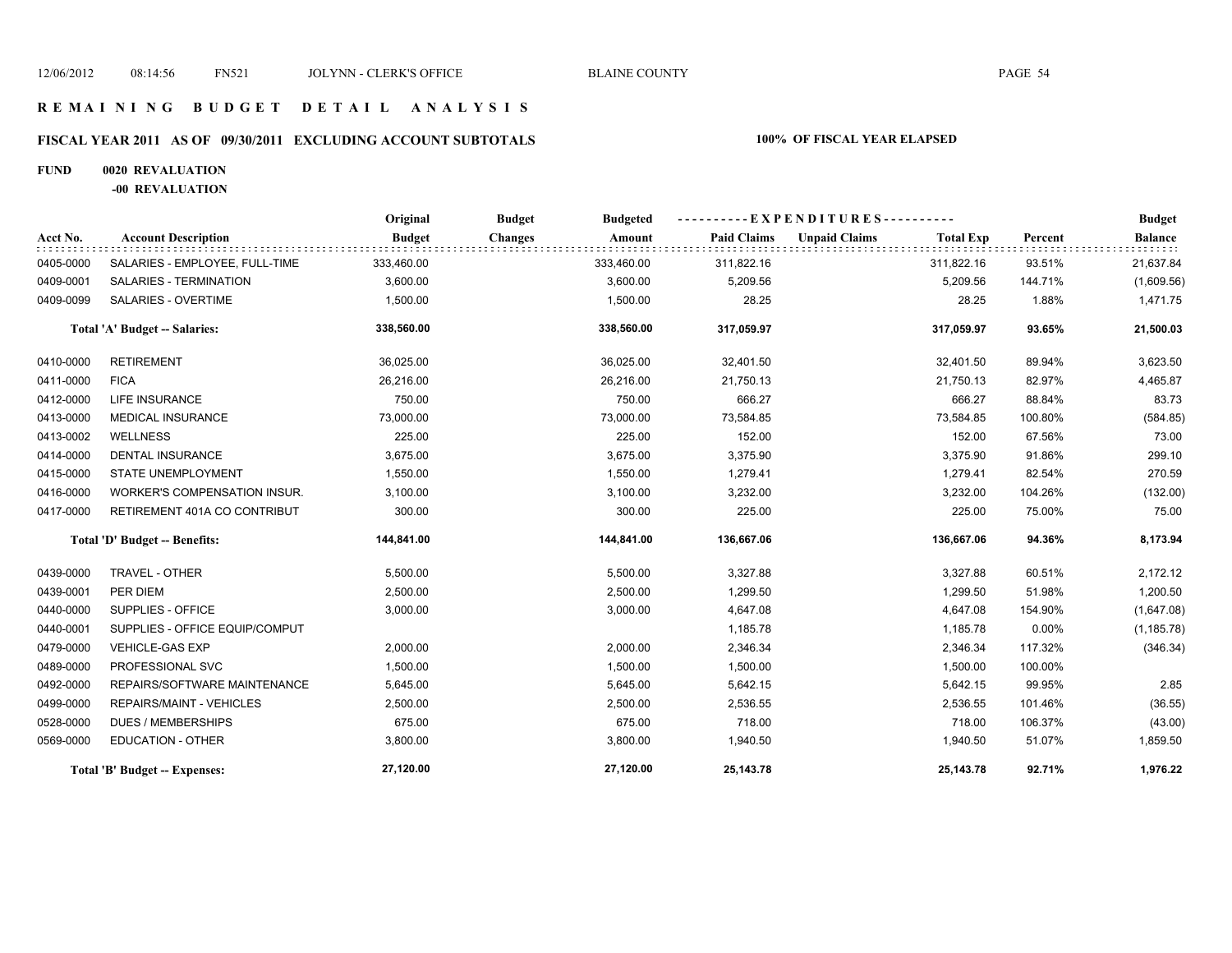# **FISCAL YEAR 2011 AS OF 09/30/2011 EXCLUDING ACCOUNT SUBTOTALS 100% OF FISCAL YEAR ELAPSED**

| DEPARTMENT TOTALS:                      |                  |            |            |            |        |           |
|-----------------------------------------|------------------|------------|------------|------------|--------|-----------|
| Total 'A' Expenses -- Salaries:         | 338,560.00       | 338.560.00 | 317,059.97 | 317,059.97 | 93.65% | 21,500.03 |
| Total 'D' Expenses -- Benefits:         | 144,841.00       | 144,841.00 | 136,667.06 | 136,667.06 | 94.36% | 8,173.94  |
| Total 'B' Expenses -- Expenses:         | 27,120.00        | 27.120.00  | 25,143.78  | 25,143.78  | 92.71% | 1,976.22  |
| Total 'C' Expenses -- Capital Outlay:   | ---------------- |            |            |            |        |           |
|                                         | 510.521.00       | 510,521.00 | 478.870.81 | 478.870.81 | 93.80% | 31,650.19 |
| <b>FUND TOTALS:</b><br>0020 REVALUATION |                  |            |            |            |        |           |
| Total 'A' Expenses -- Salaries:         | 338,560.00       | 338.560.00 | 317,059.97 | 317.059.97 | 93.65% | 21,500.03 |
| Total 'D' Expenses -- Benefits:         | 144,841.00       | 144.841.00 | 136,667.06 | 136,667.06 | 94     | 8,173.94  |
| Total 'B' Expenses -- Expenses:         | 27,120.00        | 27,120.00  | 25,143.78  | 25,143.78  | 92.71% | 1,976.22  |
| Total 'C' Expenses -- Capital Outlay:   |                  |            |            |            |        |           |
|                                         | 510.521.00       | 510.521.00 | 478.870.81 | 478.870.81 | 93.80% | 31.650.19 |
|                                         |                  |            |            |            |        |           |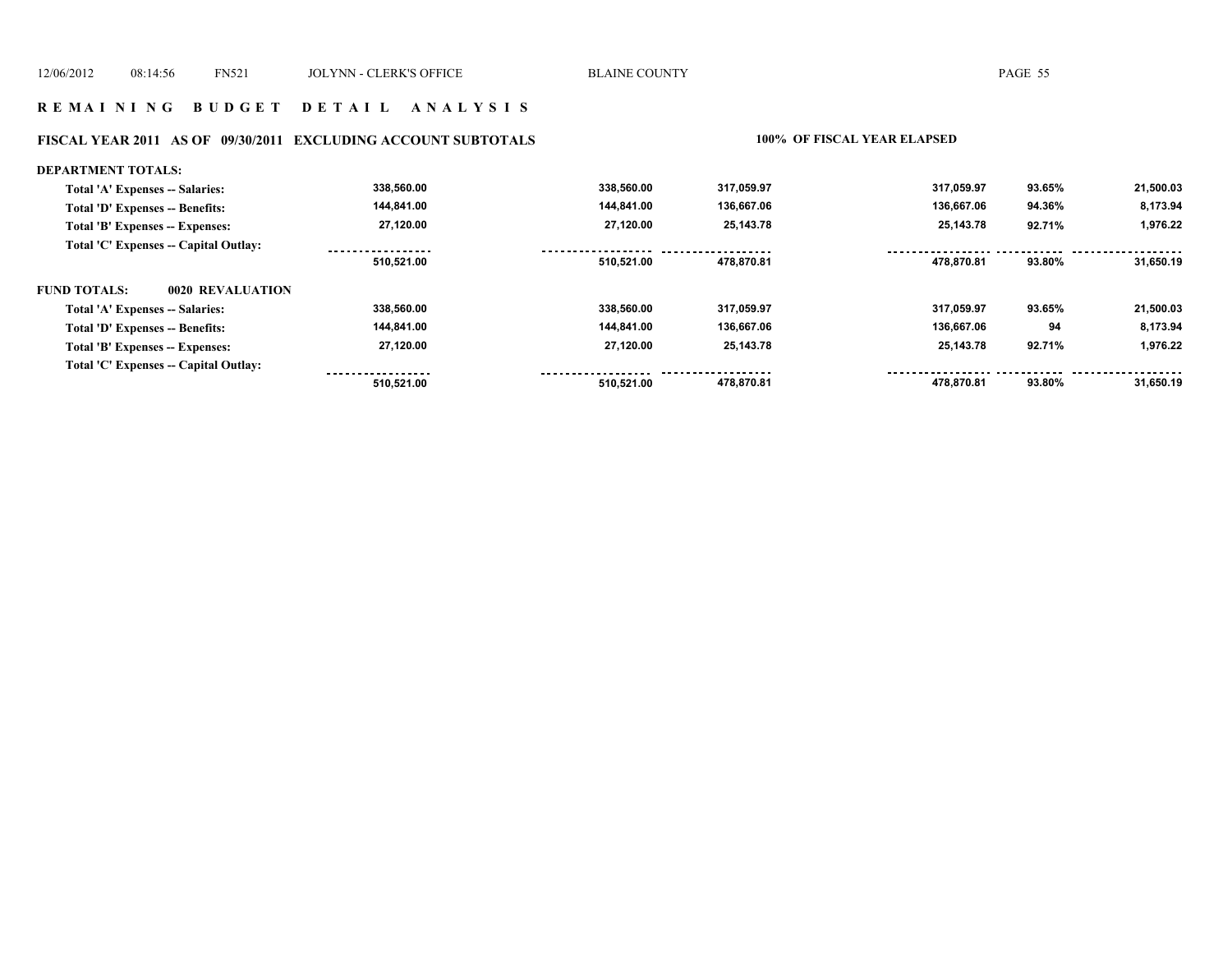### **R E M A I N I N G B U D G E T D E T A I L A N A L Y S I S**

### **FISCAL YEAR 2011 AS OF 09/30/2011 EXCLUDING ACCOUNT SUBTOTALS 100% OF FISCAL YEAR ELAPSED**

### **FUND 0022 RECYCLE CENTER**

**-00 RECYCLE CENTER**

|                     |                                        | Original      | <b>Budget</b><br><b>Budgeted</b> | ----------EXPENDITURES---------- |                    |                      |                  | <b>Budget</b> |                |
|---------------------|----------------------------------------|---------------|----------------------------------|----------------------------------|--------------------|----------------------|------------------|---------------|----------------|
| Acct No.            | <b>Account Description</b>             | <b>Budget</b> | <b>Changes</b>                   | Amount                           | <b>Paid Claims</b> | <b>Unpaid Claims</b> | <b>Total Exp</b> | Percent       | <b>Balance</b> |
|                     | <b>DEPARTMENT TOTALS:</b>              |               |                                  |                                  |                    |                      |                  |               |                |
|                     | Total 'A' Expenses -- Salaries:        |               |                                  |                                  |                    |                      |                  |               |                |
|                     | <b>Total 'D' Expenses -- Benefits:</b> |               |                                  |                                  |                    |                      |                  |               |                |
|                     | Total 'B' Expenses -- Expenses:        |               |                                  |                                  |                    |                      |                  |               |                |
|                     | Total 'C' Expenses -- Capital Outlay:  |               |                                  |                                  |                    |                      |                  |               |                |
| <b>FUND TOTALS:</b> | 0022 RECYCLE CENTER                    |               |                                  |                                  |                    |                      |                  |               |                |
|                     | Total 'A' Expenses -- Salaries:        |               |                                  |                                  |                    |                      |                  |               |                |
|                     | Total 'D' Expenses -- Benefits:        |               |                                  |                                  |                    |                      |                  |               |                |
|                     | Total 'B' Expenses -- Expenses:        |               |                                  |                                  |                    |                      |                  |               |                |
|                     |                                        |               |                                  |                                  |                    |                      |                  |               |                |

**Total 'C' Expenses -- Capital Outlay:**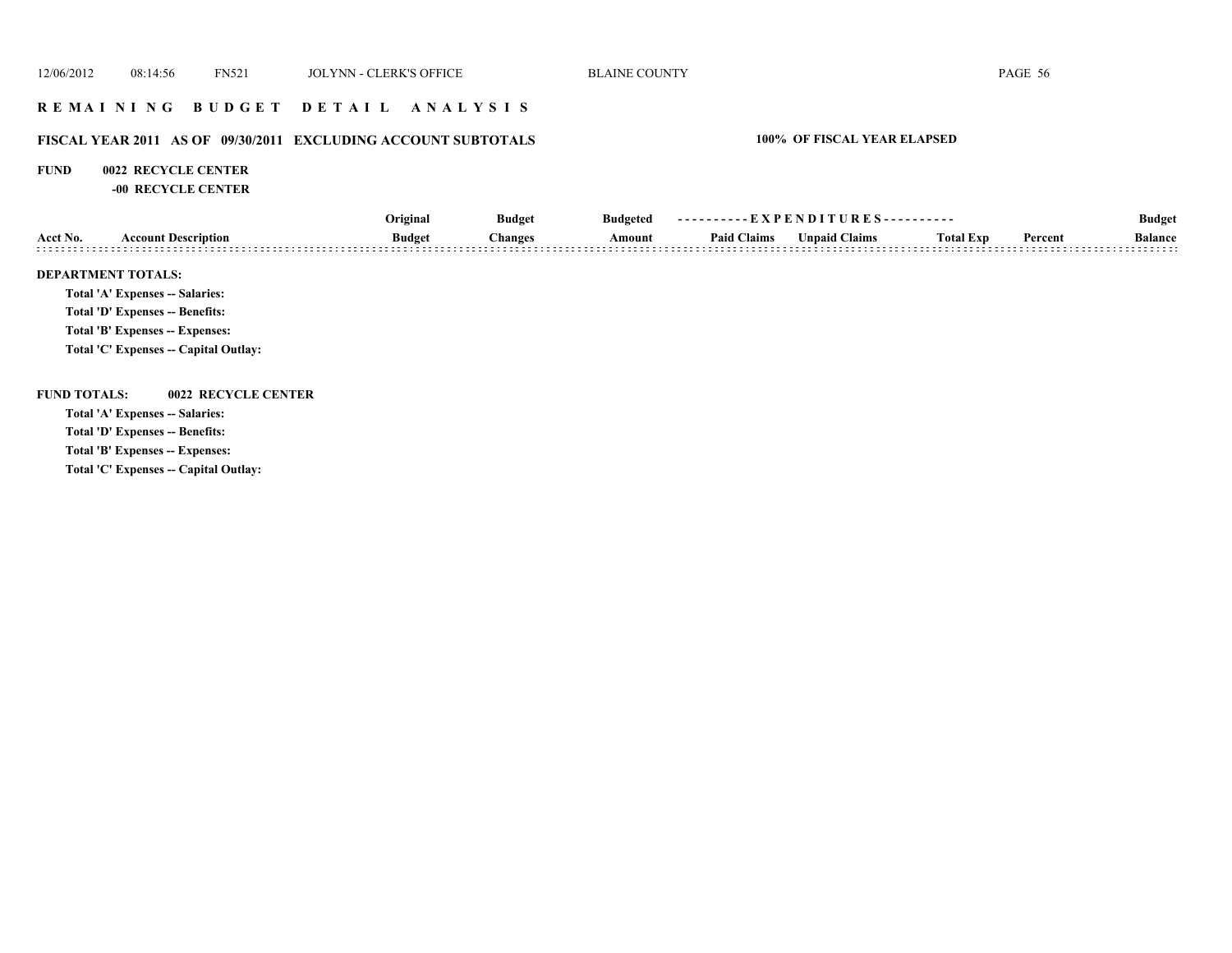### **R E M A I N I N G B U D G E T D E T A I L A N A L Y S I S**

### **FISCAL YEAR 2011 AS OF 09/30/2011 EXCLUDING ACCOUNT SUBTOTALS 100% OF FISCAL YEAR ELAPSED**

### **FUND 0023 SOLID WASTE**

**-00 SOLID WASTE**

|           |                                     | Original      | <b>Budget</b>  | <b>Budgeted</b> | ----------EXPENDITURES---------- |                      | <b>Budget</b>    |          |                |
|-----------|-------------------------------------|---------------|----------------|-----------------|----------------------------------|----------------------|------------------|----------|----------------|
| Acct No.  | <b>Account Description</b>          | <b>Budget</b> | <b>Changes</b> | Amount          | <b>Paid Claims</b>               | <b>Unpaid Claims</b> | <b>Total Exp</b> | Percent  | <b>Balance</b> |
| 0467-0001 | UTILITIES - GARBAGE SMYL CK         | 20.000.00     |                | 20.000.00       | 24.115.31                        |                      | 24.115.31        | 120.58%  | (4, 115.31)    |
| 0467-0002 | UTILITIES - GARBAGE EAST MAGIC      | 2,000.00      |                | 2,000.00        | 3,565.37                         |                      | 3,565.37         | 178.27%  | (1, 565.37)    |
| 0542-0000 | <b>POSTAGE</b>                      |               |                |                 | 500.00                           |                      | 500.00           | 0.00%    | (500.00)       |
| 0733-0002 | SOLID WASTE REGIONAL DIST           | 1.534.103.00  |                | 1.534.103.00    | 1,534,103.00                     |                      | 1,534,103.00     | 100.00%  |                |
|           | Total 'B' Budget -- Expenses:       | 1.556.103.00  |                | 1.556.103.00    | 1.562.283.68                     |                      | 1.562.283.68     | 100.40%  | (6, 180.68)    |
| 0899-0002 | CAPITAL-OHIO GULCH/BLM              | 40.000.00     |                | 40.000.00       | 2.475.93                         |                      | 2.475.93         | 6.19%    | 37,524.07      |
| 0899-0003 | CAPITAL-SMILEY CREEK CONSTRUCT      | 10,000.00     |                | 10,000.00       |                                  |                      |                  | $0.00\%$ | 10,000.00      |
|           | Total 'C' Budget -- Capital Outlay: | 50,000.00     |                | 50,000.00       | 2.475.93                         |                      | 2.475.93         | 4.95%    | 47.524.07      |

### **DEPARTMENT TOTALS:**

**Total 'A' Expenses -- Salaries:**

**Total 'D' Expenses -- Benefits:**

| Total 'B' Expenses -- Expenses:       | 1,556,103.00                    | .556, 103.00 | 1,562,283.68 | 1,562,283.68 | 100.40% | (6, 180.68)    |
|---------------------------------------|---------------------------------|--------------|--------------|--------------|---------|----------------|
| Total 'C' Expenses -- Capital Outlay: | 50,000.00<br>------------------ | 50,000.00    | 2,475.93     | 475.93:      | 4.95%   | 47.524.07<br>. |
|                                       | 1,606,103.00                    | ,606,103.00  | 1,564,759.61 | 1.564.759.61 | 97.43%  | 41.343.39      |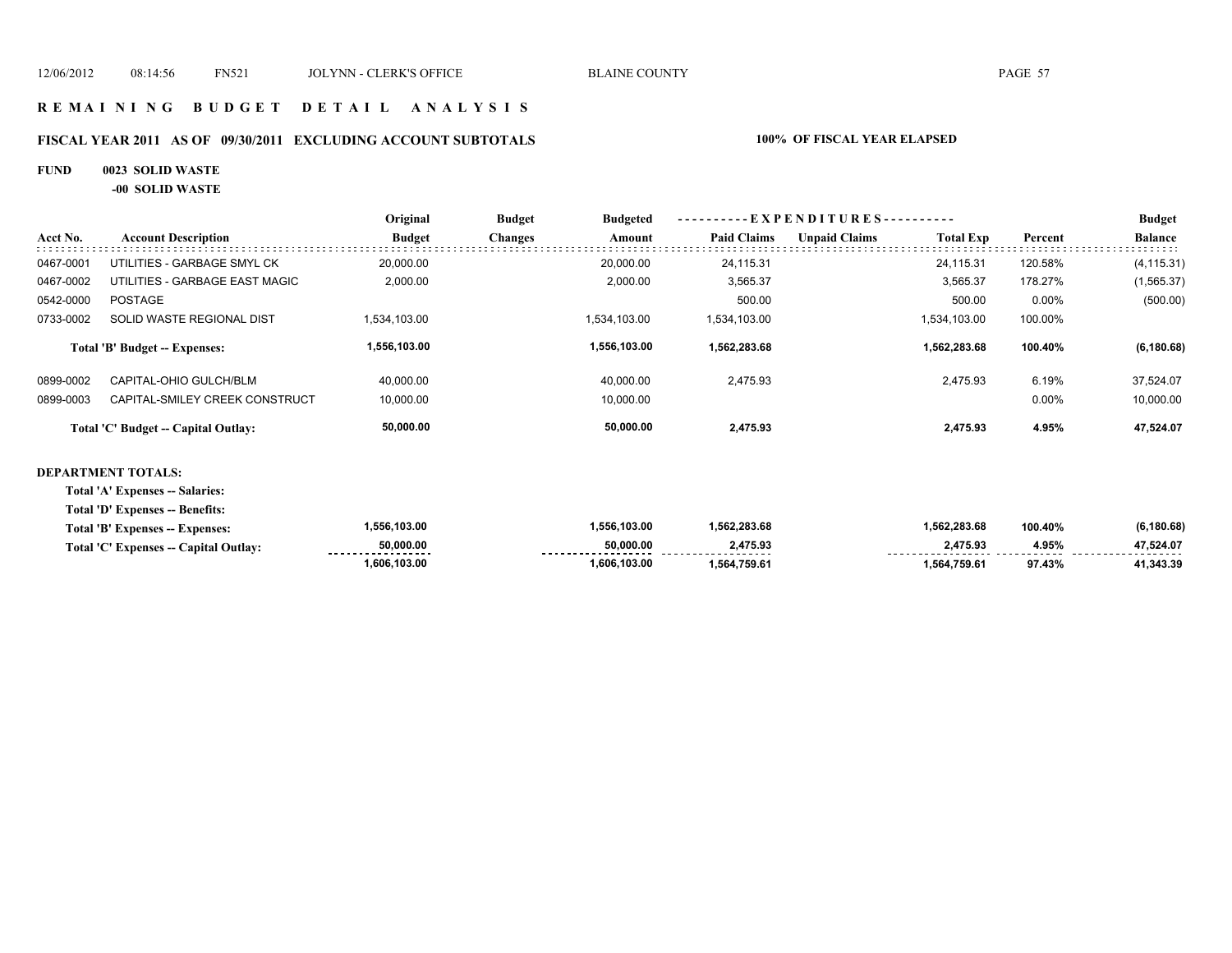### **R E M A I N I N G B U D G E T D E T A I L A N A L Y S I S**

# **FISCAL YEAR 2011 AS OF 09/30/2011 EXCLUDING ACCOUNT SUBTOTALS 100% OF FISCAL YEAR ELAPSED**

| 0416-0000           | <b>WORKER'S COMPENSATION INSUR.</b>    | 5,000.00     | 5,000.00     | 1,416.00     | 1,416.00     | 28.32%  | 3,584.00     |
|---------------------|----------------------------------------|--------------|--------------|--------------|--------------|---------|--------------|
|                     |                                        |              |              |              |              |         |              |
|                     | Total 'D' Budget -- Benefits:          | 35,623.00    | 35,623.00    | 29,829.33    | 29,829.33    | 83.74%  | 5,793.67     |
| 0449-0003           | <b>SUPPLIES</b>                        | 10,000.00    | 10,000.00    | 10,374.83    | 10,374.83    | 103.75% | (374.83)     |
| 0464-0000           | UTILITIES - TELEPHONE, OTHER           | 1,500.00     | 1,500.00     | 2,210.27     | 2,210.27     | 147.35% | (710.27)     |
| 0465-0000           | UTILITIES- ELECTRICITY                 | 5,000.00     | 5,000.00     | 4,692.61     | 4,692.61     | 93.85%  | 307.39       |
| 0469-0000           | UTILITIES- OTHER-PROPANE               | 5,000.00     | 5,000.00     | 22,996.05    | 22,996.05    | 459.92% | (17,996.05)  |
| 0470-0000           | VEHICLES - FUEL, GASOLINE              | 5,000.00     | 5,000.00     | 4,147.68     | 4,147.68     | 82.95%  | 852.32       |
| 0473-0000           | <b>VEHICLES - TIRES</b>                | 5,000.00     | 5,000.00     | 1,174.67     | 1,174.67     | 23.49%  | 3,825.33     |
| 0491-0000           | REPAIRS/MAINT - HEAVY EQUIP            | 9,000.00     | 9,000.00     | 21,139.19    | 21,139.19    | 234.88% | (12, 139.19) |
|                     | Total 'B' Budget -- Expenses:          | 40,500.00    | 40,500.00    | 66,735.30    | 66,735.30    | 164.78% | (26, 235.30) |
| <b>FUND TOTALS:</b> | 0023 SOLID WASTE                       |              |              |              |              |         |              |
|                     | Total 'A' Expenses -- Salaries:        | 85,264.00    | 85,264.00    | 82,929.71    | 82,929.71    | 97.26%  | 2,334.29     |
|                     | <b>Total 'D' Expenses -- Benefits:</b> | 35,623.00    | 35,623.00    | 29,829.33    | 29,829.33    | 84      | 5,793.67     |
|                     | Total 'B' Expenses -- Expenses:        | 1,596,603.00 | 1,596,603.00 | 1,629,018.98 | 1,629,018.98 | 102.03% | (32, 415.98) |
|                     | Total 'C' Expenses -- Capital Outlay:  | 50,000.00    | 50,000.00    | 2,475.93     | 2,475.93     | 4.95%   | 47,524.07    |
|                     |                                        | 1,767,490.00 | 1,767,490.00 | 1,744,253.95 | 1,744,253.95 | 98.69%  | 23,236.05    |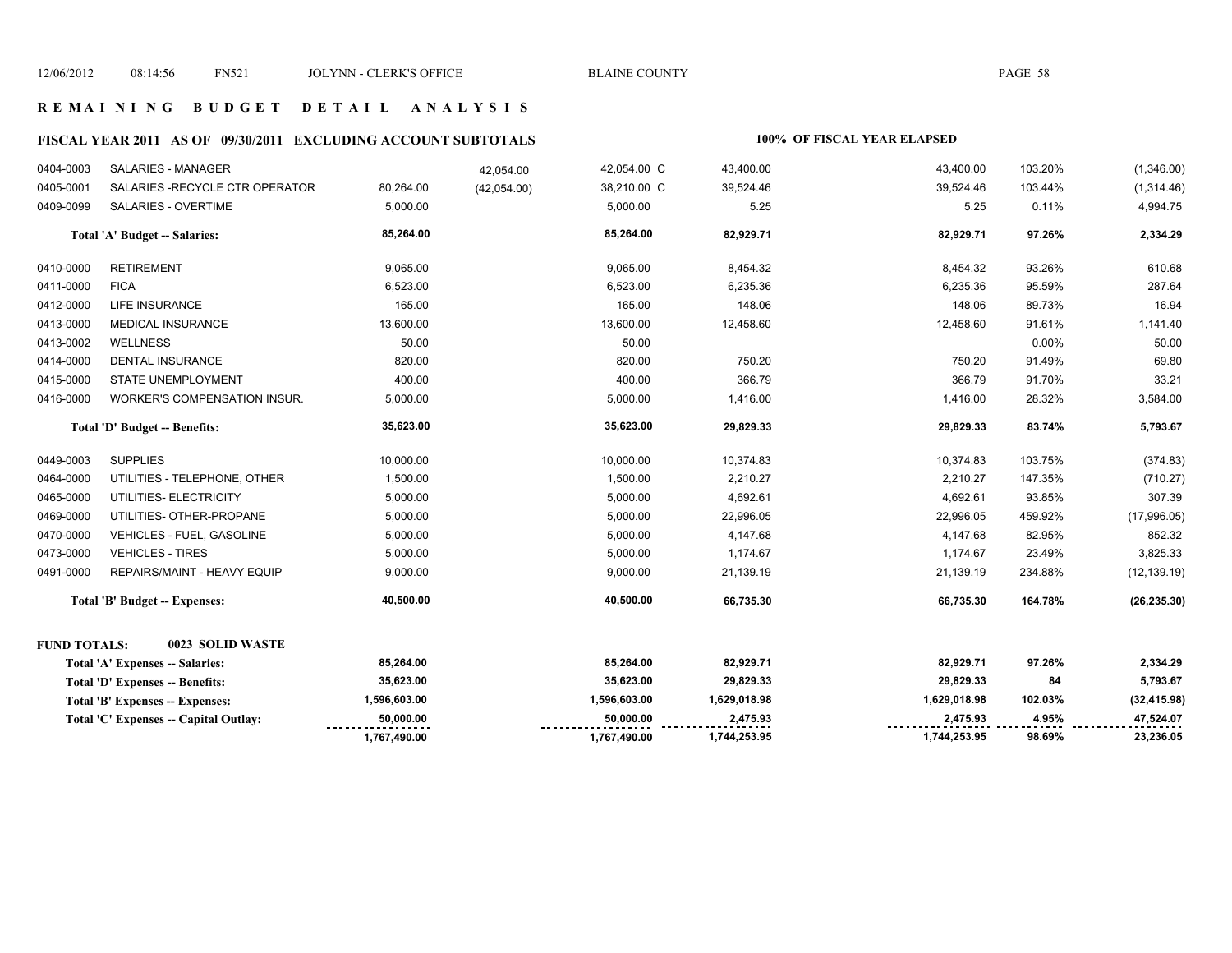### **R E M A I N I N G B U D G E T D E T A I L A N A L Y S I S**

# **FISCAL YEAR 2011 AS OF 09/30/2011 EXCLUDING ACCOUNT SUBTOTALS 100% OF FISCAL YEAR ELAPSED**

### **FUND 0027 WEEDS**

**-00 WEEDS**

|           |                                     | Original      | <b>Budget</b>  | <b>Budgeted</b> |                    | ----------EXPENDITURES---------- |                  |         | <b>Budget</b>          |
|-----------|-------------------------------------|---------------|----------------|-----------------|--------------------|----------------------------------|------------------|---------|------------------------|
| Acct No.  | <b>Account Description</b>          | <b>Budget</b> | <b>Changes</b> | Amount          | <b>Paid Claims</b> | <b>Unpaid Claims</b>             | <b>Total Exp</b> | Percent | Balance<br>: : : : : : |
| 0405-0000 | SALARIES - SUPERVISOR               | 55,441.00     |                | 55,441.00       | 56,862.62          |                                  | 56,862.62        | 102.56% | (1,421.62)             |
| 0406-0000 | SALARIES - EMPLOYEE, HALF-YEAR      | 19,826.00     |                | 19,826.00       | 19,187.20          |                                  | 19,187.20        | 96.78%  | 638.80                 |
| 0409-0000 | *SALARIES-OTHER PERSONNEL-CWMA      |               | 6,727.15       | 6,727.15 C      | 7,379.26           |                                  | 7,379.26         | 109.69% | (652.11)               |
| 0409-0001 | SALARIES-OUTREACH COORDINATOR       | 35,764.00     |                | 35,764.00       | 36,675.03          |                                  | 36,675.03        | 102.55% | (911.03)               |
| 0409-0002 | SALARIES-TERMINATION                | 6,000.00      |                | 6,000.00        |                    |                                  |                  | 0.00%   | 6,000.00               |
| 0409-0099 | SALARIES - OVERTIME                 | 200.00        |                | 200.00          |                    |                                  |                  | 0.00%   | 200.00                 |
|           | Total 'A' Budget -- Salaries:       | 117,231.00    | 6,727.15       | 123,958.15      | 120,104.11         |                                  | 120,104.11       | 96.89%  | 3,854.04               |
| 0410-0000 | <b>RETIREMENT</b>                   | 12,040.00     |                | 12,040.00       | 11,712.04          |                                  | 11,712.04        | 97.28%  | 327.96                 |
| 0411-0000 | <b>FICA</b>                         | 8,665.00      |                | 8,665.00        | 8,455.79           |                                  | 8,455.79         | 97.59%  | 209.21                 |
| 0412-0000 | <b>LIFE INSURANCE</b>               | 210.00        |                | 210.00          | 195.17             |                                  | 195.17           | 92.94%  | 14.83                  |
| 0413-0000 | <b>MEDICAL INSURANCE</b>            | 23,900.00     |                | 23,900.00       | 23,347.00          |                                  | 23,347.00        | 97.69%  | 553.00                 |
| 0413-0002 | <b>WELLNESS</b>                     | 75.00         |                | 75.00           |                    |                                  |                  | 0.00%   | 75.00                  |
| 0414-0000 | <b>DENTAL INSURANCE</b>             | 1,025.00      |                | 1,025.00        | 988.90             |                                  | 988.90           | 96.48%  | 36.10                  |
| 0415-0000 | STATE UNEMPLOYMENT                  | 510.00        |                | 510.00          | 496.65             |                                  | 496.65           | 97.38%  | 13.35                  |
| 0416-0000 | <b>WORKER'S COMPENSATION INSUR.</b> | 14,675.00     |                | 14,675.00       | 4,652.00           |                                  | 4,652.00         | 31.70%  | 10,023.00              |
| 0417-0000 | RETIREMENT 401A CO CONTRIBUT        | 460.00        |                | 460.00          | 320.94             |                                  | 320.94           | 69.77%  | 139.06                 |
|           | Total 'D' Budget -- Benefits:       | 61,560.00     |                | 61,560.00       | 50,168.49          |                                  | 50,168.49        | 81.50%  | 11,391.51              |
| 0439-0000 | <b>TRAVEL - OTHER</b>               | 400.00        |                | 400.00          | 640.46             |                                  | 640.46           | 160.12% | (240.46)               |
| 0440-0000 | SUPPLIES - OFFICE                   | 600.00        |                | 600.00          | 774.24             |                                  | 774.24           | 129.04% | (174.24)               |
| 0440-0003 | <b>EQUIPMENT</b>                    | 5,000.00      |                | 5,000.00        |                    |                                  |                  | 0.00%   | 5,000.00               |
| 0449-0000 | <b>SUPPLIES</b>                     | 31,000.00     |                | 31,000.00       | 22,319.31          |                                  | 22,319.31        | 72.00%  | 8,680.69               |
| 0464-0000 | UTILITIES - TELEPHONE, OTHER        | 2,500.00      |                | 2,500.00        | 2,327.91           |                                  | 2,327.91         | 93.12%  | 172.09                 |
| 0464-0001 | UTILITIES - PROPANE                 | 3,000.00      |                | 3,000.00        | 3,427.69           |                                  | 3,427.69         | 114.26% | (427.69)               |
| 0464-0002 | UTILITIES- POWER                    | 300.00        |                | 300.00          | 479.99             |                                  | 479.99           | 160.00% | (179.99)               |
| 0470-0000 | VEHICLES - FUEL, GASOLINE           | 3,100.00      |                | 3,100.00        | 3,473.64           |                                  | 3,473.64         | 112.05% | (373.64)               |
| 0489-0000 | <b>OUTREACH PROGRAM</b>             | 5,000.00      |                | 5,000.00        | 2,773.78           |                                  | 2,773.78         | 55.48%  | 2,226.22               |
| 0489-0001 | AMERICORP HOUSING STIPEND           | 1,000.00      |                | 1,000.00        |                    |                                  |                  | 0.00%   | 1,000.00               |
| 0499-0000 | REPAIRS/MAINT- OTHER                | 3,500.00      |                | 3,500.00        | 2,050.04           |                                  | 2,050.04         | 58.57%  | 1,449.96               |
| 0522-0000 | <b>ADVERTISING</b>                  | 1,500.00      |                | 1,500.00        | 722.71             |                                  | 722.71           | 48.18%  | 777.29                 |
| 0542-0000 | <b>POSTAGE</b>                      | 1,000.00      |                | 1,000.00        | 533.02             |                                  | 533.02           | 53.30%  | 466.98                 |
| 0569-0000 | <b>EDUCATION- OTHER</b>             | 500.00        |                | 500.00          | 495.00             |                                  | 495.00           | 99.00%  | 5.00                   |
|           |                                     |               |                |                 |                    |                                  |                  |         |                        |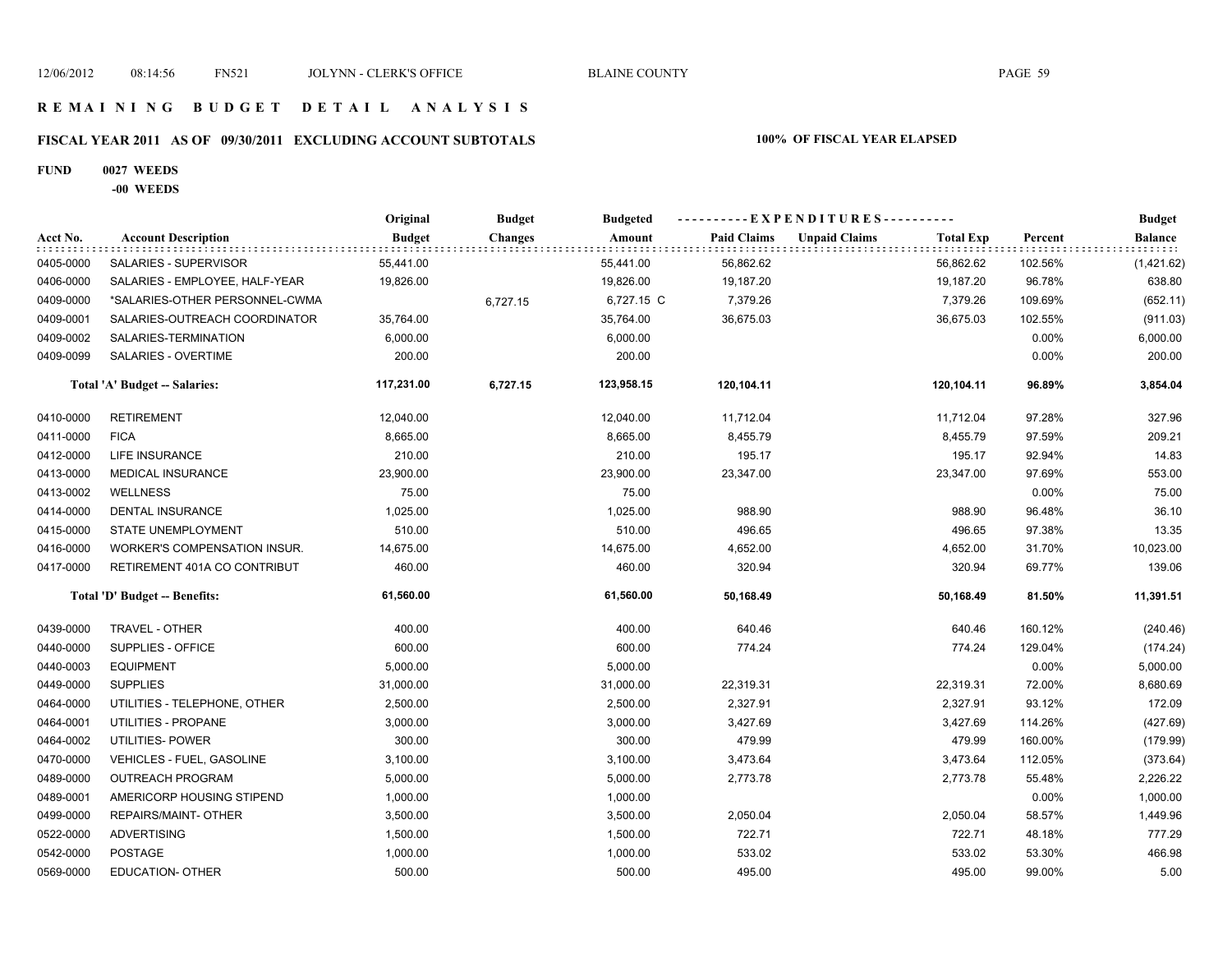### **R E M A I N I N G B U D G E T D E T A I L A N A L Y S I S**

# **FISCAL YEAR 2011 AS OF 09/30/2011 EXCLUDING ACCOUNT SUBTOTALS 100% OF FISCAL YEAR ELAPSED**

### **FUND 0027 WEEDS**

**-00 WEEDS**

|                     |                                       | Original      | <b>Budget</b>  | <b>Budgeted</b> |                    | $-EXPENDITURES$ --------- |                  | <b>Budget</b> |                |
|---------------------|---------------------------------------|---------------|----------------|-----------------|--------------------|---------------------------|------------------|---------------|----------------|
| Acct No.            | <b>Account Description</b>            | <b>Budget</b> | <b>Changes</b> | Amount          | <b>Paid Claims</b> | <b>Unpaid Claims</b>      | <b>Total Exp</b> | Percent       | <b>Balance</b> |
| 0689-0001           | CONTRACTS - WEED SPRAYING             | 1,000.00      |                | 1,000.00        | 330.00             |                           | 330.00           | 33.00%        | 670.00         |
| 0689-0002           | *GRANT- COST SHARE - CWMA             |               | 40,269.57      | 40,269.57 C     | 40,269.57          |                           | 40,269.57        | 100.00%       |                |
|                     | <b>Total 'B' Budget -- Expenses:</b>  | 59,400.00     | 40,269.57      | 99,669.57       | 80,617.36          |                           | 80,617.36        | 80.88%        | 19,052.21      |
|                     | DEPARTMENT TOTALS:                    |               |                |                 |                    |                           |                  |               |                |
|                     | Total 'A' Expenses -- Salaries:       | 117,231.00    | 6,727.15       | 123,958.15      | 120,104.11         |                           | 120,104.11       | 96.89%        | 3,854.04       |
|                     | Total 'D' Expenses -- Benefits:       | 61,560.00     |                | 61,560.00       | 50,168.49          |                           | 50,168.49        | 81.50%        | 11,391.51      |
|                     | Total 'B' Expenses -- Expenses:       | 59,400.00     | 40,269.57      | 99,669.57       | 80,617.36          |                           | 80,617.36        | 80.88%        | 19,052.21      |
|                     | Total 'C' Expenses -- Capital Outlay: |               |                |                 |                    |                           |                  |               |                |
|                     |                                       | 238,191.00    | 46,996.72      | 285, 187. 72    | 250,889.96         |                           | 250,889.96       | 87.97%        | 34,297.76      |
| <b>FUND TOTALS:</b> | <b>0027 WEEDS</b>                     |               |                |                 |                    |                           |                  |               |                |
|                     | Total 'A' Expenses -- Salaries:       | 117,231.00    | 6,727.15       | 123,958.15      | 120,104.11         |                           | 120,104.11       | 96.89%        | 3,854.04       |
|                     | Total 'D' Expenses -- Benefits:       | 61,560.00     |                | 61,560.00       | 50,168.49          |                           | 50,168.49        | 81            | 11,391.51      |
|                     | Total 'B' Expenses -- Expenses:       | 59,400.00     | 40,269.57      | 99,669.57       | 80,617.36          |                           | 80,617.36        | 80.88%        | 19,052.21      |
|                     | Total 'C' Expenses -- Capital Outlay: |               |                |                 |                    |                           |                  |               |                |
|                     |                                       | 238,191.00    | 46,996.72      | 285, 187. 72    | 250,889.96         |                           | 250,889.96       | 87.97%        | 34,297.76      |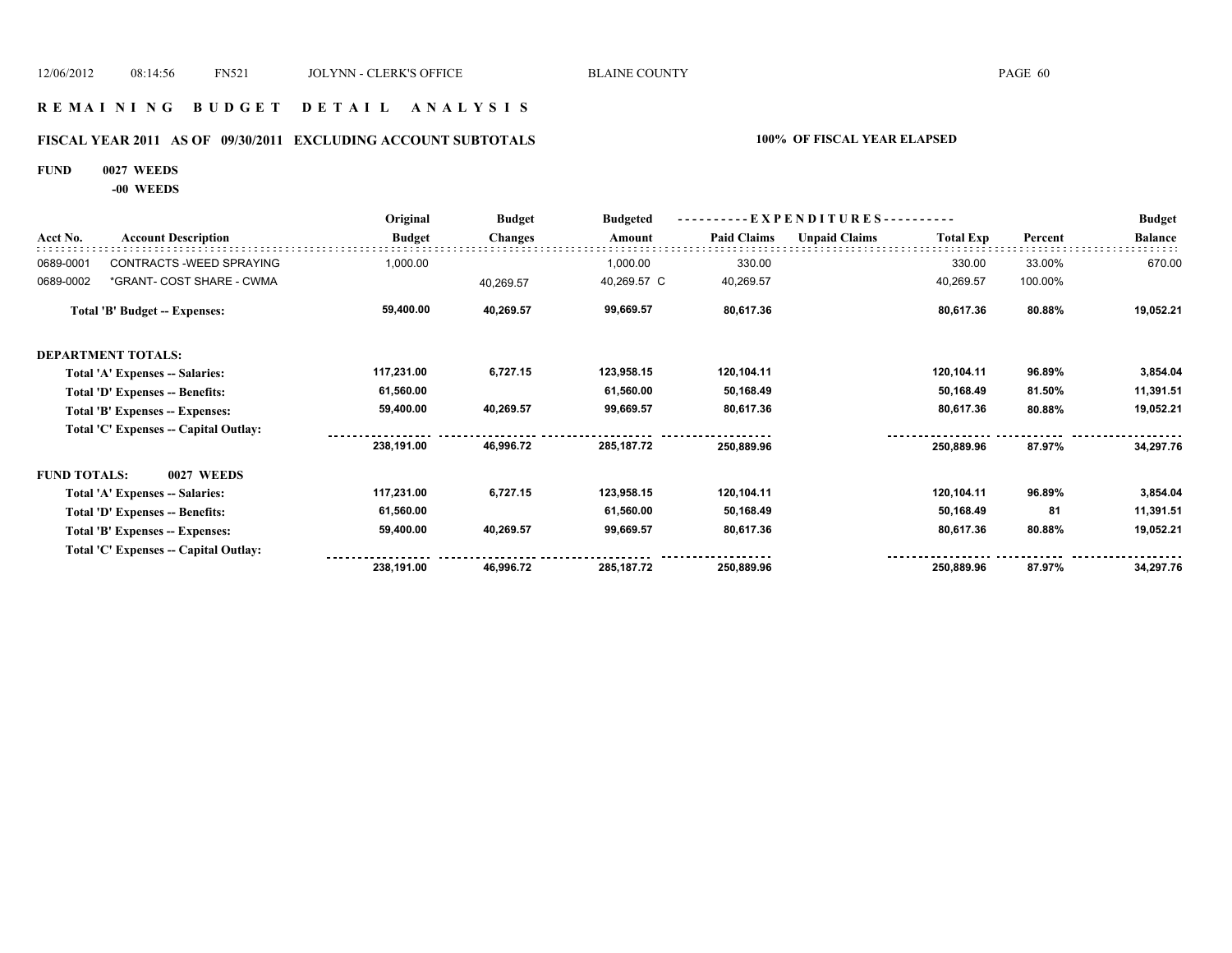## **R E M A I N I N G B U D G E T D E T A I L A N A L Y S I S**

## **FISCAL YEAR 2011 AS OF 09/30/2011 EXCLUDING ACCOUNT SUBTOTALS 100% OF FISCAL YEAR ELAPSED**

### **FUND 0030 CAPITAL IMPROVEMENT FUND**

**-00 CAPITAL IMPROVEMENT FUND**

|                |                                 | Original      | <b>Budget</b> | <b>Budgeted</b> | ----------EXPENDITURES---------- |                      |                  |         | <b>Budget</b>       |
|----------------|---------------------------------|---------------|---------------|-----------------|----------------------------------|----------------------|------------------|---------|---------------------|
| Acct No.       | <b>Account Description</b>      | <b>Budget</b> | Changes       | Amount          | <b>Paid Claims</b>               | <b>Unpaid Claims</b> | <b>Total Exp</b> | Percent | <b>Balance</b><br>. |
|                | <b>DEPARTMENT TOTALS:</b>       |               |               |                 |                                  |                      |                  |         |                     |
|                | Total 'A' Expenses -- Salaries: |               |               |                 |                                  |                      |                  |         |                     |
| ______________ |                                 |               |               |                 |                                  |                      |                  |         |                     |

**Total 'D' Expenses -- Benefits:**

**Total 'B' Expenses -- Expenses:**

**Total 'C' Expenses -- Capital Outlay:**

**FUND TOTALS: 0030 CAPITAL IMPROVEMENT FUND**

**Total 'A' Expenses -- Salaries:**

**Total 'D' Expenses -- Benefits:**

**Total 'B' Expenses -- Expenses:**

**Total 'C' Expenses -- Capital Outlay:**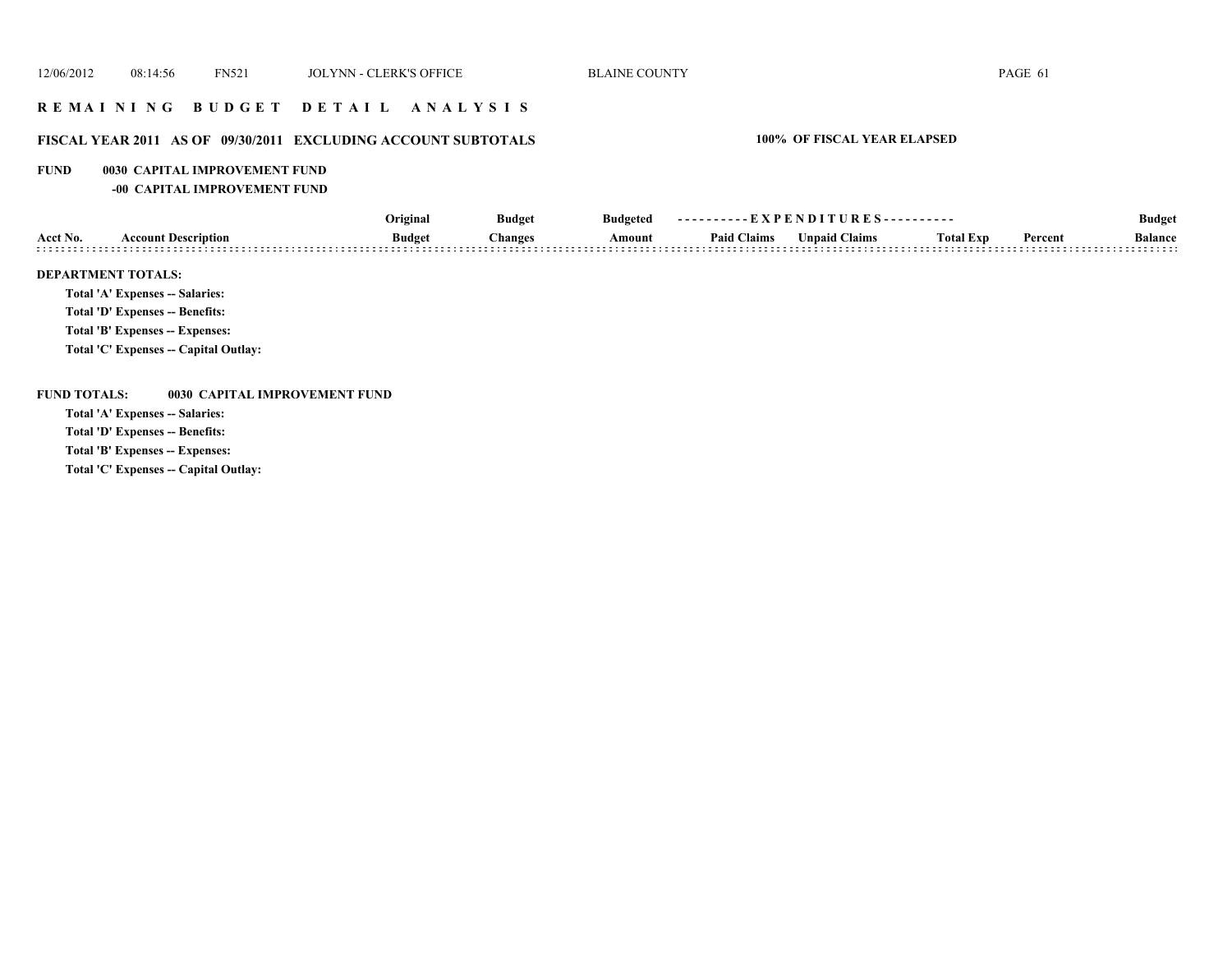### **R E M A I N I N G B U D G E T D E T A I L A N A L Y S I S**

# **FISCAL YEAR 2011 AS OF 09/30/2011 EXCLUDING ACCOUNT SUBTOTALS 100% OF FISCAL YEAR ELAPSED**

### **FUND 0031 PSF BOND REDEMPTION FUND**

**-00 PSF BOND REDEMPTION FUND**

|                     |                                       | Original<br><b>Budget</b> |                | <b>Budgeted</b> | ----------EXPENDITURES---------- |                      |                  |         | <b>Budget</b>  |
|---------------------|---------------------------------------|---------------------------|----------------|-----------------|----------------------------------|----------------------|------------------|---------|----------------|
| Acct No.            | <b>Account Description</b>            | <b>Budget</b>             | <b>Changes</b> | Amount          | <b>Paid Claims</b>               | <b>Unpaid Claims</b> | <b>Total Exp</b> | Percent | <b>Balance</b> |
| 0740-0000           | <b>BOND PAYMENT</b>                   | 784,181.00                |                | 784,181.00      | 782,557.50                       |                      | 782,557.50       | 99.79%  | 1,623.50       |
|                     | <b>Total 'B' Budget -- Expenses:</b>  | 784,181.00                |                | 784,181.00      | 782,557.50                       |                      | 782,557.50       | 99.79%  | 1,623.50       |
|                     | <b>DEPARTMENT TOTALS:</b>             |                           |                |                 |                                  |                      |                  |         |                |
|                     | Total 'A' Expenses -- Salaries:       |                           |                |                 |                                  |                      |                  |         |                |
|                     | Total 'D' Expenses -- Benefits:       |                           |                |                 |                                  |                      |                  |         |                |
|                     | Total 'B' Expenses -- Expenses:       | 784,181.00                |                | 784,181.00      | 782,557.50                       |                      | 782,557.50       | 99.79%  | 1,623.50       |
|                     | Total 'C' Expenses -- Capital Outlay: |                           |                |                 |                                  |                      |                  |         |                |
|                     |                                       | 784,181.00                |                | 784,181.00      | 782,557.50                       |                      | 782,557.50       | 99.79%  | 1,623.50       |
| <b>FUND TOTALS:</b> | 0031 PSF BOND REDEMPTION FUND         |                           |                |                 |                                  |                      |                  |         |                |
|                     | Total 'A' Expenses -- Salaries:       |                           |                |                 |                                  |                      |                  |         |                |
|                     | Total 'D' Expenses -- Benefits:       |                           |                |                 |                                  |                      |                  |         |                |
|                     | Total 'B' Expenses -- Expenses:       | 784,181.00                |                | 784,181.00      | 782,557.50                       |                      | 782,557.50       | 99.79%  | 1,623.50       |
|                     | Total 'C' Expenses -- Capital Outlay: |                           |                |                 |                                  |                      |                  |         |                |
|                     |                                       | 784,181.00                |                | 784,181.00      | 782,557.50                       |                      | 782,557.50       | 99.79%  | 1,623.50       |
|                     |                                       |                           |                |                 |                                  |                      |                  |         |                |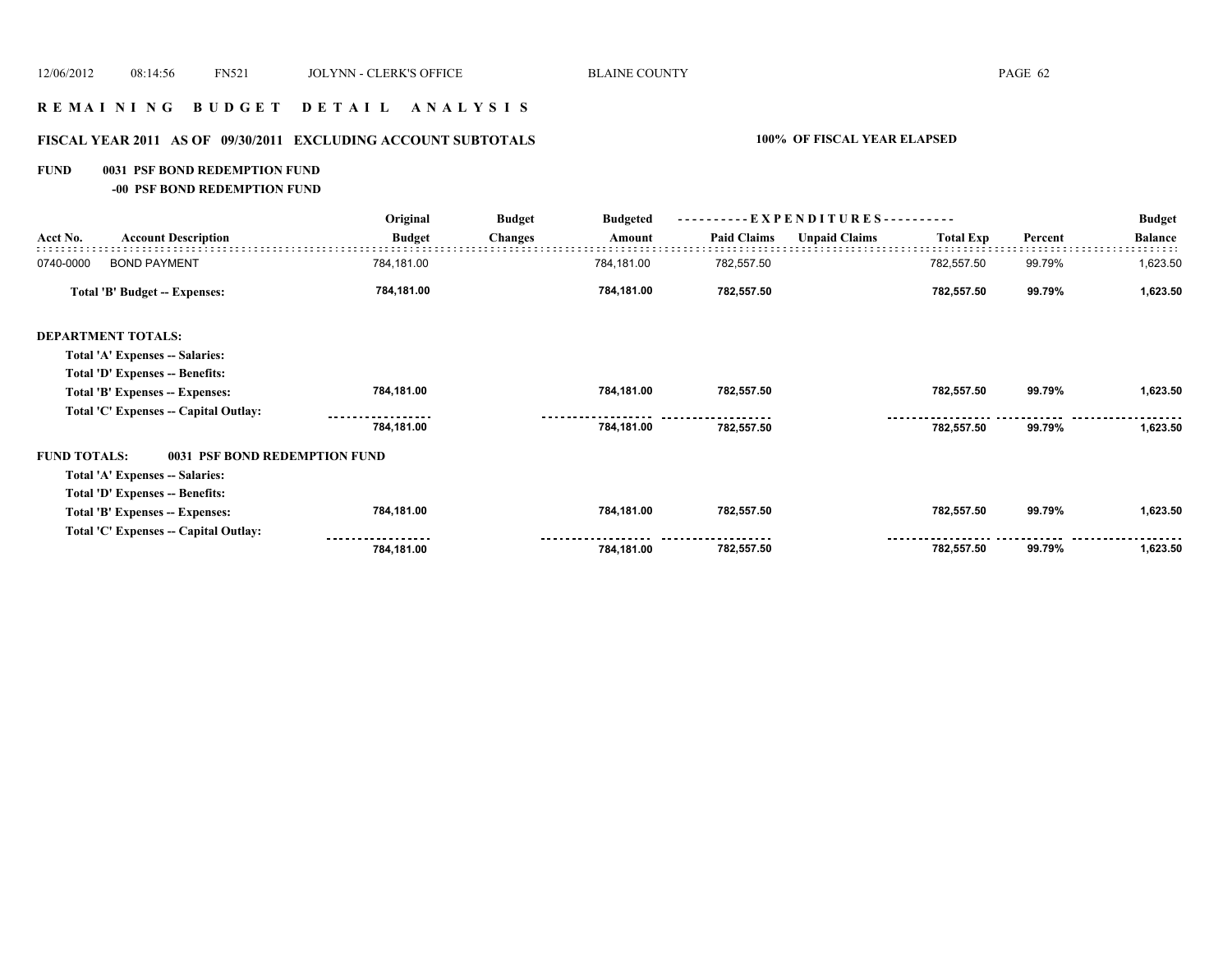### **R E M A I N I N G B U D G E T D E T A I L A N A L Y S I S**

# **FISCAL YEAR 2011 AS OF 09/30/2011 EXCLUDING ACCOUNT SUBTOTALS 100% OF FISCAL YEAR ELAPSED**

### **FUND 0035 NURSING HOME OPERATIONS**

**-00 NURSING HOME OPERATIONS**

|                     |                                       | Original      | <b>Budget</b>  | <b>Budgeted</b> |                    | EXPENDITURES-        |                  |         | <b>Budget</b>  |
|---------------------|---------------------------------------|---------------|----------------|-----------------|--------------------|----------------------|------------------|---------|----------------|
| Acct No.            | <b>Account Description</b>            | <b>Budget</b> | <b>Changes</b> | <b>Amount</b>   | <b>Paid Claims</b> | <b>Unpaid Claims</b> | <b>Total Exp</b> | Percent | <b>Balance</b> |
| 0460-0000           | <b>UTILITIES</b>                      | 20,000.00     |                | 20,000.00       | 20,081.74          |                      | 20,081.74        | 100.41% | (81.74)        |
| 0591-0003           | PROFESSIONAL SVC - CONTRACT           | 2,381,215.00  |                | 2,381,215.00    | 2,381,215.00       |                      | 2,381,215.00     | 100.00% |                |
| 0752-0003           | <b>UPL PAYMENTS</b>                   |               | 97,598.00      | 97,598.00 C     | 97,598.00          |                      | 97,598.00        | 100.00% |                |
| 0773-0000           | <b>INSURANCE</b>                      | 60,000.00     |                | 60,000.00       | 54,702.00          |                      | 54,702.00        | 91.17%  | 5,298.00       |
|                     | Total 'B' Budget -- Expenses:         | 2,461,215.00  | 97,598.00      | 2,558,813.00    | 2,553,596.74       |                      | 2,553,596.74     | 99.80%  | 5,216.26       |
| 0806-0002           | CAPITAL-NURSING HOME EQUIPMENT        | 47,000.00     | (38,600.00)    | 8,400.00 C      | 5,935.00           |                      | 5,935.00         | 70.65%  | 2,465.00       |
| 0806-0003           | CAPITAL-FACILITY MAINTENANCE          |               | 47,000.00      | 47,000.00 C     | 53,097.12          |                      | 53,097.12        | 112.97% | (6,097.12)     |
| 0807-0007           | CAPITAL-LEVY PROCEEDS-3RD YR          | 218,564.00    |                | 218,564.00      |                    |                      |                  | 0.00%   | 218,564.00     |
|                     | Total 'C' Budget -- Capital Outlay:   | 265,564.00    | 8,400.00       | 273,964.00      | 59,032.12          |                      | 59,032.12        | 21.55%  | 214,931.88     |
|                     | <b>DEPARTMENT TOTALS:</b>             |               |                |                 |                    |                      |                  |         |                |
|                     | Total 'A' Expenses -- Salaries:       |               |                |                 |                    |                      |                  |         |                |
|                     | Total 'D' Expenses -- Benefits:       |               |                |                 |                    |                      |                  |         |                |
|                     | Total 'B' Expenses -- Expenses:       | 2,461,215.00  | 97.598.00      | 2,558,813.00    | 2,553,596.74       |                      | 2,553,596.74     | 99.80%  | 5,216.26       |
|                     | Total 'C' Expenses -- Capital Outlay: | 265,564.00    | 8,400.00       | 273,964.00      | 59,032.12          |                      | 59,032.12        | 21.55%  | 214,931.88     |
|                     |                                       | 2,726,779.00  | 105,998.00     | 2,832,777.00    | 2,612,628.86       |                      | 2,612,628.86     | 92.23%  | 220,148.14     |
| <b>FUND TOTALS:</b> | <b>0035 NURSING HOME OPERATIONS</b>   |               |                |                 |                    |                      |                  |         |                |
|                     | Total 'A' Expenses -- Salaries:       |               |                |                 |                    |                      |                  |         |                |
|                     | Total 'D' Expenses -- Benefits:       |               |                |                 |                    |                      |                  |         |                |
|                     | Total 'B' Expenses -- Expenses:       | 2,461,215.00  | 97,598.00      | 2,558,813.00    | 2,553,596.74       |                      | 2,553,596.74     | 99.80%  | 5,216.26       |
|                     | Total 'C' Expenses -- Capital Outlay: | 265,564.00    | 8,400.00       | 273,964.00      | 59,032.12          |                      | 59,032.12        | 21.55%  | 214,931.88     |
|                     |                                       | 2,726,779.00  | 105,998.00     | 2,832,777.00    | 2,612,628.86       |                      | 2,612,628.86     | 92.23%  | 220,148.14     |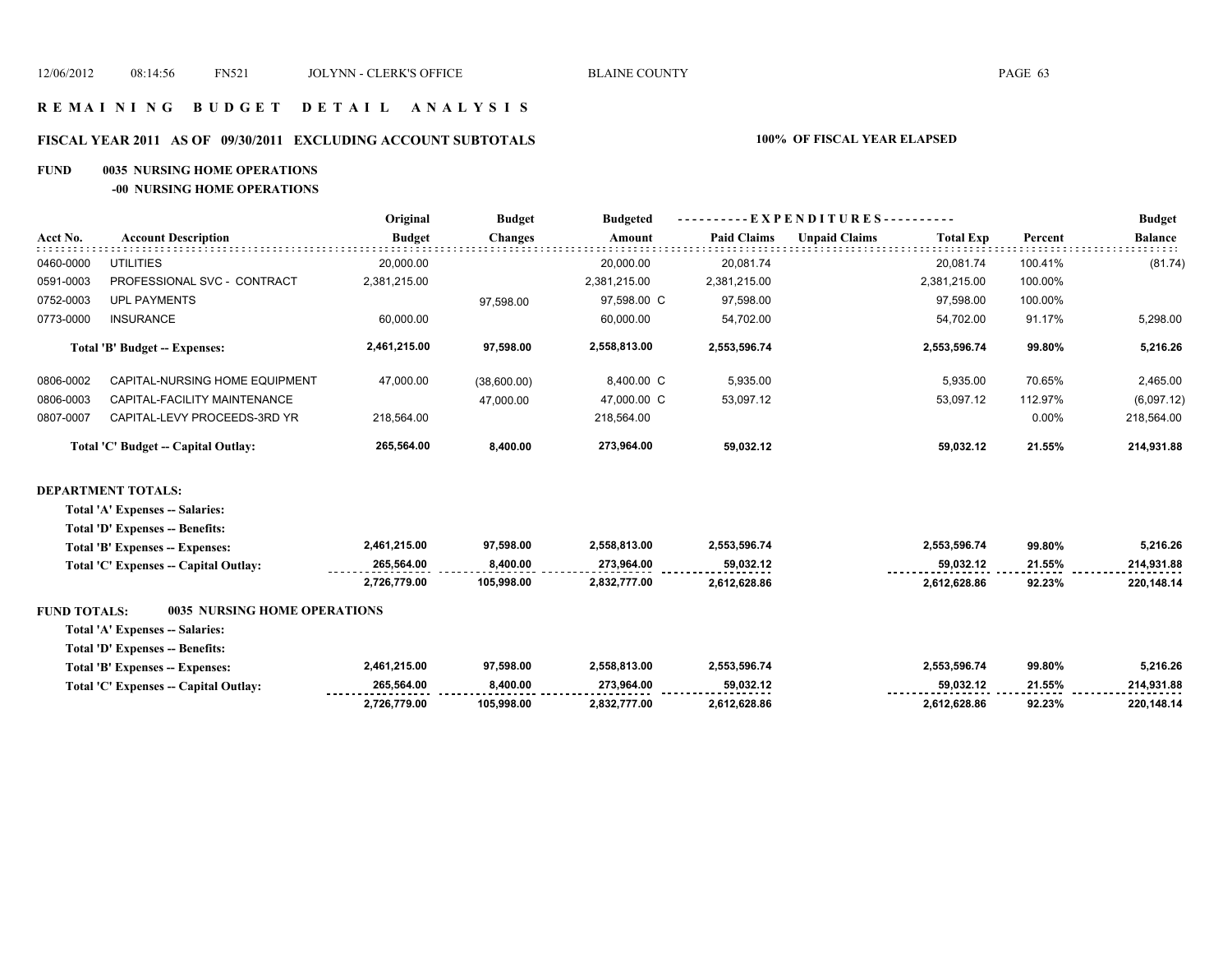### **R E M A I N I N G B U D G E T D E T A I L A N A L Y S I S**

# **FISCAL YEAR 2011 AS OF 09/30/2011 EXCLUDING ACCOUNT SUBTOTALS 100% OF FISCAL YEAR ELAPSED**

### **FUND 0037 SNOWMOBILE**

**-00 SNOWMOBILE**

|                     | <b>Account Description</b>             | Original      | <b>Budget</b><br><b>Changes</b> | <b>Budgeted</b> | EXPENDITURES---------- |                      |                  |         | <b>Budget</b>  |
|---------------------|----------------------------------------|---------------|---------------------------------|-----------------|------------------------|----------------------|------------------|---------|----------------|
| Acct No.            |                                        | <b>Budget</b> |                                 | Amount          | <b>Paid Claims</b>     | <b>Unpaid Claims</b> | <b>Total Exp</b> | Percent | <b>Balance</b> |
| 0559-0000           | OTHER MISCELLANEOUS EXPENSES           | 15,000.00     | 10,000.00                       | 25,000.00 C     | 15,511.65              |                      | 15,511.65        | 62.05%  | 9,488.35       |
| 0671-0010           | <b>GRANT EXPENSES</b>                  |               | 25,959.59                       | 25,959.59 C     | 25,959.59              |                      | 25,959.59        | 100.00% |                |
|                     | <b>Total 'B' Budget -- Expenses:</b>   | 15,000.00     | 35,959.59                       | 50,959.59       | 41,471.24              |                      | 41,471.24        | 81.38%  | 9,488.35       |
|                     | <b>DEPARTMENT TOTALS:</b>              |               |                                 |                 |                        |                      |                  |         |                |
|                     | Total 'A' Expenses -- Salaries:        |               |                                 |                 |                        |                      |                  |         |                |
|                     | Total 'D' Expenses -- Benefits:        |               |                                 |                 |                        |                      |                  |         |                |
|                     | Total 'B' Expenses -- Expenses:        | 15,000.00     | 35,959.59                       | 50,959.59       | 41,471.24              |                      | 41,471.24        | 81.38%  | 9,488.35       |
|                     | Total 'C' Expenses -- Capital Outlay:  |               |                                 |                 |                        |                      |                  |         |                |
|                     |                                        | 15,000.00     | 35,959.59                       | 50,959.59       | 41,471.24              |                      | 41,471.24        | 81.38%  | 9,488.35       |
| <b>FUND TOTALS:</b> | 0037 SNOWMOBILE                        |               |                                 |                 |                        |                      |                  |         |                |
|                     | Total 'A' Expenses -- Salaries:        |               |                                 |                 |                        |                      |                  |         |                |
|                     | <b>Total 'D' Expenses -- Benefits:</b> |               |                                 |                 |                        |                      |                  |         |                |
|                     | Total 'B' Expenses -- Expenses:        | 15,000.00     | 35,959.59                       | 50,959.59       | 41,471.24              |                      | 41,471.24        | 81.38%  | 9,488.35       |
|                     | Total 'C' Expenses -- Capital Outlay:  |               |                                 |                 |                        |                      |                  |         |                |
|                     |                                        | 15,000.00     | 35,959.59                       | 50,959.59       | 41,471.24              |                      | 41,471.24        | 81.38%  | 9,488.35       |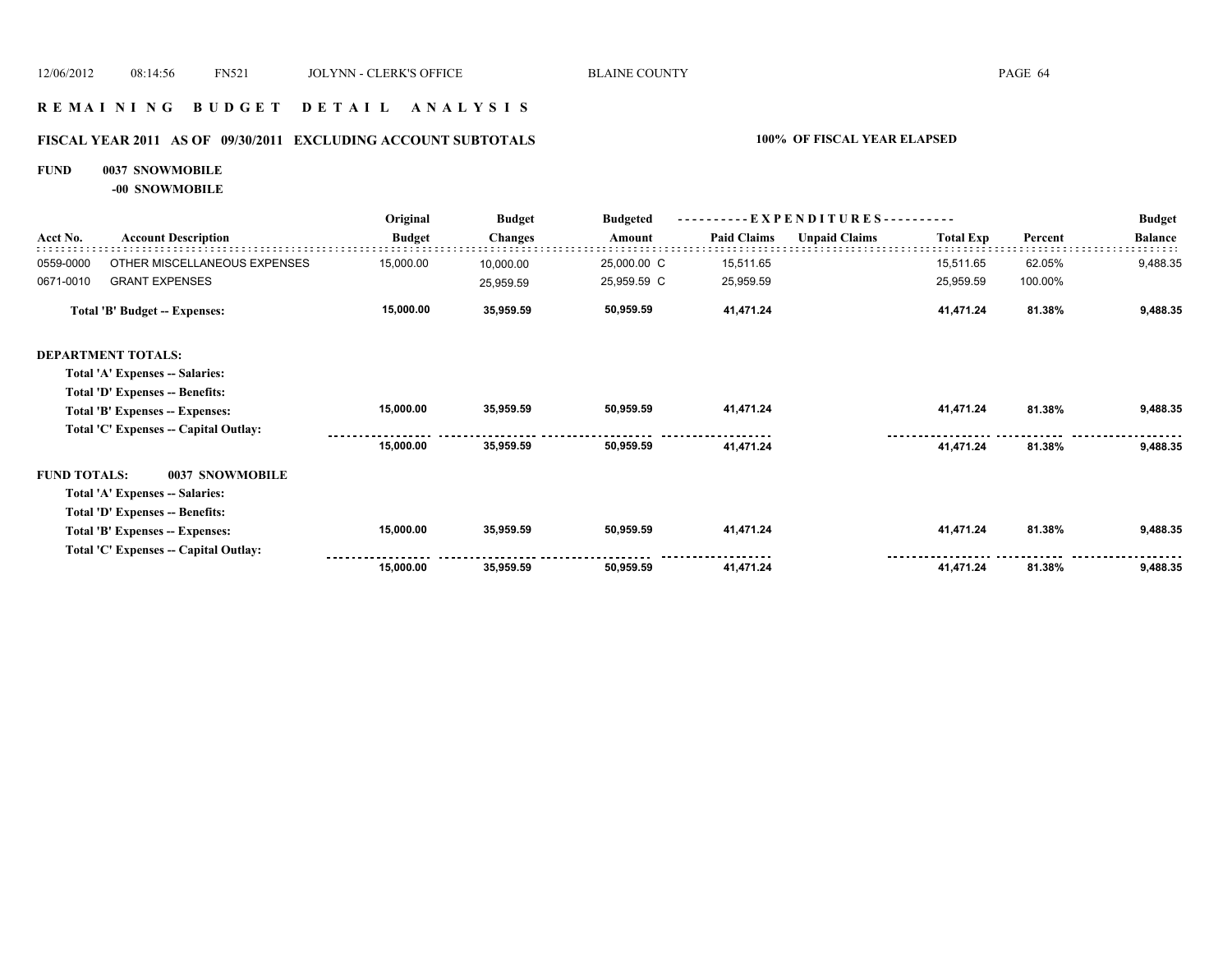### **R E M A I N I N G B U D G E T D E T A I L A N A L Y S I S**

# **FISCAL YEAR 2011 AS OF 09/30/2011 EXCLUDING ACCOUNT SUBTOTALS 100% OF FISCAL YEAR ELAPSED**

# **FUND 0038 WATERWAYS**

**-00 WATERWAYS**

|           | <b>Account Description</b>            | Original      | <b>Budget</b><br><b>Changes</b> | <b>Budgeted</b> | - EXPENDITURES---------- |                      |                  |         | <b>Budget</b>  |
|-----------|---------------------------------------|---------------|---------------------------------|-----------------|--------------------------|----------------------|------------------|---------|----------------|
| Acct No.  |                                       | <b>Budget</b> |                                 | Amount          | <b>Paid Claims</b>       | <b>Unpaid Claims</b> | <b>Total Exp</b> | Percent | <b>Balance</b> |
| 0409-0099 | SALARIES - OVERTIME                   | 8,000.00      | 4,400.00                        | 12,400.00 C     | 8,857.63                 |                      | 8,857.63         | 71.43%  | 3,542.37       |
|           | Total 'A' Budget -- Salaries:         | 8,000.00      | 4,400.00                        | 12,400.00       | 8,857.63                 |                      | 8,857.63         | 71.43%  | 3,542.37       |
| 0410-0000 | <b>RETIREMENT</b>                     | 900.00        |                                 | 900.00          | 950.18                   |                      | 950.18           | 105.58% | (50.18)        |
| 0411-0000 | <b>FICA</b>                           | 620.00        |                                 | 620.00          | 708.36                   |                      | 708.36           | 114.25% | (88.36)        |
| 0415-0000 | <b>STATE UNEMPLOYMENT</b>             | 36.00         |                                 | 36.00           | 39.86                    |                      | 39.86            | 110.72% | (3.86)         |
| 0416-0000 | WORKER'S COMPENSATION INSUR.          | 300.00        |                                 | 300.00          | 629.00                   |                      | 629.00           | 209.67% | (329.00)       |
|           | Total 'D' Budget -- Benefits:         | 1,856.00      |                                 | 1,856.00        | 2,327.40                 |                      | 2,327.40         | 125.40% | (471.40)       |
| 0558-0000 | <b>BOAT PATROL GRANT</b>              | 3,000.00      | 1.400.00                        | 4,400.00 C      | 4,045.25                 |                      | 4,045.25         | 91.94%  | 354.75         |
| 0559-0000 | OTHER MISCELLANEOUS EXPENSES          | 17,000.00     | 36,600.00                       | 53,600.00 C     | 57,025.72                |                      | 57,025.72        | 106.39% | (3,425.72)     |
|           | <b>Total 'B' Budget -- Expenses:</b>  | 20,000.00     | 38,000.00                       | 58,000.00       | 61,070.97                |                      | 61,070.97        | 105.29% | (3,070.97)     |
|           | <b>DEPARTMENT TOTALS:</b>             |               |                                 |                 |                          |                      |                  |         |                |
|           | Total 'A' Expenses -- Salaries:       | 8,000.00      | 4,400.00                        | 12,400.00       | 8,857.63                 |                      | 8,857.63         | 71.43%  | 3,542.37       |
|           | Total 'D' Expenses -- Benefits:       | 1,856.00      |                                 | 1,856.00        | 2,327.40                 |                      | 2,327.40         | 125.40% | (471.40)       |
|           | Total 'B' Expenses -- Expenses:       | 20,000.00     | 38,000.00                       | 58,000.00       | 61,070.97                |                      | 61,070.97        | 105.29% | (3,070.97)     |
|           | Total 'C' Expenses -- Capital Outlay: |               |                                 |                 |                          |                      |                  |         |                |
|           |                                       | 29,856.00     | 42,400.00                       | 72,256.00       | 72,256.00                |                      | 72,256.00        | 100.00% |                |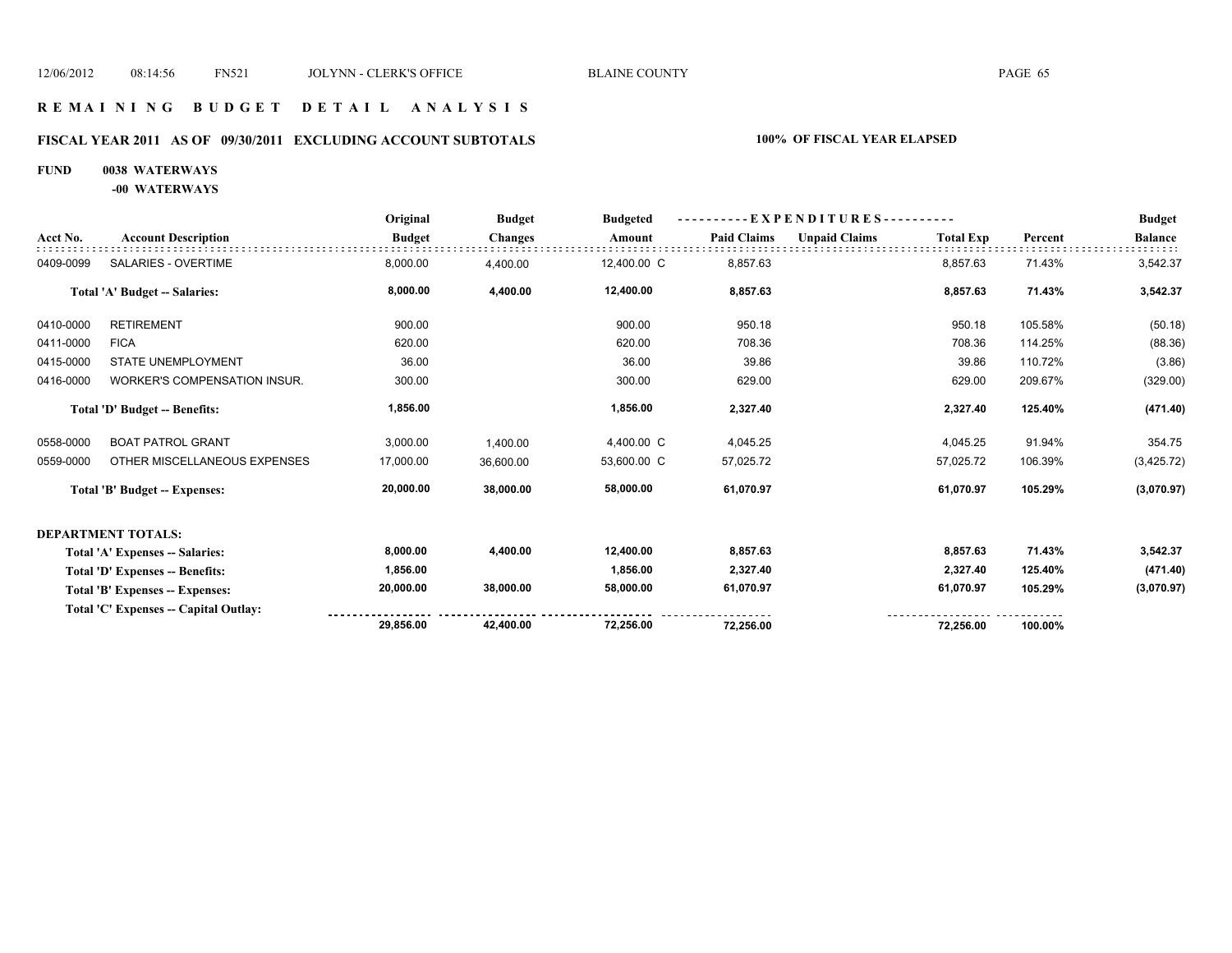### **R E M A I N I N G B U D G E T D E T A I L A N A L Y S I S**

# **FISCAL YEAR 2011 AS OF 09/30/2011 EXCLUDING ACCOUNT SUBTOTALS 100% OF FISCAL YEAR ELAPSED**

### **FUND 0038 WATERWAYS**

**-01 WATERWAYS - MAINTENANCE**

|          | <b>Account Description</b>             | Original      | <b>Budget</b><br><b>Changes</b> | <b>Budgeted</b><br>Amount | ----------EXPENDITURES---------- |                      |                  |         | <b>Budget</b>  |
|----------|----------------------------------------|---------------|---------------------------------|---------------------------|----------------------------------|----------------------|------------------|---------|----------------|
| Acct No. |                                        | <b>Budget</b> |                                 |                           | <b>Paid Claims</b>               | <b>Unpaid Claims</b> | <b>Total Exp</b> | Percent | <b>Balance</b> |
|          | <b>DEPARTMENT TOTALS:</b>              |               |                                 |                           |                                  |                      |                  |         |                |
|          | <b>Total 'A' Expenses -- Salaries:</b> |               |                                 |                           |                                  |                      |                  |         |                |
|          | Total 'D' Expenses -- Benefits:        |               |                                 |                           |                                  |                      |                  |         |                |
|          | Total 'B' Expenses -- Expenses:        |               |                                 |                           |                                  |                      |                  |         |                |
|          | Total 'C' Expenses -- Capital Outlay:  |               |                                 |                           |                                  |                      |                  |         |                |
|          |                                        |               |                                 |                           |                                  |                      |                  |         |                |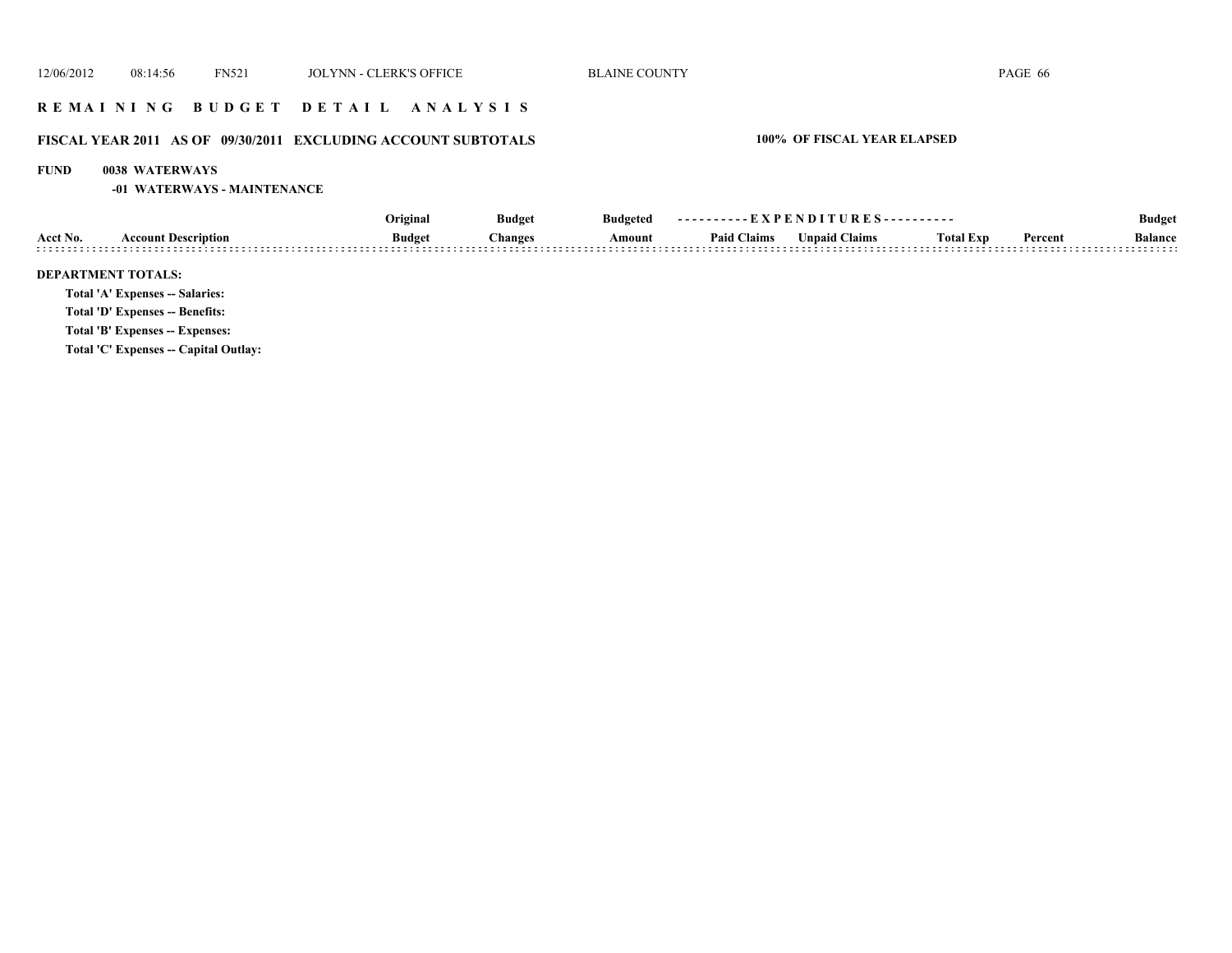### **R E M A I N I N G B U D G E T D E T A I L A N A L Y S I S**

# **FISCAL YEAR 2011 AS OF 09/30/2011 EXCLUDING ACCOUNT SUBTOTALS 100% OF FISCAL YEAR ELAPSED**

### **FUND 0038 WATERWAYS**

**-02 BOAT PATROL GRANT**

|                     |                                       | Original      | <b>Budget</b><br><b>Changes</b> | <b>Budgeted</b> | ----------EXPENDITURES---------- |                      |                  |         | <b>Budget</b>  |
|---------------------|---------------------------------------|---------------|---------------------------------|-----------------|----------------------------------|----------------------|------------------|---------|----------------|
| Acct No.            | <b>Account Description</b>            | <b>Budget</b> |                                 | Amount          | <b>Paid Claims</b>               | <b>Unpaid Claims</b> | <b>Total Exp</b> | Percent | <b>Balance</b> |
|                     | <b>DEPARTMENT TOTALS:</b>             |               |                                 |                 |                                  |                      |                  |         |                |
|                     | Total 'A' Expenses -- Salaries:       |               |                                 |                 |                                  |                      |                  |         |                |
|                     | Total 'D' Expenses -- Benefits:       |               |                                 |                 |                                  |                      |                  |         |                |
|                     | Total 'B' Expenses -- Expenses:       |               |                                 |                 |                                  |                      |                  |         |                |
|                     | Total 'C' Expenses -- Capital Outlay: |               |                                 |                 |                                  |                      |                  |         |                |
| <b>FUND TOTALS:</b> | 0038 WATERWAYS                        |               |                                 |                 |                                  |                      |                  |         |                |
|                     | Total 'A' Expenses -- Salaries:       | 8,000.00      | 4,400.00                        | 12,400.00       | 8,857.63                         |                      | 8,857.63         | 71.43%  | 3,542.37       |
|                     | Total 'D' Expenses -- Benefits:       | 1,856.00      |                                 | 1,856.00        | 2,327.40                         |                      | 2,327.40         | 125     | (471.40)       |
|                     | Total 'B' Expenses -- Expenses:       | 20,000.00     | 38,000.00                       | 58,000.00       | 61,070.97                        |                      | 61,070.97        | 105.29% | (3,070.97)     |
|                     | Total 'C' Expenses -- Capital Outlay: |               |                                 |                 |                                  |                      |                  |         |                |
|                     |                                       | 29,856.00     | 42,400.00                       | 72,256.00       | 72,256.00                        |                      | 72,256.00        | 100.00% |                |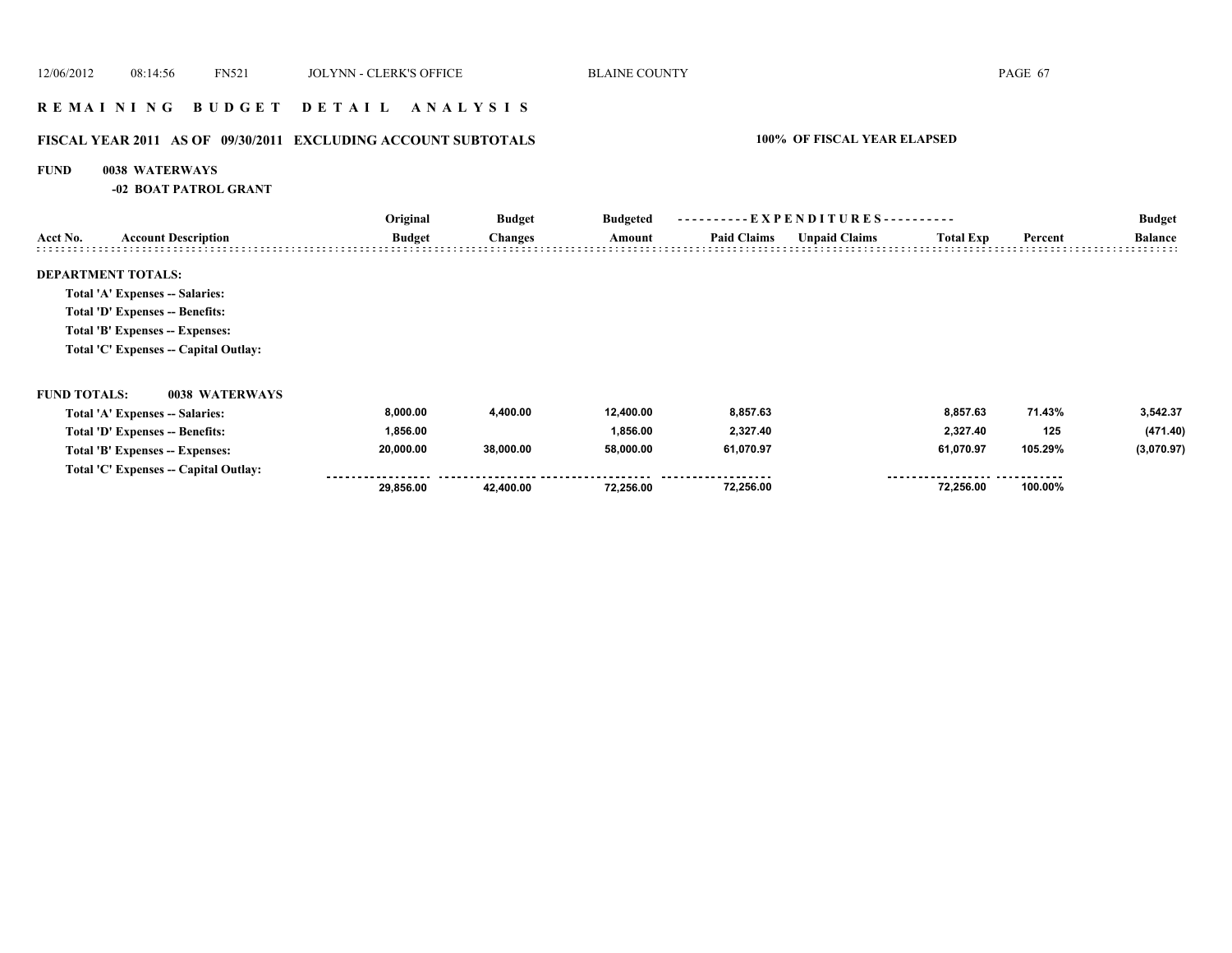### **FISCAL YEAR 2011 AS OF 09/30/2011 EXCLUDING ACCOUNT SUBTOTALS 100% OF FISCAL YEAR ELAPSED**

### **FUND 0046 911 EMERGENCY COMMUNICATION**

### **-00 911 EMERGENCY COMMUNICATION**

|           |                                     | Original      | <b>Budget</b>  | <b>Budgeted</b> |                    | ----------EXPENDITURES---------- |                  |         | <b>Budget</b>  |
|-----------|-------------------------------------|---------------|----------------|-----------------|--------------------|----------------------------------|------------------|---------|----------------|
| Acct No.  | <b>Account Description</b>          | <b>Budget</b> | <b>Changes</b> | Amount          | <b>Paid Claims</b> | <b>Unpaid Claims</b>             | <b>Total Exp</b> | Percent | <b>Balance</b> |
| 0401-0000 | SALARIES - MANAGER                  | 60,000.00     | 5,905.00       | 65,905.00 C     | 65,904.09          |                                  | 65,904.09        | 100.00% | 0.91           |
| 0401-0003 | SALARIES - GIS ANALYST              | 43,992.00     | 1,551.00       | 45,543.00 C     | 45,543.00          |                                  | 45,543.00        | 100.00% |                |
| 0401-0004 | SALARIES-SYS & TECH SPECIALIST      | 52,500.00     |                | 52,500.00       |                    |                                  |                  | 0.00%   | 52,500.00      |
| 0409-0001 | SALARIES - TERMINATION              | 3,000.00      |                | 3,000.00        |                    |                                  |                  | 0.00%   | 3,000.00       |
|           | Total 'A' Budget -- Salaries:       | 159,492.00    | 7,456.00       | 166,948.00      | 111,447.09         |                                  | 111,447.09       | 66.76%  | 55,500.91      |
| 0410-0000 | <b>RETIREMENT</b>                   | 17,000.00     |                | 17,000.00       | 11,579.33          |                                  | 11,579.33        | 68.11%  | 5,420.67       |
| 0411-0000 | <b>FICA</b>                         | 12,250.00     |                | 12,250.00       | 8,465.85           |                                  | 8,465.85         | 69.11%  | 3,784.15       |
| 0412-0000 | LIFE INSURANCE                      | 250.00        |                | 250.00          | 161.52             |                                  | 161.52           | 64.61%  | 88.48          |
| 0413-0000 | <b>MEDICAL INSURANCE</b>            | 15,875.00     |                | 15,875.00       | 6,246.60           |                                  | 6,246.60         | 39.35%  | 9,628.40       |
| 0413-0002 | <b>WELLNESS</b>                     | 75.00         |                | 75.00           |                    |                                  |                  | 0.00%   | 75.00          |
| 0414-0000 | DENTAL INSURANCE                    | 820.00        |                | 820.00          | 409.20             |                                  | 409.20           | 49.90%  | 410.80         |
| 0415-0000 | STATE UNEMPLOYMENT                  | 720.00        |                | 720.00          | 497.99             |                                  | 497.99           | 69.17%  | 222.01         |
| 0416-0000 | <b>WORKER'S COMPENSATION INSUR.</b> | 3,600.00      |                | 3,600.00        | 2,265.00           |                                  | 2,265.00         | 62.92%  | 1,335.00       |
|           | Total 'D' Budget -- Benefits:       | 50,590.00     |                | 50,590.00       | 29,625.49          |                                  | 29,625.49        | 58.56%  | 20,964.51      |
| 0439-0000 | TRAVEL - OTHER                      | 3,000.00      |                | 3,000.00        | 4,925.87           |                                  | 4,925.87         | 164.20% | (1,925.87)     |
| 0439-0001 | PER DIEM                            | 1,000.00      |                | 1,000.00        | 2,599.10           |                                  | 2,599.10         | 259.91% | (1,599.10)     |
| 0462-0000 | UTILITIES- TELEPHONE                | 60,000.00     |                | 60,000.00       | 63,016.63          |                                  | 63,016.63        | 105.03% | (3,016.63)     |
| 0464-0000 | UTILITIES - TELEPHONE, OTHER        |               |                |                 | 270.89             |                                  | 270.89           | 0.00%   | (270.89)       |
| 0499-0000 | REPAIRS/MAINT- INCL CONTRACTS       | 11,700.00     |                | 11,700.00       | 7,644.75           |                                  | 7,644.75         | 65.34%  | 4,055.25       |
| 0528-0000 | <b>DUES / MEMBERSHIPS</b>           | 760.00        |                | 760.00          | 574.00             |                                  | 574.00           | 75.53%  | 186.00         |
| 0542-0000 | <b>POSTAGE</b>                      |               |                |                 | 18.30              |                                  | 18.30            | 0.00%   | (18.30)        |
| 0556-0001 | <b>EQUIPMENT</b>                    | 8,850.00      |                | 8,850.00        | 2,682.88           |                                  | 2,682.88         | 30.32%  | 6,167.12       |
| 0569-0000 | EDUCATION/TRAINING                  | 3,445.00      |                | 3,445.00        | 1,934.00           |                                  | 1,934.00         | 56.14%  | 1,511.00       |
| 0569-0001 | PUBLIC EDUCATION                    | 500.00        |                | 500.00          | 614.10             |                                  | 614.10           | 122.82% | (114.10)       |
| 0670-0000 | CONT-SOFTWARE MAINT/LIC CAD         | 50,600.00     |                | 50,600.00       | 47,674.00          |                                  | 47,674.00        | 94.22%  | 2,926.00       |
| 0670-0001 | CONTRACTS - SYRINGA                 | 2,400.00      |                | 2,400.00        | 1,234.00           |                                  | 1,234.00         | 51.42%  | 1,166.00       |
| 0670-0003 | CONTRACT-MIDVALE STANLEY/SMILE      | 6,600.00      |                | 6,600.00        | 6,550.56           |                                  | 6,550.56         | 99.25%  | 49.44          |
| 0670-0004 | CONTRACT-FRONTIER CAREY             | 1,750.00      |                | 1,750.00        |                    |                                  |                  | 0.00%   | 1,750.00       |
|           | Total 'B' Budget -- Expenses:       | 150,605.00    |                | 150,605.00      | 139,739.08         |                                  | 139,739.08       | 92.79%  | 10,865.92      |
| 0803-0003 | CAPITAL COMMUNICATION EQUIP         |               | 68,172.72      | 68,172.72 C     | 128,690.88         |                                  | 128,690.88       | 188.77% | (60, 518.16)   |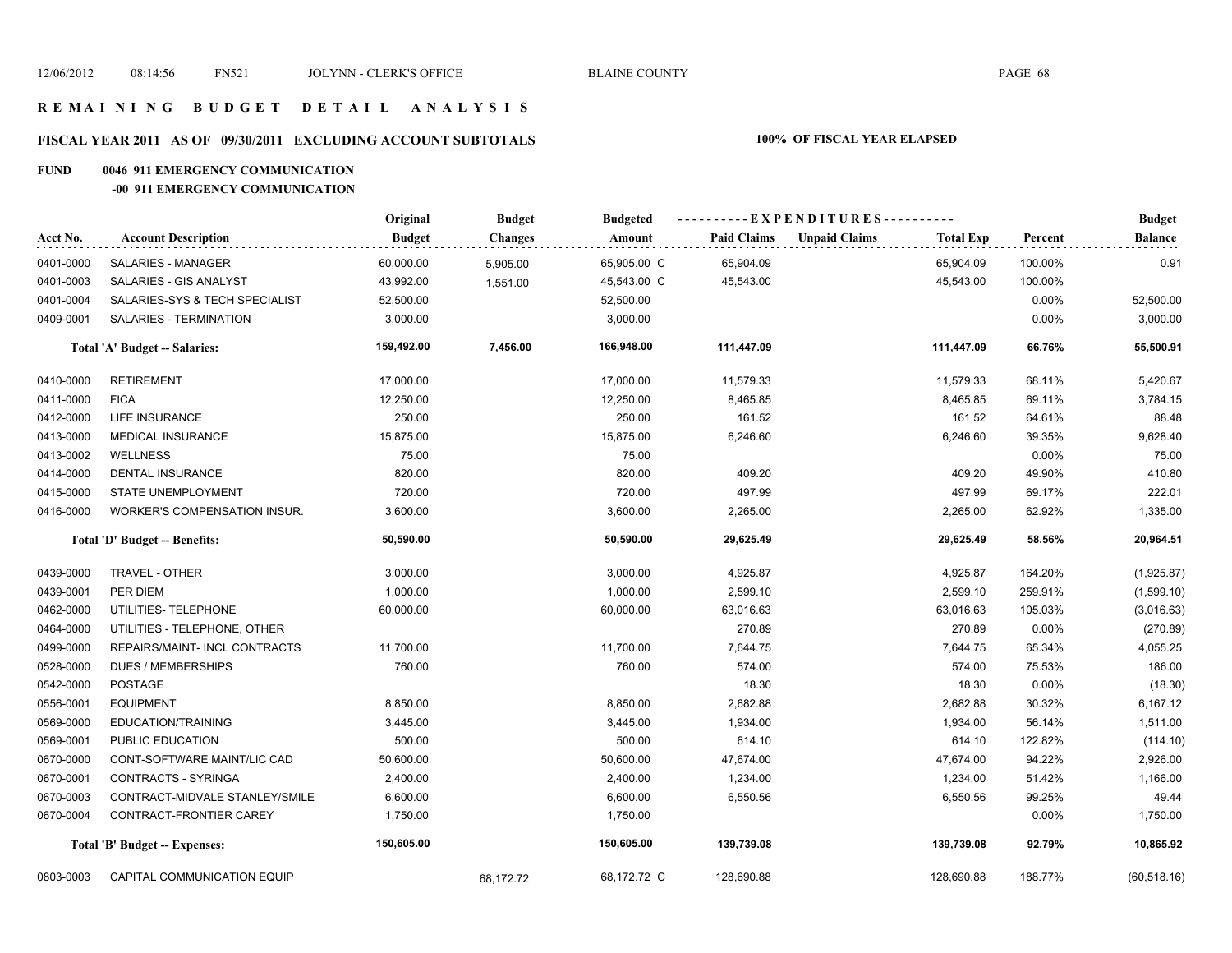### **R E M A I N I N G B U D G E T D E T A I L A N A L Y S I S**

# **FISCAL YEAR 2011 AS OF 09/30/2011 EXCLUDING ACCOUNT SUBTOTALS 100% OF FISCAL YEAR ELAPSED**

### **FUND 0046 911 EMERGENCY COMMUNICATION**

**-00 911 EMERGENCY COMMUNICATION**

|                     |                                       | Original      | <b>Budget</b><br><b>Changes</b> | <b>Budgeted</b><br>Amount | EXPENDITURES---------- |                      |                  |         | <b>Budget</b>  |
|---------------------|---------------------------------------|---------------|---------------------------------|---------------------------|------------------------|----------------------|------------------|---------|----------------|
| Acct No.            | <b>Account Description</b>            | <b>Budget</b> |                                 |                           | <b>Paid Claims</b>     | <b>Unpaid Claims</b> | <b>Total Exp</b> | Percent | <b>Balance</b> |
| 0807-0001           | CAPITAL - CONSTRUCTION                | 70,250.00     |                                 | 70,250.00                 | 88,679.16              |                      | 88,679.16        | 126.23% | (18, 429.16)   |
|                     | Total 'C' Budget -- Capital Outlay:   | 70,250.00     | 68,172.72                       | 138,422.72                | 217,370.04             |                      | 217,370.04       | 157.03% | (78, 947.32)   |
|                     | <b>DEPARTMENT TOTALS:</b>             |               |                                 |                           |                        |                      |                  |         |                |
|                     | Total 'A' Expenses -- Salaries:       | 159,492.00    | 7,456.00                        | 166,948.00                | 111,447.09             |                      | 111,447.09       | 66.76%  | 55,500.91      |
|                     | Total 'D' Expenses -- Benefits:       | 50,590.00     |                                 | 50,590.00                 | 29,625.49              |                      | 29,625.49        | 58.56%  | 20,964.51      |
|                     | Total 'B' Expenses -- Expenses:       | 150,605.00    |                                 | 150,605.00                | 139,739.08             |                      | 139,739.08       | 92.79%  | 10,865.92      |
|                     | Total 'C' Expenses -- Capital Outlay: | 70,250.00     | 68,172.72                       | 138,422.72                | 217,370.04             |                      | 217,370.04       | 157.03% | (78, 947.32)   |
|                     |                                       | 430,937.00    | 75,628.72                       | 506,565.72                | 498,181.70             |                      | 498,181.70       | 98.34%  | 8,384.02       |
| <b>FUND TOTALS:</b> | 0046 911 EMERGENCY COMMUNICATION      |               |                                 |                           |                        |                      |                  |         |                |
|                     | Total 'A' Expenses -- Salaries:       | 159,492.00    | 7,456.00                        | 166,948.00                | 111,447.09             |                      | 111,447.09       | 66.76%  | 55,500.91      |
|                     | Total 'D' Expenses -- Benefits:       | 50,590.00     |                                 | 50,590.00                 | 29,625.49              |                      | 29,625.49        | 59      | 20,964.51      |
|                     | Total 'B' Expenses -- Expenses:       | 150,605.00    |                                 | 150,605.00                | 139,739.08             |                      | 139,739.08       | 92.79%  | 10,865.92      |
|                     | Total 'C' Expenses -- Capital Outlay: | 70,250.00     | 68,172.72                       | 138,422.72                | 217,370.04             |                      | 217,370.04       | 157.03% | (78, 947.32)   |
|                     |                                       | 430,937.00    | 75,628.72                       | 506,565.72                | 498,181.70             |                      | 498,181.70       | 98.34%  | 8,384.02       |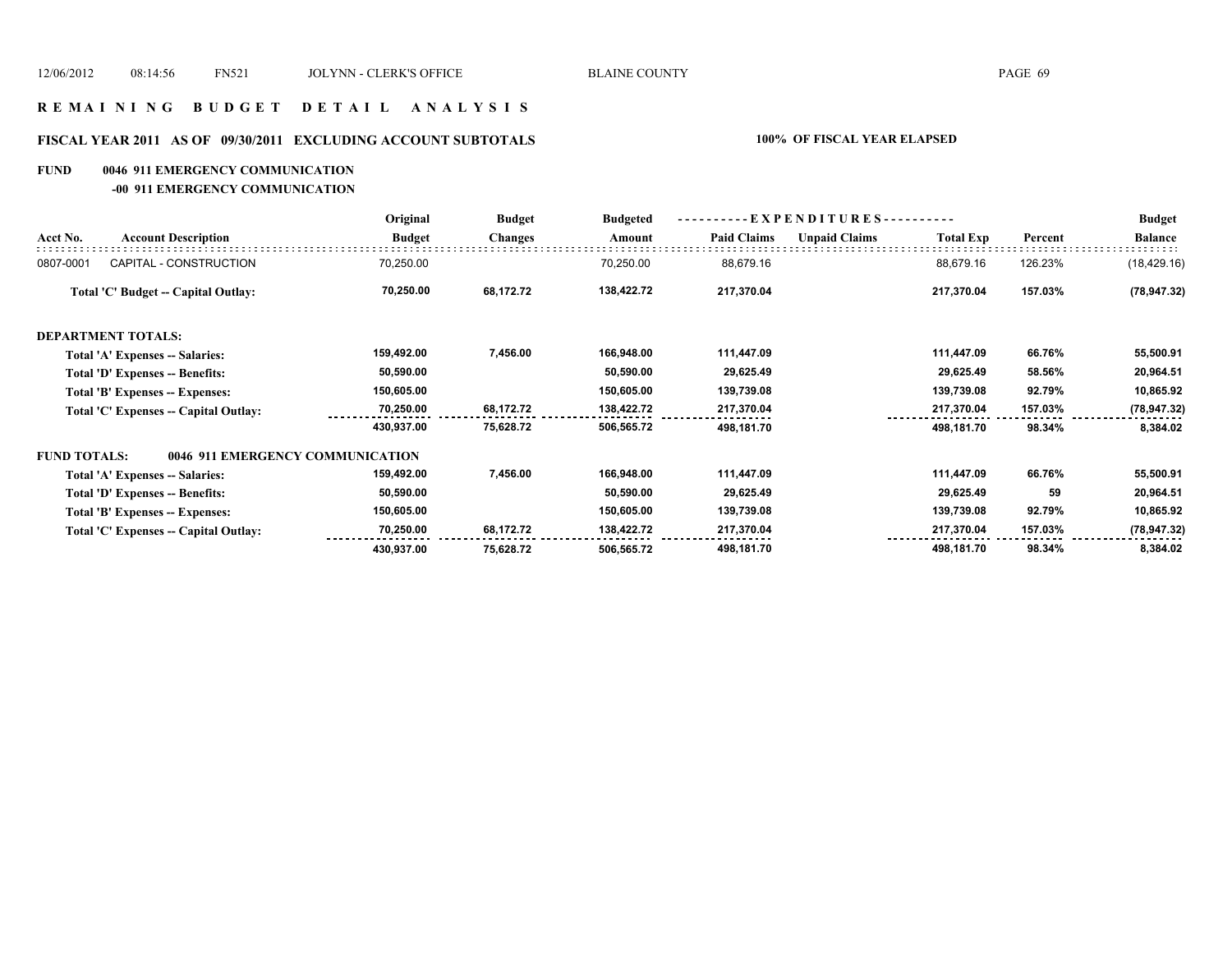### **R E M A I N I N G B U D G E T D E T A I L A N A L Y S I S**

# **FISCAL YEAR 2011 AS OF 09/30/2011 EXCLUDING ACCOUNT SUBTOTALS 100% OF FISCAL YEAR ELAPSED**

### **FUND 0051 LAND WATER & WILDLIFE**

**-00 LAND WATER & WILDLIFE**

|                     | <b>Account Description</b>            | Original      | <b>Budget</b><br><b>Budgeted</b> | $-EXPENDITURES$ --------- |                      |                  |         | <b>Budget</b>  |
|---------------------|---------------------------------------|---------------|----------------------------------|---------------------------|----------------------|------------------|---------|----------------|
| Acct No.            |                                       | <b>Budget</b> | Changes<br>Amount                | <b>Paid Claims</b>        | <b>Unpaid Claims</b> | <b>Total Exp</b> | Percent | <b>Balance</b> |
| 0480-0000           | ADMINISTRATIVE EXPENSES               | 10,000.00     | 10,000.00                        | 5,685.95                  |                      | 5,685.95         | 56.86%  | 4,314.05       |
| 0487-0000           | <b>CONSERVATION EXPENSES</b>          | 3,350,000.00  | 3,350,000.00                     | 7,824.00                  |                      | 7,824.00         | 0.23%   | 3,342,176.00   |
| 0704-0003           | CONTRACT/LEGAL                        | 50,000.00     | 50,000.00                        | 34,611.47                 |                      | 34,611.47        | 69.22%  | 15,388.53      |
|                     | Total 'B' Budget -- Expenses:         | 3,410,000.00  | 3,410,000.00                     | 48,121.42                 |                      | 48,121.42        | 1.41%   | 3,361,878.58   |
|                     | <b>DEPARTMENT TOTALS:</b>             |               |                                  |                           |                      |                  |         |                |
|                     | Total 'A' Expenses -- Salaries:       |               |                                  |                           |                      |                  |         |                |
|                     | Total 'D' Expenses -- Benefits:       |               |                                  |                           |                      |                  |         |                |
|                     | Total 'B' Expenses -- Expenses:       | 3,410,000.00  | 3,410,000.00                     | 48,121.42                 |                      | 48,121.42        | 1.41%   | 3,361,878.58   |
|                     | Total 'C' Expenses -- Capital Outlay: |               |                                  |                           |                      |                  |         |                |
|                     |                                       | 3,410,000.00  | 3,410,000.00                     | 48,121.42                 |                      | 48,121.42        | 1.41%   | 3,361,878.58   |
| <b>FUND TOTALS:</b> | 0051 LAND WATER & WILDLIFE            |               |                                  |                           |                      |                  |         |                |
|                     | Total 'A' Expenses -- Salaries:       |               |                                  |                           |                      |                  |         |                |
|                     | Total 'D' Expenses -- Benefits:       |               |                                  |                           |                      |                  |         |                |
|                     | Total 'B' Expenses -- Expenses:       | 3,410,000.00  | 3,410,000.00                     | 48,121.42                 |                      | 48,121.42        | 1.41%   | 3,361,878.58   |
|                     | Total 'C' Expenses -- Capital Outlay: |               |                                  |                           |                      |                  |         |                |
|                     |                                       | 3,410,000.00  | 3,410,000.00                     | 48,121.42                 |                      | 48,121.42        | 1.41%   | 3,361,878.58   |